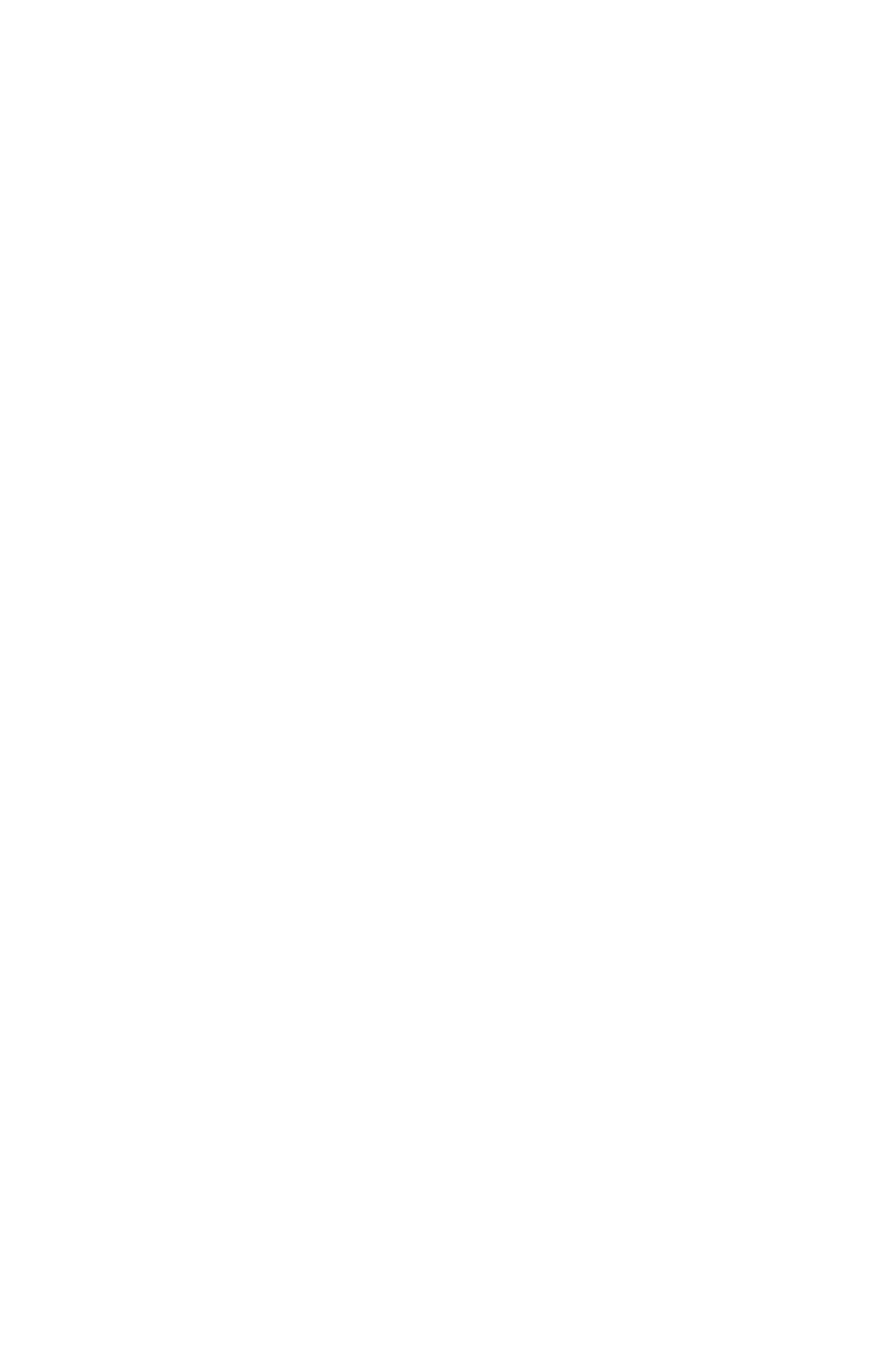# **Contents**

i

İ

## **[1](#page-6-0)** [Getting Started 1](#page-6-1)

| Installing The Software 2            |
|--------------------------------------|
| Getting Started with Toast3          |
| The Toast Main Window4               |
| Burning Your First Disc With Toast 7 |
|                                      |
| Choosing the Right Project9          |
| About Discs11                        |
| Using the Media Browser12            |
| Changing Recorder Settings 14        |
| Saving and Opening Toast Projects15  |
|                                      |
|                                      |
|                                      |
| Technical Support Options 19         |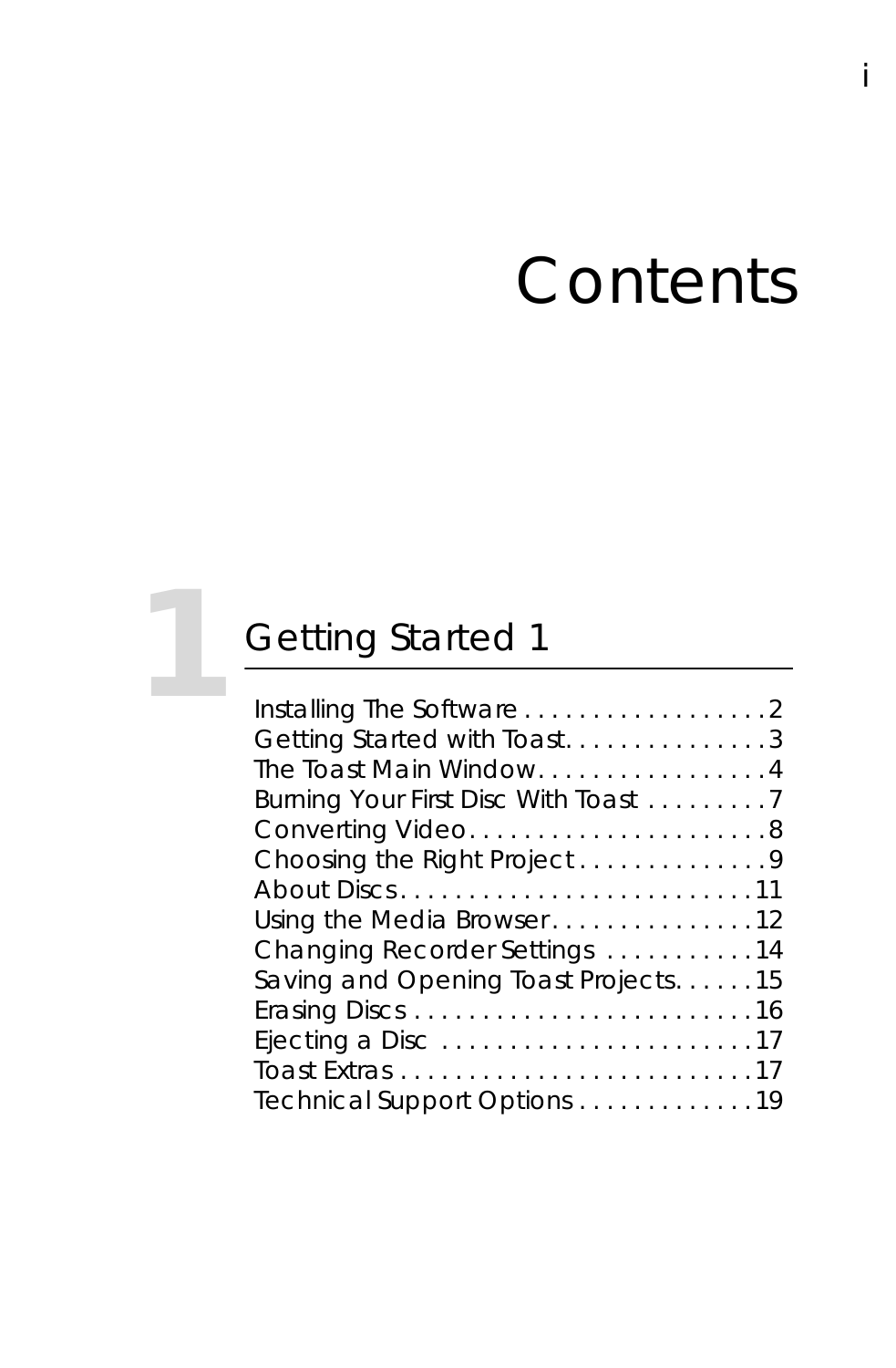## **[2](#page-26-0)** [Making Video Discs 21](#page-26-1)

| Types of Video Discs 22               |
|---------------------------------------|
| Overview of Making a Video Disc 23    |
| Making a DVD or BD Video Disc 24      |
|                                       |
| Making a DVD From VIDEO_TS Folders 40 |
| Making a VIDEO_TS Compilation. 43     |
| Making a BDMV Folder Disc 44          |
| Creating an AVCHD Archive 45          |
|                                       |
|                                       |



## **[3](#page-54-0)** [Using Other Toast Features 49](#page-54-1)

| Saving Disc Images 50            |
|----------------------------------|
| Mounting Disc Images 51          |
| Comparing Files or Folders 52    |
| Creating a Temporary Partition53 |
|                                  |



## **[4](#page-60-0)** [Making Data Discs 55](#page-60-1)

| What is a Data Disc? 56                  |  |
|------------------------------------------|--|
|                                          |  |
| Overview of Making a Data Disc 58        |  |
| Burning Projects to Multiple Recorders59 |  |
| Making a Mac Only Disc  61               |  |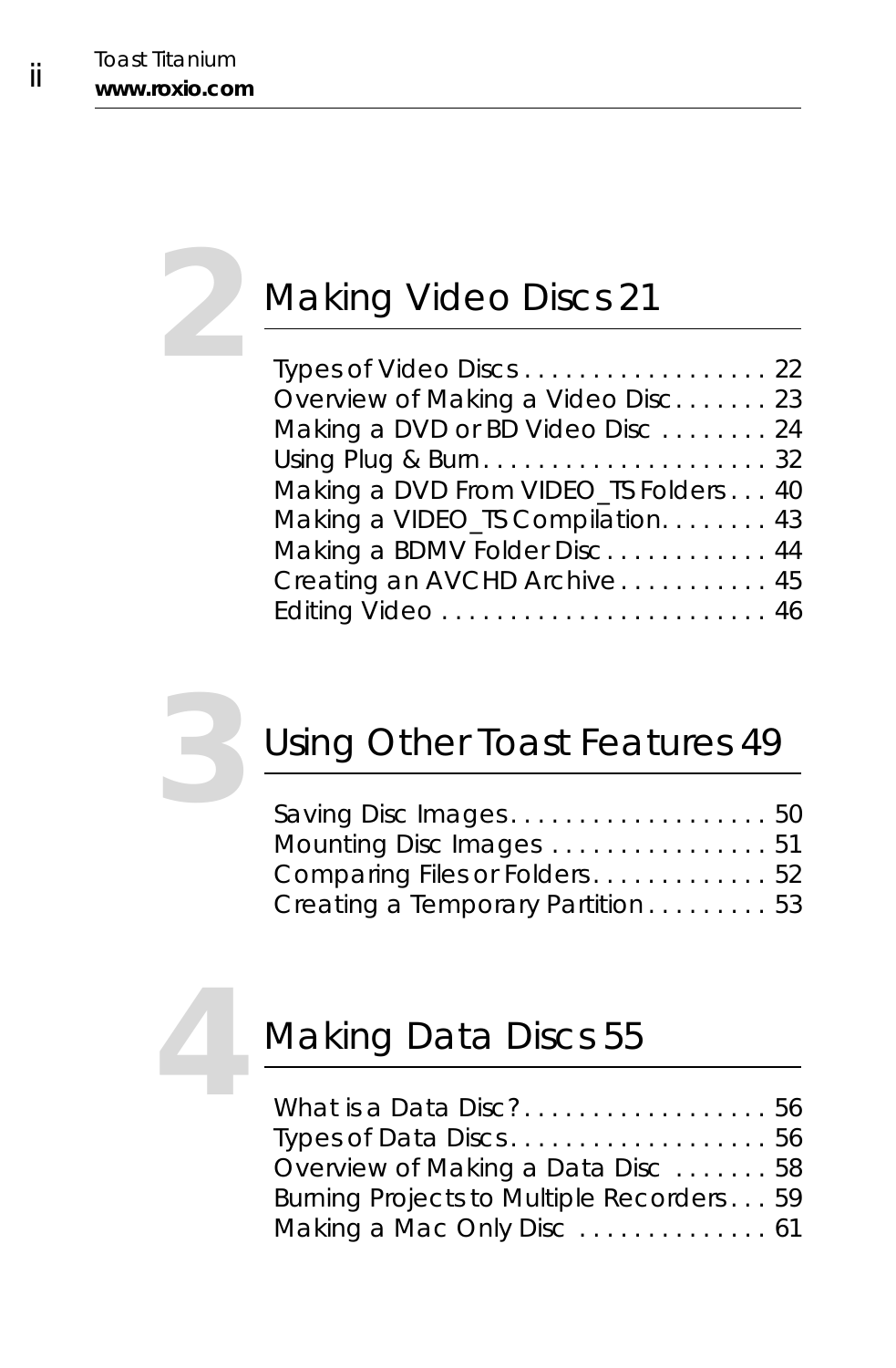| Making a Mac Volume Disc 75     |  |
|---------------------------------|--|
|                                 |  |
| Using Toast Dynamic Writing  79 |  |



## **[5](#page-86-0)** [Making Audio Discs 81](#page-86-1)

| What is an Audio Disc? 82           |  |
|-------------------------------------|--|
| Types of Audio Discs 82             |  |
| Overview of Making an Audio Disc 83 |  |
| Making an Audio CD 84               |  |
| Making a Music DVD 89               |  |
| Making an MP3 Disc94                |  |
| Making an Enhanced Audio CD. 95     |  |
| Making a Mixed Mode CD. 96          |  |



## **[6](#page-102-0)** [Copying Discs 97](#page-102-1)

| Types of Copies98             |  |
|-------------------------------|--|
| Overview of Making a Copy 98  |  |
|                               |  |
| Copying a Disc Image File 100 |  |
| Merging Disc Images 102       |  |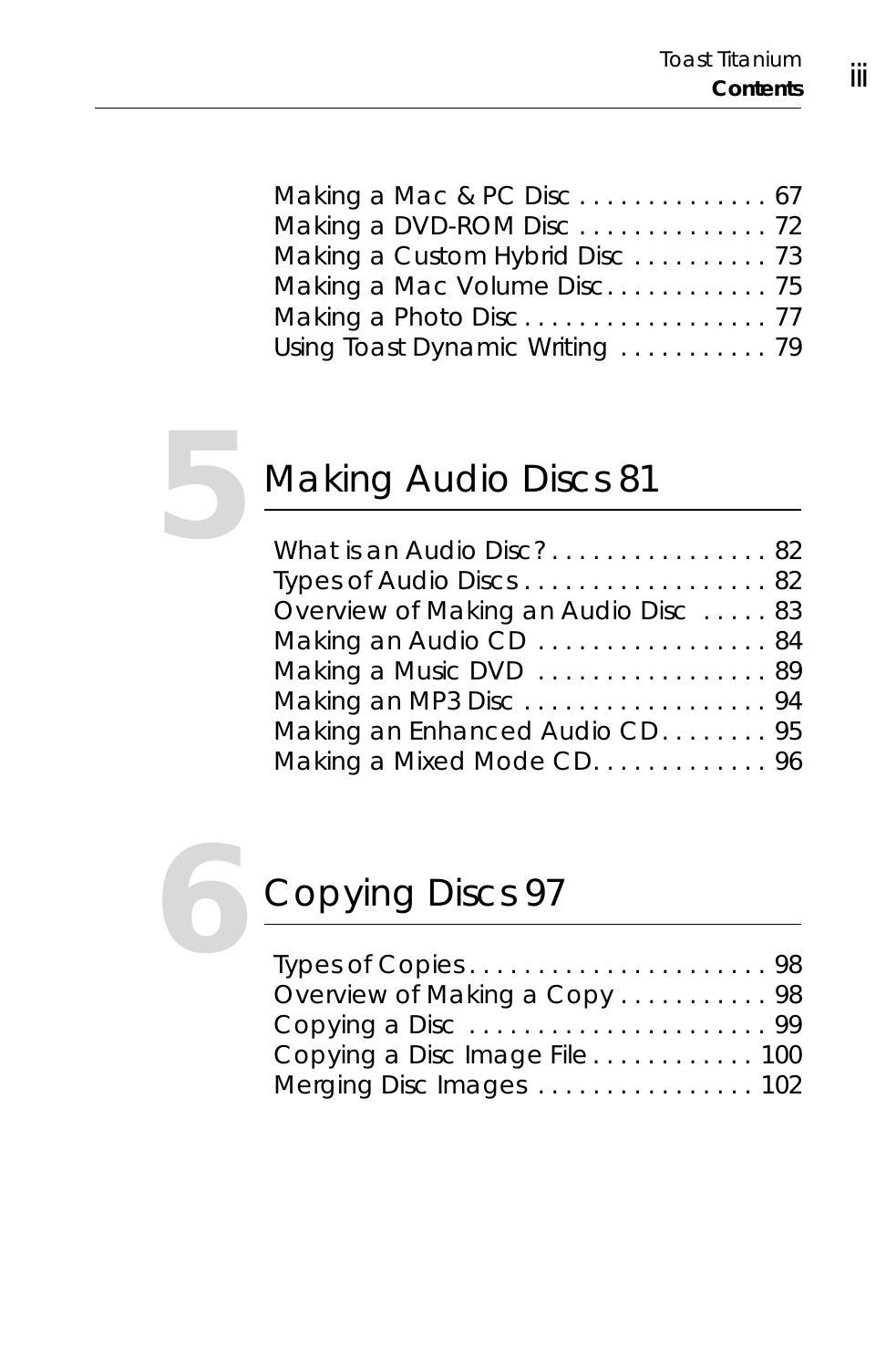# **[7](#page-108-0)** [Converting Media 103](#page-108-1)

| Why convert audio and video?  104     |  |
|---------------------------------------|--|
| Converting DVD-Video Content 105      |  |
| Changing Convert Options 106          |  |
| Converting Video Files 107            |  |
| Creating Custom Profiles  109         |  |
| VideoBoost 111                        |  |
| Pause and Resume Video Conversion 112 |  |
| Converting Audio Files 113            |  |
| Converting Audiobooks 114             |  |
|                                       |  |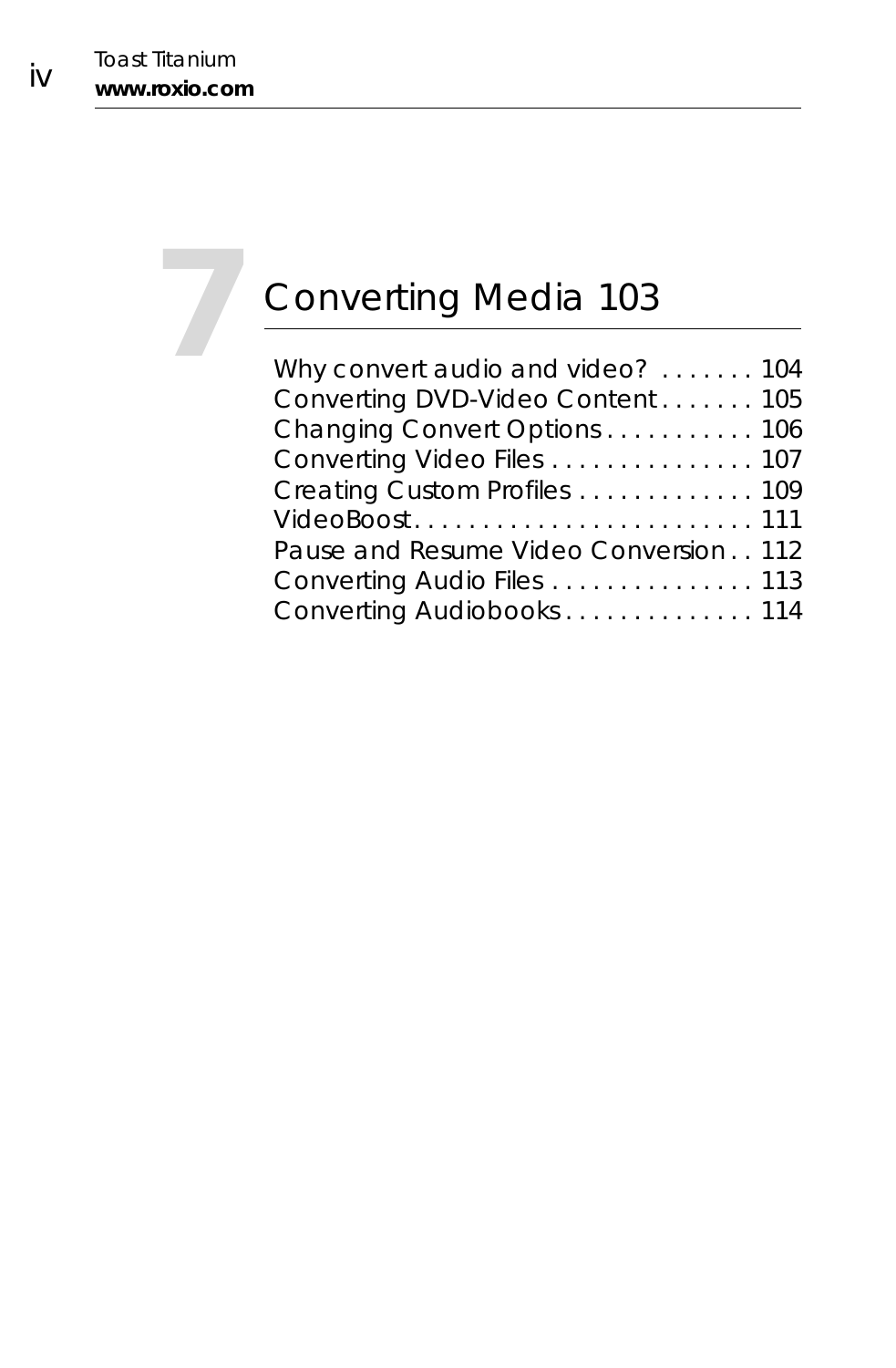# <span id="page-6-1"></span><span id="page-6-0"></span>Getting Started

#### **In this chapter**

| Introduction                       | $\overline{2}$ |
|------------------------------------|----------------|
| Installing The Software            | $\overline{2}$ |
| The Toast Main Window              | $\overline{4}$ |
| Burning Your First Disc With Toast | $\overline{7}$ |
| Converting Video                   | 8              |
| Choosing the Right Project         | 9              |
| Using the Media Browser            | 12             |
| <b>Changing Recorder Settings</b>  | 14             |
| Saving and Opening Toast Projects  | 15             |
| <b>Erasing Discs</b>               | 16             |
| Ejecting a Disc                    | 17             |
| <b>Toast Extras</b>                | 17             |
| <b>Technical Support Options</b>   | 19             |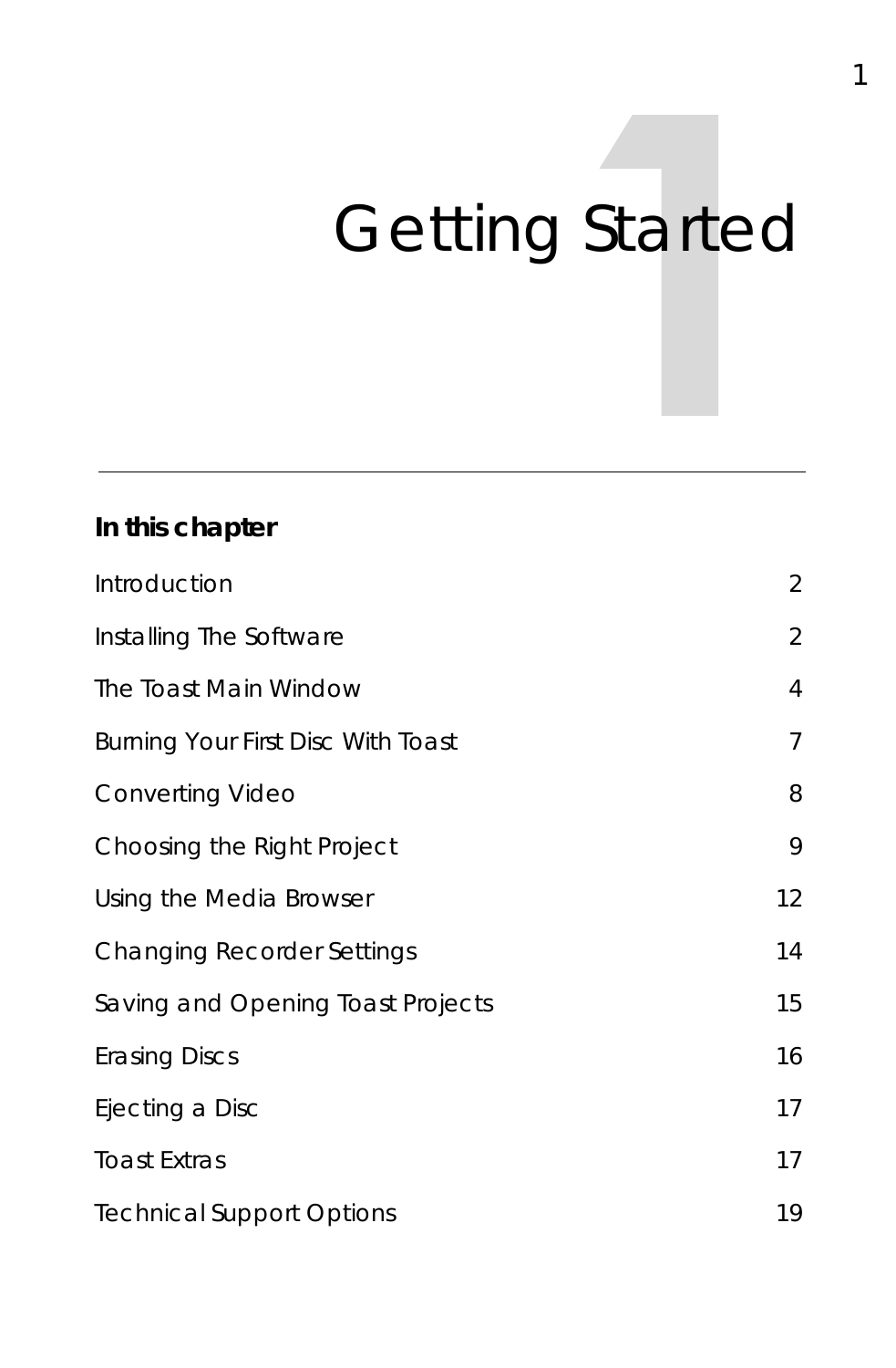## <span id="page-7-1"></span>**Introduction**

Toast brings you award winning disc burning and a whole lot more. Everything you need to burn, watch, listen to, and share your digital life is right at your fingertips.

This guide provides the information you need to start burning your projects with Toast Titanium. The features and capabilities described are available in the full Toast Titanium product. Your version may not have all the features and capabilities described. The software includes appropriate messages if you have the limited version.

To register your software, choose Help > Product Registration.

For additional information, choose Help > Product Support.

## <span id="page-7-0"></span>**Installing The Software**

To use Toast you will need the following hardware and software:

- Mac computer with an Intel processor
- 1 GB RAM (2 GB RAM recommended for Pro)
- Mac OS X 10.5, 10.6 or 10.9 Mavericks, Mac OS 10.7 or 10.9 for some functionality
- Approximately 1 GB (5 GB for Pro) of free space to install all components
- VideoBoost requires a compatible NVIDIA card and 4 GB of RAM for optimal performance
- **•** DVD drive required for installation
- **Internet connection required for video tutorials, OS compatibility and** other product updates or functionalities

\* 10.5 - 10.9 inclusive only with latest software and security updates Installed.

The latest versions of iTunes, iPhoto and iMovie are recommended.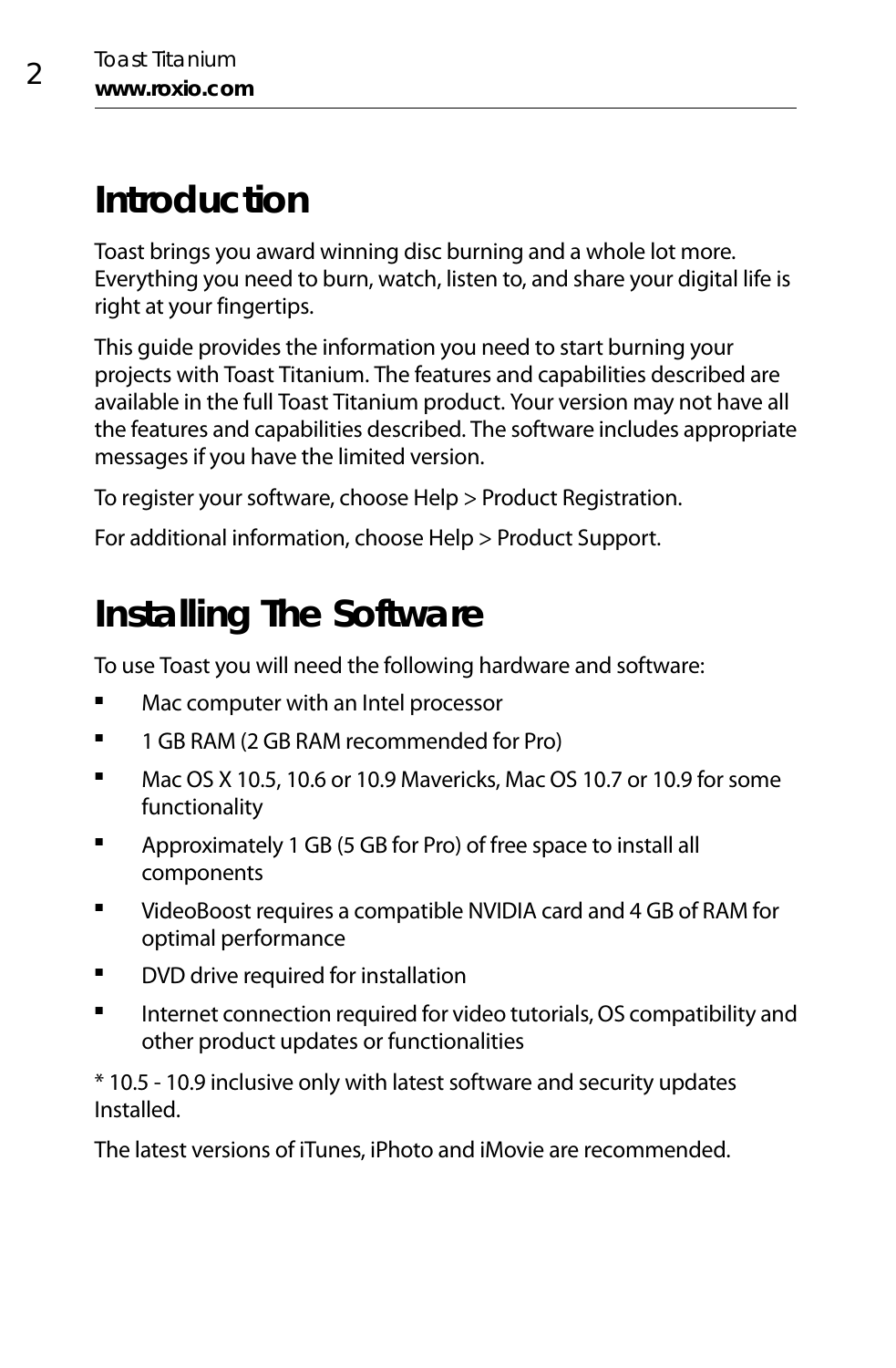**To install the software:**

1 Double-click on the downloaded DMG file or insert the installation DVD into your drive.

The Roxio® Toast® window appears on your desktop.

- **2** Double-click the Toast installer.
- **3** Follow the instructions on screen to complete the installation.
- **4** In the applications folder on your hard disk, browse to the Toast folder. You will see an icon for Toast along with other optional components you've installed.
- **5** Double-click the Toast icon and follow the on-screen instructions to set up Toast for the first time.

## **Additional Software Installed**

If you have purchased the Pro edition of Toast, your installation includes a Pro Apps folder with additional software. For more information, see [Toast](#page-22-1)  Extras [on page 17.](#page-22-1)

## <span id="page-8-0"></span>**Getting Started with Toast**

When Toast is launched for the first time, Toast Assistant opens. Use it to select a project.

To get started:

- **1** Select one of the project categories:
	- **Data**: Put any file or folder on a disc for archiving or backup purposes. For use in a Mac, PC, or other computer. See [Making](#page-60-2)  Data Discs [on page 55](#page-60-2) or [Making a Photo Disc](#page-82-1) on page 77.
	- **Audio**: Make an audio CD, music DVD, or MP3 disc for use in a computer, home or car stereo, or set-top DVD player. See [Making](#page-86-2)  Audio Discs [on page 81](#page-86-2).
	- **Video**: Make DVD-Video discs, Blu-ray or High-Def DVDs for use in a computer or set top player. See [Making Video Discs](#page-26-2) on [page 21.](#page-26-2)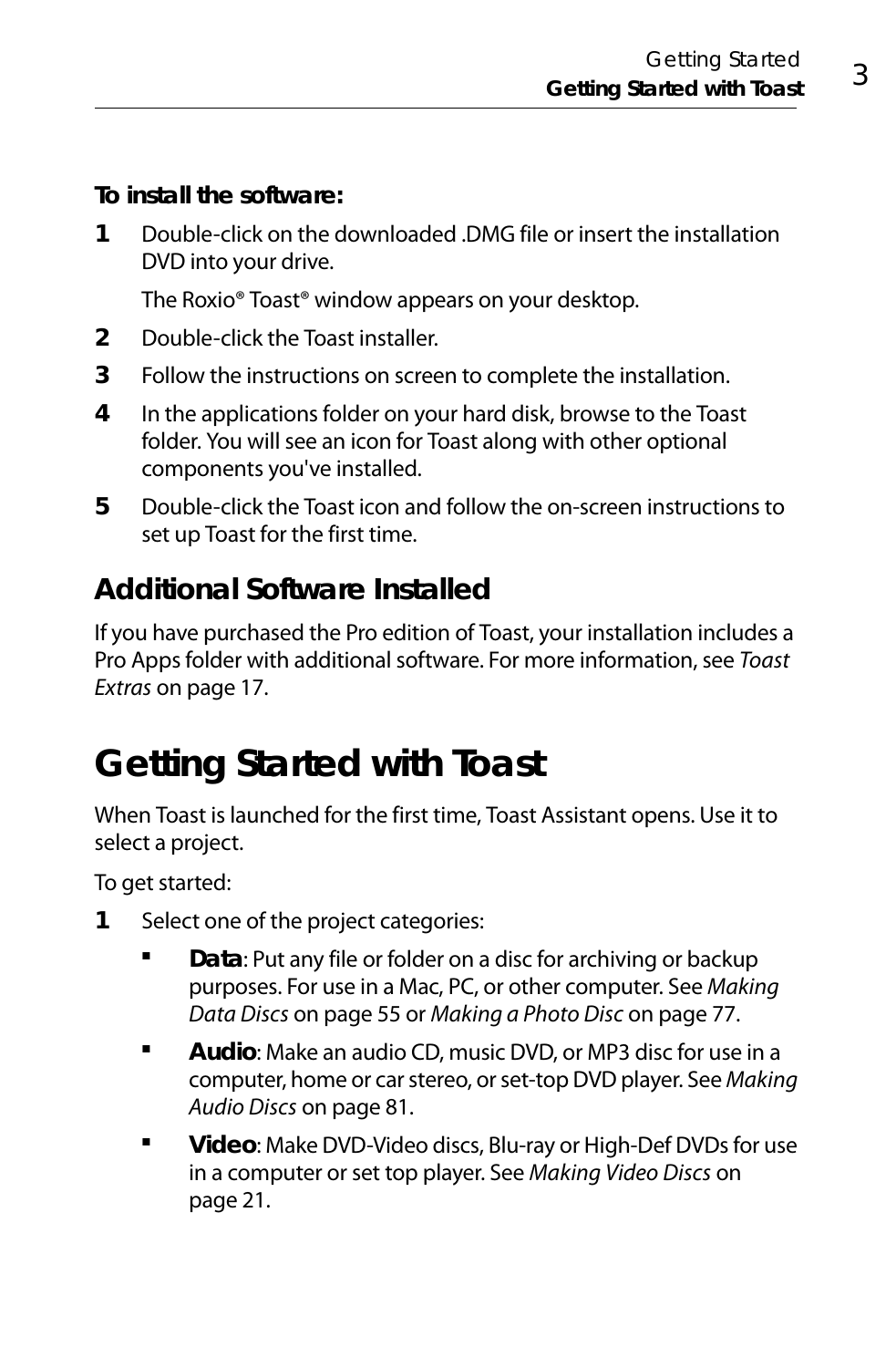- **Copy**: Copy discs, including non-protected CDs, DVDs, and Blu-ray discs, or disc image files. See [Copying Discs](#page-102-2) on page 97.
- **Convert**: Convert DVD-Video discs and folders, or audio and video files to other formats or for use on portable devices. Publish directly to online sharing services. See [Converting Media](#page-108-2) [on page 103.](#page-108-2)
- **2** A list of available formats appears. To see more choices, click on the drop-down menu at the top-right corner of the window and select View Advanced Projects.
- **3** Double-click the desired format. Toast's main window opens with the correct format selected.

You can disable the Assistant for future launches by disabling the Show this window when Toast opens option at the bottom left corner of the window.

When working in Toast, you can always get back to the Assistant by selecting New From Assistant on the File menu.

## <span id="page-9-0"></span>**The Toast Main Window**

The Toast main window contains the following components: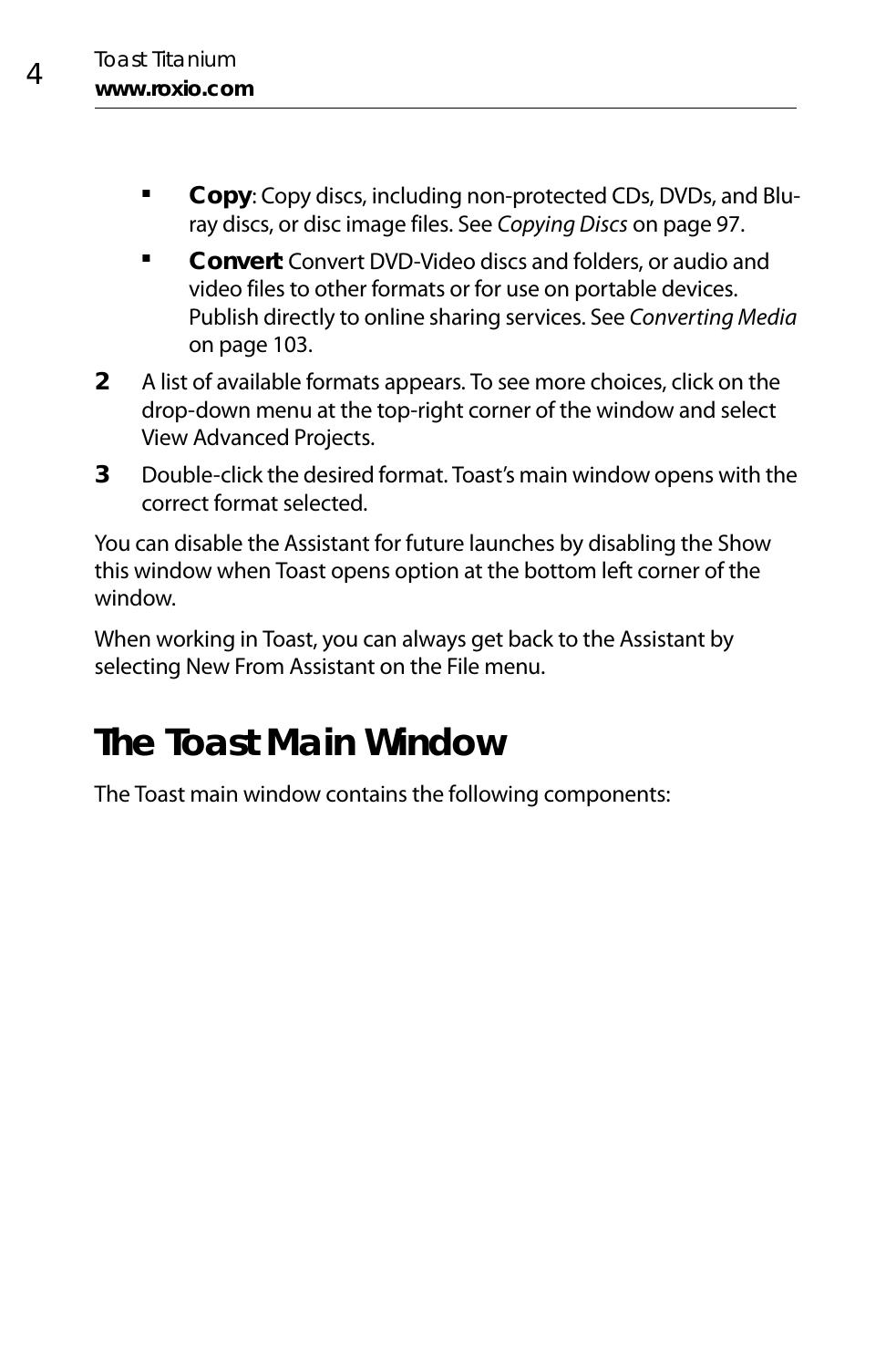

#### **Project Categories (1)**

As with the Toast Assistant, the various project categories are laid out across the top of the screen.

#### **Content Area (2)**

This is the main area at the left side of the window. For most project types, this is where you drag your files to add them to a project.

#### **Options Area (3)**

Located at the right side of the screen, the options area allows you to select options for the current project. This area may be hidden if the Media Browser is being shown. To reveal the options area, simply click on the Options button at the top right of the window.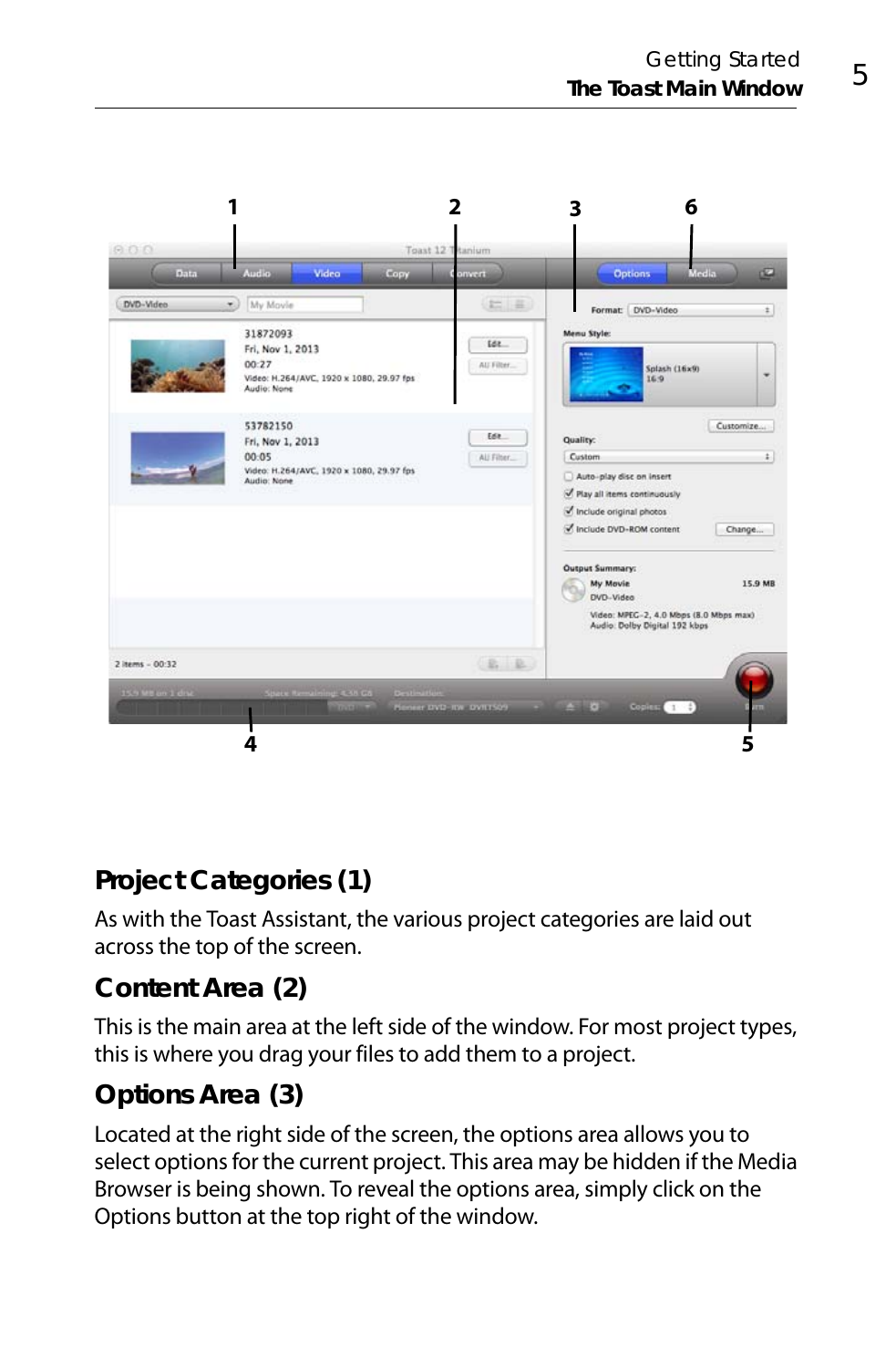#### **Space Indicator (4)**

Located across the bottom of the Toast window, the space indicator displays exactly how much content you've added to the current project. You can choose CD, DVD or Blu-ray media types to have the indicator calibrated for your target disc.

#### **Record Button (5)**

Located at the bottom right of the Toast window, the red record button will begin recording your disc. For video conversion projects, this will also begin exporting your video. The name and function of the button can vary by project. For example, in the Convert category it acts as a Convert button to begin exporting your audio or video.

#### **Media Browser (6)**

The Media Browser allows you to easily browse or find music, photos, video, or other files, and preview or add them to a Toast project. On first launch this window will be hidden. To bring up the Media Browser, click the Media button at the top of the Options area. This will hide the options and reveal the Media Browser.

The Media Browser can also be separated from the Toast main window by clicking the icon to the right of the Media button. This allows you to use the Media Browser while the Options area is visible. The features and options available vary depending on your version of the software.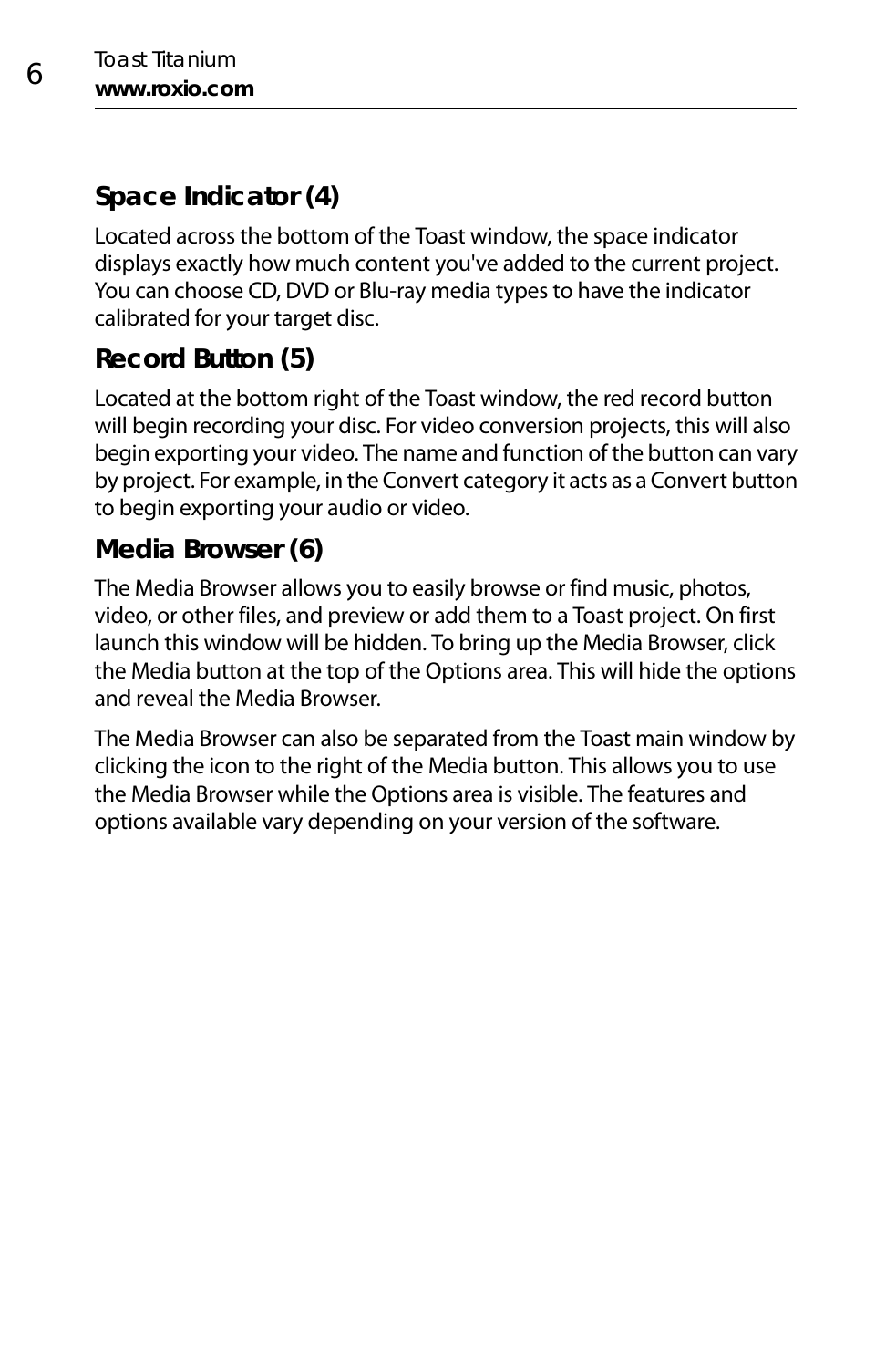

## <span id="page-12-0"></span>**Burning Your First Disc With Toast**

This section describes the basic process of burning any disc with Toast's main window.

**To make a disc with Toast:**

- **1 Select the project category.** From the Assistant or the main Toast window, select a project category.
	- **Data** Put any file or folder on a disc for archiving or backup purposes, for use in a Mac, PC, or any computer. See [Making](#page-60-2)  Data Discs [on page 55](#page-60-2).
	- **Audio —** Make an audio CD, music DVD or MP3 disc for use in a computer, home or car stereo, or set-top DVD player. See [Making](#page-86-2)  Audio Discs [on page 81](#page-86-2).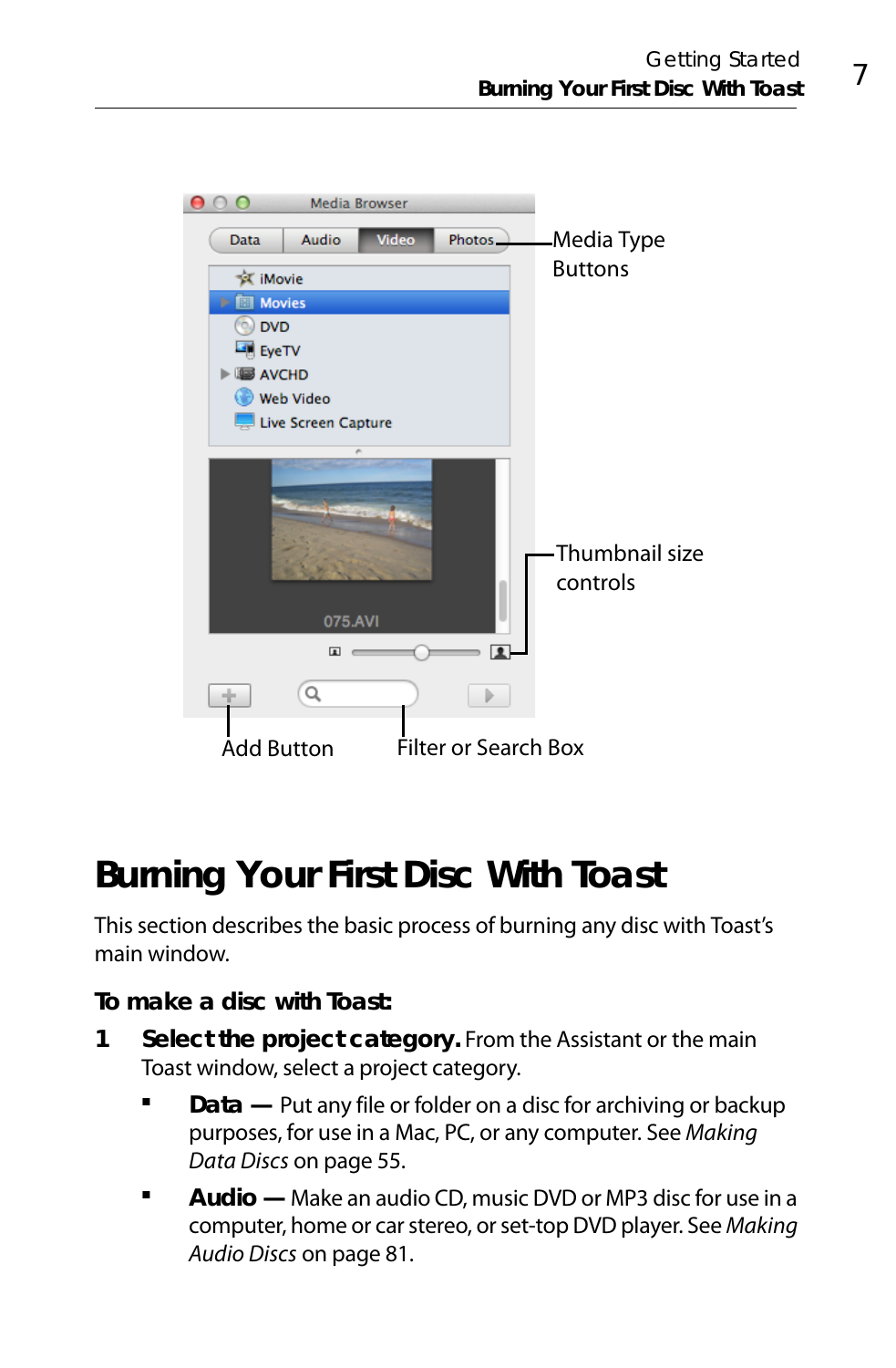- **Video —** Make VCDs, SVCDs, DVD-Video discs, Blu-ray or High-Def DVDs for use in a computer or set-top DVD player. See [Making Video Discs](#page-26-2) on page 21.
- **Copy —** Copy a CD, DVD, BD, or disc image file. See [Copying](#page-102-2)  Discs [on page 97](#page-102-2).
- **2 Select the disc format and settings.** Choose the disc project and any optional settings.



- **3 Add content.** Drag-and-drop files and folders into the Content Area from your hard disk or the Media Browser.
- **4 Insert a recordable disc.** Insert a blank, recordable CD, DVD, or Blu-ray Disc.
- **5 Record the disc.** Select a recorder from the menu at the bottom of the Toast window if the one you are using is not already listed, and click the red record button.

Toast displays a progress bar and status information as it records your disc.

**Tip:** Choose Select Multiple Recorders at the bottom of the Toast window to burn your project to multiple discs at the same time.

## <span id="page-13-0"></span>**Converting Video**

Toast can convert video files to a variety of different formats — or even publish directly to popular video sharing sites.

#### **To convert video:**

**1** From the Toast Assistant, choose the Convert project category and select the Video Files project. If you're not using the Assistant, you can also do this from the main Toast window.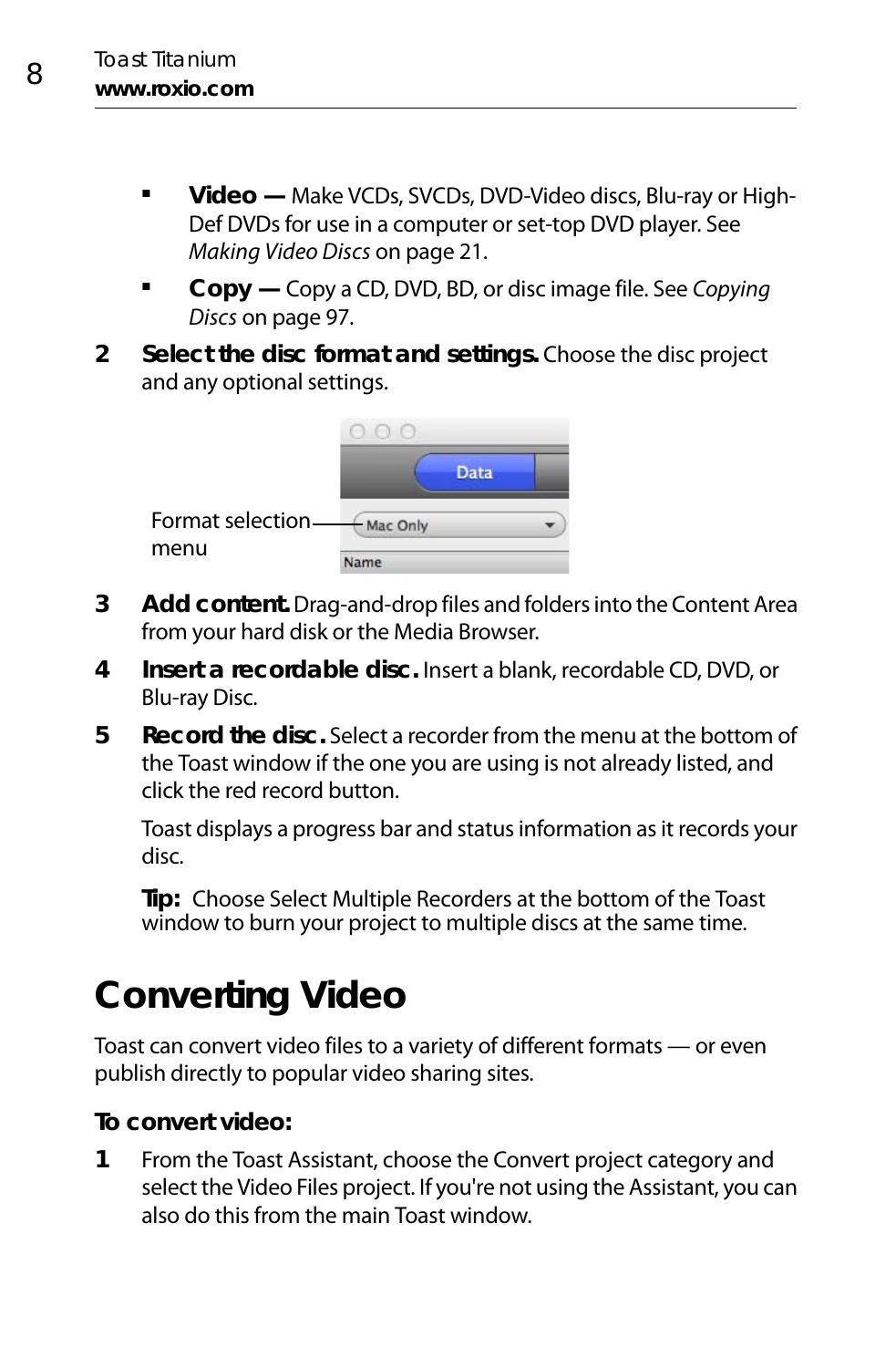**2** Add video files to the project by dragging them into the Content Area from your hard disk or the Media Browser.



**Note:** You can add content from your high-definition (AVCHD) camcorder by clicking Video in the Media Browser and choosing AVCHD Camcorder.

- **3** Click the red Convert button at the bottom right-hand corner of the screen.
- **4** From the window that appears, choose the format and destination for your video. Some of the most commonly selected formats include profiles for Apple TV, iPad, YouTube and Facebook.

**Tip:** Toast Titanium now allows you to create custom video profiles. When exporting a video, select New Custom Profile at the bottom of the list, and you'll be able to create and manage your own custom export profiles.

**Tip:** Toast Titanium includes VideoBoost technology to speed up H.264 video exports. For more information, see [VideoBoost](#page-116-1) on [page 111](#page-116-1) or visit [www.roxio.com/toast](http://www.roxio.com/toast).

## <span id="page-14-0"></span>**Choosing the Right Project**

Toast can convert audio and video files and create discs in a wide variety of CD, DVD, and Blu-ray Disc formats.

Here are some of the most commonly used projects.

| I want to                                                                                                                          | Use this disc format                                       |
|------------------------------------------------------------------------------------------------------------------------------------|------------------------------------------------------------|
| Back up general data files and folders,<br>such as documents, photos and<br>spreadsheets, to use at a later time<br>only on a Mac. | Data > Mac Only. See Making a Mac<br>Only Disc on page 61. |
| Back up general data files and folders<br>to use at a later time on a Mac or a PC.                                                 | Data > Mac & PC. See Making a Mac &<br>PC Disc on page 67. |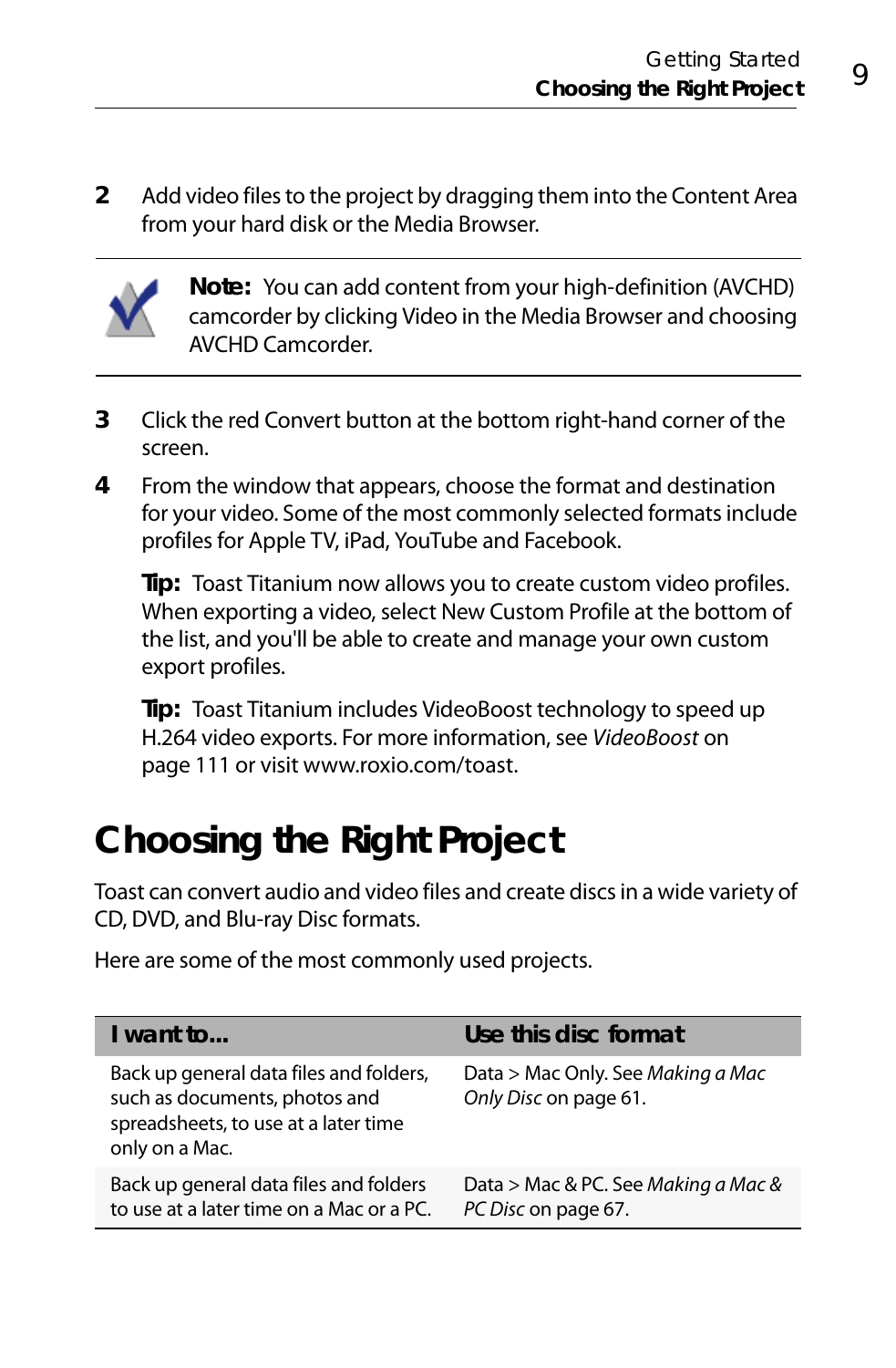| I want to                                                                                              | Use this disc format                                                          |
|--------------------------------------------------------------------------------------------------------|-------------------------------------------------------------------------------|
| Archive and share photos from my<br>iPhoto library (or any other pictures)<br>with friends and family. | Data > Photo Disc. See Making a<br>Photo Disc on page 77.                     |
| Listen to music from my iTunes library                                                                 | Audio > Audio CD. See Making an                                               |
| in my home or car stereo CD player.                                                                    | Audio CD on page 84.                                                          |
| Listen to music from my iTunes library                                                                 | Audio > Music DVD. See Making a                                               |
| in my DVD player.                                                                                      | Music DVD on page 89.                                                         |
| Watch slideshows and video on my                                                                       | Video > DVD-Video. See Making a                                               |
| TV.                                                                                                    | DVD or BD Video Disc on page 24.                                              |
| Make a DVD from an existing                                                                            | Video > VIDEO TS folders. See                                                 |
| VIDEO_TS folder and compress it to fit                                                                 | Making a DVD From VIDEO_TS Folders                                            |
| on the disc.                                                                                           | on page 40.                                                                   |
| Burn HD video to a standard DVD for                                                                    | Video > Blu-ray Video. See Making a                                           |
| playback on a Blu-ray Disc player.                                                                     | DVD or BD Video Disc on page 24.                                              |
| Copy a CD, DVD or Blu-ray disc to                                                                      | Copy > Disc Copy. See Copying a Disc                                          |
| another disc.                                                                                          | on page 99.                                                                   |
| Create a high-definition Blu-ray video<br>disc for watching on a Blu-ray Disc<br>player.               | Video > Blu-ray Disc. See <i>Making a</i><br>DVD or BD Video Disc on page 24. |
| Publish home video to an online<br>sharing service such as YouTube or<br>Vimeo.                        | Convert > Video Files. See Converting<br>Video Files on page 107.             |
| Rip audiobook CDs into iTunes for                                                                      | Convert > Audiobook. See Converting                                           |
| listening on my Mac or iPod.                                                                           | Audiobooks on page 114.                                                       |

- For all data disc formats see [Types of Data Discs](#page-61-2) on page 56.
- For all audio disc formats, see [Types of Audio Discs](#page-87-2) on page 82.
- For all video disc formats, see [Types of Video Discs](#page-27-1) on page 22.
- For all copy formats, see [Types of Copies](#page-103-2) on page 98.
- For all convert formats, see [Converting Media](#page-108-2) on page 103.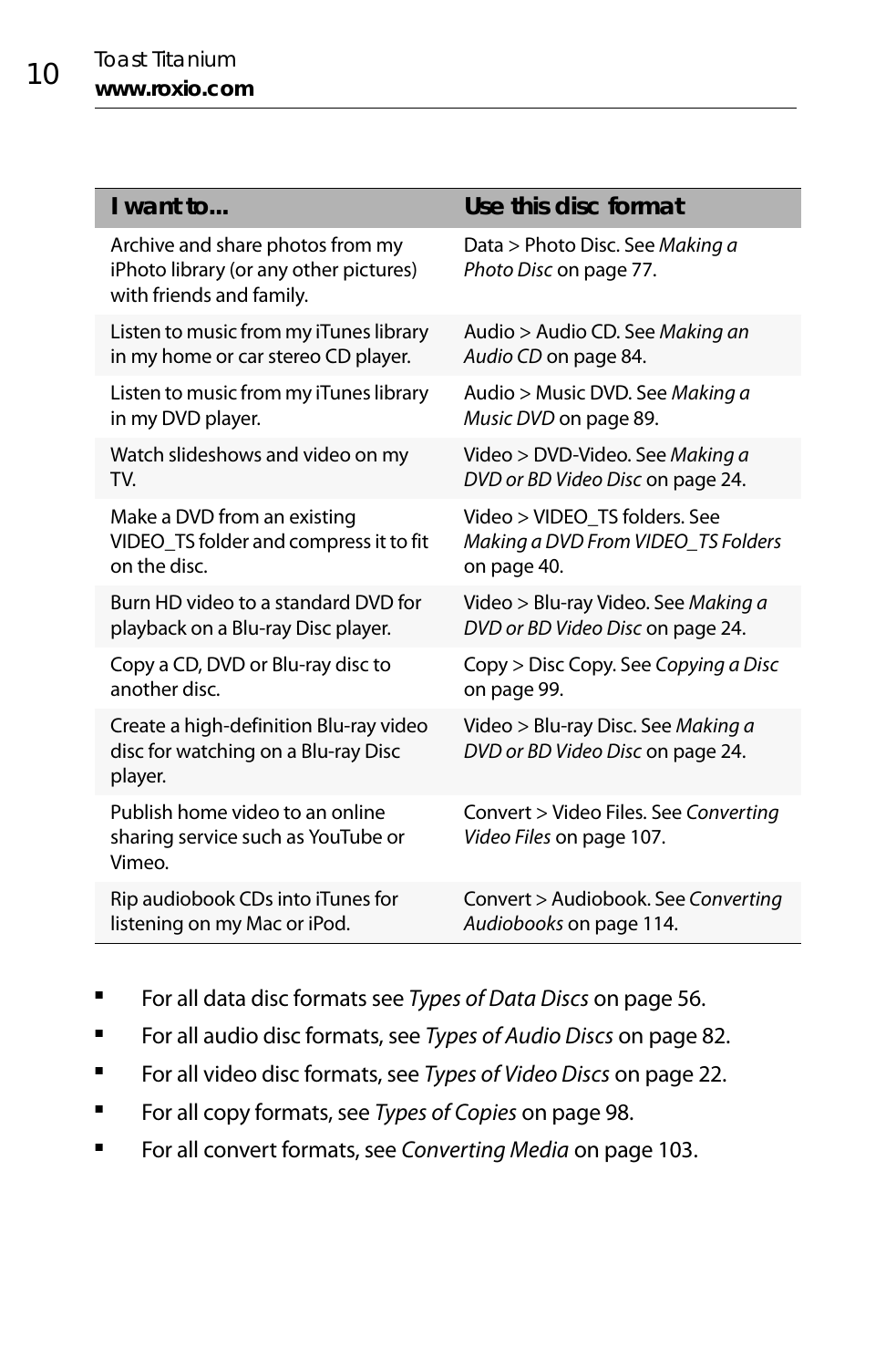## <span id="page-16-0"></span>**About Discs**

Toast supports CD, DVD, and Blu-ray media types: CD, CD-RW, DVD-R/RW, DVD-R DL (dual-layer), DVD+R/RW, DVD+R DL (double-layer), DVD-RAM (cartridgeless), BD-R/RE, BD-R/RE DL (dual-layer). The type you should choose depends on the capabilities of your recorder and playback device, if applicable.

## **CD Media**

If you have a CD recorder, you can use blank CD recordable (CD-R) media to create CDs. CDs typically hold 700 MB of information. Most CD recorders also support rewritable (CD-RW) media, which can be erased and reused. Although both CD-R and CD-RW media work well when creating discs for use on a computer, most home and car stereo players cannot recognize CD-RW media, so you should use CD-R when creating an audio CD.

## **DVD Media**

If you have a DVD recorder, you can use blank DVD recordable (DVD-R or DVD+R) media to create DVDs. DVDs hold about 4.7 GB of information. Some DVD recorders support dual-layer recordable DVDs (DVD+R DL or DVD-R DL), which hold about 8.5 GB of information. Some DVD recorders also support rewritable (DVD-RW or DVD+RW) media, which can be erased and reused.

Although all types work well when creating DVDs to use on a computer, most set-top DVD players can only recognize some types. You should check your DVD player documentation or search online to see which types the device supports.

Using low-cost generic media can cause errors while burning, or produce a disc that either is unrecognized by the player or plays back erratically. Different brands of the same type can work differently in your recorder or playback device. If you are having problems, you may need to switch to a different brand or type (for example, if using DVD-RW, switch to DVD-R).

## **Blu-ray Discs**

If you have a Blu-ray recorder, you can use blank Blu-ray disc (BD-R) media to store data on Blu-ray discs which hold about 25 GB of information. Most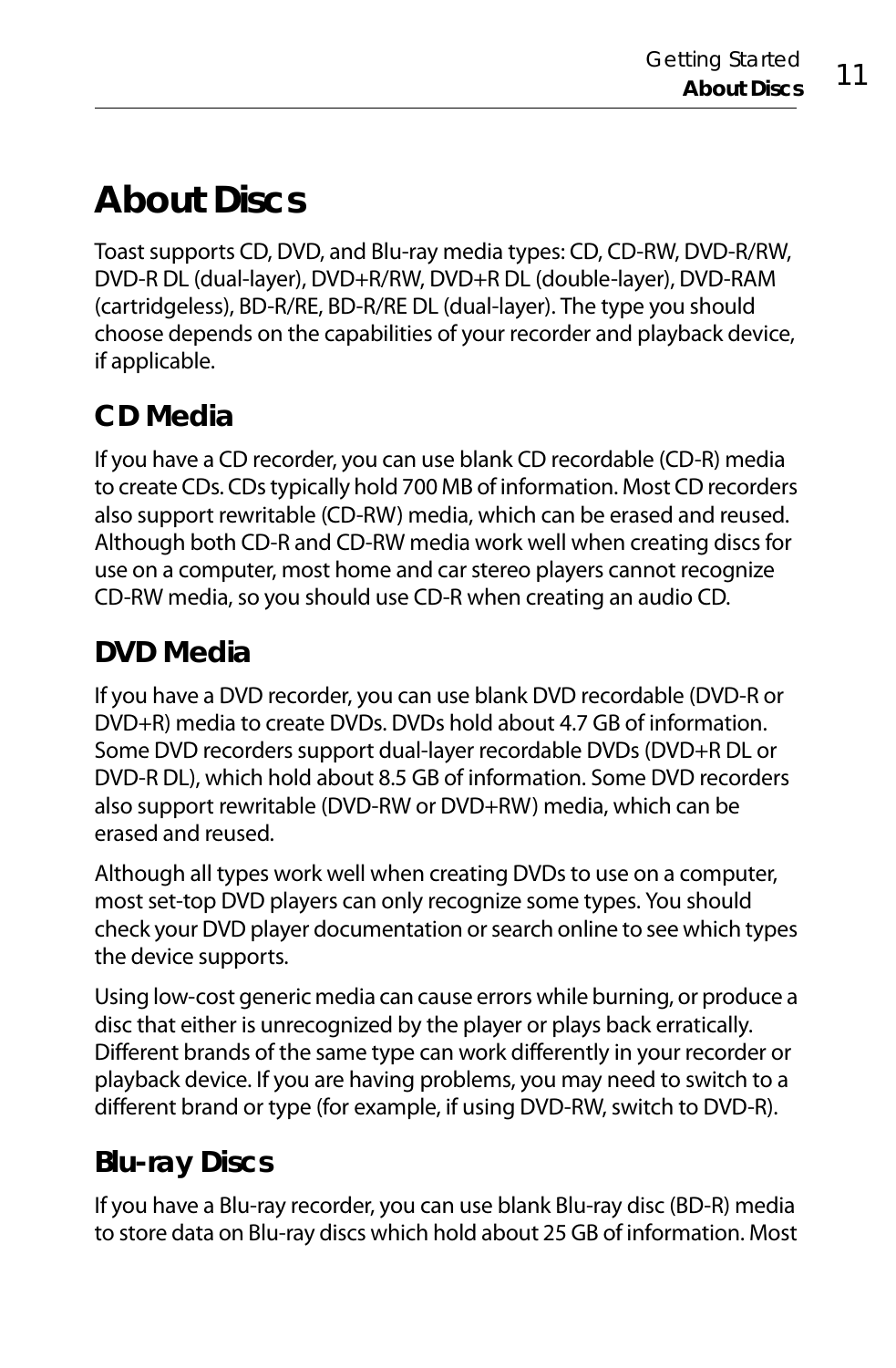Blu-ray recorders also support dual-layer Blu-ray discs, which hold about 50 GB of information. Some Blu-ray recorders also support rewritable (BD-RE) media, which can be erased and reused.

Much like DVD players, some Blu-ray Disc set-top players may work better with one type of disc than another, and the same guidelines about switching to other brands or types apply here.

## <span id="page-17-1"></span><span id="page-17-0"></span>**Using the Media Browser**

The Toast Media Browser provides quick access to your music, photos, videos, and other files stored on your computer. You can easily drag-anddrop content from the Media Browser into the Content Area. The features and options available vary depending on your version of the software.

#### **To use the Media Browser:**

- **1** Show the Media Browser window by clicking the Media button or pressing Ctrl+S.
- **2** Search for files or folders by entering a search term in the text field at the bottom of the Media Browser window, or choose the type of media you want to browse:
	- **Data:** Browse files and folders on your local hard disk, external discs, or connected network volumes.
	- **Audio:** Browse audio in your iTunes library.
	- **Video**: Browse videos and iMovie projects in your Movies folder. You can also browse:
		- Non-encrypted DVD-Video discs, mounted disc images, or VIDEO\_TS folders located on your desktop or in your Movies folder.
		- High-definition video content stored on your connected AVCHD camcorder or volume.
		- **Flash-based videos that have played in a web browser** while Toast is open. Click Web Video to view thumbnails of all recorded videos.
	- **Photos:** Browse photos in your iPhoto library.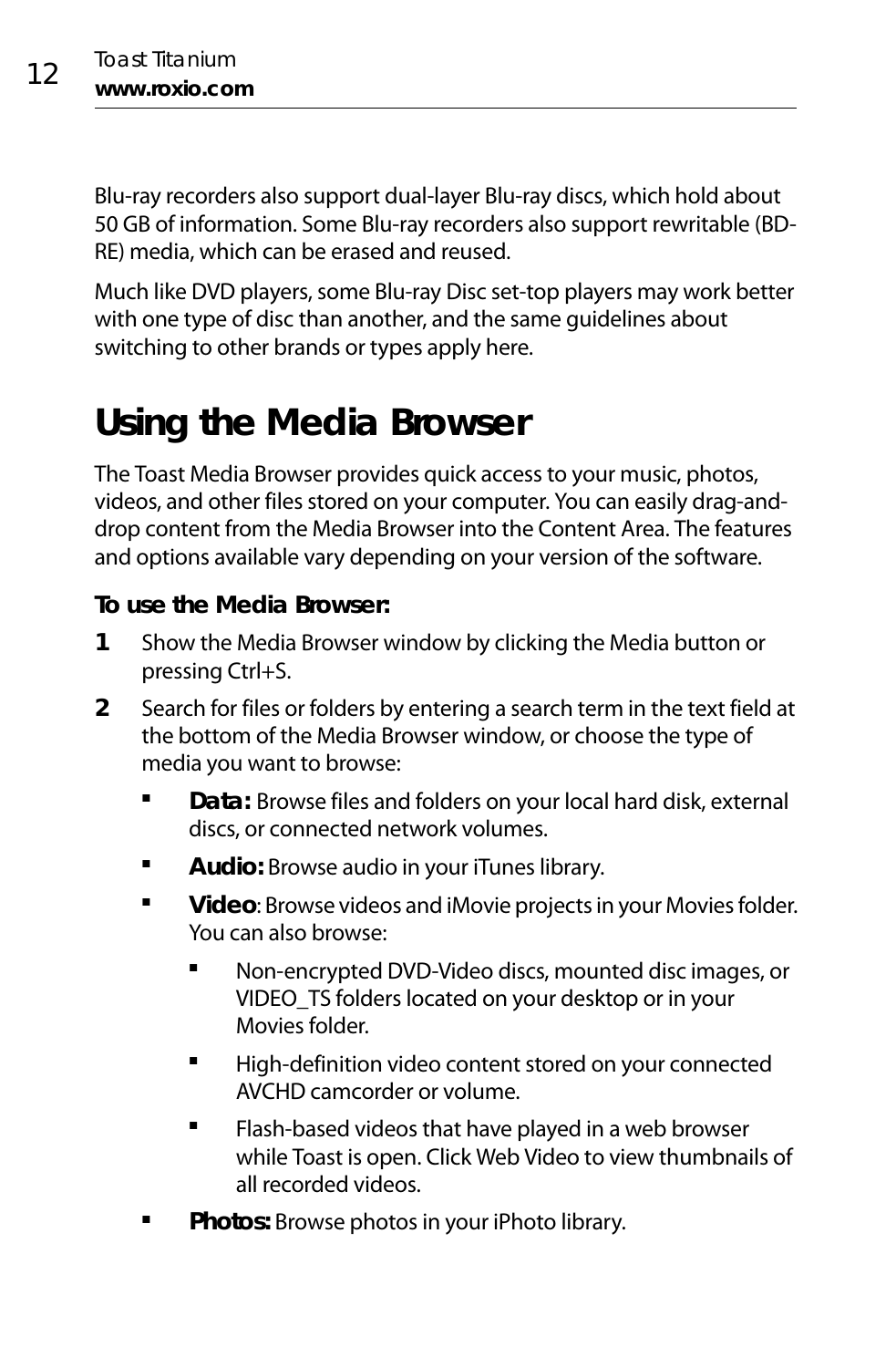

**Note:** You can also access discs from set-top DVD recorders or DVD camcorders. Toast includes special support for these discs, which normally are not usable in the Mac OS. Insert these discs in your recorder while Toast is running, and then import video from them with the Media Browser.

- **3** To search for files or folders enter a search term in the text field at the bottom of the Media Browser window.
- **4** When browsing audio, photos, movies, or DVDs, you can filter the media list by choosing a playlist, album, video or specific DVD, title or chapter from the Media Browser browse menu.



**Note:** You can expand the browse menu into a window by dragging down the small dot immediately below the menu.

**5** Select any item in the file list and drag it to the Content Area to add it to a disc project or click the Add button at the bottom of the Media Browser.

You can select multiple items by holding down the Command (Apple) key while clicking, and then drag the entire selection to the Content Area.

You can select groups of items by clicking on the first item in the group and then holding down the Shift key while clicking on the last item in the group, and then dragging the entire selection to the Content Area.

You can preview most media files by selecting them and pressing the space bar, by double-clicking them in the file list, or by clicking the Preview button at the bottom of the Media Browser.

Toast will display progress information while the items are being added. If the content is being added from a disc (such as from a set-top DVD recorder or AVCHD camcorder) this may take several minutes, as it is imported from the disc onto your hard disk.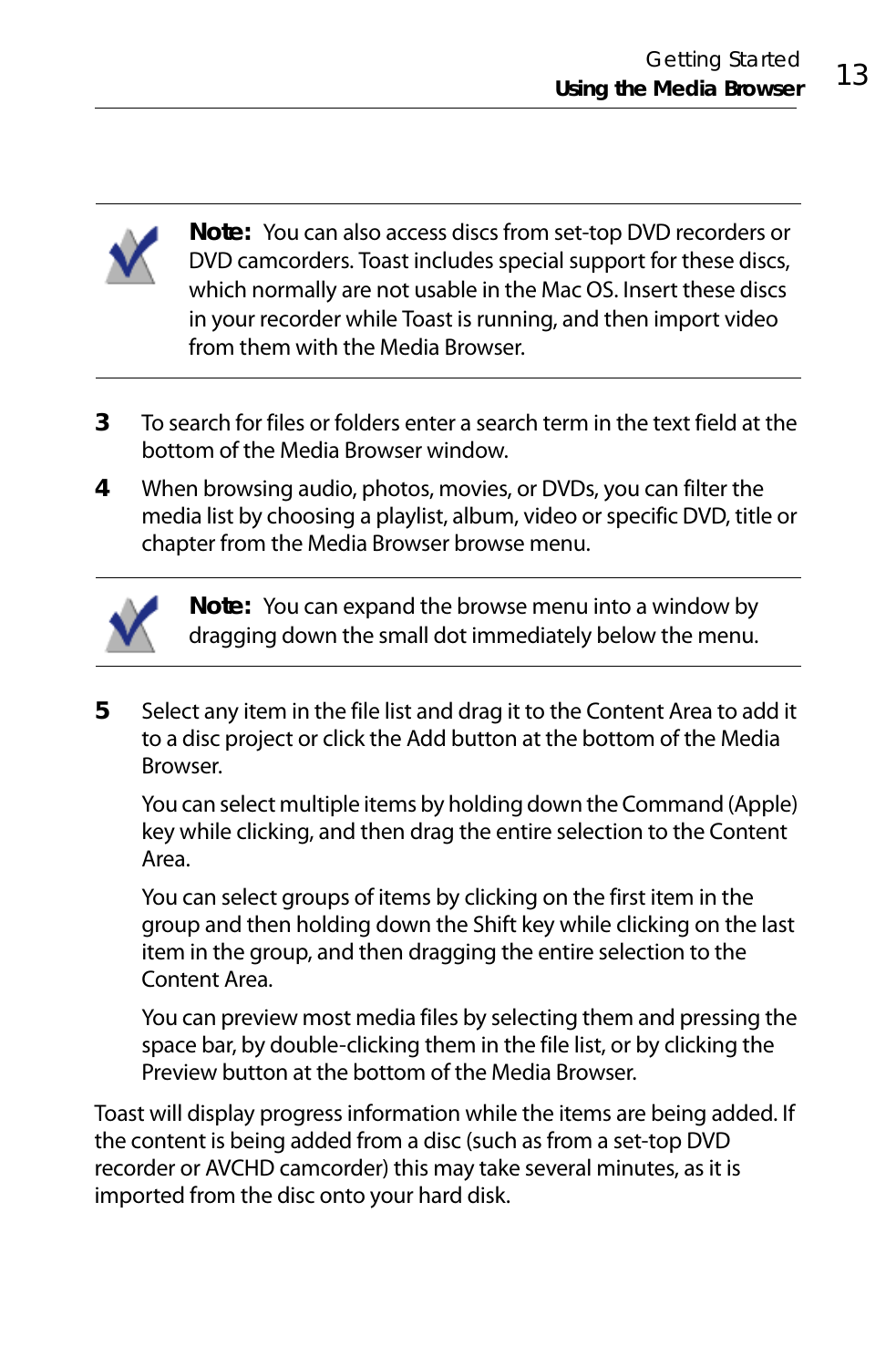Imported items from a disc are temporarily stored in the Roxio Converted Items folder in your Documents folder. You can use these items in disc projects or save them to your hard disk by exporting audio or video. See [Converting Media](#page-108-2) on page 103. These temporary items can be very large and are automatically deleted when you quit Toast. The original source content is not deleted from your disc.

#### **Configuring when Roxio Converted Items is emptied**

**To adjust when the Roxio Converted Items is emptied:**

- **1** Choose Toast Titanium > Preferences.
- **2** Click Storage.
- **3** Choose when you want to delete the converted items.
- **4** Close the preferences.

## <span id="page-19-0"></span>**Changing Recorder Settings**

You can view or change your recorder settings, such as which recorder to use for disc-based projects.

#### **To change recorder settings:**

**1** Click the Recording Options button at the bottom of Toast's main window.

> **Tip:** You can make this window appear each time you burn a disc by enabling Display Recorder Settings Before Writing on the Advanced tab of the Recorder Settings window.

- **2** Click the Basic tab to change basic recording settings, including the selected recorder, write speed, and number of copies. (The Basic tab will be unavailable if you are using Multiple Recording burning.)
- **3** Click the Advanced tab to change advanced recording settings, including: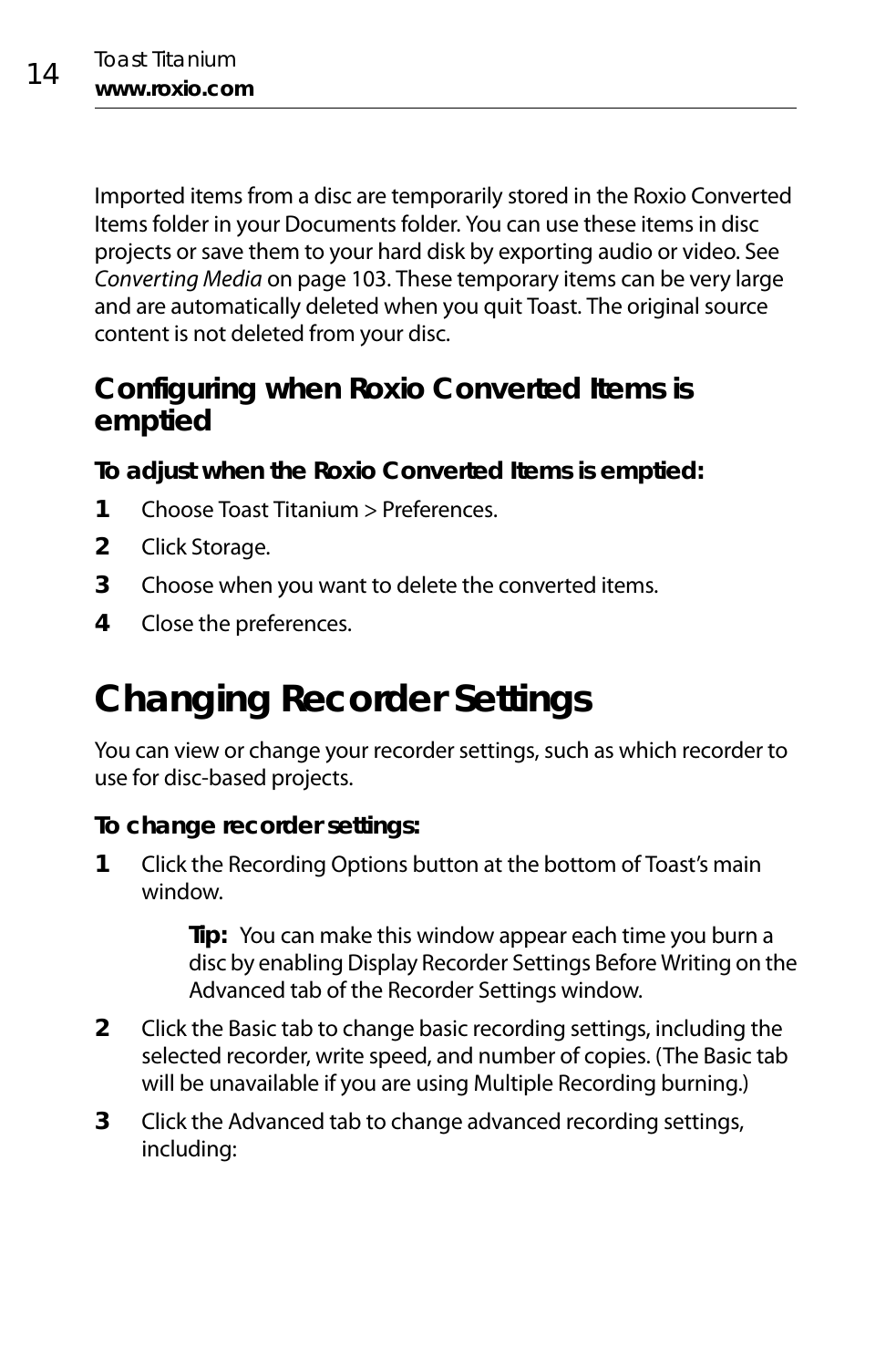- **DAO/TAO:** DAO (Disc-At-Once) audio recording allows pauses of varying lengths of up to 8 seconds between tracks. This option also allows for CD-TEXT. TAO (Track-At-Once) recording requires a pause of 2 seconds between all tracks.
- **Write Disc/Write Session:** Select the session option if you are creating data CDs and wish to leave the disc "open" to add more data at a later time. See [Making a Mac Only Disc](#page-66-1) on page 61.
- **Enable Buffer Underrun Prevention:** Select this option to turn on buffer underrun prevention. A buffer underrun error occurs when your hard disk is unable to send data fast enough to the recorder while recording, causing the blank disc to be unusable. This option is available only if your recorder supports buffer underrun prevention.
- **Use Simulation Mode:** Select this option if you want to simulate the process of recording a disc. You might do this to make sure that the write speed you have selected is appropriate for your computer.
- **Verify Data:** Select this option to verify that the contents of the recorded disc match the source files and folders on your hard disk.
- **Catalog Disc Contents:** Select to create a listing of all the files burned onto the disc.
- **Display Recorder Settings Before Writing:** Select this check box if you want to display the Recorder Settings dialog each time you click the red record button.
- **4** Click the last tab to see information about the currently selected recorder.
- **5** When you are finished, click OK.

## <span id="page-20-0"></span>**Saving and Opening Toast Projects**

You can save a Toast project and open it at a later time for recording to disc.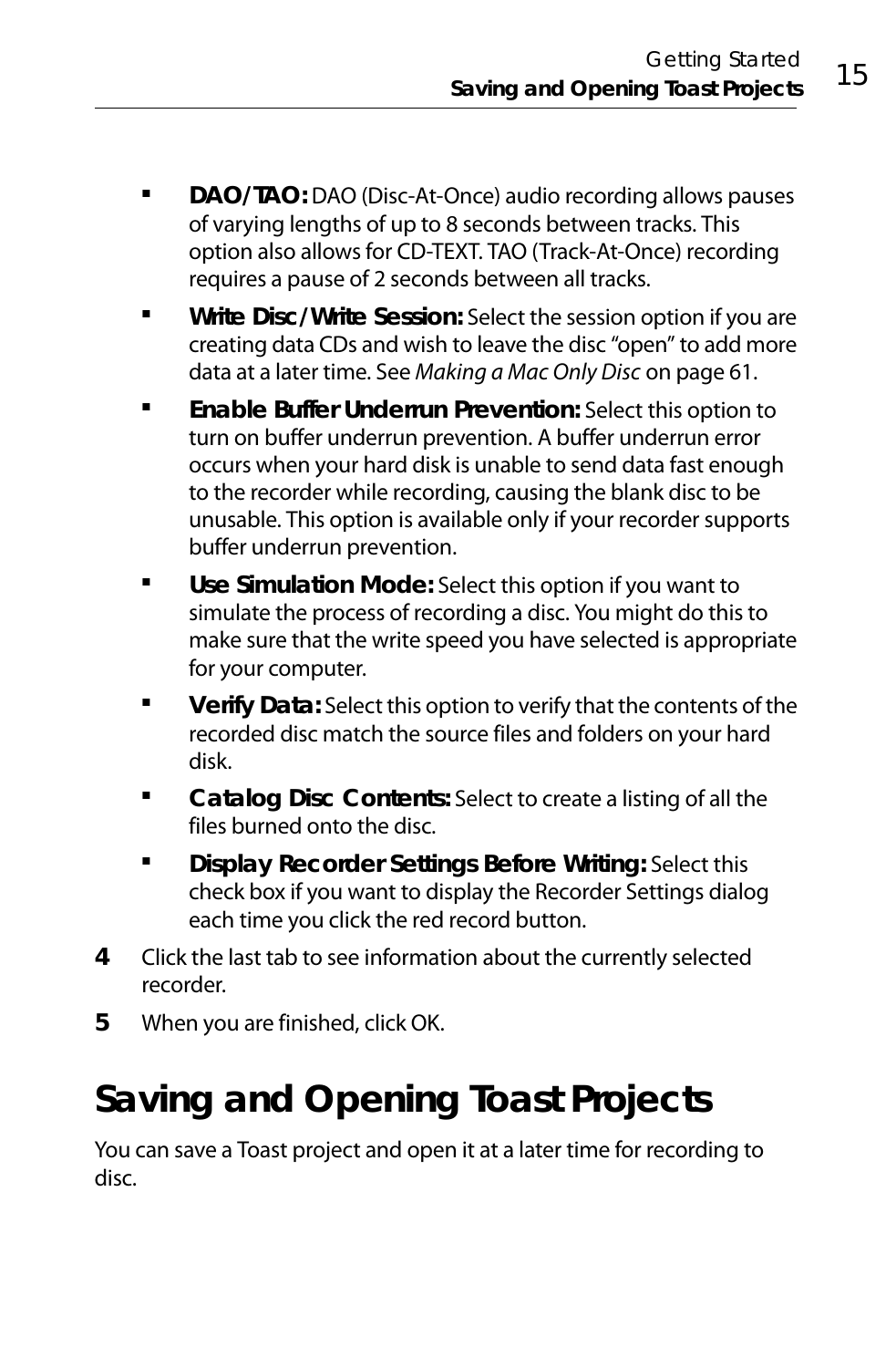#### **To save the current project:**

- **1** Choose File > Save.
- **2** Type a file name and select a location to save to.
- **3** Click Save. Saved Toast disc projects end in ".disc".

#### **To open a saved project:**

- **1** Choose File > Open.
- **2** Select the Toast project file you want to open.
- **3** Click Open.

**Tip:** You can browse to and quickly open the most recently used projects by choosing File > Open Recent, and clicking on a project. You can also double-click a Toast project to open it.



**Note:** Toast saves pointers for the files and folders in the content area. If you move or delete any of the original items from your hard disk, Toast may not be able to find them when you open the project. To save a single file containing all source files, you should save as a disc image. See [Saving Disc Images](#page-55-1) on [page 50.](#page-55-1)

## <span id="page-21-0"></span>**Erasing Discs**

If you are using rewritable CD-RW, DVD-RW, DVD+RW, DVD-RAM, or BD-RE media, you can erase the entire contents of a disc and re-record to it.



**Warning:** Erasing a disc cannot be undone.

#### **To erase a rewritable disc:**

Insert the disc into the recorder.

**1** Choose Recorder > Erase.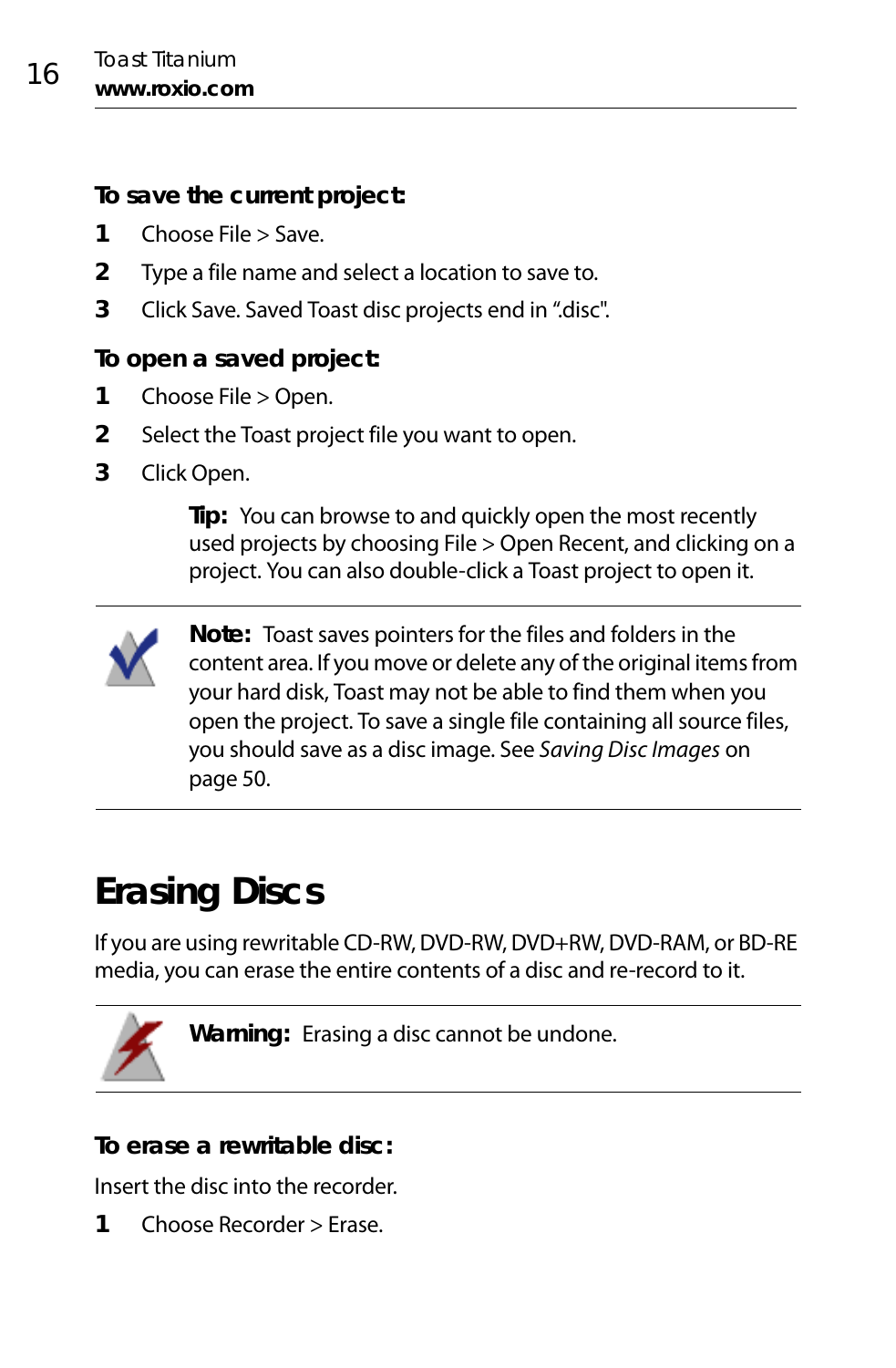- **2** Choose the way you want to erase the disc:
	- **Quick Erase:** This erases the disc faster than the standard erase option, but the disc can only be re-recorded with Toast.
	- **Erase:** This erases the disc so it can be re-recorded using any burning software.

**Tip:** When burning some projects to rewritable media, you will be prompted to erase the disc before beginning your project. The entire contents of the disc will be erased and will not be recoverable.

## <span id="page-22-0"></span>**Ejecting a Disc**

**You can eject a disc from a recorder in any of these ways:** 

- Choose Recorder > Eject.
- Click the Eject button to the right of the recorder name.
- **IF In the Recorder Settings dialog, click Eject.**
- **Drag the disc icon from the Desktop to the Trash in the Dock.**

## <span id="page-22-1"></span>**Toast Extras**

The Pro version of Toast Titanium includes a number of additional applications to help you capture, save, share, and enjoy your digital media. Optionally installed by the installer, they can easily be accessed from the Toast Extras menu.

#### **Live Screen Capture**

Live Screen Capture lets you record onscreen action for training, demonstrations, or other video projects.

|             | Screen: | <b>Full Screen</b> |                  |      |
|-------------|---------|--------------------|------------------|------|
|             |         | W:                 | 1680<br>H:       | 1050 |
|             | 30 fps  | ÷.                 | Microphone input |      |
| Frame Rate: |         |                    |                  |      |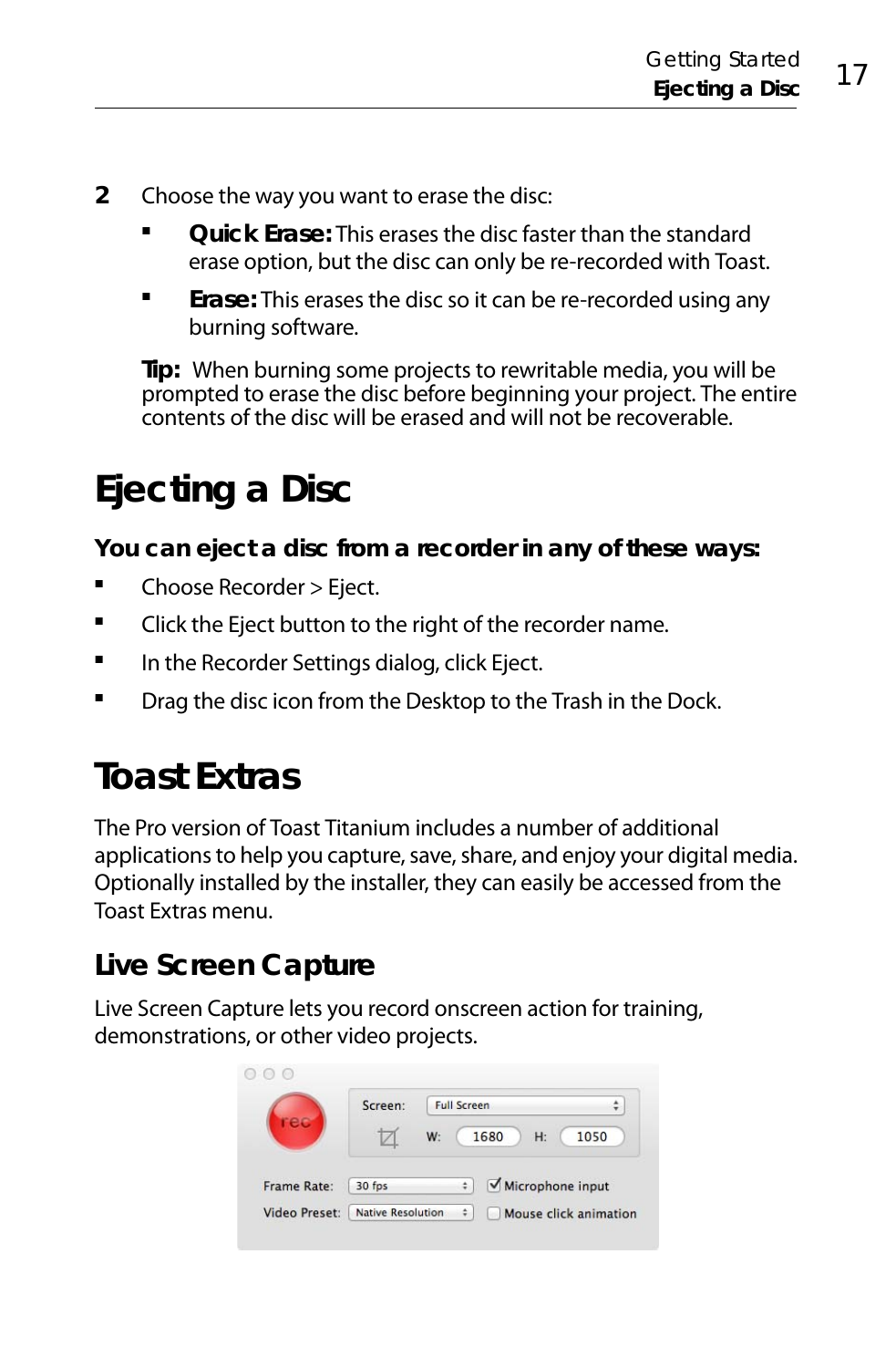#### **To capture screen action**

- **1** Choose Extras > Live Screen Capture.
- **2** In the Live Screen Capture dialog, choose Full Screen or Custom from the Screen menu.

If you choose Custom, set the capture area by typing values in the

Width (W) and Height (H) boxes or by clicking the Crop button  $\mathbb{Z}$ , and dragging across the screen.

- **3** Specify any of the following settings:
	- Frame Rate higher fps (frames per second) settings capture smoother action, but create larger files
	- **URED** Video Preset lets you choose the resolution
	- **Microphone input** select the check box to include voice
	- Mouse click animation select the check box to capture the onscreen pointer movement
- **4** Click the rec button to start recording.
- **5** To pause or resume recording, press Shift+Command+1.
- **6** To stop the recording, press Option+Command +1, type a filename, choose where you want to save the file, and click Save.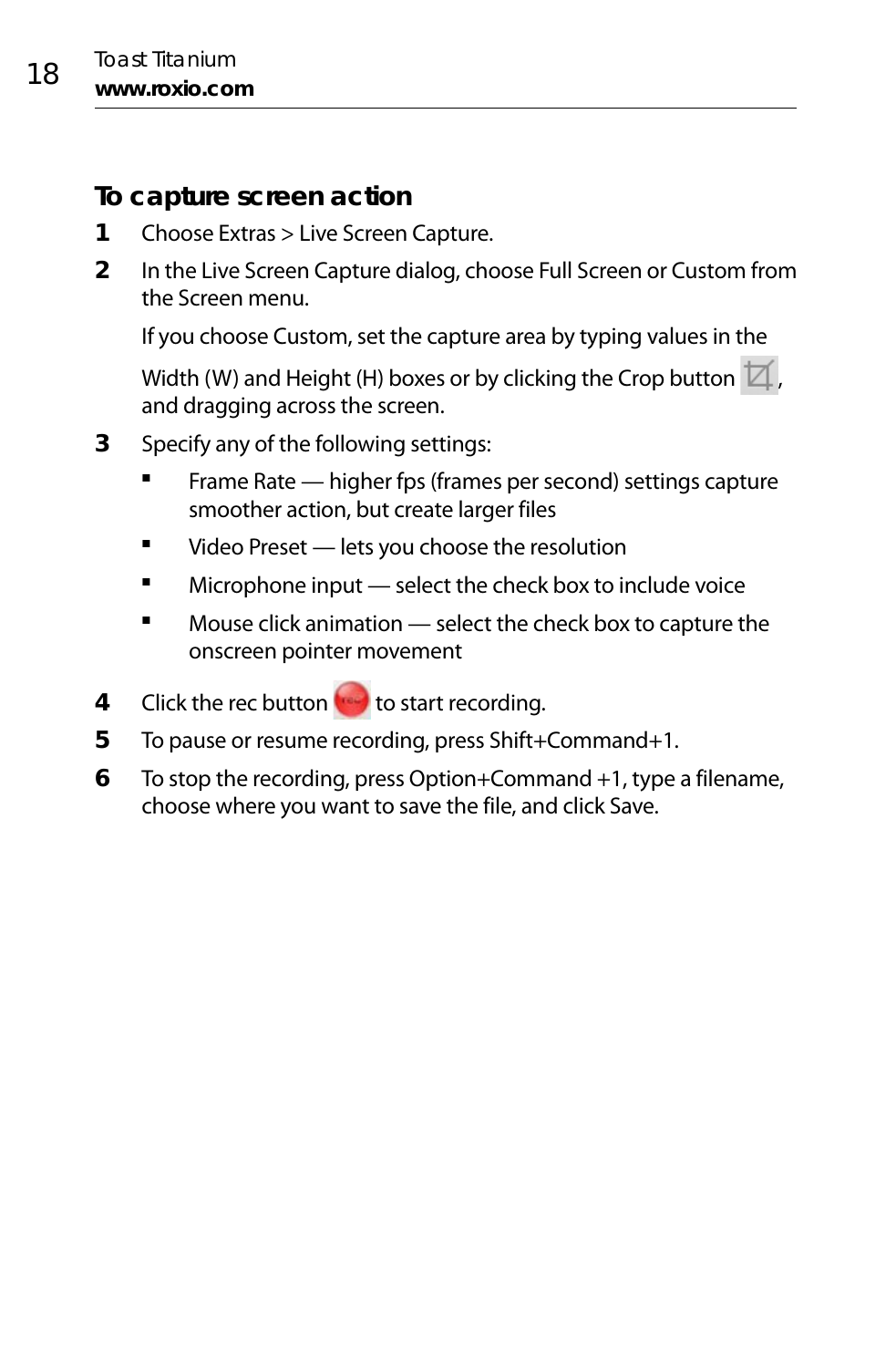## <span id="page-24-0"></span>**Technical Support Options**

#### **Self-Help Options**

Roxio provides a variety of self help tools, including a searchable knowledge base of support articles with troubleshooting tips, and discussion groups where other users can help you get the most out of your Roxio products.

You'll find answers to most of your questions at [http://support.roxio.com.](http://support.roxio.com)

#### **Telephone and E-mail Support Options**

Telephone and E-mail support may be available on a limited or paid basis for your Roxio product. Registration of your product is required. To learn what options are available, go to [h](http://support.roxio.com)ttp://support.roxio.com, choose your product, and click the Contact Support link.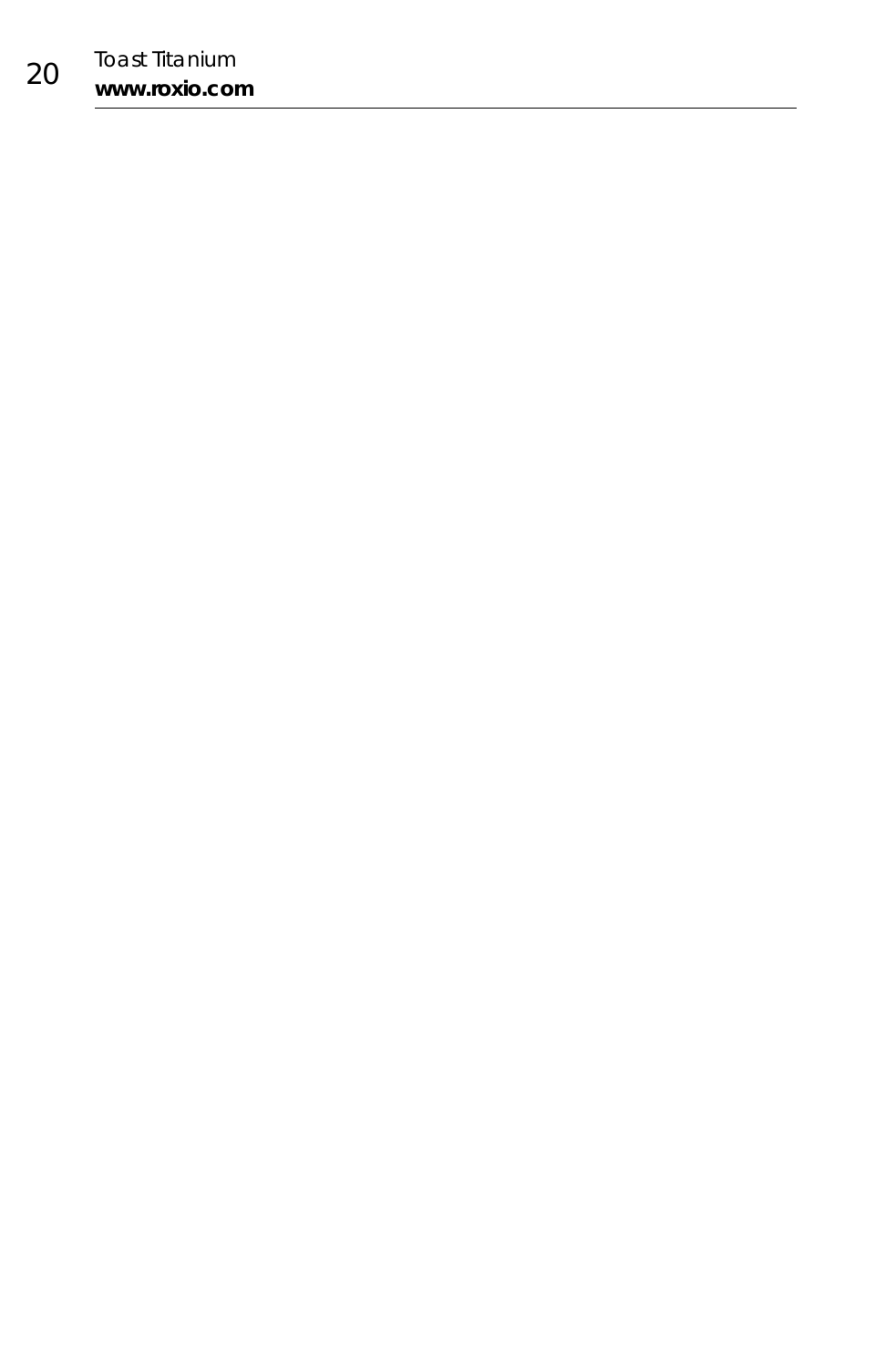# <span id="page-26-2"></span><span id="page-26-1"></span><span id="page-26-0"></span>**Making Video Discs**

#### **In this chapter**

| What is a Video Disc?              | 22 |
|------------------------------------|----|
| <b>Types of Video Discs</b>        | 22 |
| Overview of Making a Video Disc    | 23 |
| Making a DVD or BD Video Disc      | 24 |
| Making a DVD From VIDEO TS Folders | 40 |
| Making a VIDEO_TS Compilation      | 43 |
| Making a BDMV Folder Disc          | 44 |
| Creating an AVCHD Archive          | 45 |
| <b>Editing Video</b>               | 46 |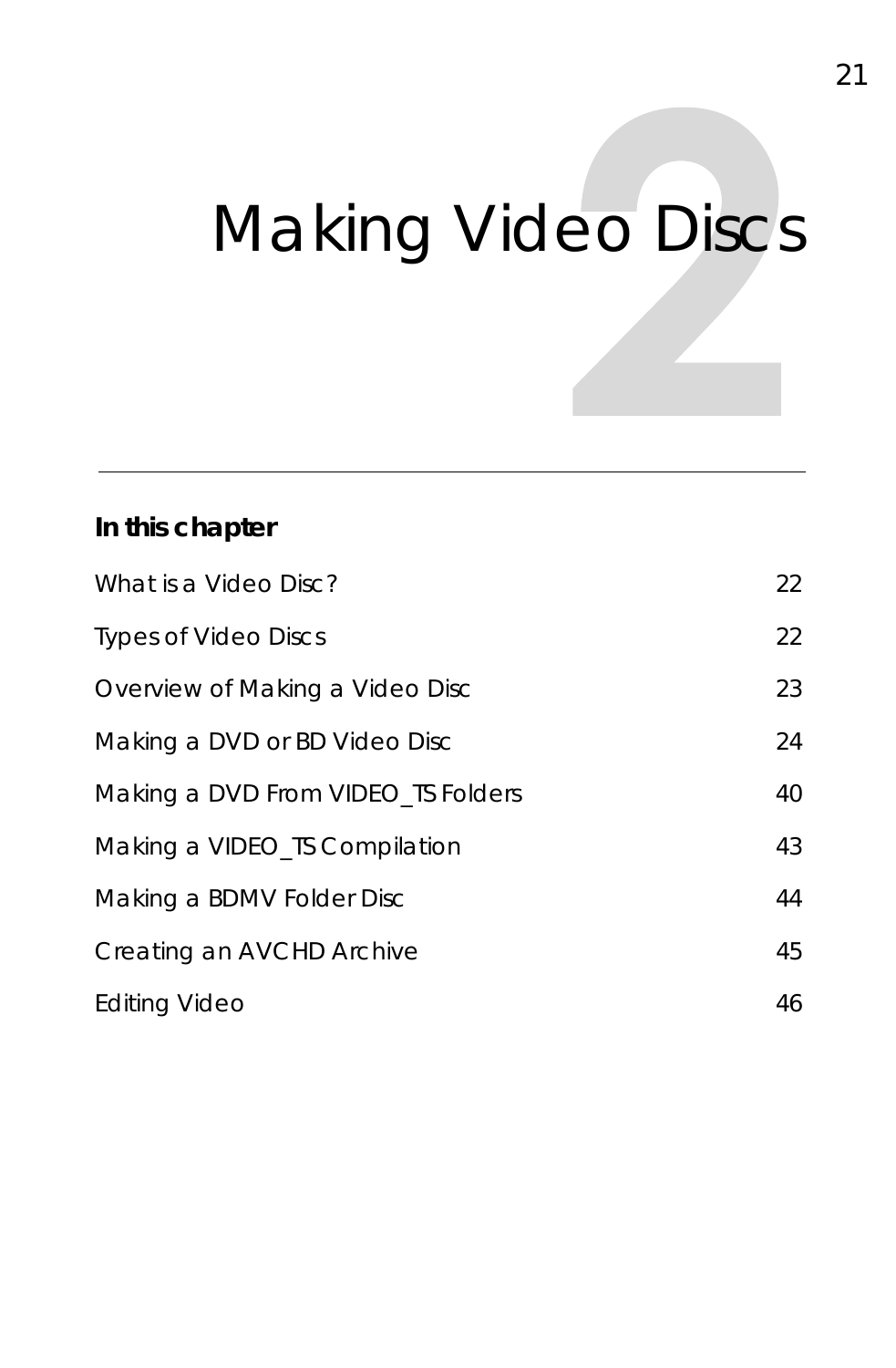## <span id="page-27-2"></span>**What is a Video Disc?**

A video disc is a CD, DVD or Blu-ray disc that contains photos or video files. Video discs are meant to be played in a set-top player, and can also be used in a Macintosh or Windows computer with a DVD or Blu-ray player and appropriate software.

## <span id="page-27-1"></span><span id="page-27-0"></span>**Types of Video Discs**

Toast can create many kinds of video discs—more than any other Mac burning software.

- **DVD-Video:** This DVD can be played in a set-top DVD player or in a Macintosh or a Windows computer with a DVD player. A DVD can hold between 2 and 5 hours of video or slideshows and offers the best quality and full navigation menus. This is the best choice for playback in a DVD player. See [Making a DVD or BD Video Disc](#page-29-0) on [page 24.](#page-29-0)
- **Blu-ray Video:** This Blu-ray Disc can be played in a set-top Blu-ray player including some game consoles. Blu-ray video discs can contain hours of high-definition video. This is the best choice for high definition video playback if you have a Blu-ray player. See [Making a](#page-29-0)  [DVD or BD Video Disc](#page-29-0) on page 24.
- **High Definition DVD**: This is a unique type of DVD which allows you to author HD video to DVD, for playback in true high definition on your Blu-ray player. See [Making a High Definition DVD](#page-31-0) on page 26.
- **VIDEO\_TS Folders:** Use this project to create one or more DVD-Video discs, each from a separate Video-TS folder. See [Making a DVD](#page-45-0)  [From VIDEO\\_TS Folders](#page-45-0) on page 40.
- **VIDEO\_TS Compilation:** Use this project to burn more than one Video TS folder onto a single DVD. The videos are processed in the order they appear in the Content Area. See Making a VIDEO TS [Compilation](#page-48-0) on page 43
- **BDMV Folder:** This is a Blu-ray video disc which is created by using a valid BDMV video folder generated by another application. See [Making a BDMV Folder Disc](#page-49-0) on page 44.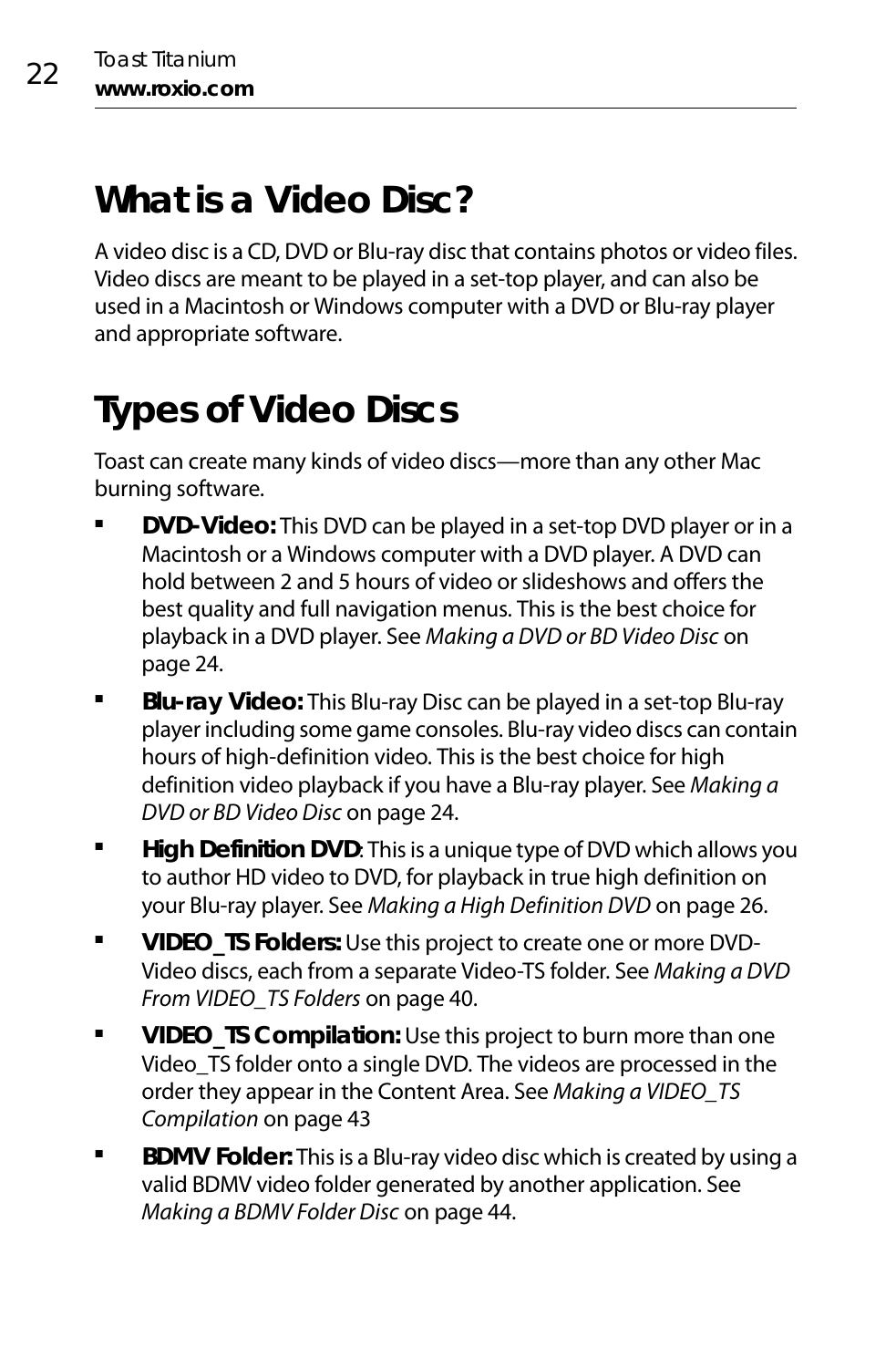**AVCHD Archive:** This type of disc allows you to store high definition video from an AVCHD camera to standard DVD or BD discs without any loss of quality. See [Creating an AVCHD Archive](#page-50-0) on [page 45.](#page-50-0)

## <span id="page-28-0"></span>**Overview of Making a Video Disc**

This section describes the basic process of making any video disc with Toast.

**Tip:** Discs can be burned to more than one recorder at a time. For more information, see [Burning Projects to Multiple Recorders](#page-64-1) on [page 59.](#page-64-1)

- **1** From the Assistant or the main Toast window, click Video.
- **2** Chose the disc format. For example, choose DVD-Video.
- **3** Choose any optional settings.
- **4** Add files to the disc by dragging and dropping them into the Content Area from your hard disk or the Media Browser, or by clicking the Add button at the bottom of the Media Browser window. (See [Using the](#page-17-1)  [Media Browser](#page-17-1) on page 12.)

You can add any QuickTime-supported video files, such as DV, AVI, MOV, H.264, HDV (1080i/720p), and MPEG-4. You can also add files that QuickTime doesn't support such as iMovie HD projects, MKV, DivX Plus HD, AVCHD, AVCHD Lite, and EyeTV recordings.

To add an iMovie project, first save your project in iMovie. Next, select Share > Media Browser and ensure that the Large size is selected. After clicking Publish, your project will be available under Movies in the Media Browser.

Each group of photos you add into the Content Area appears as a slideshow. Each slideshow will have a button in the disc menu that you can choose to play the slideshow. You can duplicate, rearrange, remove, or edit slideshows. See [Working With Slideshows](#page-32-0) on page 27 for more information.

Each video you add into the Content Area will have a button in the disc menu that you can choose to play the video. You can duplicate,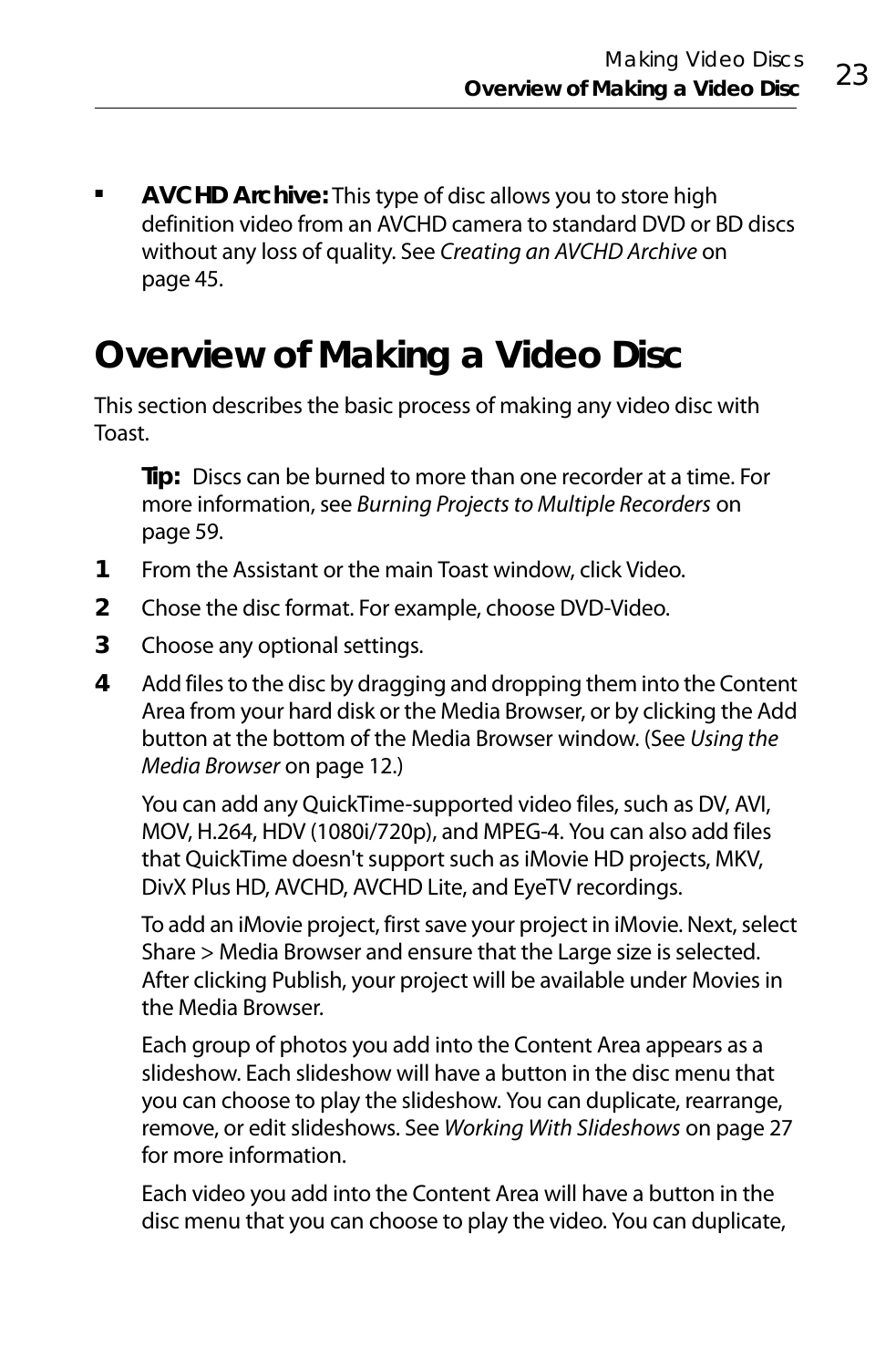rearrange, remove, or trim video. See [Working With Videos](#page-34-0) on page 29 for more information.

**Note:** You can automatically import tape from a DV camcorder for your disc. See [Using Plug & Burn](#page-37-0) on page 32.

- **5** Insert a blank, recordable disc.
- **6 Optional**: Change the destination recorder and number of copies at the bottom of the screen.
- **7** Click the red Burn button at the bottom right of the Toast window.

Toast displays a progress bar and status information as it records your disc.

## <span id="page-29-1"></span><span id="page-29-0"></span>**Making a DVD or BD Video Disc**

DVDs and Blu-ray Discs are both excellent choices for producing high quality video discs with full menu navigation and Dolby Digital sound.

A standard DVD-Video can hold approximately 2.5 hours of video or slideshows. Dual-layer DVD-Video discs can hold approximately 5 hours at an average quality level.

A 50 GB Blu-ray video disc can hold more than 9 hours of high definition video in a widescreen format and up to 23 hours of standard definition video.

If you have an existing VIDEO\_TS folder that you want to turn into a DVD, you should use the VIDEO\_TS Folder project. See [Making a DVD From](#page-45-0)  [VIDEO\\_TS Folders](#page-45-0) on page 40. If you have an existing BDMV folder that you want to burn to a disc, see [Making a BDMV Folder Disc](#page-49-0) on page 44.

#### **To make your video disc:**

- **1** From the Assistant or the main Toast window, click Video.
- **1** From the Assistant, double-click DVD-Video. From the main Toast window, choose DVD-Video from the format selection menu.
- **2** Click the Options button, if necessary, to reveal these optional disc settings: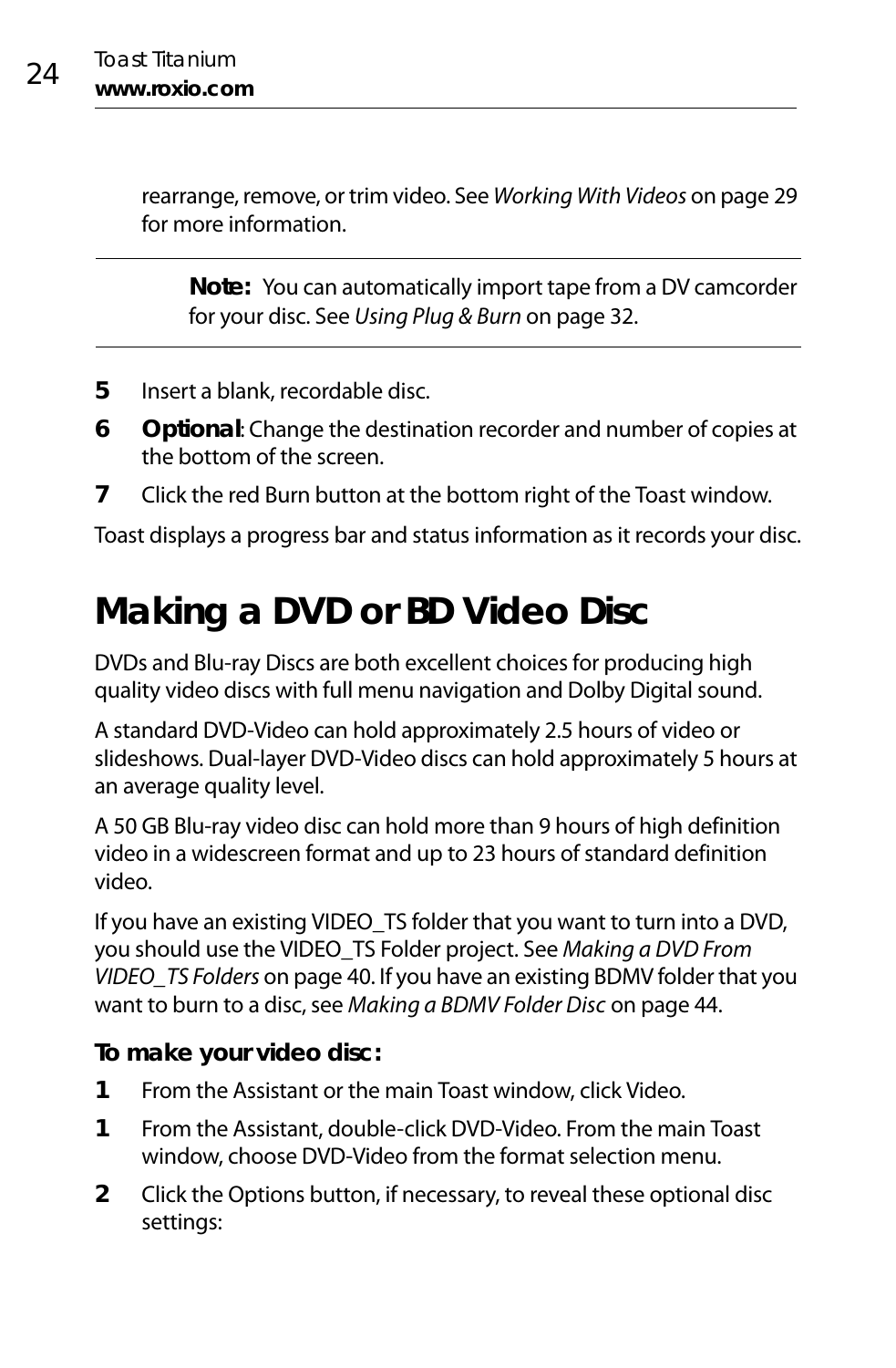- **Menu Style:** Choose a style for the menu background image, text, and buttons.
- **Quality:** Toast must compress video to fit onto the disc. Choose the quality you want to have for the compressed video. Better quality takes longer to process:
	- **Good:** Suitable for simple video, such as people talking fastest processing time.
	- **Better:** Suitable for most video—average processing time.
	- Best: Suitable for complex video, such as fast motion slowest processing time.
	- **Custom**: To create a custom quality level, click Customize and choose the Custom option from the Encoding tab.
- **Auto-play disc on insert:** Select this option to automatically play the first video, slideshow, or playlist when this disc is inserted into a player. The main menu is not displayed, but you can access it by pressing the MENU button on the player's remote control.
- **Play all items continuously:** Select this option to automatically play each video or slideshow on the disc without first returning to the main menu.
- **Include original photos:** Select this option to include a copy of the original full-quality source photos from your slideshows in a separate folder on the disc. This folder will be accessible when the DVD is used on a Macintosh or Windows computer.
- **Include DVD-ROM content:** Select this option to include additional data in the ROM portion of the disc. This data will be accessible when the disc is used on a Macintosh or Windows computer. For more information, see [Adding ROM data to a DVD-](#page-41-0)Video Disc [on page 36.](#page-41-0)
- **3** Click Customize for additional disc settings. See [Video Disc Settings](#page-38-0) on [page 33.](#page-38-0)
- **4** Add photo or video files to the disc by dragging and dropping them into the Content Area from your hard disk or the Media Browser.
- **5** Insert a blank, recordable DVD or Blu-ray Disc.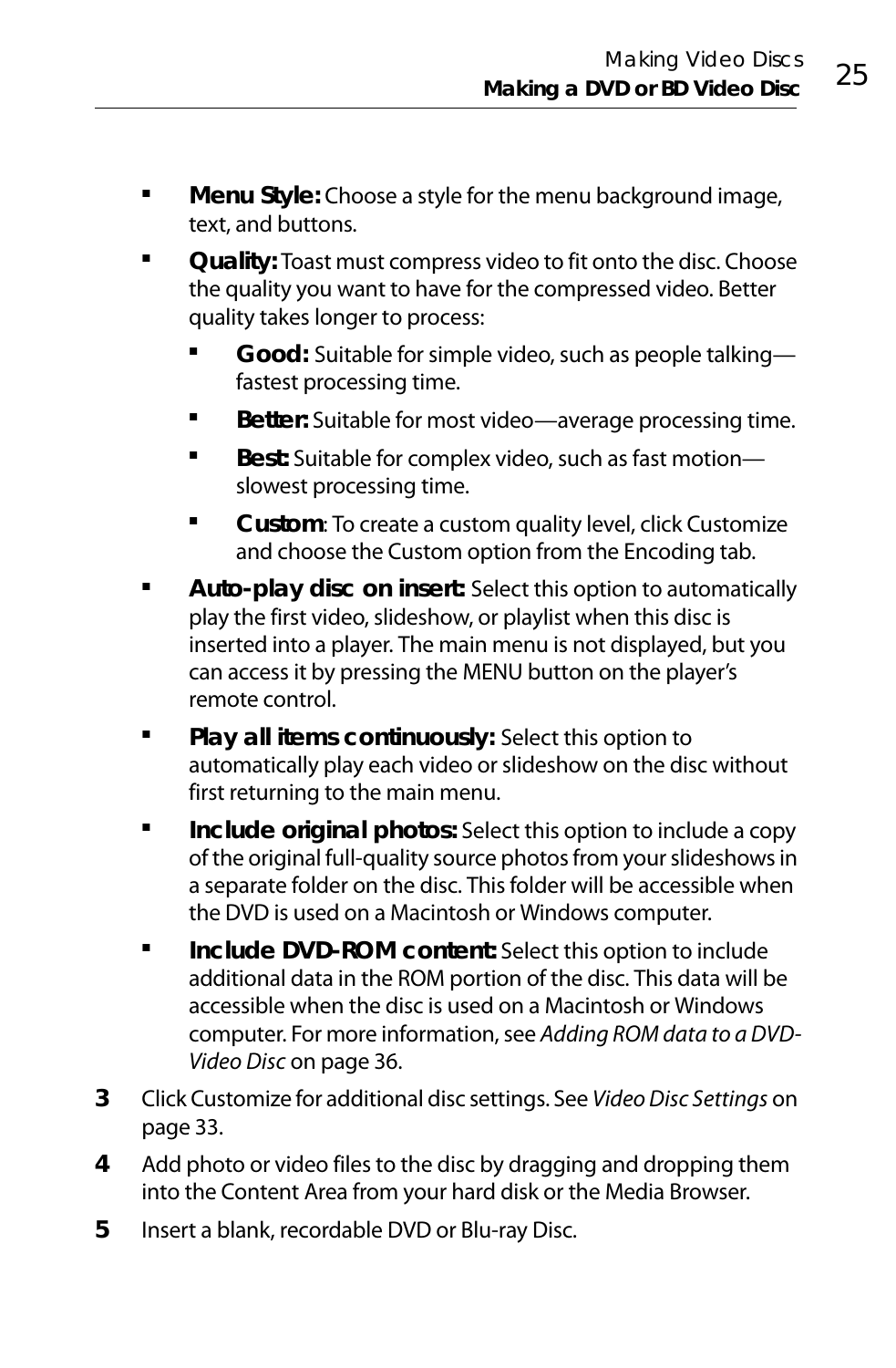- **6 Optional**: Change the destination recorder and number of copies at the bottom of the screen.
- **7** Click the red Burn button at the bottom right of the Toast window.

Toast displays a progress bar and status information as it records your disc.

#### **Previewing a DVD-Video**

You can preview a DVD-Video disc prior to burning an actual disc by saving it as a disc image file and then using the Toast Image mounter.

#### **To preview the DVD:**

- **1** Instead of recording, select File > Save As Disc Image.
- **2** Give the disc a name, if you are prompted to do so.
- **3** Select a name and destination for the disc image file.
- **4** Click Save.

The disc image file is created.

- **5** From the Toast menu, choose Utilities > Mount Disc Image.
- **6** Navigate to the disc image file, select it, and click Open.

The DVD is mounted on the desktop.

**Tip:** Here's another way to mount the image file: Select the file, Control-click, and choose Services > Mount It.

**7** Use the DVD Player software included with Mac OS X to preview the DVD.

If you are satisfied with the results, use the Image File format to record it. See [Copying a Disc Image File](#page-105-1) on page 100.



**Note:** For more information, see [Saving Disc Images](#page-55-1) on [page 50](#page-55-1) and [Mounting Disc Images](#page-56-1) on page 51.

#### <span id="page-31-0"></span>**Making a High Definition DVD**

High Definition DVD is a unique type of video disc which allows you to author HD video to DVD, for playback in true high definition. This gives you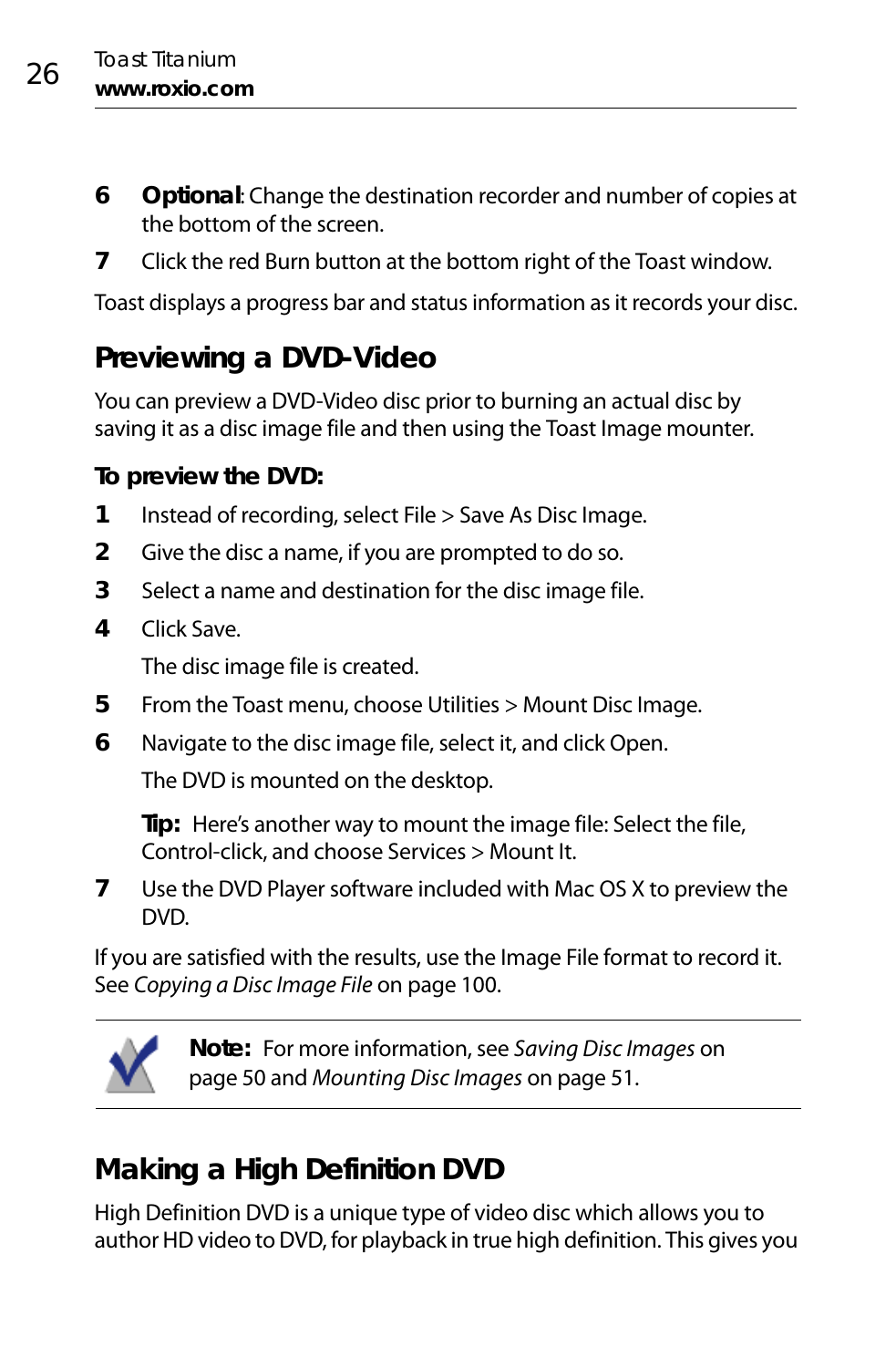the ability to create HD video discs without owning a Blu-ray Disc recorder. Although you are recording to standard DVD discs with this project, you can only view the finished project on a Blu-ray Disc player. This type of project is ideal for creating video discs from your AVCHD camcorder.

A standard, single-layer DVD can hold approximately 30 minutes of HD video and a dual-layer DVD can hold approximately one hour of HD video. While Toast will allow you to add more than these lengths of video, adding additional video requires that video be compressed further and results in a lower quality video. These discs offer full menu navigation and are created in much the same way that DVD-Video or Blu-ray Video projects are with the same options available.

#### **To make a High Definition DVD:**

- **1** From the main Toast window, click Video.
- **1** Choose DVD-Video from the format selection menu.
- **2** Click the Options button, if necessary, and select High Definition DVD as the format. The other disc settings and options available are identical to those available when creating a DVD or Blu-ray Disc. For more information on these options and settings, see [Making a DVD or](#page-29-0)  [BD Video Disc](#page-29-0) on page 24.
- **3** Add your HD video files to the disc by dragging and dropping them into the Content Area from your hard disk or the Media Browser.
- **4** On the disc gauge at the bottom of the window, select DVD or DVD DL as your target media type.
- **5** Insert a blank, recordable DVD.
- **6 Optional**: Change the destination recorder and number of copies at the bottom of the screen.
- **7** Click the red Burn button at the bottom right of the Toast window.

Toast displays a progress bar and status information as it records your disc.

#### <span id="page-32-0"></span>**Working With Slideshows**

When creating a video disc, each group of photos you add into the Content Area appears as a slideshow. Each slideshow will have a button in the menu that will appear on your TV when you play the disc. Slideshows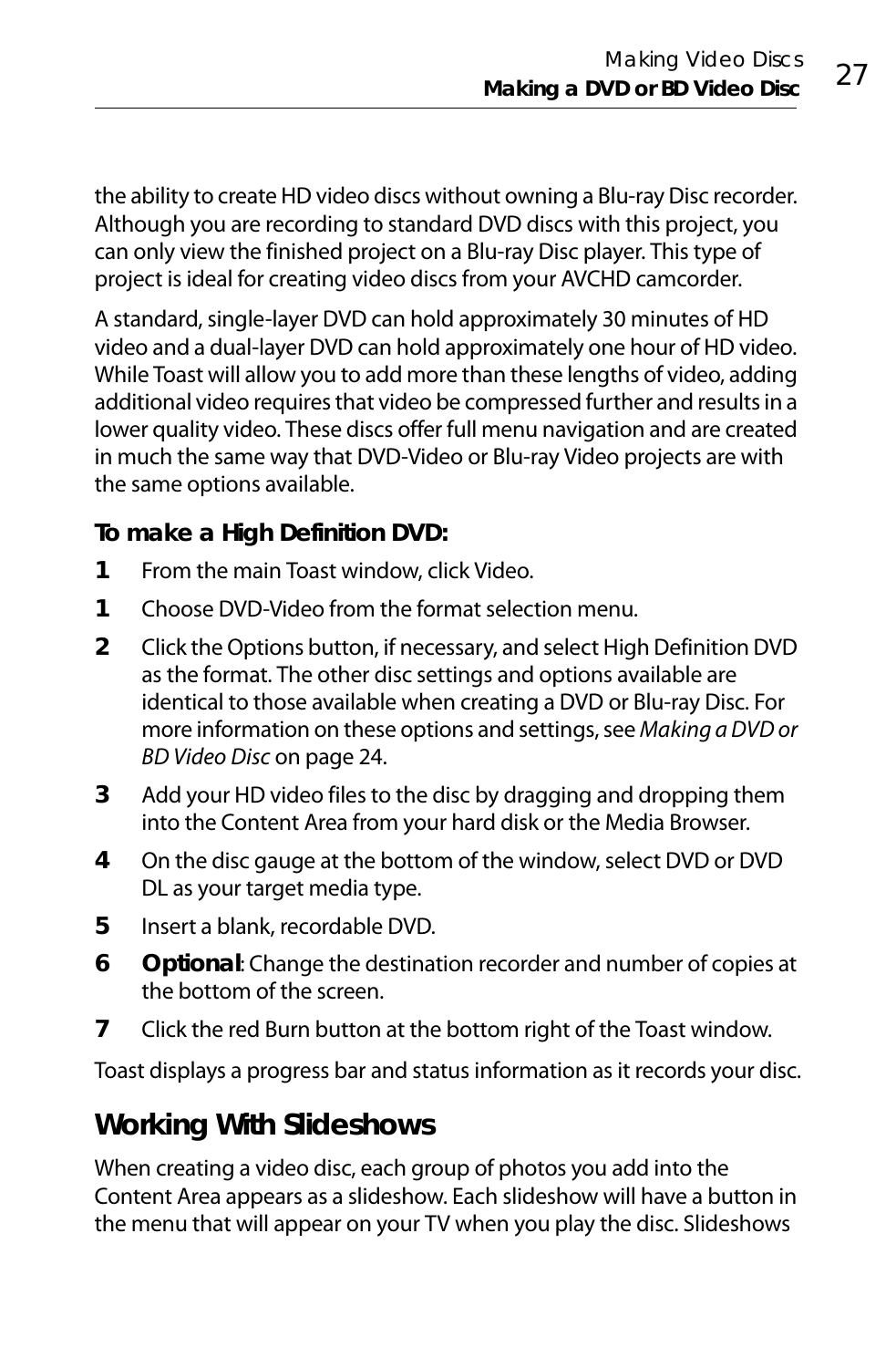can contain up to 99 photos. You can rearrange, duplicate, remove, or edit slideshows.

#### **To rearrange slideshows:**

- **1** Select the slideshow you want to rearrange.
- **2** Drag the slideshow to a new position in the Content Area.

A black bar indicates where the slideshow will be placed.

#### **To duplicate a slideshow:**

Select a slideshow and choose Edit > Duplicate.

#### **To remove a slideshow:**

- **1** Select the slideshow you want to remove.
- **2** You can remove selected slideshows in any of these ways:
	- **EXECUTE:** Click the Remove files button.
	- **Press Delete.**
	- Choose Edit > Clear.

The slideshows and the photos within the slideshow are removed from the Content Area, but the originals are not deleted from your hard disk or from your iPhoto, Aperture, or Lightroom libraries.

#### **To edit the TV menu button text or graphic for a slideshow:**

- **1** Select a slideshow and click Edit, or double-click on any slideshow.
- **2** Click the Text tab and edit the text.
- **3** Click the Slideshow tab to edit the button graphic.
- **4** Select any photo in the slideshow and click Set Button Picture.
- **5** Click Done.

#### **To add photos to a slideshow:**

Drag photos onto the slideshow from the Media Browser or your hard disk. A rectangle around the slideshow indicates that the photos will be added.

#### **To remove or reorder photos in a slideshow:**

**1** Select a slideshow and click Edit, or double-click on any slideshow.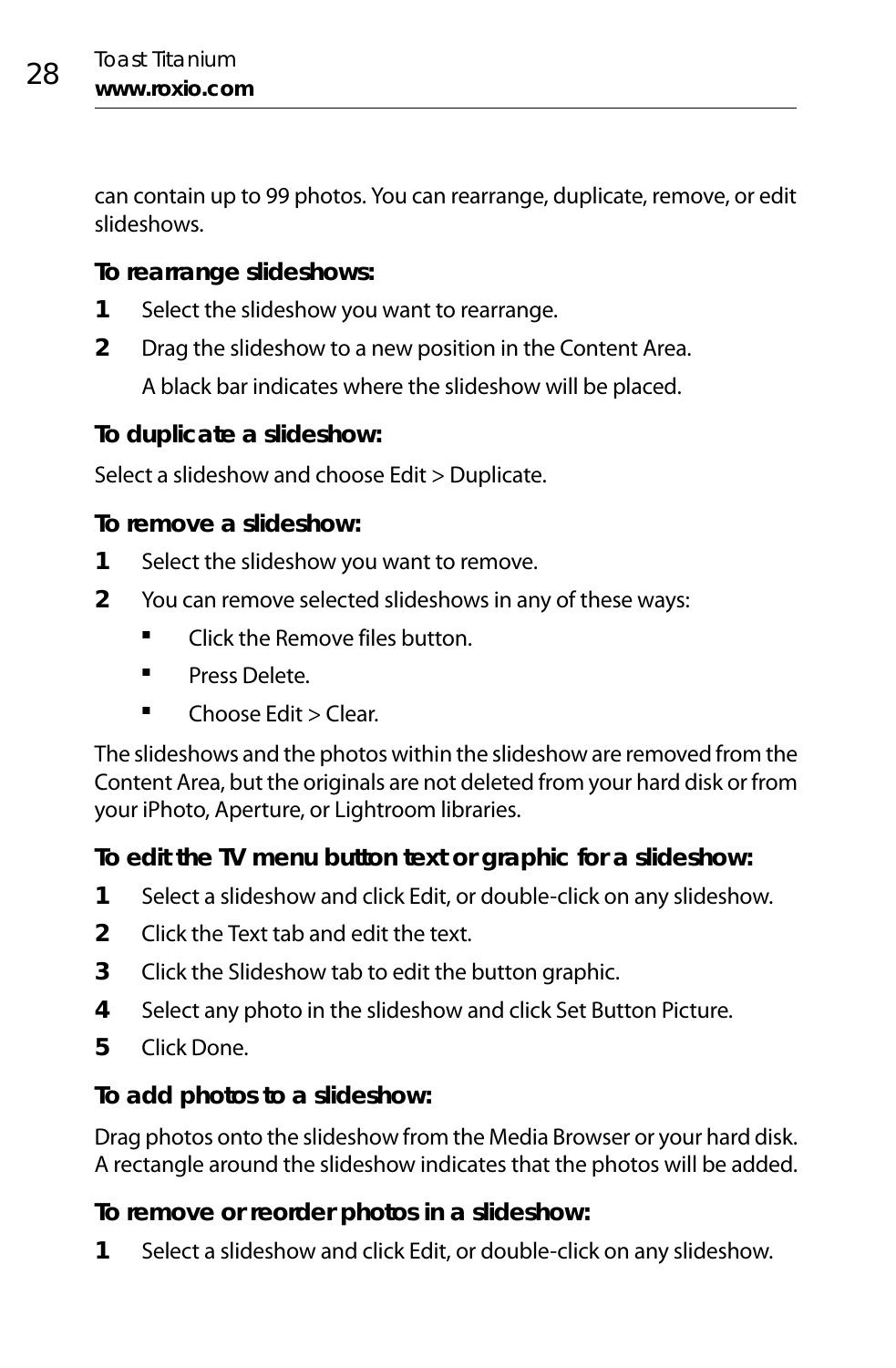- **2** Click the Slideshow tab and choose from any of the following options:
	- **The Follow Exercise System System** To remove. The photos are removed from the slideshow, but the originals are not deleted from your hard disk, iPhoto, or Aperture library.
	- To reorder photos, drag the photo to a new position in the photo list. A black bar between photos indicates where the photo will be placed. At the top of the photo list is a button to toggle between large and small photo rows for easier navigation.
- **3** Click Done.

#### **To adjust the slideshow duration:**

- **1** Select a slideshow and click Edit, or double-click on any slideshow.
- **2** Click the Slideshow tab.
- **3** Click Slide Duration and choose the length of time for each slide to appear. The slideshow will automatically advance to the next slide after the set time. You can also manually advance to the next slide by using the chapter buttons on your player remote control. Choose Manual if you do not want the slideshow to automatically advance, and only want to manually advance the slideshow.

Some players may not support Manual for advancing images.

**4** Click Done.

#### <span id="page-34-0"></span>**Working With Videos**

When you play your completed video disc, you see a menu containing a button for each video that was added to the Content Area. You can rearrange, duplicate, and remove videos. You can trim a video file to determine which portion of the video Toast records to disc. This does not affect the original video file on your hard disk.

You can add chapters to a video disc and during playback you can use the chapter buttons on your player's remote control to advance or rewind the video.

#### **To rearrange videos:**

**1** Select the video you want to rearrange.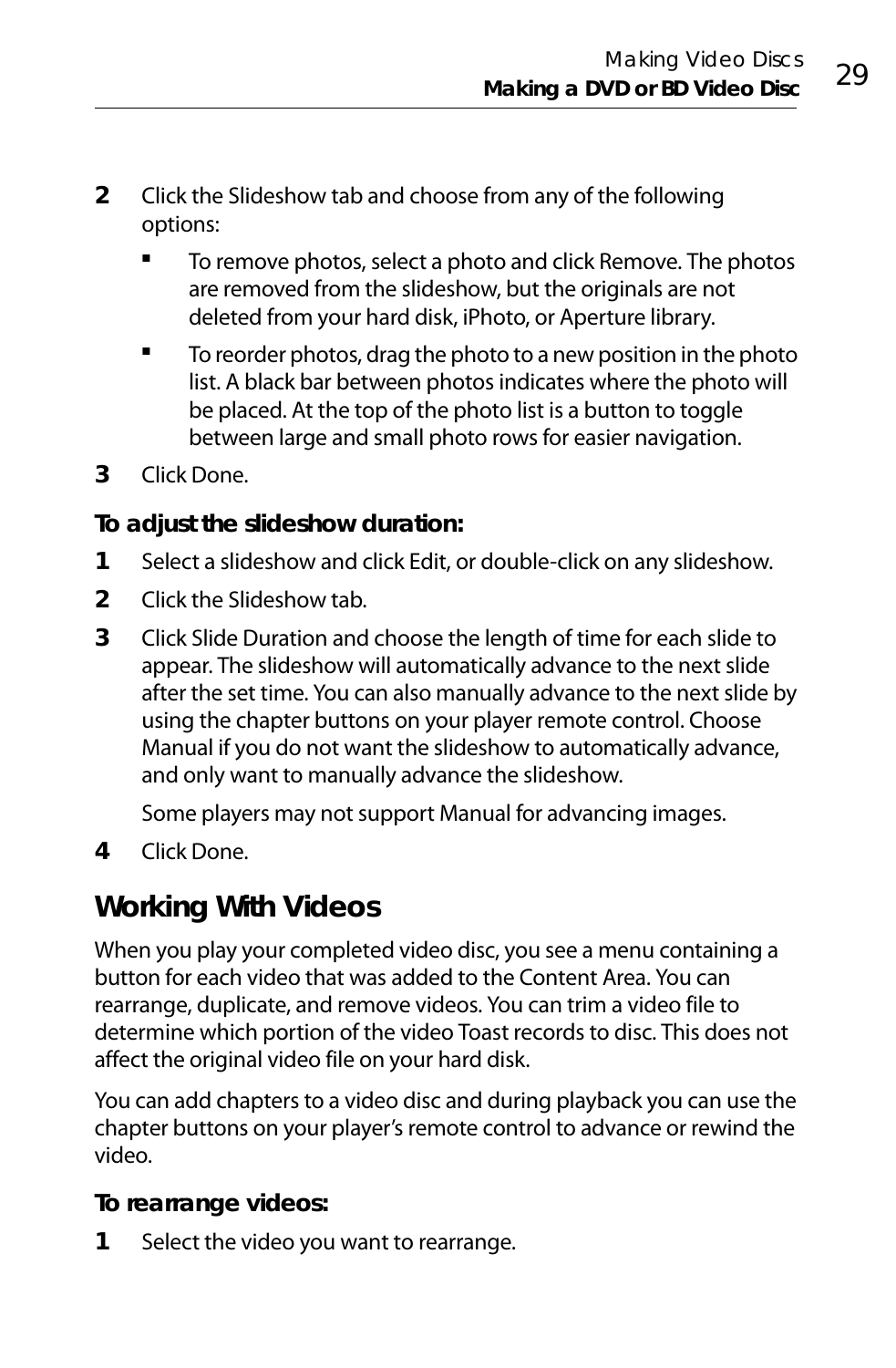**2** Drag the video to a new position in the Content Area. A black bar indicates where the video will be placed.

#### **To duplicate a video:**

Select a video and choose Edit > Duplicate.

#### **To remove a video:**

- **1** Select the video you want to remove.
- **2** Remove the selected video in any of these ways:
	- **E** Click the Remove files button
	- **Press Delete.**
	- $\blacksquare$  Choose Edit > Clear.

The video is removed from the Content Area, but the original is not deleted from your hard disk or your Movies folder.

#### **To edit the TV menu button text or graphic for a video:**

- **1** Select a video and click Edit, or double-click on any video.
- **2** In the Edit Video window, click the Text tab and edit the text.
- **3** To change the button graphic, choose the frame of video you want to use as a button picture:

Press the Play button to play the video. When you find the video frame you want, click Pause. You can also drag the playhead back or forward to preview the video until you find the video frame that you want.

- **4** Click Set Picture.
- **5** Click OK.

#### **To trim or edit portions of video:**

- **1** Select a video and click Edit or double-click on any video.
- **2** In the preview window you'll see two Trim markers, which are small triangles below the video.

Adjust the Start and End markers using one of the following methods:

Drag the markers left or right.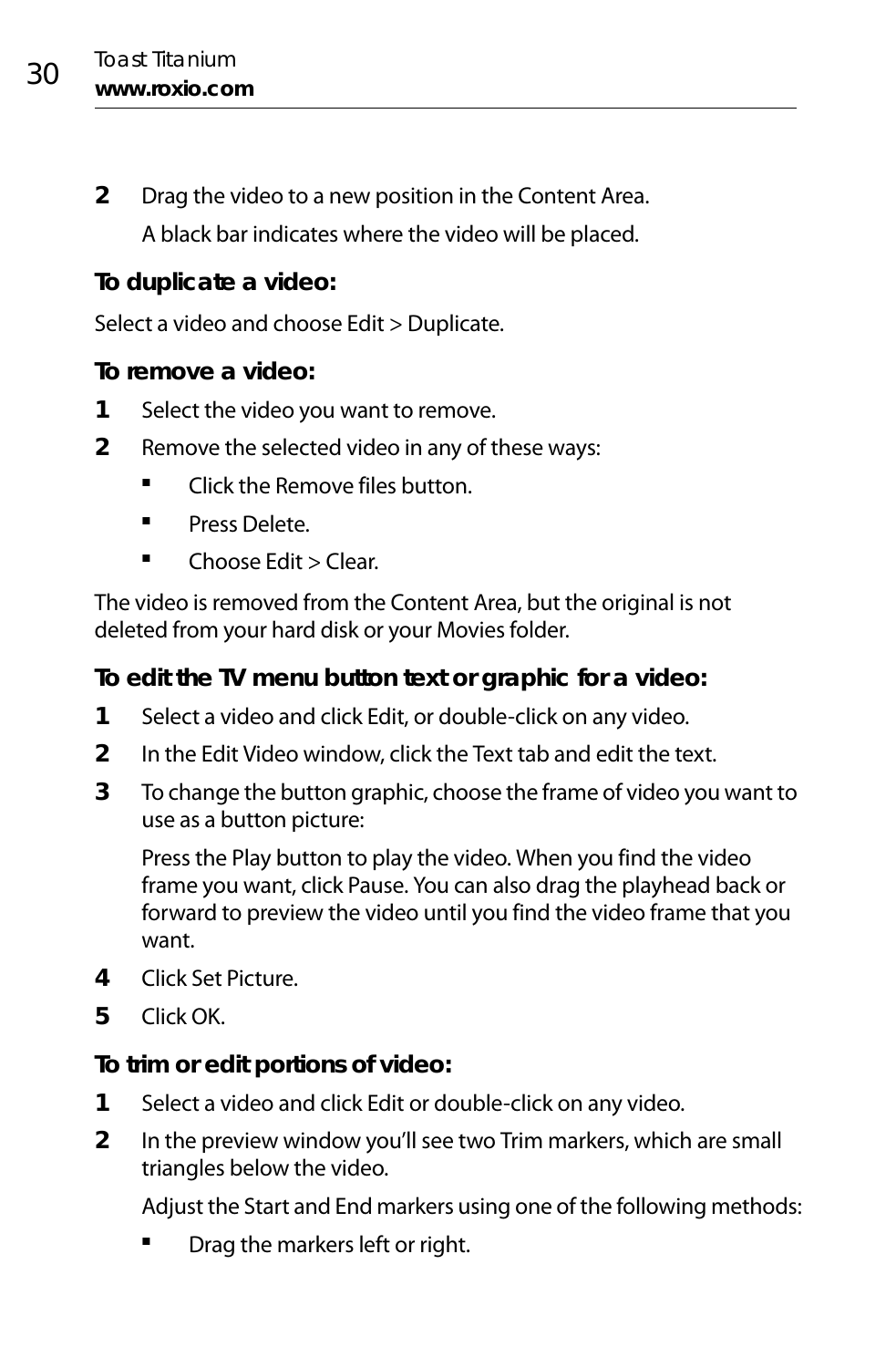Enter a time into the Start or End control and then click in the Duration box to reset the marker.

To make finer adjustments:

- Click on a marker and press the right or left arrow keys.
- Click the up and down arrows next to the Start and End controls.

The video between the Start and End marker is included on the finished disc. The area outside of the markers is excluded. The original video on your hard disk is unaffected.

**3** Click OK.



**Note:** Editing is nondestructive.

You can duplicate a video and have different trim marks for each copy.

#### **To set chapter markers:**

- **1** Select a video and click Edit, or double-click on any video.
- **2** Click the Chapters tab.
- **3** Chapter markers can be set automatically or manually.

To set markers automatically, select Automatic. Choose one of the following from the pull-down menu:

- **None**: Select this option to have no chapter markers on the disc.
- **Automatic**: Select this option to use chapter markers set in iMovie. This option also assigns chapter markers based on scenes detected during Plug & Burn video import for DVD. See [Using Plug & Burn](#page-37-0) on page 32.
- **Every # Minutes**: Select this option to assign chapters at fixed time intervals.

To set chapter markers manually:

- **a** Select Manual.
- **b** Drag the preview playhead to the desired position.
- **c** Click the Add button at the bottom of the Chapters tab.
- **d** Repeat these steps to add additional markers.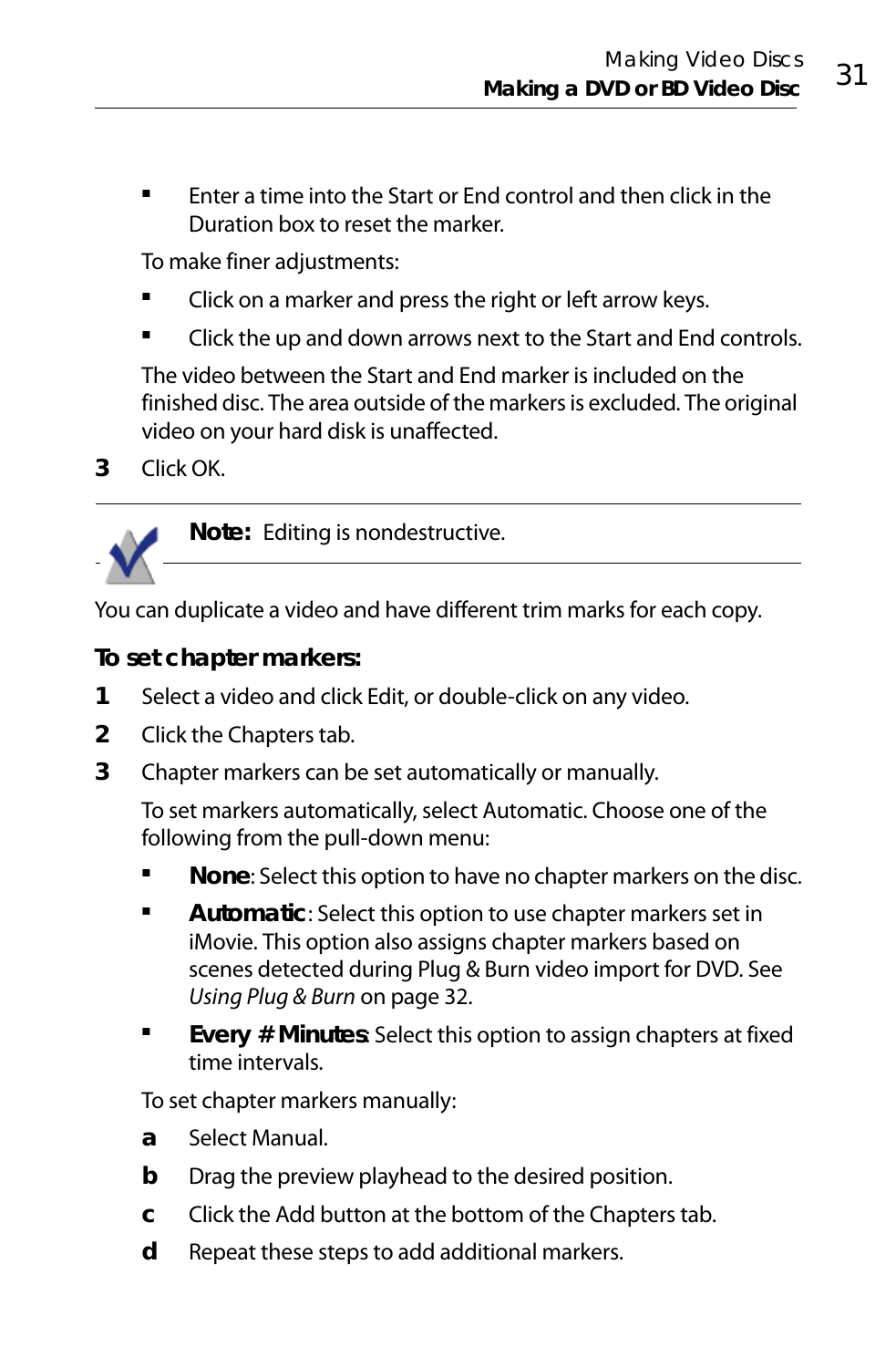- **4** Click OK.
- **5** To include a scene menu on the disc based on the chapter markers you have added, click Customize on the Options panel. Click the Menus tab, and then select Include scene menus for video. See [Video](#page-38-0)  [Disc Settings](#page-38-0) on page 33 for more information.

# <span id="page-37-0"></span>**Using Plug & Burn**

When creating a video disc, you can automatically import video from your DV camcorder using the Plug & Burn feature. You can import the entire tape or only a portion of the tape. After importing, you can immediately start recording your disc, or add other video or slideshows from your hard disk before recording.

When you play your completed video disc, you see a menu containing a button for each video you imported.

#### **To import video:**

- **1** Start a new DVD-Video, or Blu-ray Video project:
	- See [Making a DVD or BD Video Disc](#page-29-0) on page 24.

Choose any optional disc settings before beginning the Plug & Burn.

**2** Connect your DV camcorder to your computer via a Firewire cable and set it to playback (VCR) mode.

In a few seconds, a camcorder icon appears in the Content Area.

- **3** Use the camera controls next to the camcorder icon to fast-forward or rewind to the point where you want to begin importing. If you want to import from the beginning of the tape, skip this step.
- **4** Click Import.
- **5** Choose Plug & Burn options:
	- **Clip Description:** Enter text for the menu button on the TV menu for this video.
	- **Import:** Select the amount of video (in minutes) you want to import. Choose Entire Tape to import all the video on the DV tape.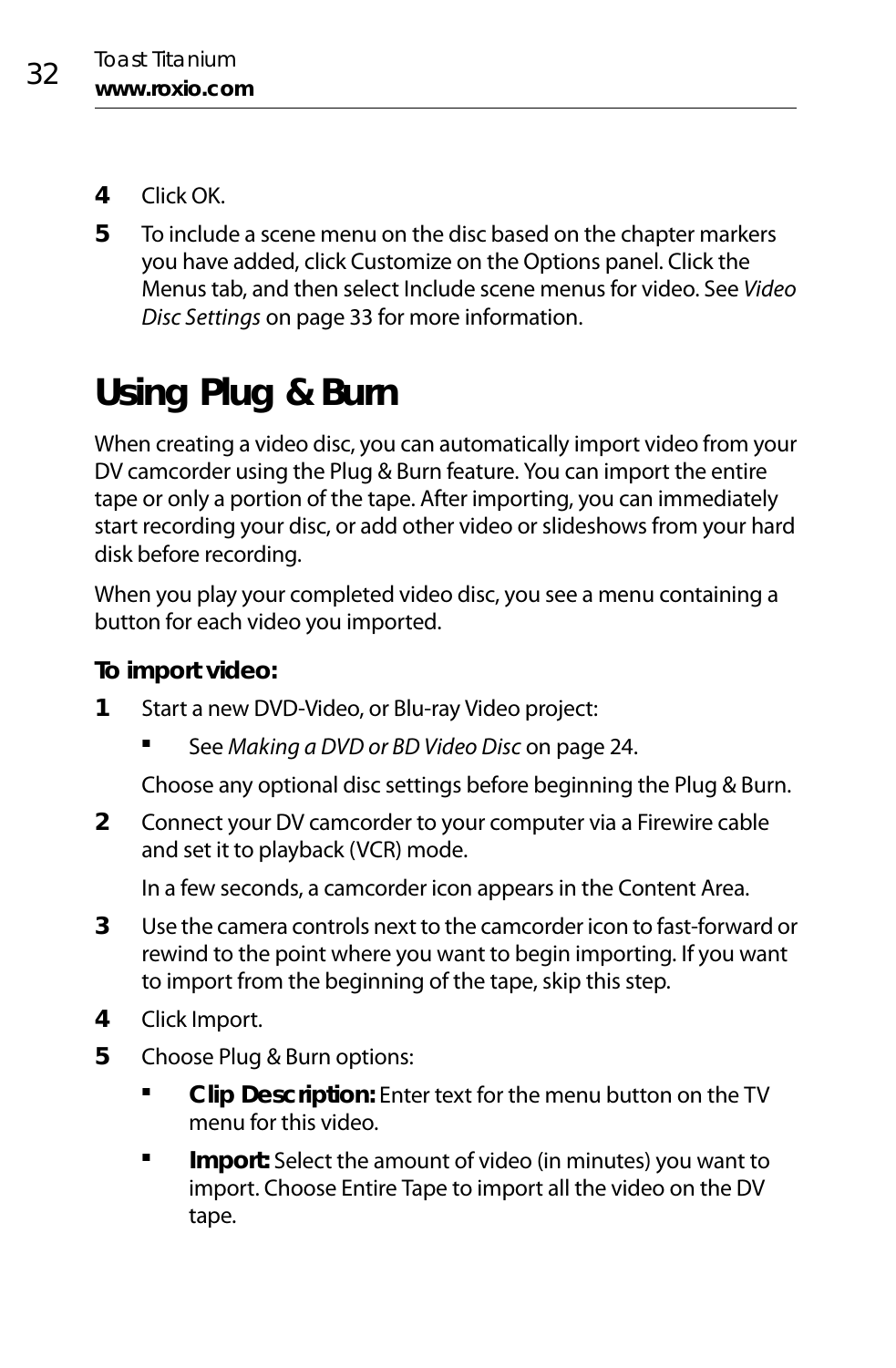**Rewind Tape/Current Position:** Choose Rewind Tape to automatically rewind to the beginning of the tape before importing. Choose Current Position to begin importing from the current location on the tape.

You can import and then record the disc immediately, or import and add additional video or slideshows before recording the disc.

#### **To start recording the disc immediately after importing:**

- **1** Insert a blank, recordable disc.
- **2** Click Import & Record, choose a recorder from the list, and configure recording options, such as Number of Copies.
- **3** Click Record to continue.

Toast starts the DV camcorder and imports the video to your hard disk. When importing is complete, Toast records the disc. Toast displays a progress bar and status information as it records your disc.

#### **To import and then add additional video or slideshows before recording:**

**Click Import.** 

Toast starts the DV camcorder and imports the video to your hard disk. When importing is complete, a new video is added to the Content Area. You can then add additional videos and slideshows.

You can also export the imported video to your hard disk.

Imported video is temporarily stored in the Roxio Converted Items folder in your Documents folder. Imported video files can be very large (2 GB for every 10 minutes of imported video) and are automatically deleted when you quit Toast. The original source content is not deleted from your camcorder DV tape.

You can configure your preferences to save these imported items for a longer time. See [Configuring when Roxio Converted Items is emptied](#page-19-0) on [page 14.](#page-19-0)

### <span id="page-38-0"></span>**Video Disc Settings**

When creating a Music DVD, DVD-Video, or Blu-ray video disc, you can choose various options for the disc content and menus. Some of the more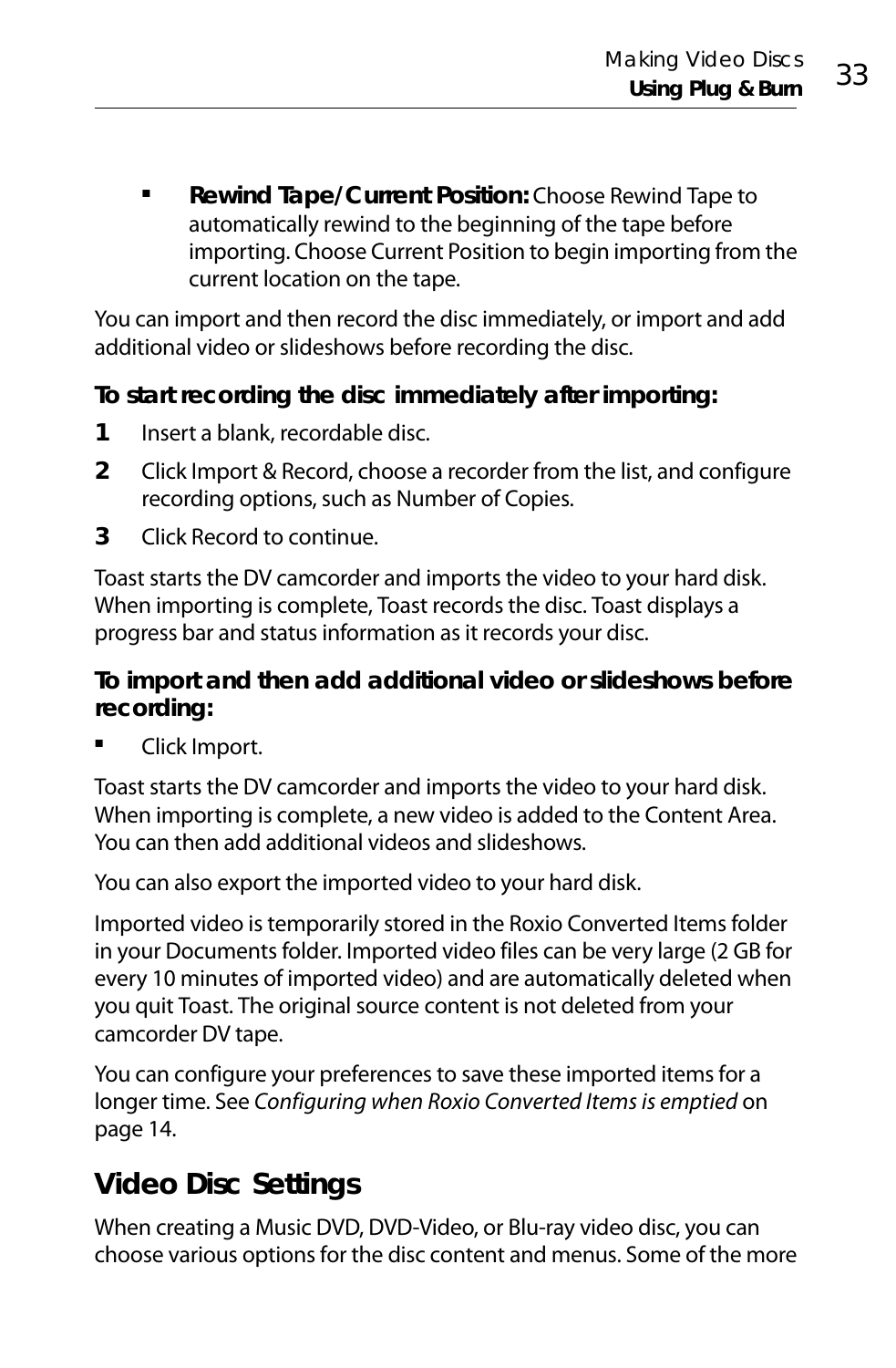common settings are available on the Options panel. The full set can be accessed by clicking the Customize button on the Options panel and clicking either the Disc or Menus tab.

Settings available on the Disc tab include:

- **Disc Name:** Type a name for the disc. This name is visible when you insert the disc into a Macintosh or Windows computer.
- **Auto-play disc on insert:** Select this option to automatically play the first video, slideshow, or playlist when this disc is inserted into a player. The main menu is not displayed, but you can access it by pressing the MENU button on the player's remote control.
- **Play all items continuously:** Select this option to automatically play each video, slideshow or playlist on the disc in sequence, without returning to the main menu in between.
- **Include DVD-ROM content:** Select this option to include additional data in the ROM portion of the disc. This data will be accessible when the disc is used on a Macintosh or Windows computer. For more information, see [Adding ROM data to a DVD-](#page-41-0)Video Disc [on page 36.](#page-41-0)
- **Include original photos:** Select this option to include a copy of the original full-quality source photos from your slideshows in a separate folder on the disc. This folder will be accessible when the DVD is used on a Macintosh or Windows computer.

Settings available on the Menus tab include:

- **Menu Title:** Type a title for the main menu.
- **Menu Style:** Choose the style for the menu background image, text, and buttons.

DVDs made with Toast will have menus that contain buttons similar to the menus and buttons in a commercially-produced DVD. Your final disc allows you to navigate through menus and select buttons to play videos, slideshows or playlists.

To create a disc with no menu, choose "No Menu" as the style.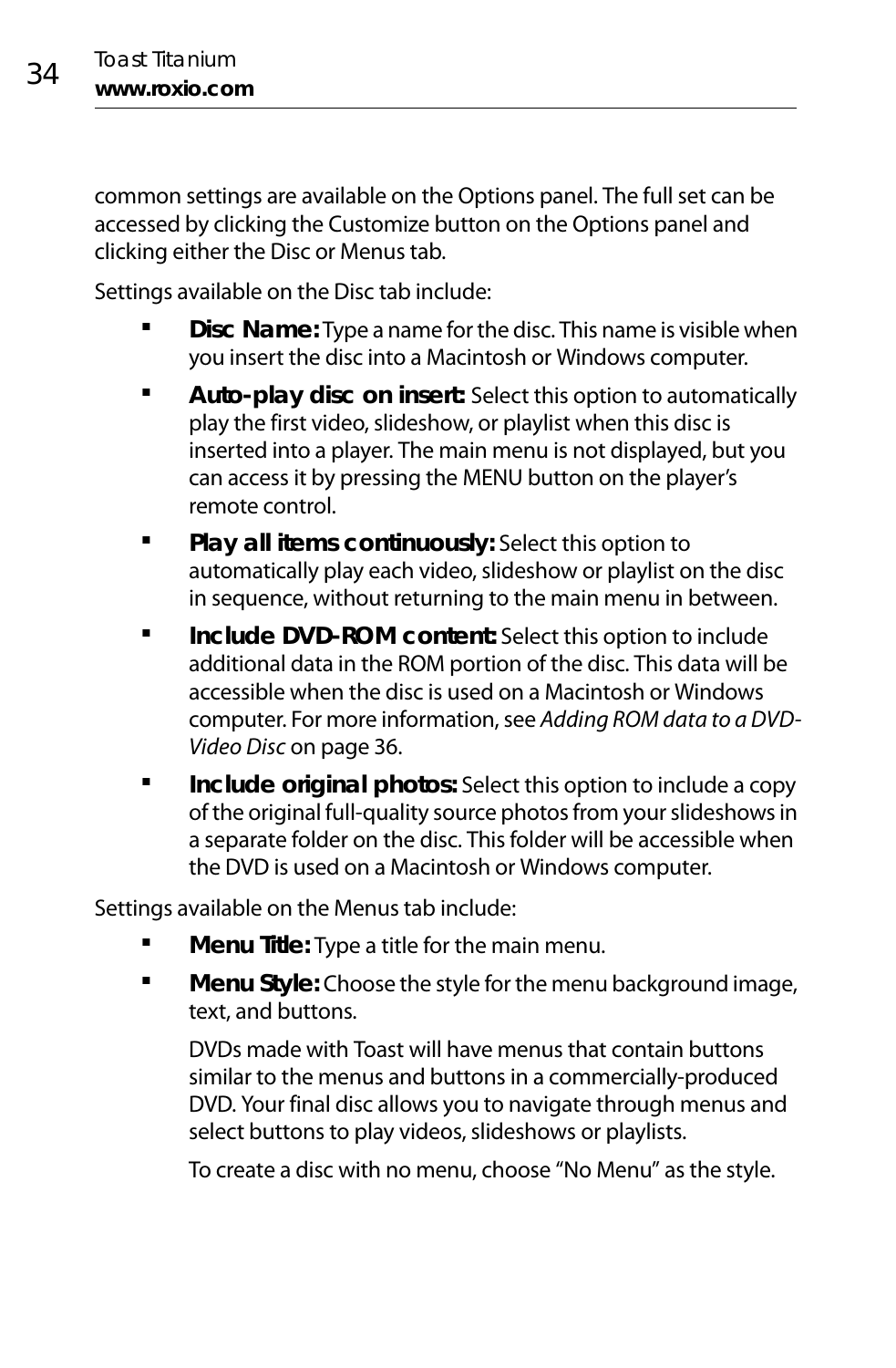- **Aspect Ratio:** This setting should match the aspect ratio of the source video. In most cases, Toast is able to detect the aspect ratio of the source video and the Automatic setting should work fine.
- **Number of Buttons:** Choose the number of buttons to appear on each menu.



**Note:** Different menu styles have different options available for the number of buttons available on a single menu screen.

Toast adds a button to your menu for each video, slideshow, or playlist you add to the disc. Each time you fill a menu with the maximum number of buttons, as specified here, Toast automatically creates a new menu.

- **Button Highlight Color:** Choose the highlight color that will be visible when a button is selected on your DVD.
- **Background Color:** Choose a color that will be used as your menu background color. This will replace the background in any selected menu style.
- **Text Color:** Choose a color that will be used for any text displayed on the disc menus.
- **Custom Menu Background:** To add a custom menu background image, drag-and-drop an image from the Media Browser onto the existing menu thumbnail image.

To remove a custom menu background, select the thumbnail image and press Delete.

- **Include scene menus for video:** Select this option to include a scene menu in the menu for all videos on your disc. You will be able to play the video from various points using this menu.
- **Include slide menus for slideshows:** Select this option to include a slide menu in the menu for all slideshows on your disc. You will be able to play the slideshow from various points using this menu.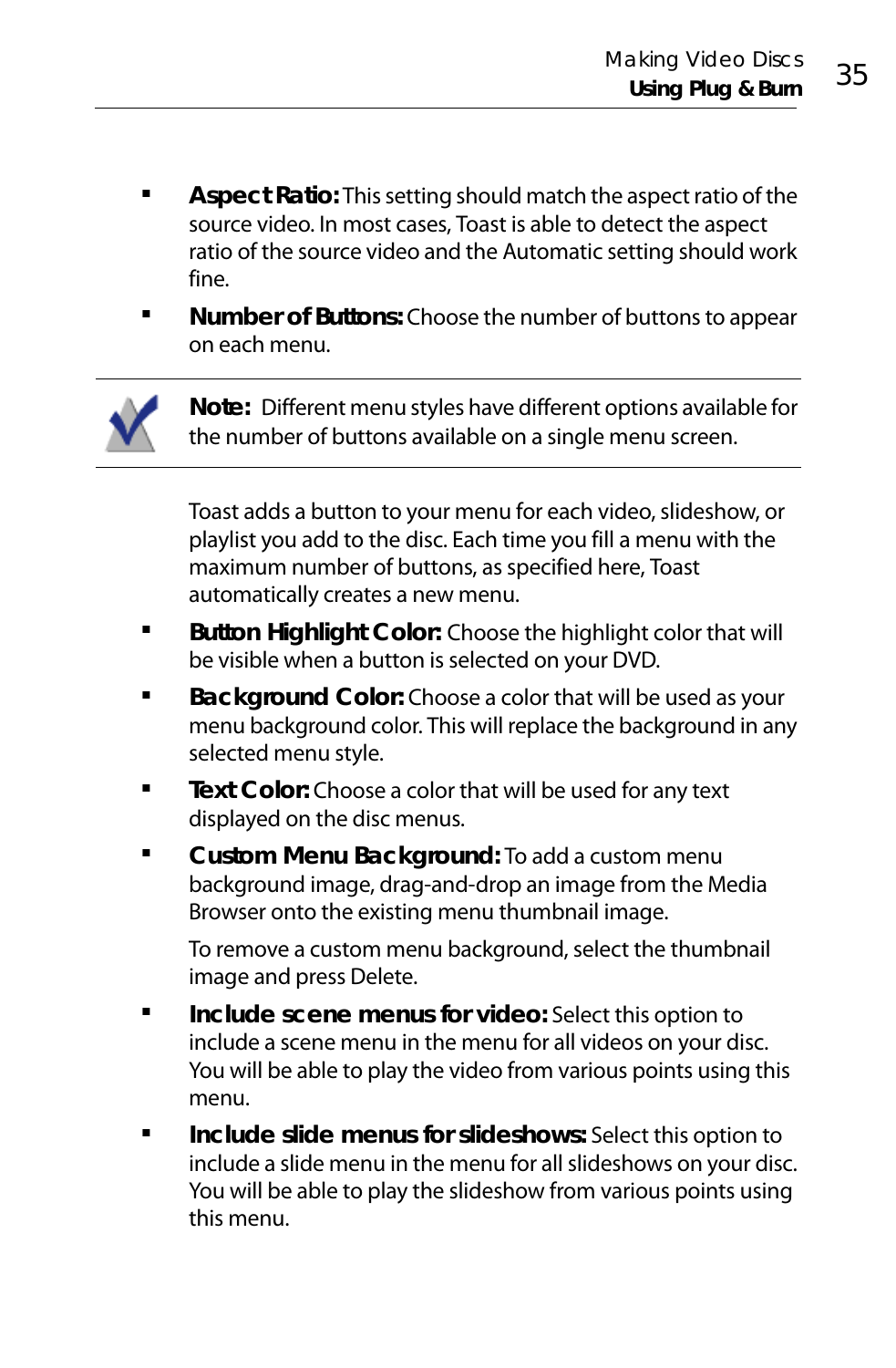- **Include SmartLists for music:** Select this option to include SmartLists in the DVD menu for Music DVDs. SmartLists are automatically generated playlists for all Artists, Albums and Songs.
- **Include Shuffle play:** Select this option to include a Shuffle button for each slideshow, playlist and SmartList in the menu. Clicking the Shuffle button while playing the disc will play the photos or music tracks in a random order.

### <span id="page-41-0"></span>**Adding ROM data to a DVD-Video Disc**

When creating a DVD-Video disc, you can choose to add additional data files to the disc that will only be accessible when you're viewing the contents of your finished disc on a Mac or PC. When playing back your DVD on a set-top player, these additional files will be ignored by the DVD player.

#### **To add ROM data to a DVD-Video disc:**

- **1** Prepare a DVD-Video project, adding the desired video files to the Content Area.
- **2** Click the Options button, if necessary, to reveal the Options panel.
- **3** Click the Include DVD-ROM content check box, if it is not already selected. This activates the Change button.
- **4** Click the Change button.
- **5** Add files and folders to the ROM portion of the disc as instructed onscreen.
- **6** Click OK.
- **7** Insert a blank, recordable DVD.
- **8** Select additional options, if desired, directly on the Options panel or by clicking Customize.
- **9 Optional**: Change the destination recorder and number of copies at the bottom of the screen.
- **10** Click the red Burn button at the bottom right of the Toast window.
- **11** Click Record to continue.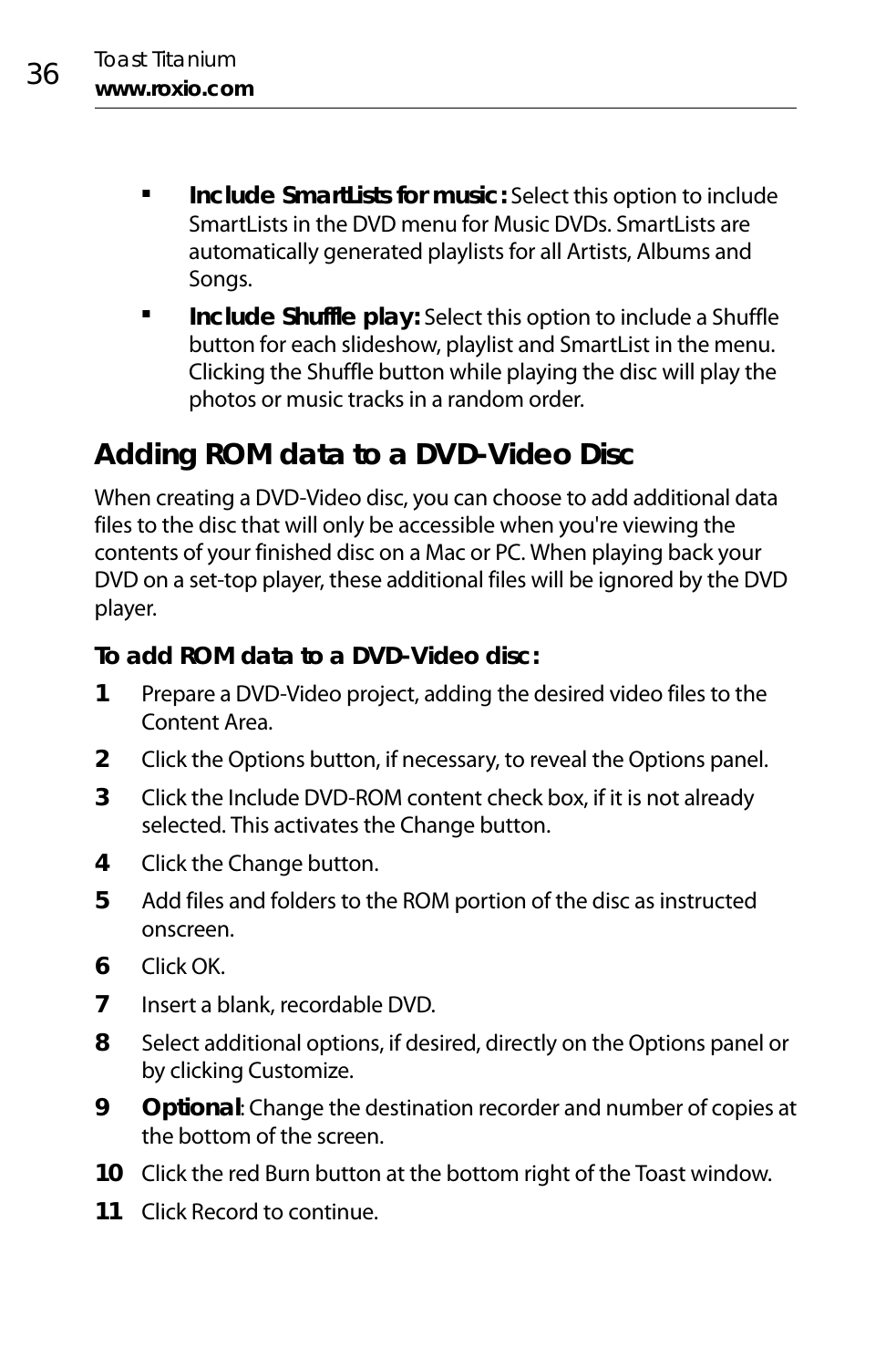### **Disc Encoding Settings**

When creating a Music DVD, DVD-Video, or Blu-ray video, you can choose various options for the video and audio encoding. Some of the more common settings are available on the Options panel.

#### **To change the Encoding Settings:**

- **1** Start a new Music DVD or Video Disc project:
	- See [Making a Music DVD](#page-94-0) on page 89.
	- See [Making a DVD or BD Video Disc](#page-29-0) on page 24.
- **2** On the Options panel, click Customize, and choose the Encoding tab.
- **3** Choose either Automatic or Custom:
	- **Automatic:** Choose this option to use video and audio encoding settings that maximize quality and fit the most content on the disc. Variable bit rate encoding is used for video, Dolby Digital 192 kHz is used for audio, and aspect ratio is determined automatically from the source videos.
	- **Custom:** Choose this option to manually set video and audio encoding options. This option is recommended only for people who have an understanding of video and audio encoding terminology.
- **4** If you selected Automatic, choose the Video Quality:
	- **Good:** Suitable for simple video, such as people talking fastest processing time.
	- **Better:** Suitable for most video—average processing time.
	- **Best:** Suitable for complex video, such as fast motion—slowest processing time.
- **5** If you selected Custom, choose the video encoding options:
	- **Average Bit Rate:** Sets the desired average target bit rate for the video encoder.
	- **Maximum Bit Rate:** Sets the maximum bit rate for the video encoder.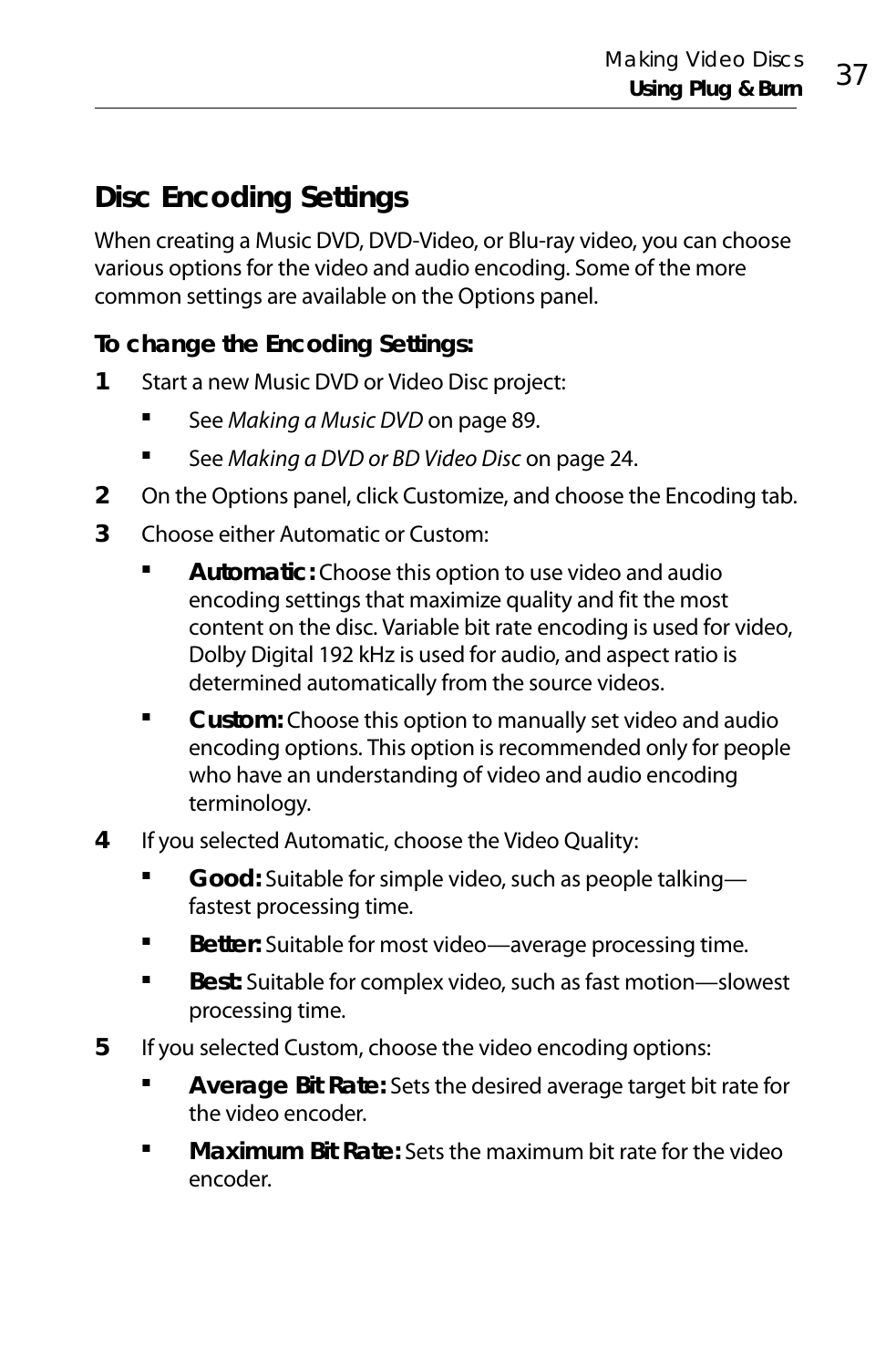The minimum bit rate is derived from the above two values using the following formula: Minimum  $= (2 \times Average) -$ Maximum.

- **Motion Estimation:** Choose the method used to search for pixel movement in the video stream. This setting has a large impact on the final quality, and on the processing time as well. Better motion estimation takes longer to process.
- **Half-PEL:** Choose whether the motion estimation operation also looks for pixels that move only one half of a pixel from one frame to the next. This setting should usually be enabled and should only be disabled if speed is desired over quality.
- **Reencoding:** Choose Always to re-encode all source video. Choose Never to not re-encode any source video. Choose Automatic to only re-encode non-standard source video.
- **Field Dominance:** This setting should match the field order of the source video. DV is generally bottom field first, but other types of video may be different. In most cases, Toast is able to detect the field order of the source video and the Automatic setting should work fine.
- **Aspect Ratio:** This setting should match the aspect ratio of the source video. In most cases, Toast is able to detect the aspect ratio of the source video and the Automatic setting should work fine.
- **6** If you selected Custom, choose the audio encoding options:
	- **Audio Format:** Choose Dolby Digital or uncompressed PCM. In almost all cases, Dolby Digital is the best choice. It uses less disc space, so you can fit more video on the DVD, and the sound quality is almost the same as PCM.
	- **Data Rate:** Choose the bit rate to encode the Dolby Digital audio. Higher bit rates can produce slightly better sounding audio, but use more disc space. Toast uses 192 kbps by default.
	- **Dynamic Range Compression:** Enabling dynamic range compression reduces the range between loud and soft sounds in order to make dialogue more audible, especially when listening at low volume levels.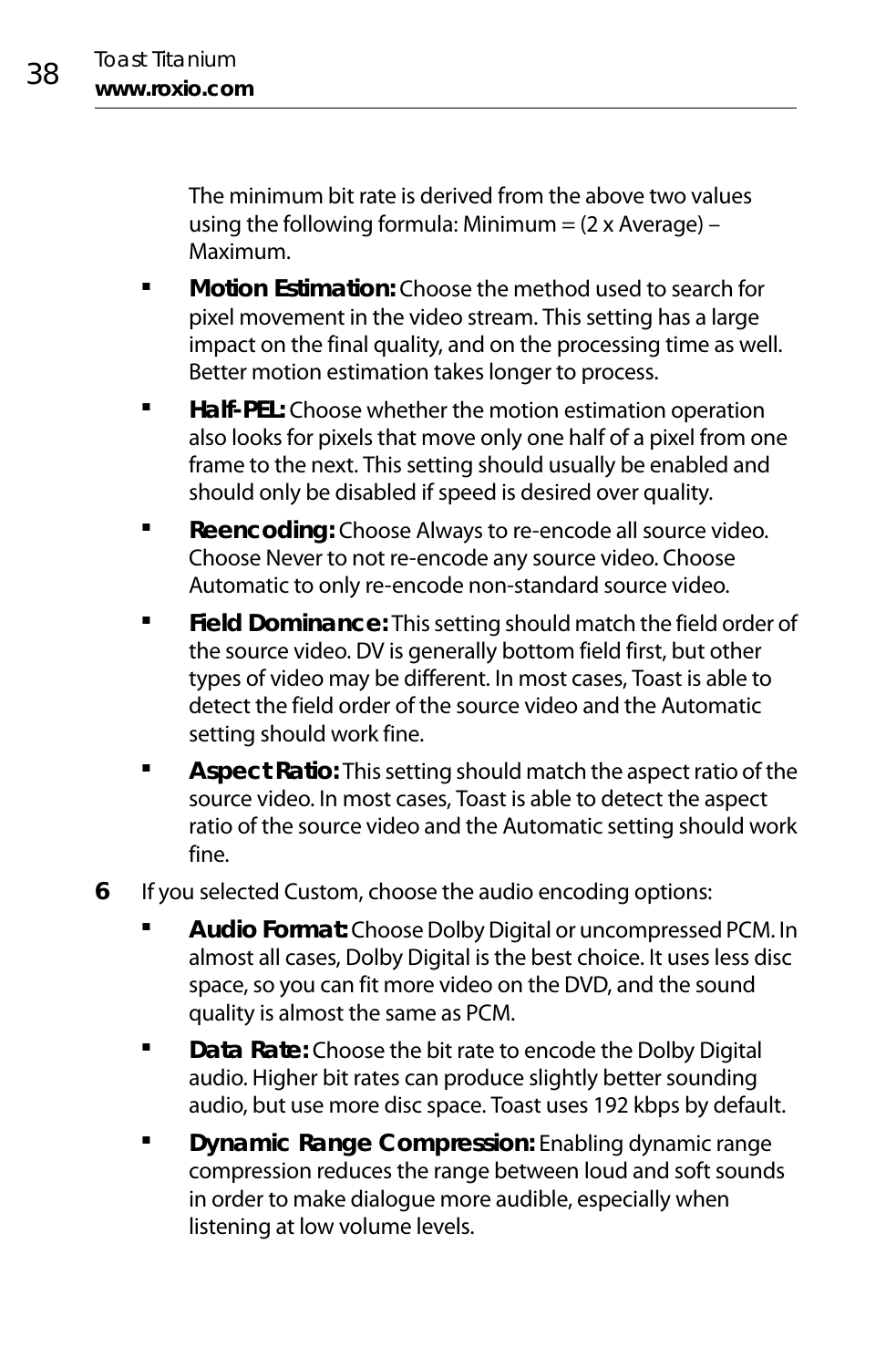PCM audio should be used if you want to maintain 100% fidelity and only if the audio source is already uncompressed PCM, such as tracks on an audio CD or a high quality audio recording. If the audio files are already compressed (such as MP3 or AAC songs in your iTunes library) do not use PCM—it will not improve the sound quality.

Toast records PCM at 48 kHz / 16 bit levels or 48 KHz / 24 bit levels, which are higher than standard CD quality. Audio that has been recorded at 96 kHz / 24 bit is downsampled automatically unless you choose the 96 kHz / 24 bit option, which maintains the higher quality but significantly reduces disc space.

When you choose PCM, any existing Dolby Digital audio files will be "passed through" without reconverting to PCM.

**7** Click OK.



**Note:** You can also click Reset Defaults if you want to reset the encoding to the default settings when Toast was first installed.

The Toast Preferences contains options for setting the appropriate TV standard for your video discs.

#### **To change TV standard preferences:**

- **1** Choose Toast > Preferences.
- **2** Click the Video tab.
- **3** Choose the TV standard:
	- **NTSC:** Create discs compatible with televisions in North America, Japan, and parts of South America and Asia.
	- **PAL:** Create discs compatible with televisions in much of Europe and Asia, and parts of South America.
- **4** Close the preferences.

Encoded items are temporarily stored in the Roxio Converted Items folder in your Documents folder. These items are available for additional disc projects and will not need to be re-encoded. Temporary files can be very large and are automatically deleted when you quit Toast.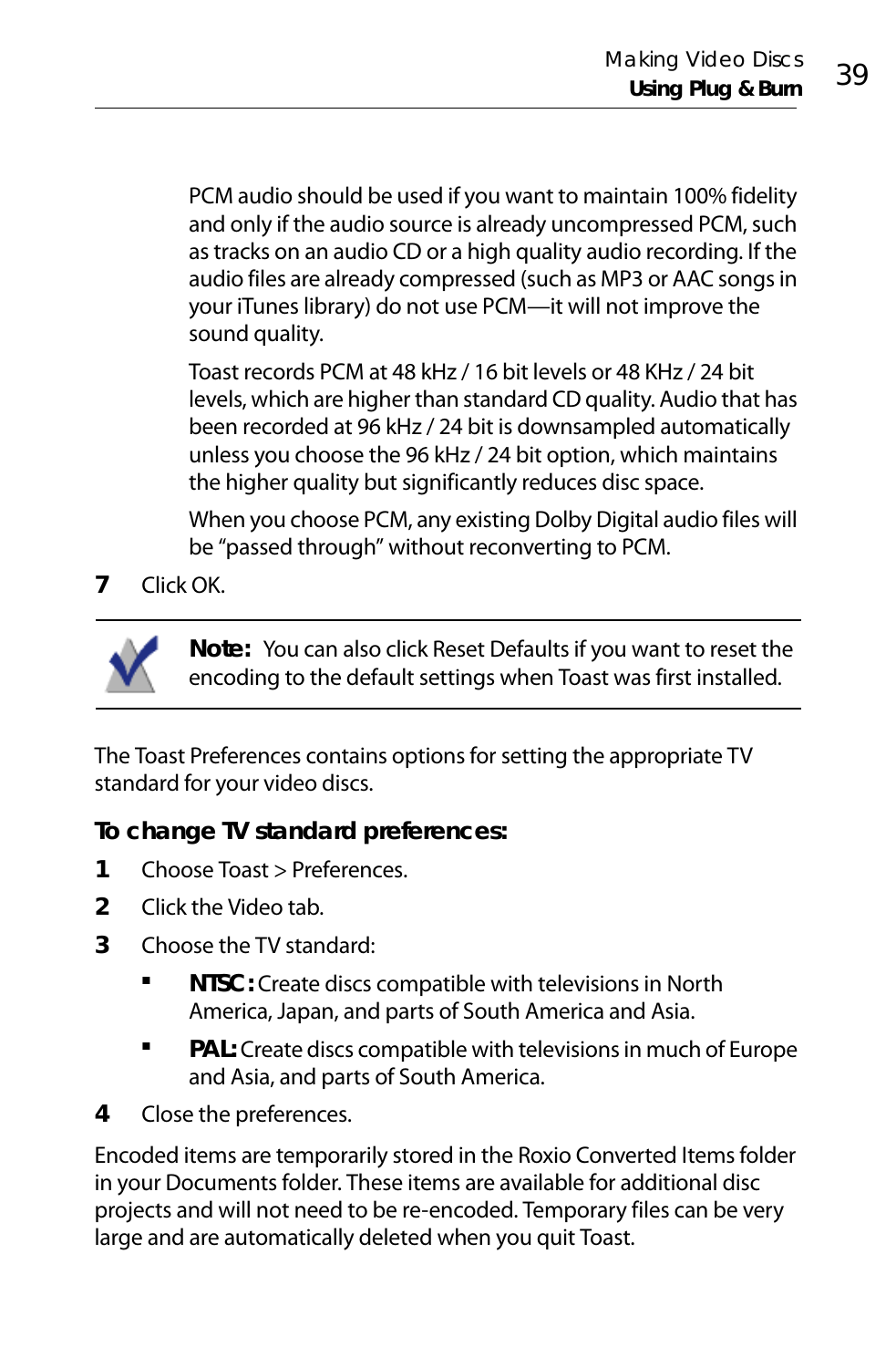

**Note:** The original source content is not deleted from your hard disk.

You can configure your preferences to save these imported items for a longer time. See [Configuring when Roxio Converted Items is emptied](#page-19-0) on [page 14.](#page-19-0)

# **Making a DVD From VIDEO\_TS Folders**

You can create a DVD from one or more existing DVD-Video VIDEO\_TS folders for playback on a set-top DVD player or in a Macintosh or Windows computer with a DVD drive and DVD playback software.

Some VIDEO\_TS folders may be too large to fit on a standard recordable 4.7 GB DVD. Toast can compress this video to fit on a standard DVD, or if your recorder supports dual-layer recordable DVDs, you can create a duallayer DVD-Video from this folder.

Toast offers two format options: Choose Video TS Folders to burn each Video\_TS folder on a different disc. Choose Video\_TS Compilation to burn more than one Video. TS folder on a single disc. This topic describes the Video\_TS Folders format. To learn about creating video compilations, see Making a VIDEO TS Compilation on page 43.

#### **To make a DVD from a VIDEO\_TS Folder:**

- **1** From the Assistant or the main Toast window, click Video.
- **1** From the Assistant, double-click VIDEO\_TS Folders. From the main Toast window, choose VIDEO\_TS Folders from the format selection menu.
- **2** Click the Options button, if necessary, to reveal these optional disc settings:
	- **Use Fit-to-DVD™ video compression:** Fit-to-DVD automatically compresses the video to fit on a standard 4.7 GB recordable DVD. Compressing may result in a slight reduction in video quality, but will leave the audio quality unchanged.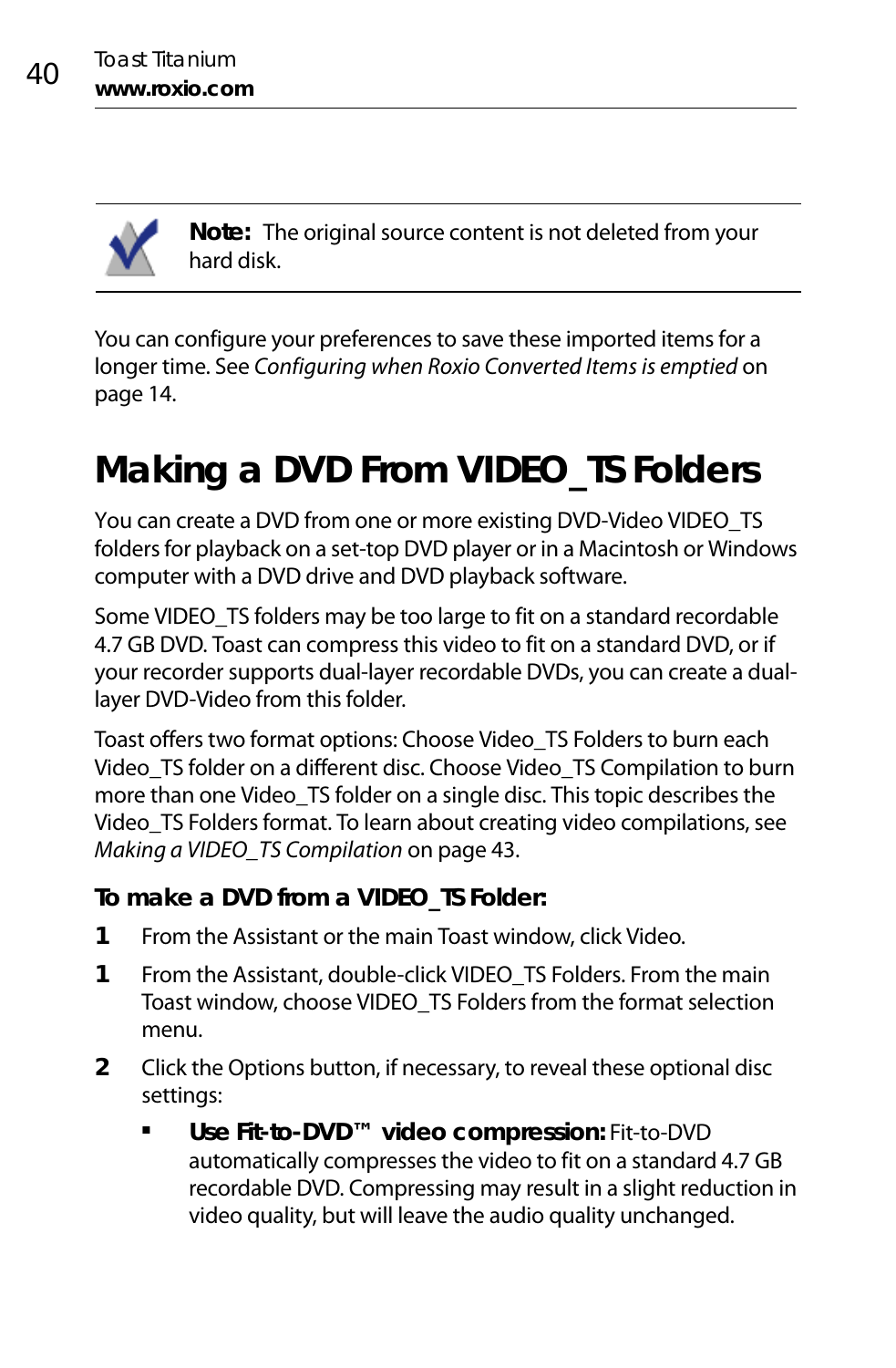

**Note:** If you are recording to a dual-layer DVD, no compression will occur.

**3** Drag-and-drop VIDEO\_TS folders into the Content Area from your hard disk.

A summary of the information that will be copied appears in the content area.

**4** Click Options to choose optional Fit-to-DVD settings:

You can choose to copy only the main movie with a specific language and audio format. This will reduce the amount of compression required and maximize quality and available disc space. See [Changing Copy Options](#page-47-0) on page 42.



**Note:** If you would like to burn multiple DVD-Video discs in succession, you can add additional VIDEO\_TS folders to the Content area and select the Copy Options for each of these.

- **5** Insert a blank, recordable DVD.
- **6 Optional**: Change the destination recorder and number of copies at the bottom of the screen.
- **7** Click the red Burn button at the bottom right of the Toast window.

Toast automatically adds an empty AUDIO\_TS folder to the disc at burn time for improved compatibility with set-top DVD players.

Toast displays a progress bar and status information as it records your disc. If you are burning multiple VIDEO\_TS folders, you will be prompted to insert a blank, recordable DVD for each one.

You can preview a DVD prior to burning an actual disc by saving it as a disc image and then using the Toast Image mounter. See [Previewing a DVD-](#page-31-0)Video [on page 26](#page-31-0) for more information.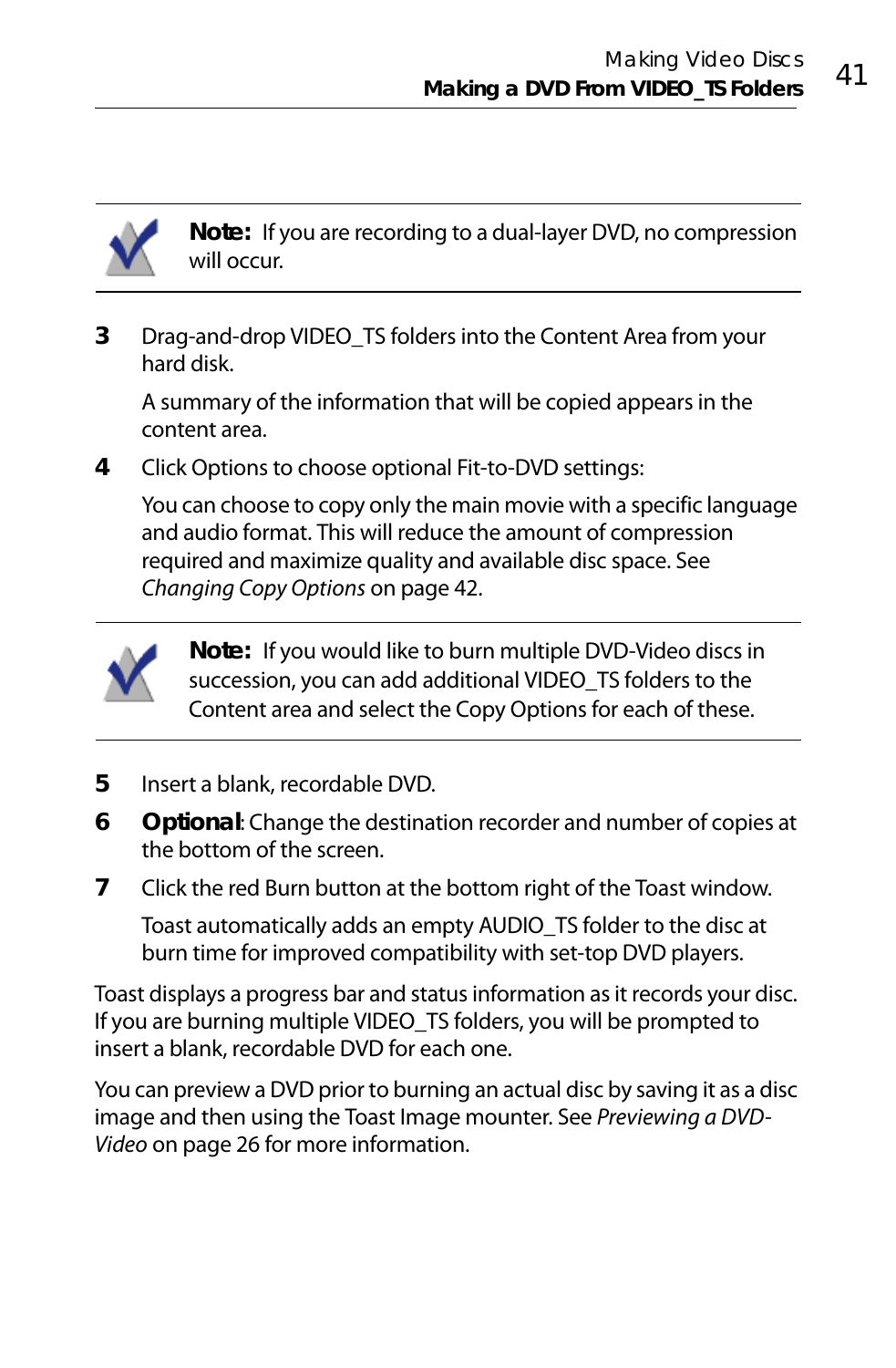

**Note:** When burning multiple VIDEO\_TS folders at the same time, use the Save as Disc Image button and Toast will process each VIDEO TS folder without requiring any user interaction. These image files can be burned at a later time.

### <span id="page-47-0"></span>**Changing Copy Options**

Fit-to-DVD compresses video to fit on a standard 4.7 GB recordable DVD. Compressing may result in a slight reduction in video quality, but will leave the audio quality unchanged. By default, the entire disc is copied, with all menus, video, and audio. You can choose to exclude specific video, audio, and languages. Excluding unnecessary content reduces the amount of compression required and maximizes quality and available disc space.

#### **To change copy options:**

- **1** Click Fit-to-DVD video compression and add your source to the Content Area.
- **2** Click the Options button.
- **3** Select the Video drop-down menu and choose the video to include:
	- **All:** Select to copy all video. All menus will be included.
	- **Main:** Select to include only the single longest-running video. Menus will not be included.
	- **Custom:** Select to choose the specific videos to be included. Menus will not be included.



**Note:** If you choose Main or Custom, the copied disc will not have a menu, but the first video will play automatically when the disc is inserted. If the disc contains multiple videos, all videos will play continuously, in sequence. You may be able to use the Title menu in your DVD player to select a video.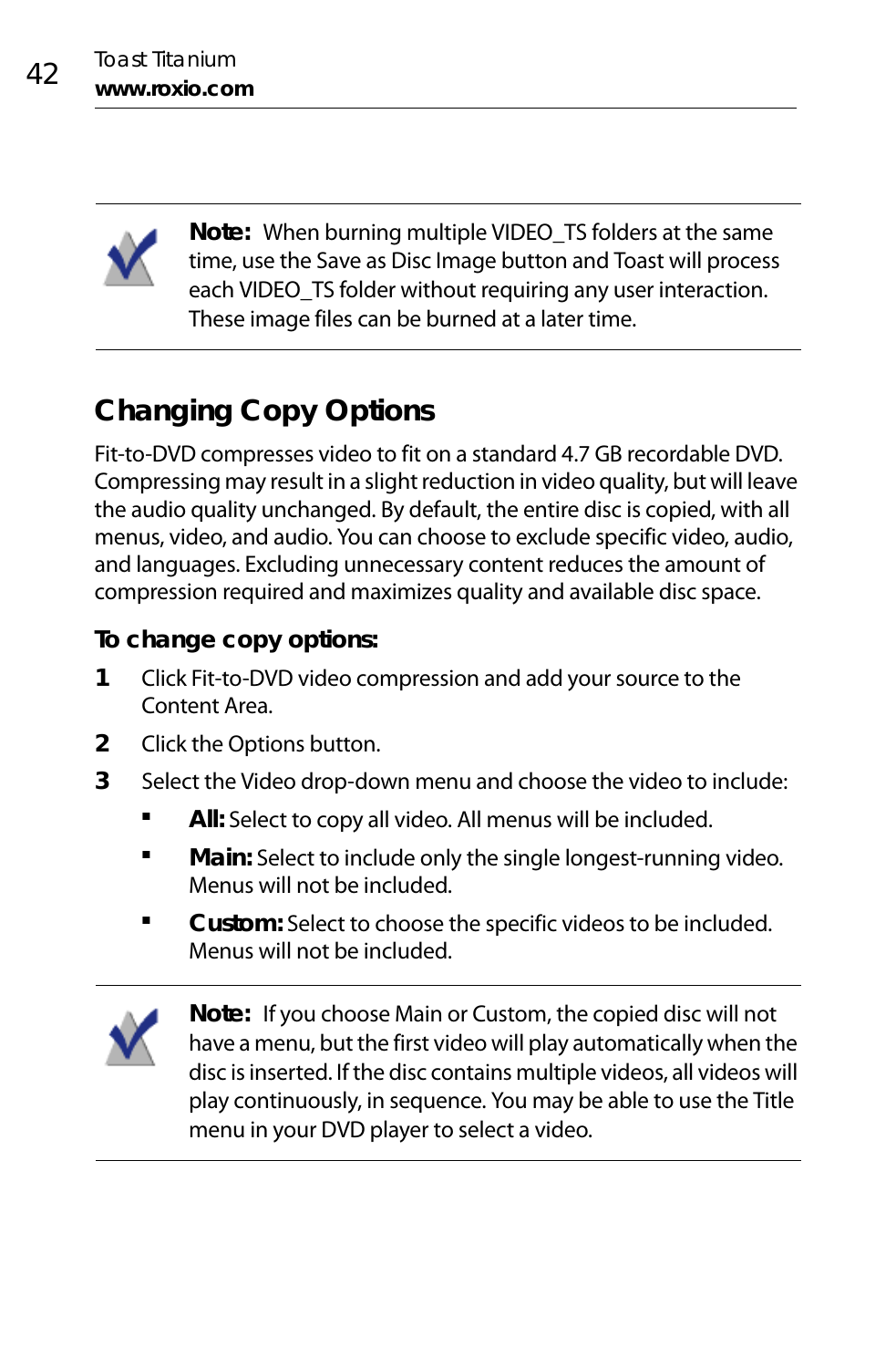If the Apple DVD Player software is installed on your Mac, you can preview a video by clicking on the small Play button on the video thumbnail.

- **Languages:** Select which languages to include. Minimizing the number of languages provides additional room on the DVD, which can result in better video quality.
- **4** Select the Audio drop-down menu, and choose the audio to include:
	- **All:** Select to include all audio for each video.
	- **Main:** Select to include only the primary audio for each video (typically the highest-quality Dolby Digital). Secondary audio, such as director's commentary, or other audio formats such as PCM or DTS audio will be excluded.



**Note:** If you set the Video option to Custom, the Audio dropdown menu does not appear. Instead, you can select audio and language options for each individual video.



**Note:** When you remove audio or languages, the audio setup menu and secondary audio on the copied disc may not behave as expected. However, the main audio and video should operate as expected. For best results, choose All.

As you make your selections, the amount of compression and the video quality indicator change. If you choose to include only the main movie or reduce the number of languages and audio, the indicator shows improved quality for the resulting DVD.

**5** Click OK to continue, and proceed with your copy.

# <span id="page-48-0"></span>**Making a VIDEO\_TS Compilation**

You can create a DVD by compiling multiple DVD-Video VIDEO TS folders onto one disc and play it on a set-top DVD player or in a Macintosh or Windows computer with a DVD player.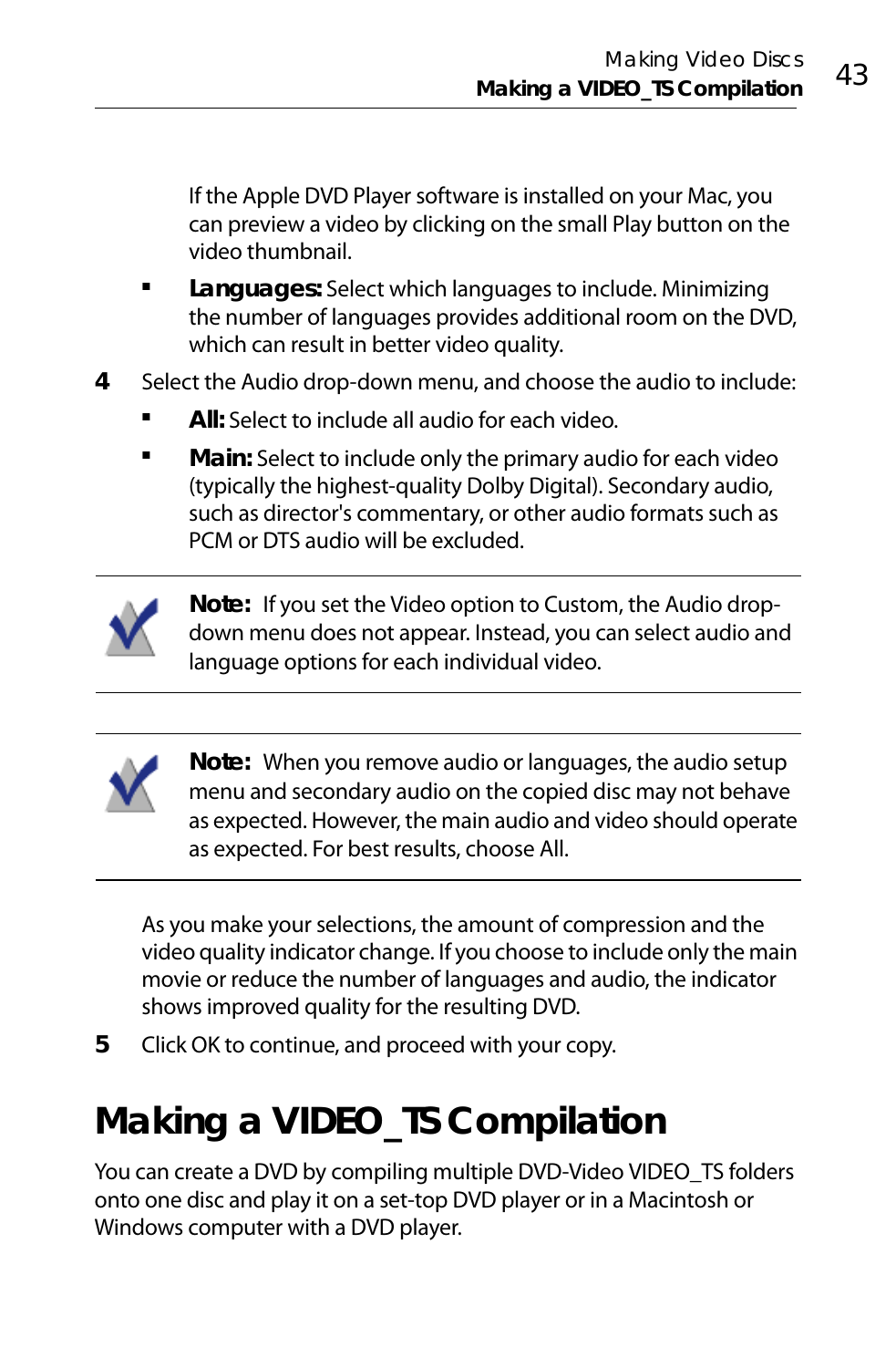Some VIDEO\_TS folders may be too large to fit on a standard recordable 4.7 GB DVD. Toast can compress this video to fit on a standard DVD, or if your recorder supports dual-layer recordable DVDs, you can create a duallayer DVD-Video from this folder.

This is the best choice if you have multiple VIDEO\_TS folders that you want to compress on one DVD-Video disc.

#### **To make a VIDEO\_TS Compilation disc:**

- **1** From the main Toast window, click Video.
- **2** Choose VIDEO\_TS Compilation from the format selection menu.
- **3** Drag-and-drop each VIDEO\_TS folder into the Content Area from your hard disk or Media Browser.

A summary of the information that will be copied appears in the content area.

- **4** Click Options to choose optional Fit-to-DVD settings. See [Changing](#page-47-0)  [Copy Options](#page-47-0) on page 42 for more information.
- **5** Insert a blank, recordable DVD.
- **6 Optional**: Change the destination recorder and number of copies at the bottom of the screen.
- **7** Click the red Burn button at the bottom right of the Toast window.

Toast displays a progress bar and status information as it records your disc.

## **Making a BDMV Folder Disc**

You can create a Blu-ray video disc by using an already authored and valid BDMV Folder. A BDMV folder contains the media files for the Blu-ray Disc's video and audio content and is located at the root level of the disc.

This is the best choice if you have a BDMV folder that was created by Toast or another Blu-ray Disc authoring application.

#### **To make a BDMV folder disc:**

- **1** From the main Toast window, click Video.
- **2** Choose BDMV Folder from the format selection menu.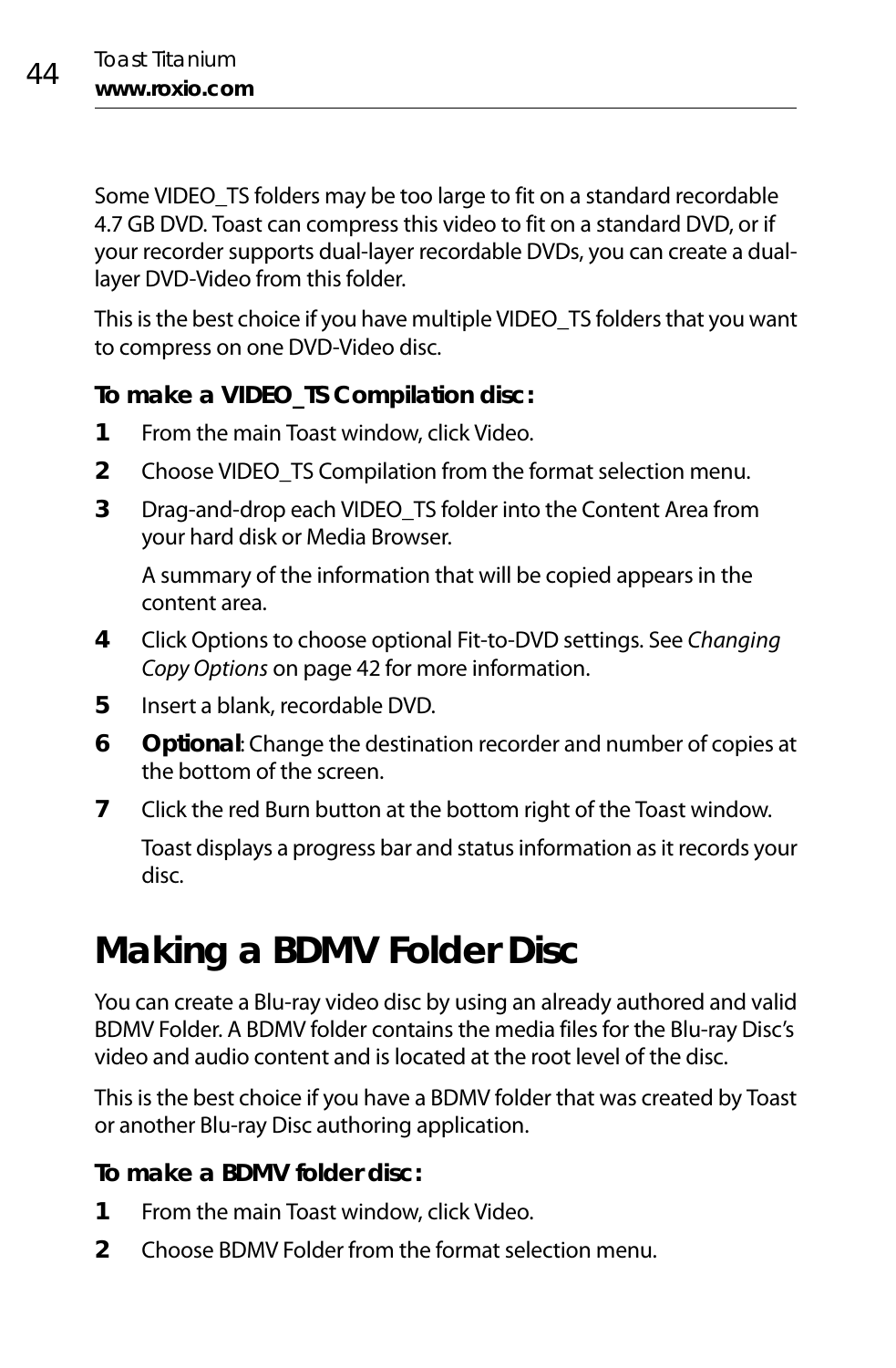**3** Drag-and-drop your BDMV Folder in to the content area.

A summary of the information that will be copied appears in the content area.

- **4** Insert a blank, recordable Blu-ray disc as appropriate. Your source video will not be compressed which may require you to use a duallayer Blu-ray disc if the video will not fit on a single-layer disc.
- **5 Optional**: Change the destination recorder and number of copies at the bottom of the screen.
- **6** Click the red Burn button at the bottom right of the Toast window.

Toast displays a progress bar and status information as it records your disc.

## **Creating an AVCHD Archive**

This project makes it easy to back up and archive the content of an entire AVCHD camera across one or more discs. AVCHD camcorders are capable of storing much more video than can traditionally be recorded on a single DVD, and in many cases more than on a single Blu-ray disc.

In addition to spanning your video across multiple DVD or Blu-ray discs, each of the discs created can be used as an AVCHD video source in applications such as Toast, and iMovie. These applications will treat each disc as if it was an AVCHD camcorder.

#### **To create an AVCHD Archive:**

- **1** From the main Toast window, click Video.
- **2** Choose AVCHD Archive from the format selection menu.
- **3** Connect your AVCHD camcorder to your computer via the USB connection and ensure it is set to the proper mode so your Mac can access the video. On most camcorders, this is the Playback mode.

It is also suggested that you have AC power connected to the camcorder, and in some cases required by the camcorder itself.

- **4** Select your AVCHD source in the Read from pull-down menu. AVCHD camcorders typically appear as a removable volume or drive.
- **5** Insert a blank, recordable DVD or BD disc.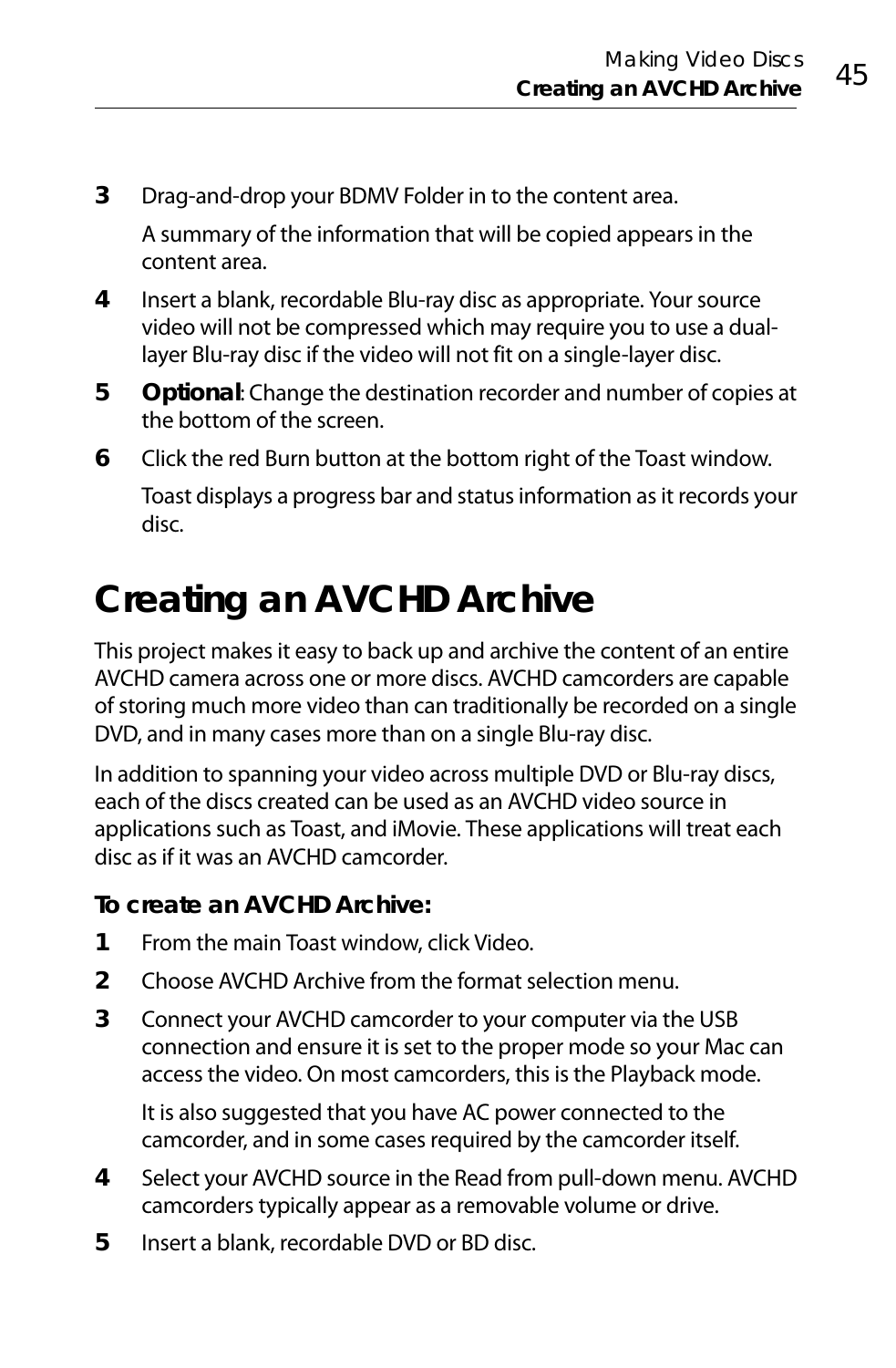- **6 Optional**: Change the destination recorder and number of copies at the bottom of the screen.
- **7** Click the red Burn button at the bottom right of the Toast window.

If more than one blank disc is required, you will prompted with the total number of discs required before recording begins.



**Note:** You can enable the option to Save Video Preview in Movies Folder. This will create a low-resolution preview version of your video inside your Movies folder so you can quickly browse archived AVCHD video on your hard disk instead of searching through multiple discs for the right video.

# **Editing Video**

When converting video files or publishing to an online sharing site, you can use Toast to crop, trim, or preview and apply audio effects before completing your project.

#### **To adjust start and end points:**

- **1** Click Edit in the Content area beside the video clip you would like to edit.
- **2** To adjust the start and end points of your video, drag the Start and End markers located at the far left and right, just below the timeline.
- **3** As you drag each marker, the preview window will display the point of the video where your marker is currently placed.
- **4** You can also make fine adjustments by entering a time or using the arrows beside the Start and End fields in the window.
- **5** You can click Reset under the Start field to reset the Start marker, or Reset under the End field to reset the End marker
- **6** Click OK to accept your edits, or continue to the steps below to remove sections from the middle of your video.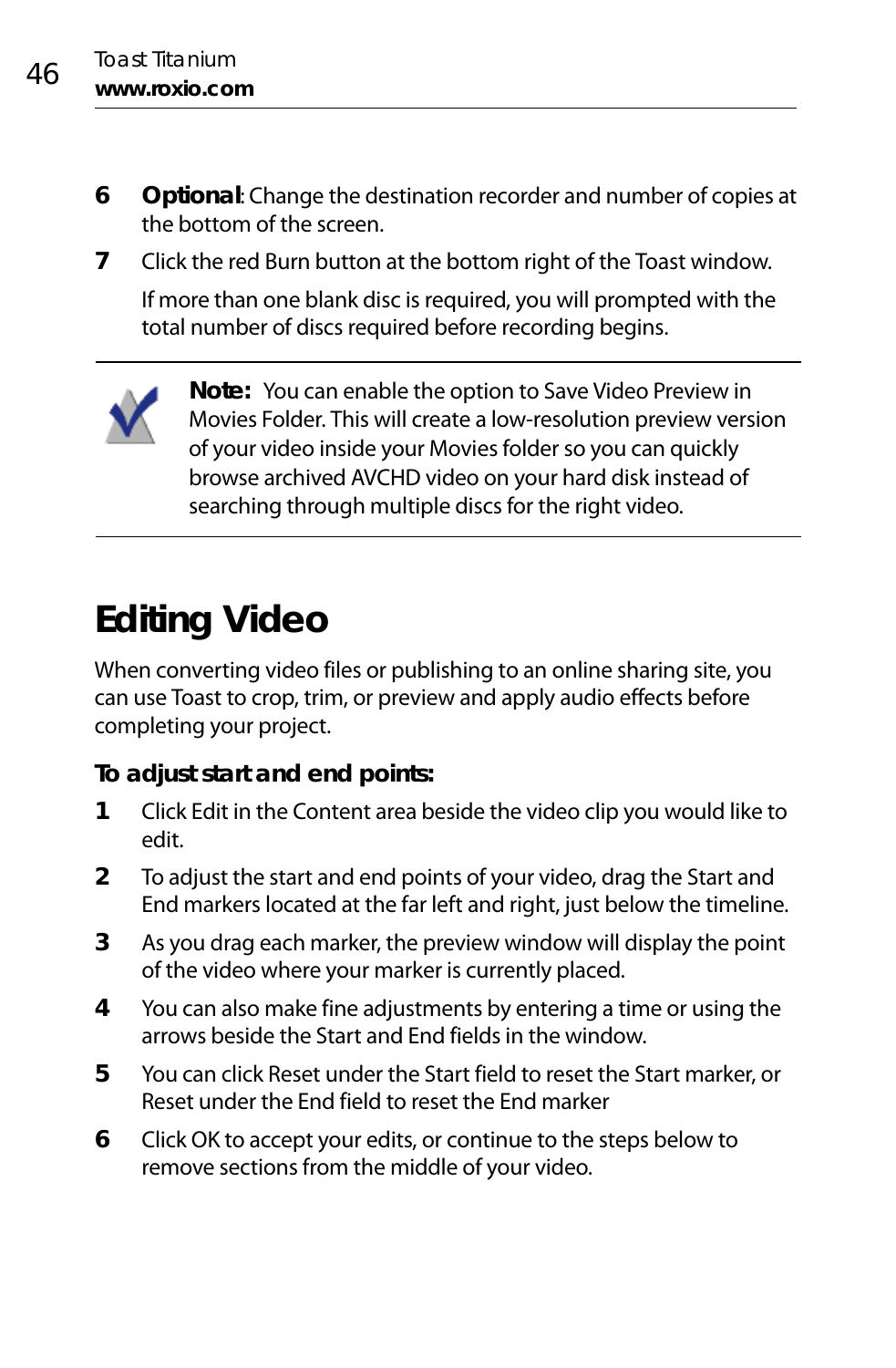**To remove sections of video:**

- **1** To crop or remove video from the middle of your clip, move the playhead arrow at the top of the timeline to the point in the video you would like to remove.
- **2** Click the Insert Marker button immediately to the right of the Play button.
- **3** You will see two arrows appear below the timeline, immediately below the playhead position.
- **4** Drag the left and right arrow that were inserted below the timeline, so that the area of video you wish to be removed is located between them. The area between the arrows that is being removed will appear orange until you move the playhead to a new location.
- **5** You can move the playhead to a new location and insert additional markers for every area of the video you would like to remove.
- **6** To undo removing a section of video, click on that area in the timeline and press the Delete button on your keyboard.
- **7** When you are finished editing, click OK.



#### **To apply audio effects:**

**1** Click the AU Filter button in the Content area beside the video clip you would like to enhance with audio effects.

The Sound Effects window appears with your video clip selected in the Track pop-up menu.

**2** Select the effect you would like to apply from the Effect pop-up menu. If you have not installed any third-party Audio Unit plug-ins, you will see a number of pre-installed choices. If you have installed a third-party Audio Unit plug-in, you should also see it in the list here.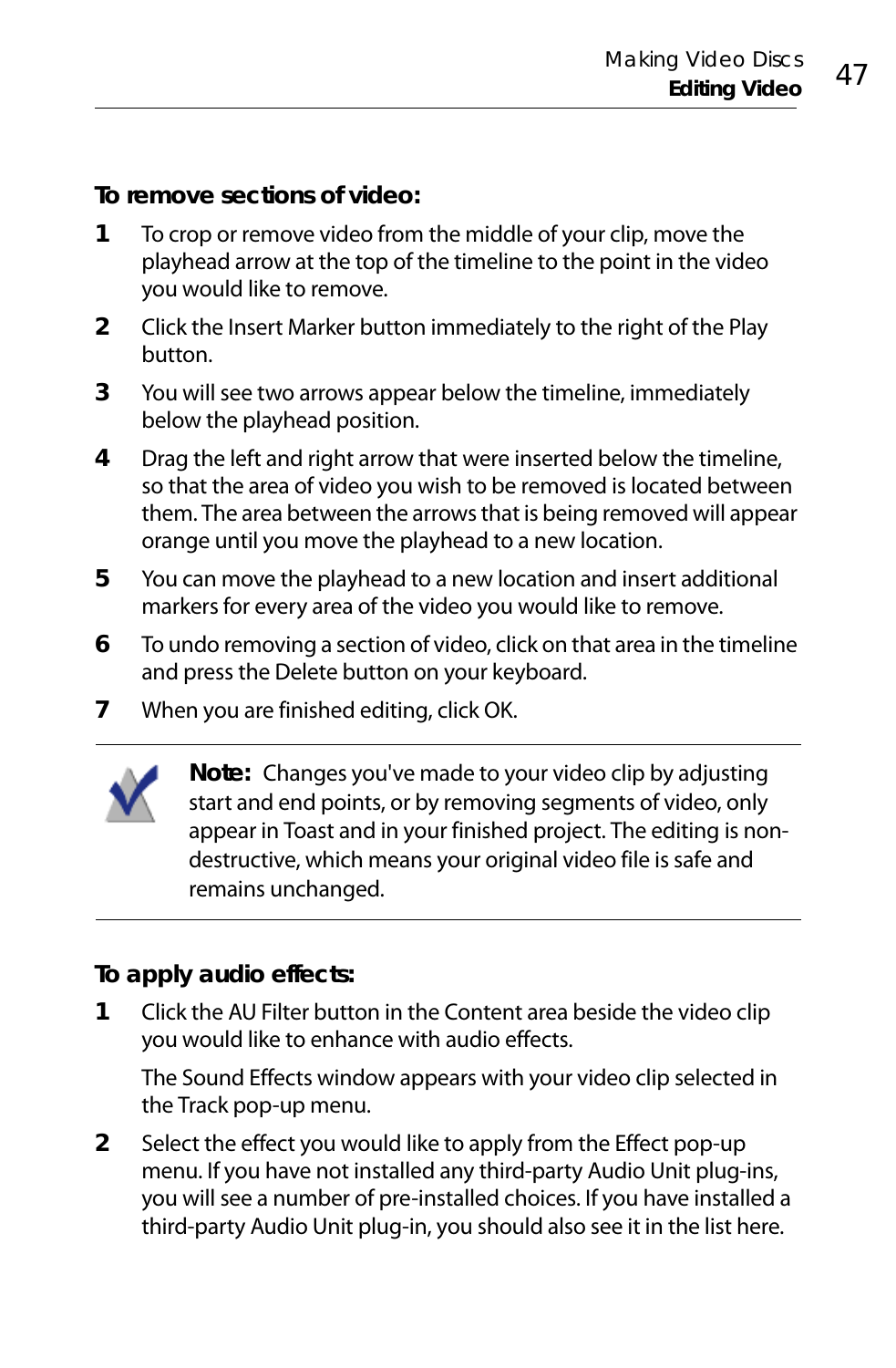- **3** Make any changes to the options listed for that specific effect.
- **4** If you would like to apply a second or third effect to your video clip, click the Effect Number 2 or Effect Number 3 button, and choose a second or third effect. Adjust the settings for each.
- **5** To preview effects that you've applied, click Edit beside the video in the Content area and click the Play button. The preview here will include any audio effects you have applied.
- **6** Close the Sound Effects window when you are done, and complete your project.



**Note:** Changes made to a video clip by applying audio effects only appear in Toast and in the finished project. The editing is non-destructive, which means the original video file is safe and remains unchanged.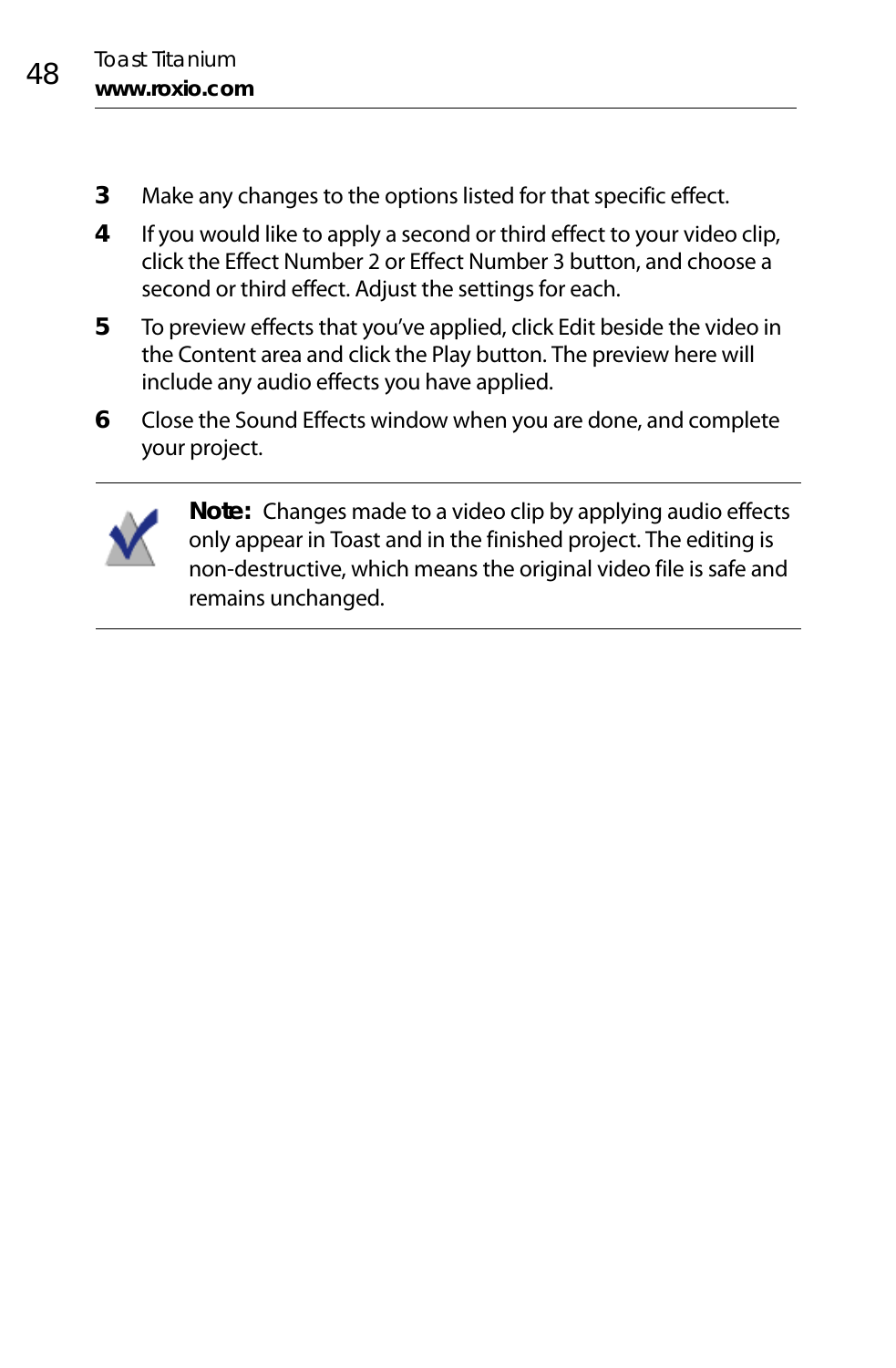# Using Other Toast Features

### **In this chapter**

| Viewing Information about a Disc | 50 |
|----------------------------------|----|
| Saving Disc Images               | 50 |
| Mounting Disc Images             | 51 |
| Comparing Files or Folders       | 52 |
| Creating a Temporary Partition   | 53 |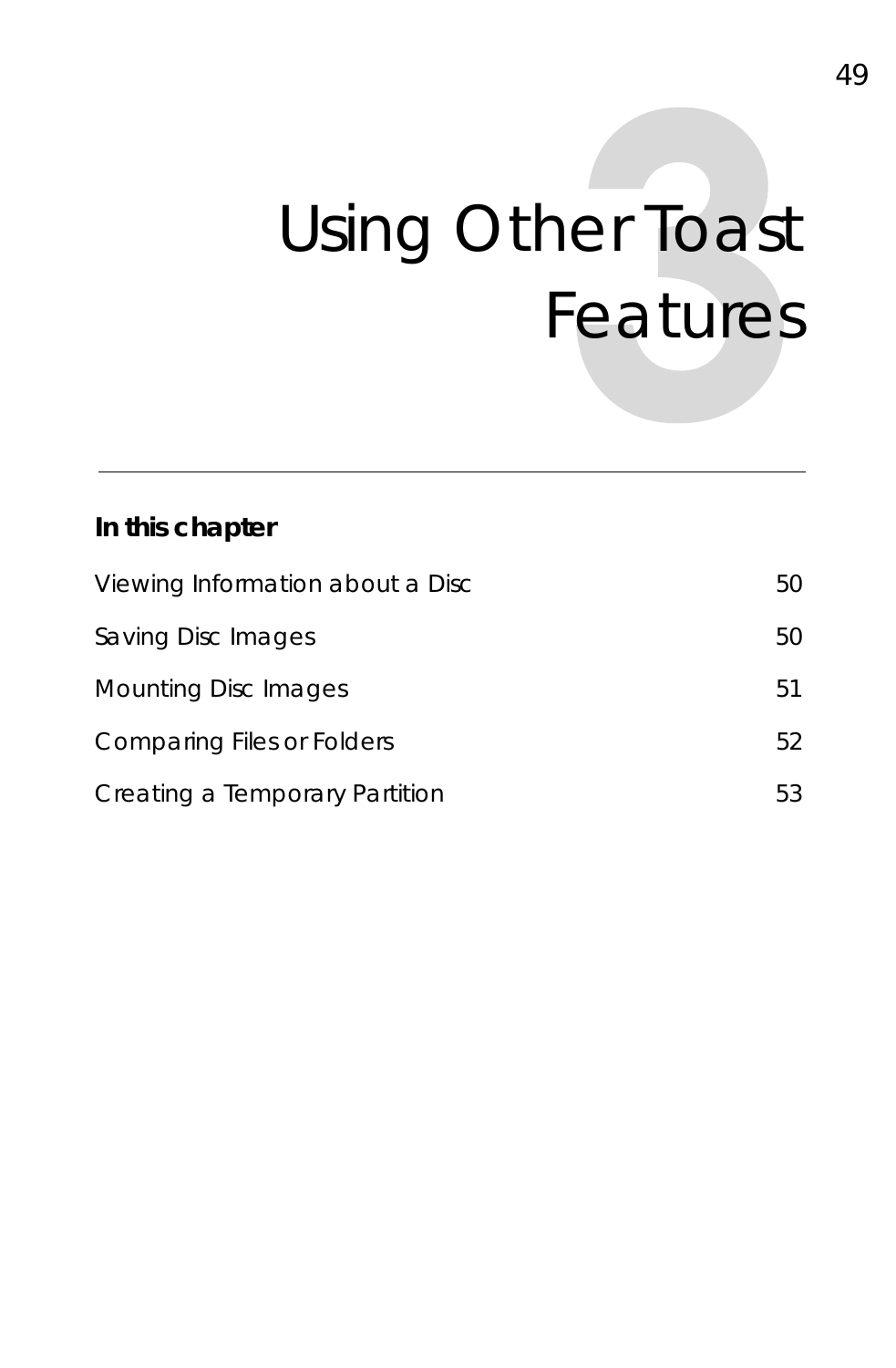### <span id="page-55-0"></span>**Viewing Information about a Disc**

You can view detailed information about a blank or recorded disc in your recorder. This feature works only with CD, DVD or Blu-ray recorders.



**Note:** Make sure that the disc is compatible with your recorder. For example, you cannot use a DVD recorder to view disc information for a Blu-ray Disc.

#### **To view disc information:**

- **1** Insert a blank or used disc into the recorder.
- **2** Choose Recorder > Disc Info.

The Disc Information dialog appears. The Medium section contains information about the disc itself (such as space available, supported write speeds, and manufacturer ID) and the Content and Details sections contain information about the contents of the disc (such as individual tracks or sessions, CD-TEXT, and ISRC codes). See [About](#page-16-0)  Discs [on page 11](#page-16-0).

## <span id="page-55-1"></span>**Saving Disc Images**

Instead of recording a project to disc, you can save it as a disc image file. A disc image file is a single file, saved on your hard disk, which contains all the data and formatting information needed to create a CD, DVD, or Bluray disc. Image files contain all source data (as opposed to saved Toast projects which contain only references to the data).

You may also want to save a disc image file to avoid having to use a blank disc. Mounted image files appear and behave like an actual disc in your computer. For example, you can create a disc image for a DVD-Video project and preview the output using the DVD player in your Mac without having to burn it to disc. If you are satisfied with the results, you can then burn this image file to a disc. If not, you can simply delete the file and start again, and you have avoided wasting a disc.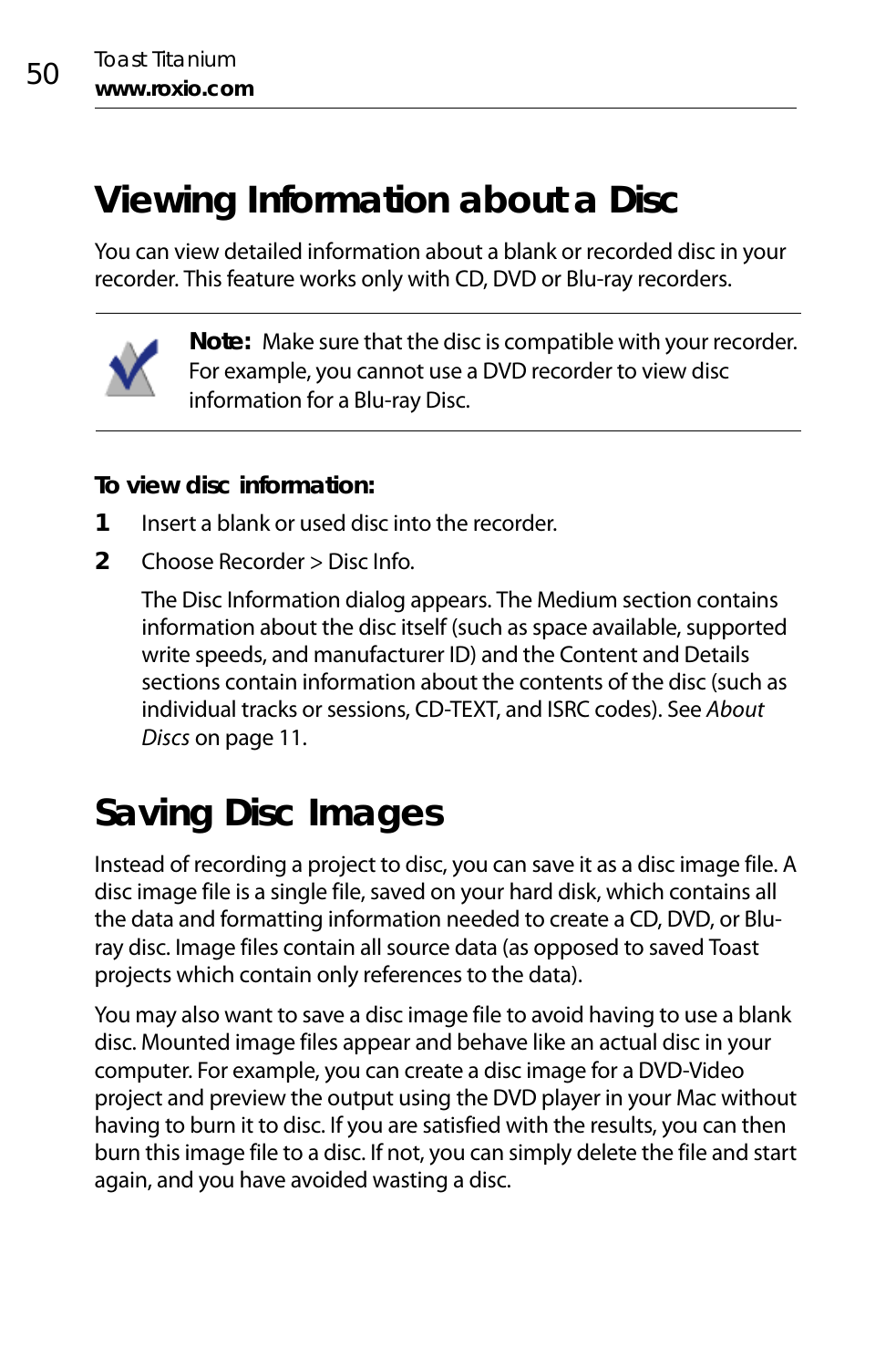Disc image files have an added benefit of being faster to access than a disc in your drive and may offer longer battery life for notebook users. See [Mounting Disc Images](#page-56-0) on page 51.

You can create disc images from any Toast disc type.

**To save a project as an image file:**

- **1** Set up your disc project as you normally would.
- **2** Choose File > Save As Disc Image
- **3** Type a file name and select a location to save to.

By default, Toast creates Mac disc image files, which are compatible with the Toast image mounter and the Disc Utility program included in Mac OS X (except for audio CD images). You can also use Toast to create cross-platform (Mac & PC) disc image files.

# <span id="page-56-0"></span>**Mounting Disc Images**

You can mount a previously created disc image file. Mounted disc images behave like an actual physical disc inserted into your optical drive and appear on the Desktop.

If this is the first time you are mounting an image file after installing Toast, Toast will prompt you to enter the administrator password. Once you have done this, you no longer need to enter the password to mount an image file. If you do not have administrator privileges, you will not be able to mount image files with Toast.

#### **To mount a disc image file from the menu:**

- **1** Choose Utilities > Mount Disc Image.
- **2** Select the image file you want to open.
- **3** Click Open.

An icon of a disc appears on your Desktop when the image is mounted.

#### **To mount a disc image file with Mount It:**

 Control-click on the image file and choose Services and select Mount It.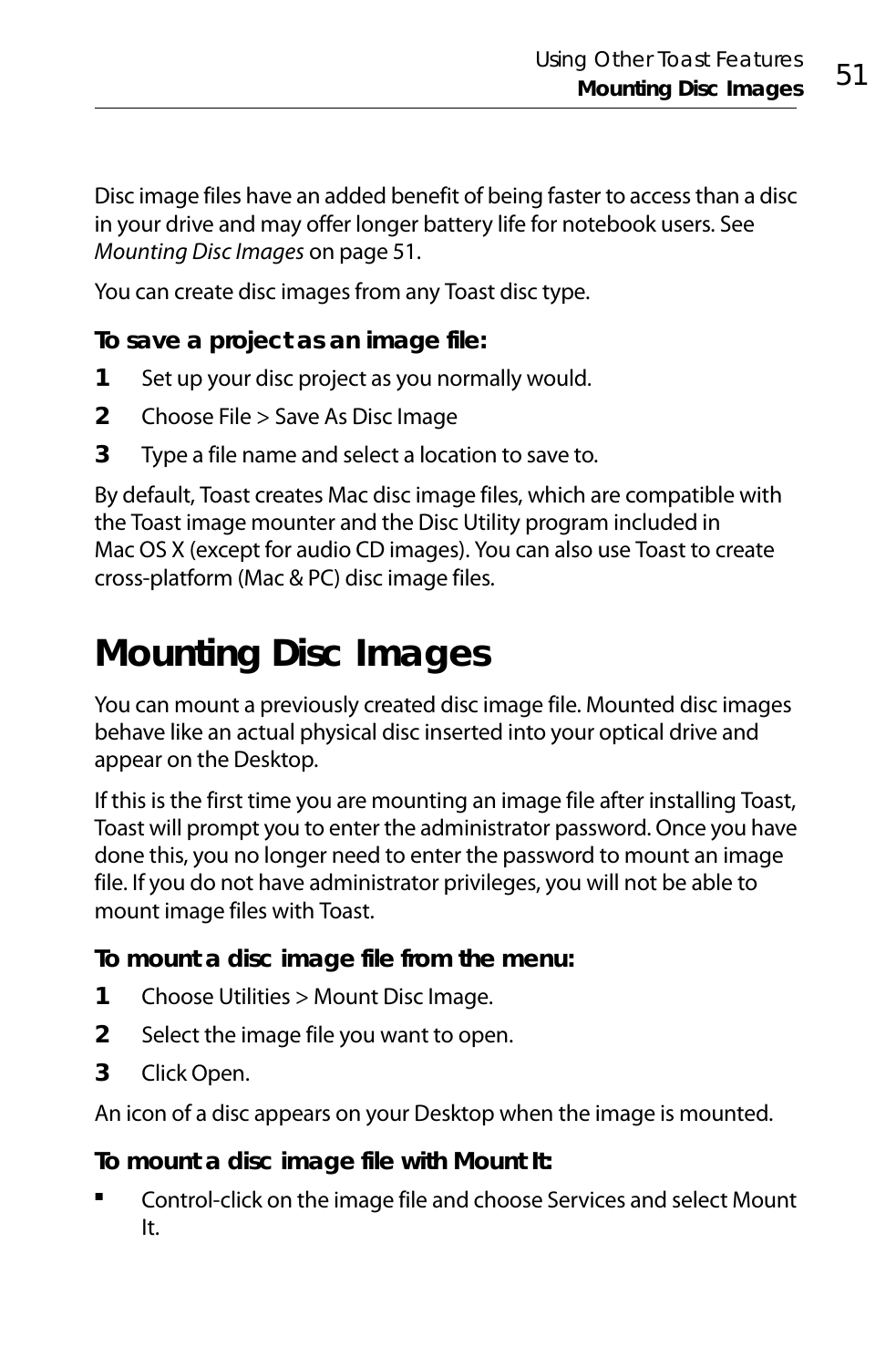Toast does not have to be running to mount the image.

#### **To unmount a disc image file:**

Drag the disc icon from the Desktop to the Trash in the Dock.



**Warning:** Do not drag the disc image file to the Trash unless you want to delete the image file from your hard disk.

# <span id="page-57-0"></span>**Comparing Files or Folders**

You can compare the contents of files or folders to see if they match. You might do this to double-check that the original files are identical to a copy you made of them.

Compare differs from the verification that Toast performs after recording a disc. Verification only compares source data to a recorded disc, while Compare can compare any two data sets, such as two files, folders, or hard disks. Compare checks each individual file when comparing the data, while verification compares only blocks of data. Both are accurate, but Compare is more precise and can usually tell you exactly which file is missing or damaged.

#### **To compare folders or files:**

- **1** Choose Utilities > Compare.
- **2** Choose whether you want to compare folders or files from the popup:
	- **Compare Folders:** Compares any two folders, hard disks, or discs.
	- **Compare Files:** Compares any two files.
- **3** Click Original.
- **4** Select the original data you want to compare and click Open.
- **5** Click Copy.
- **6** Select the copied data you want to compare and click Open.
- **7** Click Start.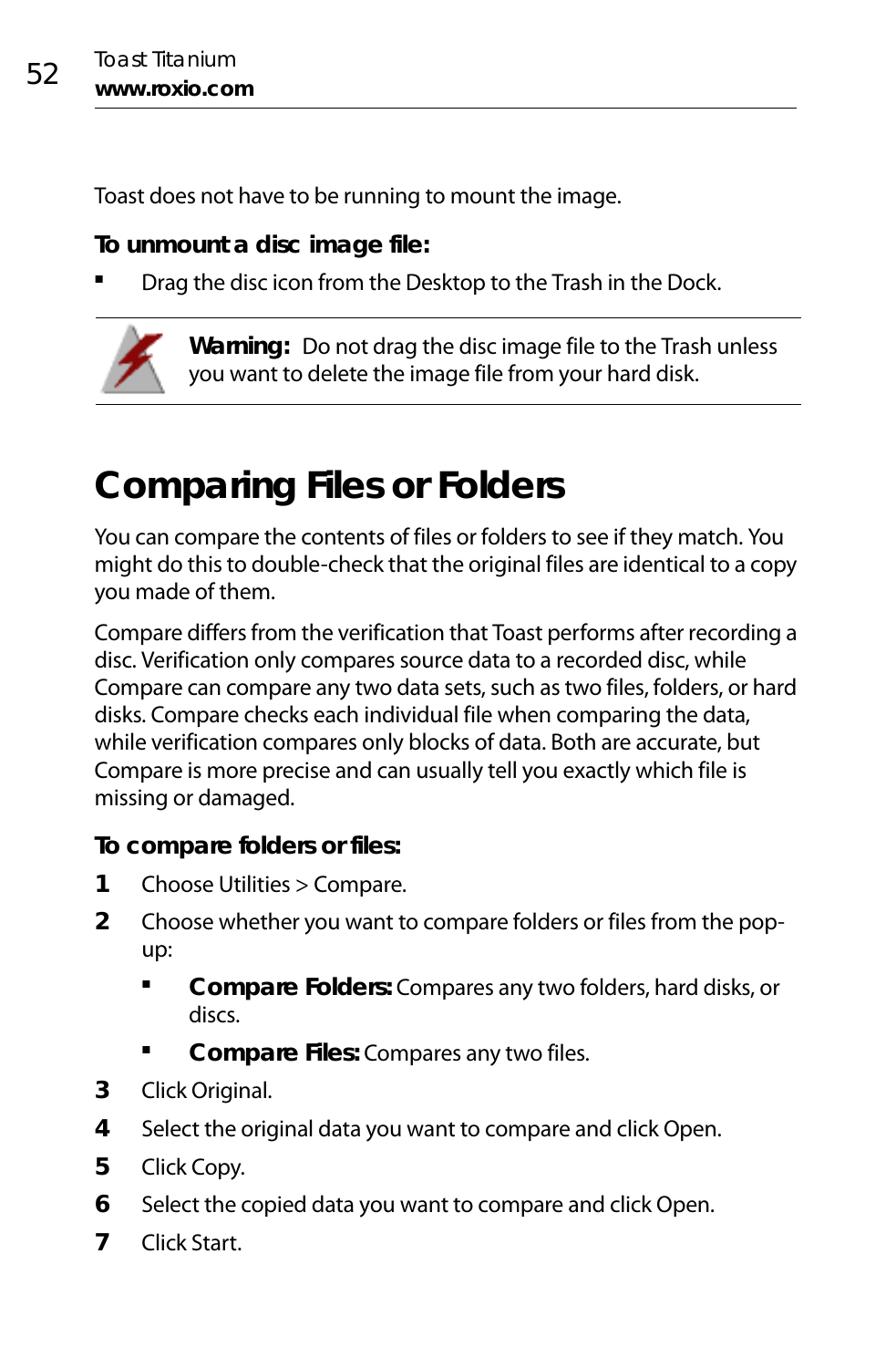You will see a progress bar that tracks the comparison. Any data that is in the original but missing from the copy will appear in the list.

# <span id="page-58-0"></span>**Creating a Temporary Partition**

You can create a temporary partition on your hard disk that can be used to set up data you want to record to a disc. Temporary partitions allow you to have better control over the layout of your data and how its windows are arranged and displayed.

#### **To create a temporary partition:**

- **1** Choose Utilities > Create Temporary Partition.
- **2** Enter the size for the partition. Choose a size that is appropriate for the disc that you intend to make from the partition. For example, 650 MB is suitable for a CD and 4300 MB is suitable for a DVD.
- **3** Choose the file system format for the partition:
	- **Mac OS Extended:** The best choice for discs to be used on Mac OS 8.1 or later, including any Mac OS X system.
	- **Mac OS Standard:** For discs to be used on computers running Mac OS 8 or lower.
	- **UNIX File System:** For discs to be used on the UNIX operating system.
- **4** Click OK.

Toast mounts the partition on the desktop. You can add files or folders to this partition.

To record the partition to disc, you can use the Disc Copy format and select the partition from the Read From menu. See [Copying a Disc](#page-104-0) on page 99.

You can also use temporary partitions in Custom Hybrid and Mac Volume discs. See [Making a Custom Hybrid Disc](#page-78-0) on page 73 or [Making a Mac](#page-80-0)  [Volume Disc](#page-80-0) on page 75.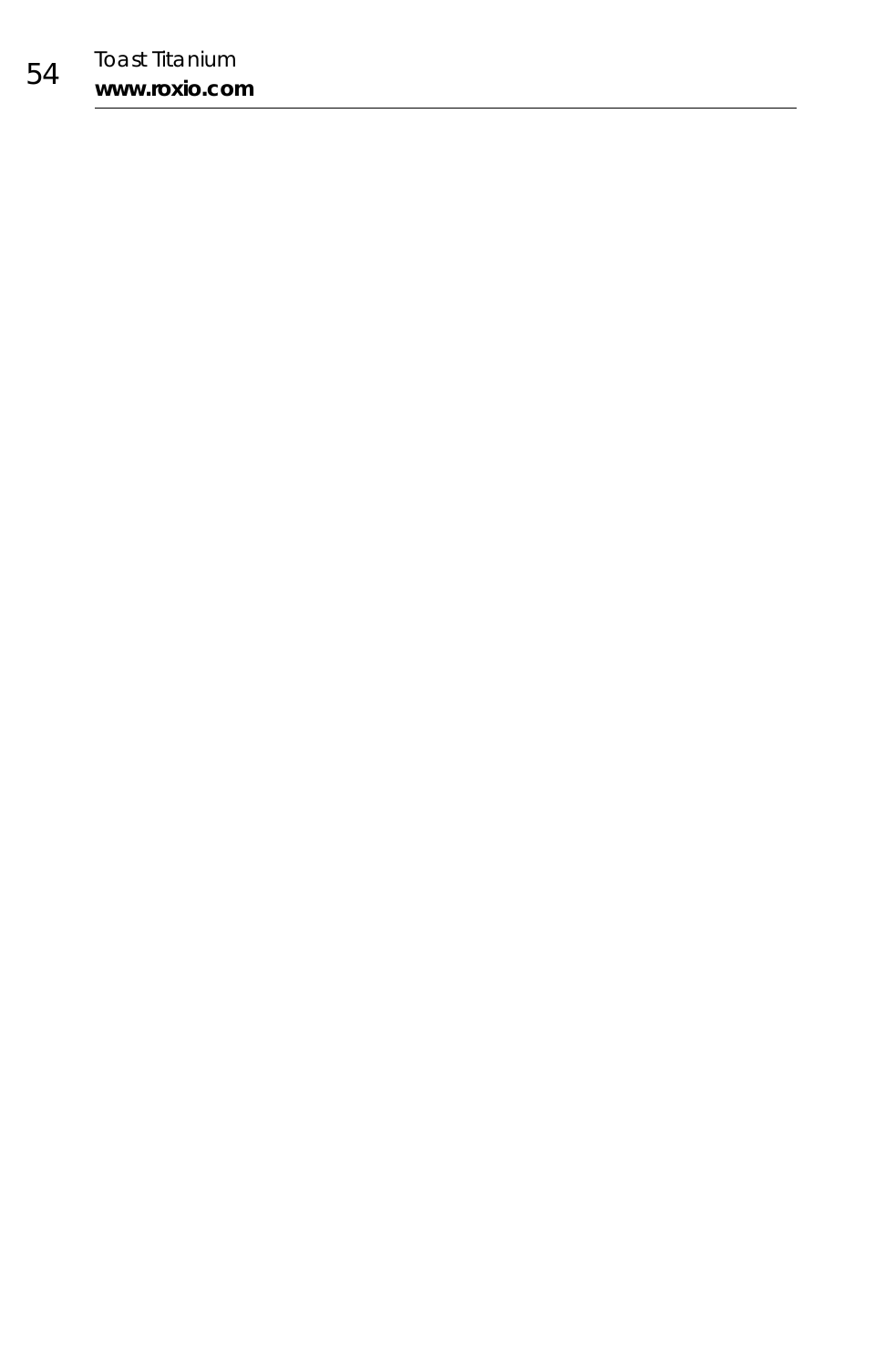# Making Data Discs

### **In this chapter**

| What is a Data Disc?                          | 56 |
|-----------------------------------------------|----|
| <b>Types of Data Discs</b>                    | 56 |
| Overview of Making a Data Disc                | 58 |
| <b>Burning Projects to Multiple Recorders</b> | 59 |
| Making a Mac Only Disc                        | 61 |
| Making a Mac & PC Disc                        | 67 |
| Making a DVD-ROM Disc                         | 72 |
| Making a Custom Hybrid Disc                   | 73 |
| Making a Mac Volume Disc                      | 75 |
| Making a Photo Disc                           | 77 |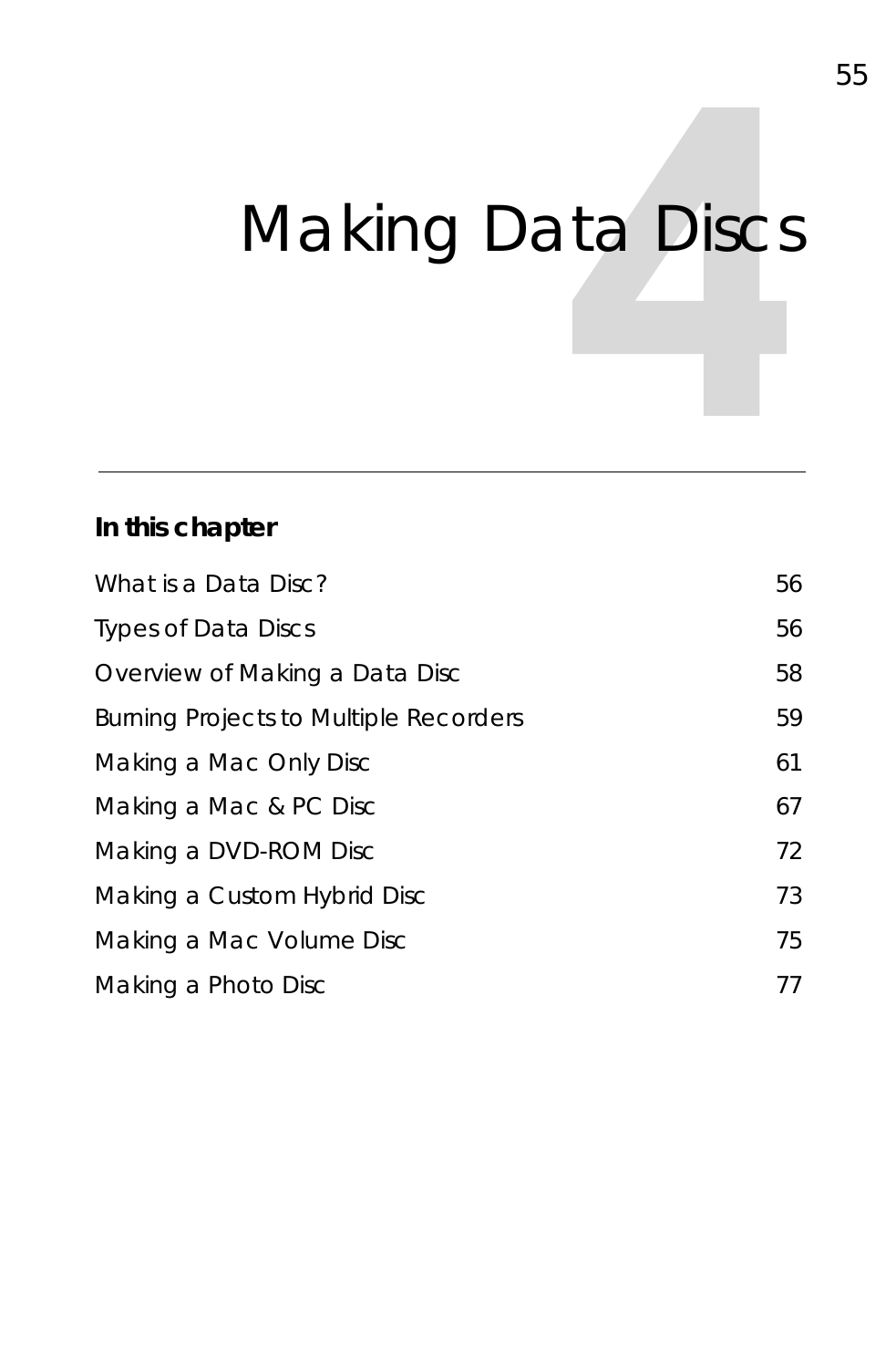### <span id="page-61-0"></span>**What is a Data Disc?**

A data disc is a CD, DVD, or Blu-ray disc that contains files or folders. Data discs are meant to be used on a computer, such as a Mac or a PC. You can use a data disc to back up important information, to store your photos, or to share files with friends or family.

# <span id="page-61-1"></span>**Types of Data Discs**

Toast can create many kinds of data discs, choose the one that is best for your needs.

- **Mac Only:** This disc can be used only on a Macintosh computer. This is the best choice for saving your data, provided that you will not need to access the contents of this disc on a Windows computer. See [Making a Mac Only Disc](#page-66-0) on page 61.
- **Mac & PC:** This disc can be used either on a Macintosh or a Windows computer. This is the best choice for saving data to share with PC users. See [Making a Mac & PC Disc](#page-72-0) on page 67.

**Note:** Both Mac Only and Mac & PC formats support data spanning and allow you to define custom icons.

- **DVD-ROM:** This DVD can be used on a Macintosh or a Windows computer as well as in a set-top DVD player if it contains valid DVD-Video content. See [Making a DVD-ROM Disc](#page-77-0) on page 72.
- **Custom Hybrid:** This disc can be used either on a Macintosh or a Windows computer, and offers powerful layout customization for professionals. See [Making a Custom Hybrid Disc](#page-78-1) on page 73.
- **Mac Volume:** This disc can be used only on a Macintosh computer and requires a valid volume file as a data source. See [Making a Mac](#page-80-1)  [Volume Disc](#page-80-1) on page 75.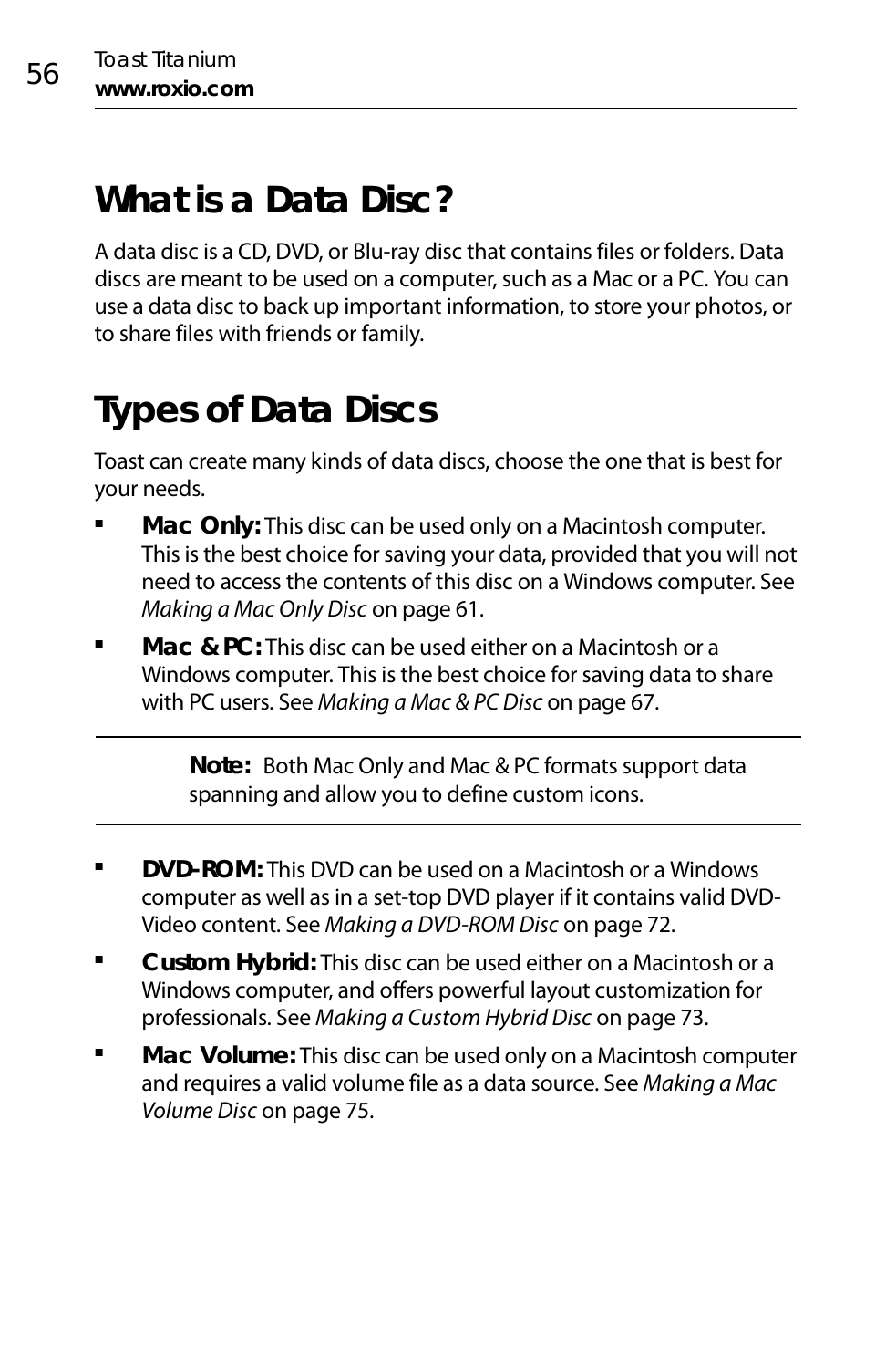**Photo Disc:** This disc can be used on either a Macintosh or a Windows computer, and allows you to archive and share your photos. It preserves full-quality images, and on a Mac allows you to view full screen slideshows or import directly into your iPhoto library without the installation of additional software. See [Making a Photo Disc](#page-82-0) on [page 77.](#page-82-0)

> **Note:** When you launch Toast, the most commonly used projects are shown in the Toast Assistant. To view all projects, select View Advanced Projects from the drop-down menu in the upper-right corner of the Assistant.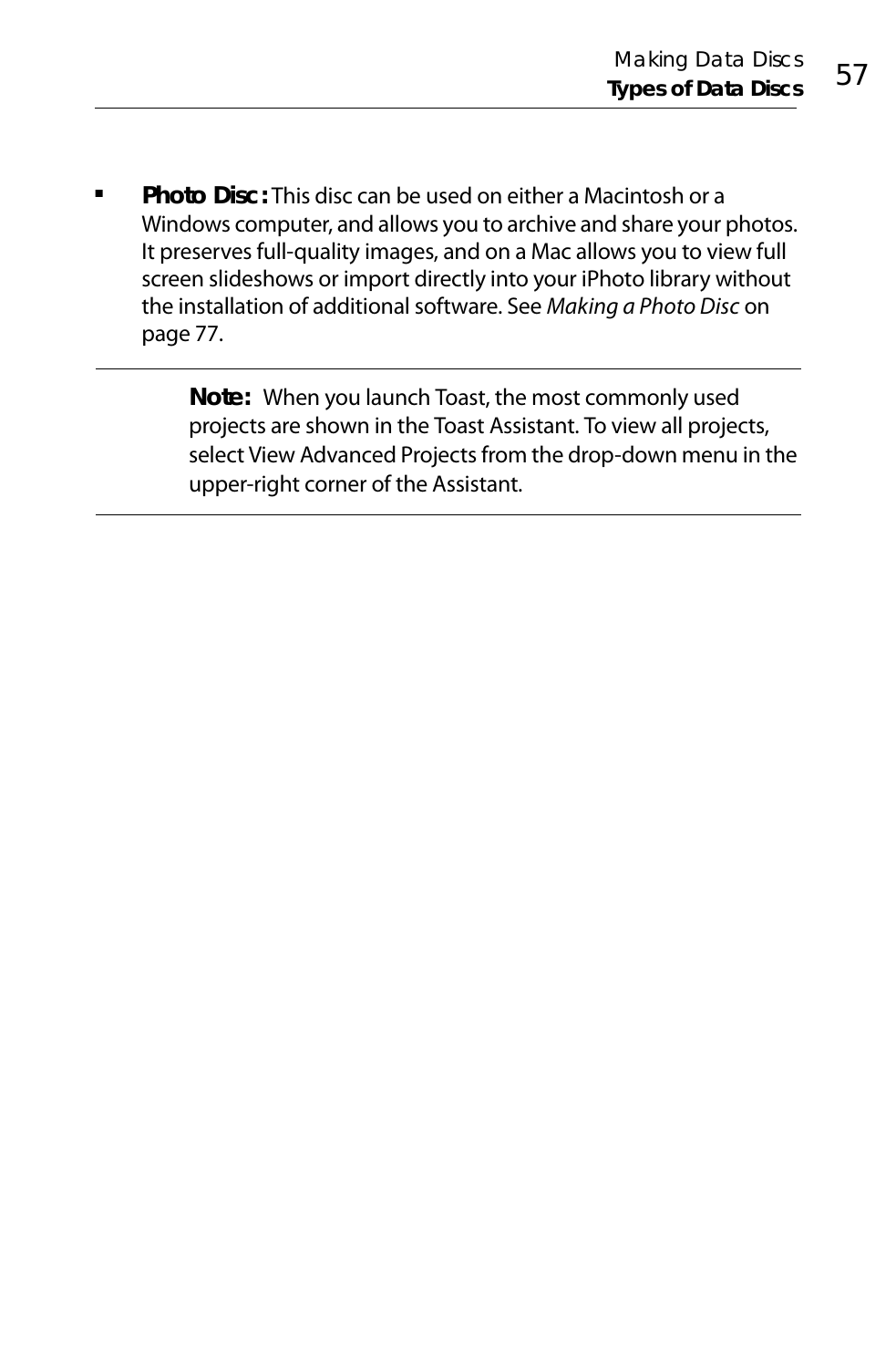### <span id="page-63-0"></span>**Overview of Making a Data Disc**

This section describes the basic process of making any data disc with Toast.

#### **To make a data disc:**

- **1** From the Assistant or the main Toast window, click Data.
- **2** Choose the disc format. For example, choose Mac Only.
- **3** Choose any optional settings.
- **4** Add files and folders to the disc by dragging and dropping them into the Content Area from your hard disk or the Media Browser. You can also select files or folders in the Media Browser and click the Add button at the bottom of the browser.
- **5 Optional:** Rearrange, rename and remove items from the Content Area. See [Working With Data Content](#page-70-0) on page 65.
- **6** Insert a blank, recordable CD, DVD or Blu-ray disc.
- **7 Optional**: Change the destination recorder and number of copies at the bottom of the screen.
- **8** Click the red Burn button at the bottom right of the Toast window.

Toast displays a progress bar and status information as it records your disc.

**Note:** Data projects are automatically cataloged in DiscCatalogMaker RE to allow for easy tracking and searching of disc contents. You can disable this option on the Advanced tab of the Recorder Settings dialog which appears when you begin to burn a disc.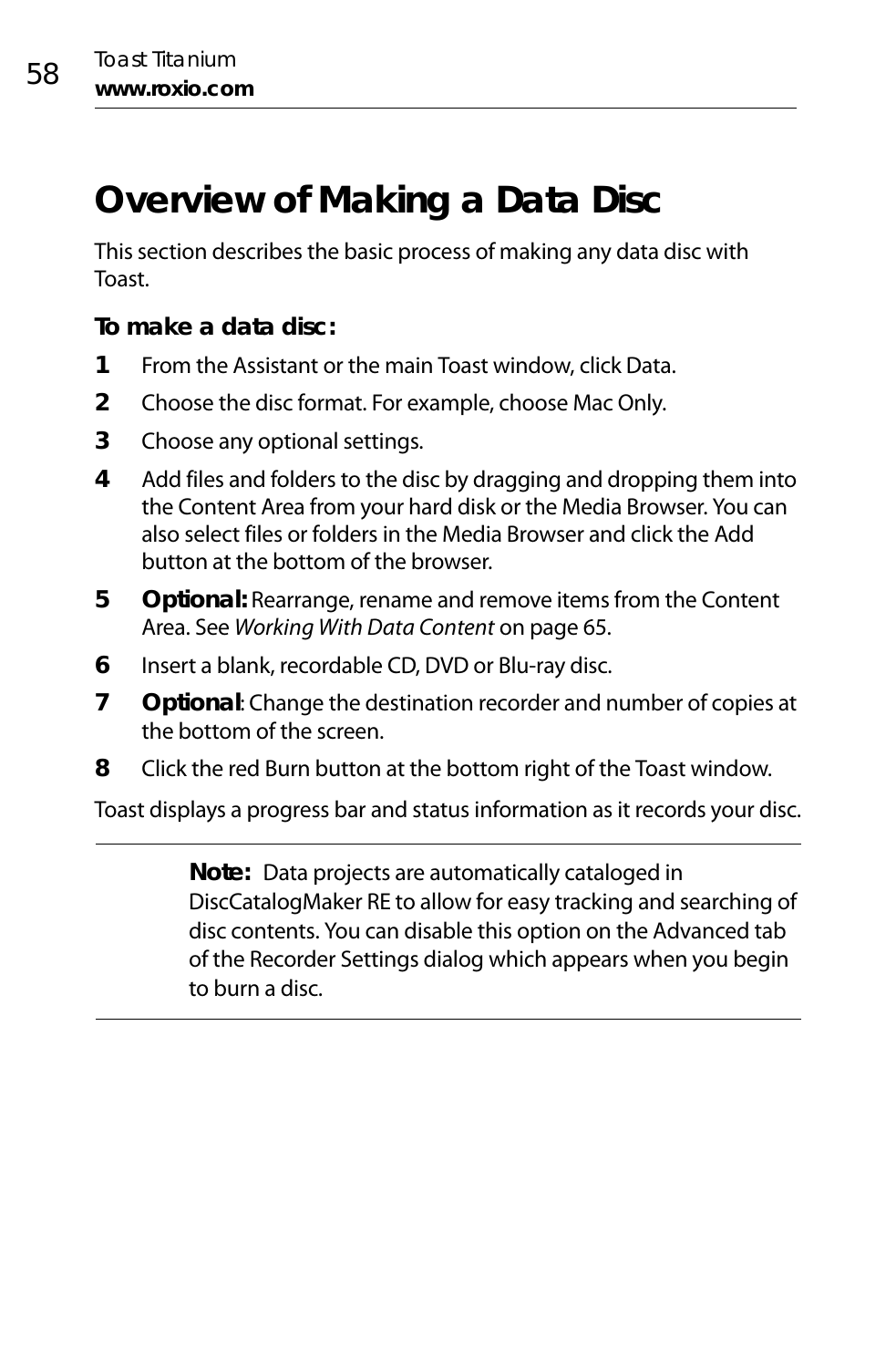### <span id="page-64-0"></span>**Burning Projects to Multiple Recorders**

Toast now includes support for burning most projects to multiple CD, DVD, or Blu-ray recorders at the same time. The steps here apply to all disc projects where Multiple Recorder Support is available, including Data, Audio, Video, and Copy projects.

**To burn projects to multiple recorders:**

- **1** Once you have prepared your project and are ready to begin burning, select the Destination pop-up menu at the bottom of the screen and choose Select Multiple Recorders.
- **2** Click the red Burn button.
- **3** The Multiple Recorder Setup window appears. For each recorder you would like to use to burn your project:
	- **a** Click the checkbox to the left of the drive name so a check mark is visible.
	- **b** Place the appropriate type of disc (CD, DVD, or Blu-ray Disc) into the drive. You can use the Eject button on this screen to open each drive tray.
	- **c** Confirm that the status for each drive shows a blank disc is inserted.

**Note:** You must use the same type of disc in each drive. You can not burn to a CD in one drive and a DVD in another drive, even if the project would fit on both the CD and DVD discs. We recommend that you use the same brand and model of disc in each drive.

- **4 Optional**: Select the Write Speed you would like to use for recording your project to each drive. You can only select speeds that are common between the selected drives.
- **5** Click the red Burn button to begin recording your project.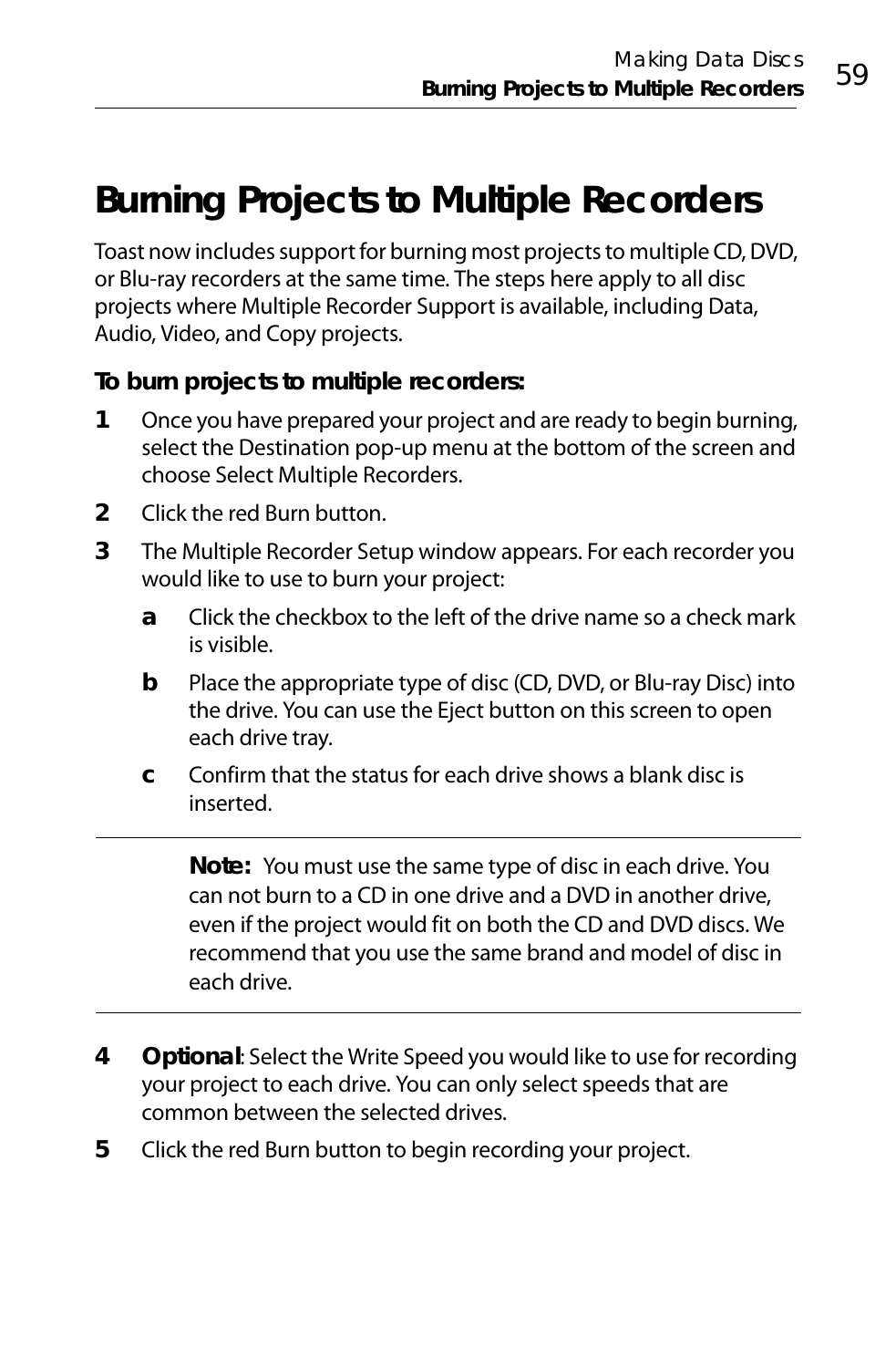**Note:** Depending on your system, the number of drives used, and how they are connected to your computer (internally, USB, FireWire) you may see different levels of performance. Burning to several recorders at the same time in some configurations may result in poor write speeds and a burn time longer than burning each disc individually.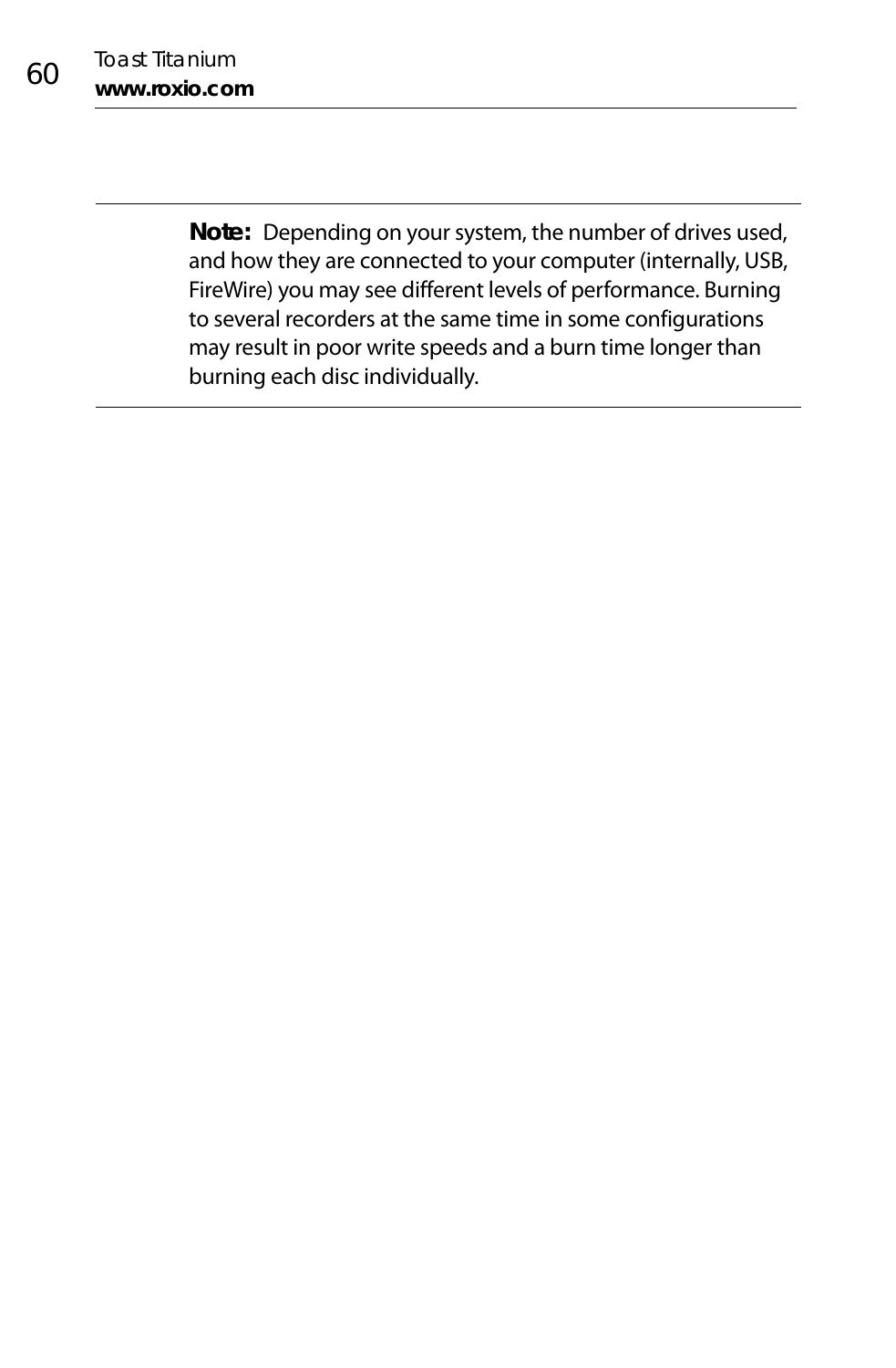## <span id="page-66-0"></span>**Making a Mac Only Disc**

This type of disc can contain any files or folders and can only be used on a Macintosh computer. It supports features such as data spanning, compression, encryption, custom icons, and backgrounds. This is the best choice for saving your data, provided that you will not need to access the contents of this disc on a Windows computer.

#### **To make a Mac Only disc:**

- **1** From the Assistant or the main Toast window, click Data.
- **2** From the Assistant, double-click Mac Only. From the main Toast window, choose Mac Only from the format selection menu.
- **3** Click the Options button, if necessary, to reveal these optional disc settings:
	- **Avoid splitting files when spanning**: Will only split a file if it cannot fit on a single disc.
	- **Auto-open disc window:** Select this option to automatically open the main window of the disc when it is inserted into a **Macintosh**
	- **Use compression:** Select this option to compress the contents of the disc prior to recording.
	- **Use encryption:** Select this option to encrypt and require a password to access the disc contents.

See [Compression and Encryption](#page-68-0) on page 63.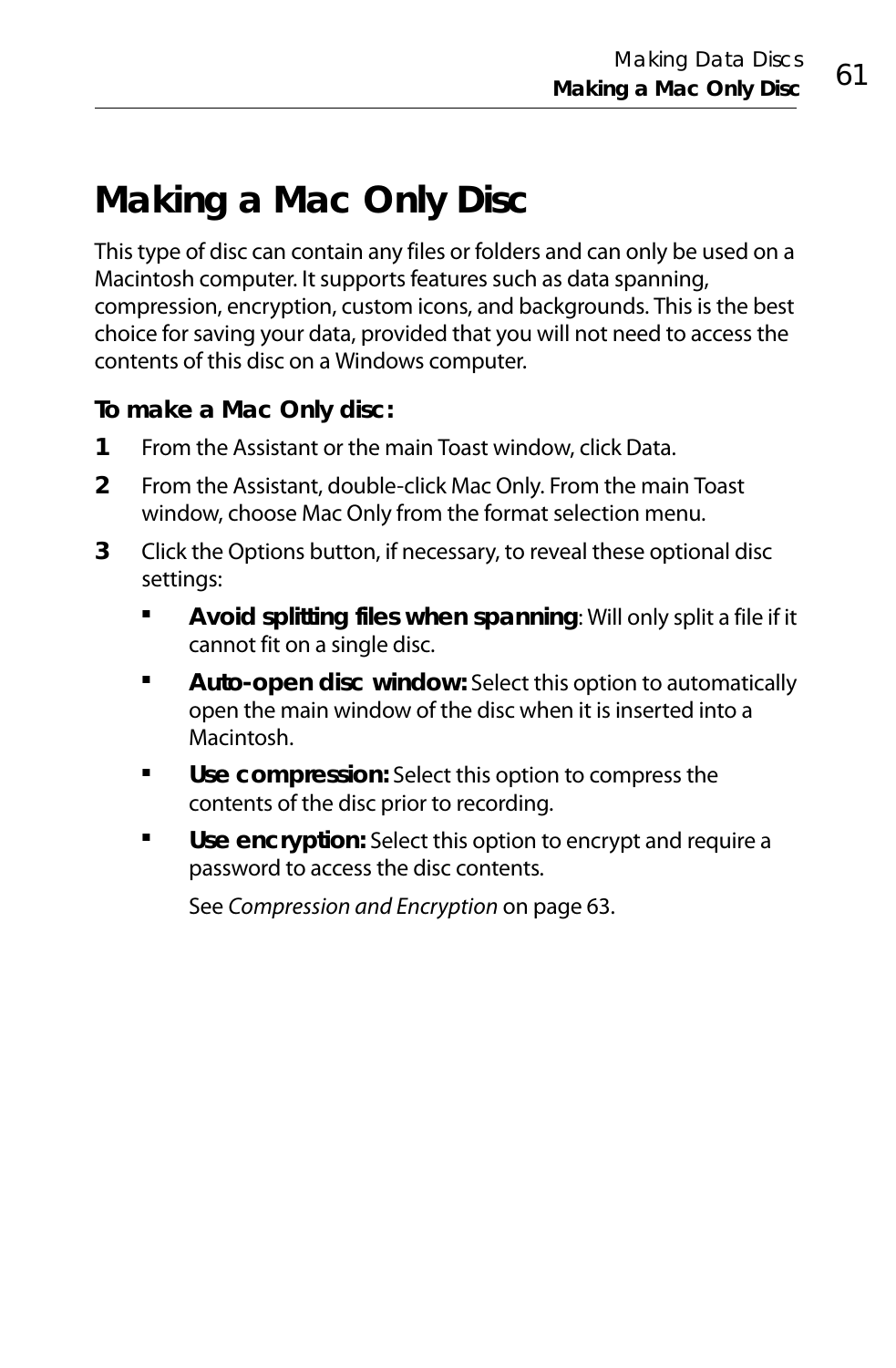- **4** Click More for additional optional settings:
	- **Disc Name:** Type a name for the disc.
	- **Icon:** Choose a custom icon for the disc. (See [Custom Icons and](#page-69-0)  [Backgrounds](#page-69-0) on page 64.)
	- **Disc View:** Choose the default Finder view for this disc: icon, list, or browser.
	- **Background:** Choose a custom background color or picture for the disc. (See [Custom Icons and Backgrounds](#page-69-0) on page 64.)
- **5** Add files and folders to the disc by dragging and dropping them into the Content Area from your hard disk or the Media Browser.
- **6** Insert a blank, recordable disc.
- **7 Optional**: Change the destination recorder and number of copies at the bottom of the screen.
- **8** Click the red Burn button at the bottom right of the Toast window.
	- **Multi-session CDs:** If you are making a data CD and would like to leave the disc "open" so you can record additional data sessions at a later time, click the Settings button at the bottom of the screen near the Eject button. Then click the Advanced tab and choose Write Session. You will be able to add data to this CD until you have exceeded its capacity or you choose Write Disc to "close" it. Each recording session will appear as a unique disc icon on your desktop. This is normal Mac OS behavior and is not controlled by Toast. You cannot make multi-session DVDs or Bluray discs.

Toast displays a progress bar and status information as it records your disc.

If the files and folders you are recording exceed the capacity of a single disc, Toast will automatically span this data across multiple discs. See [Disc](#page-74-0)  Spanning [on page 69.](#page-74-0)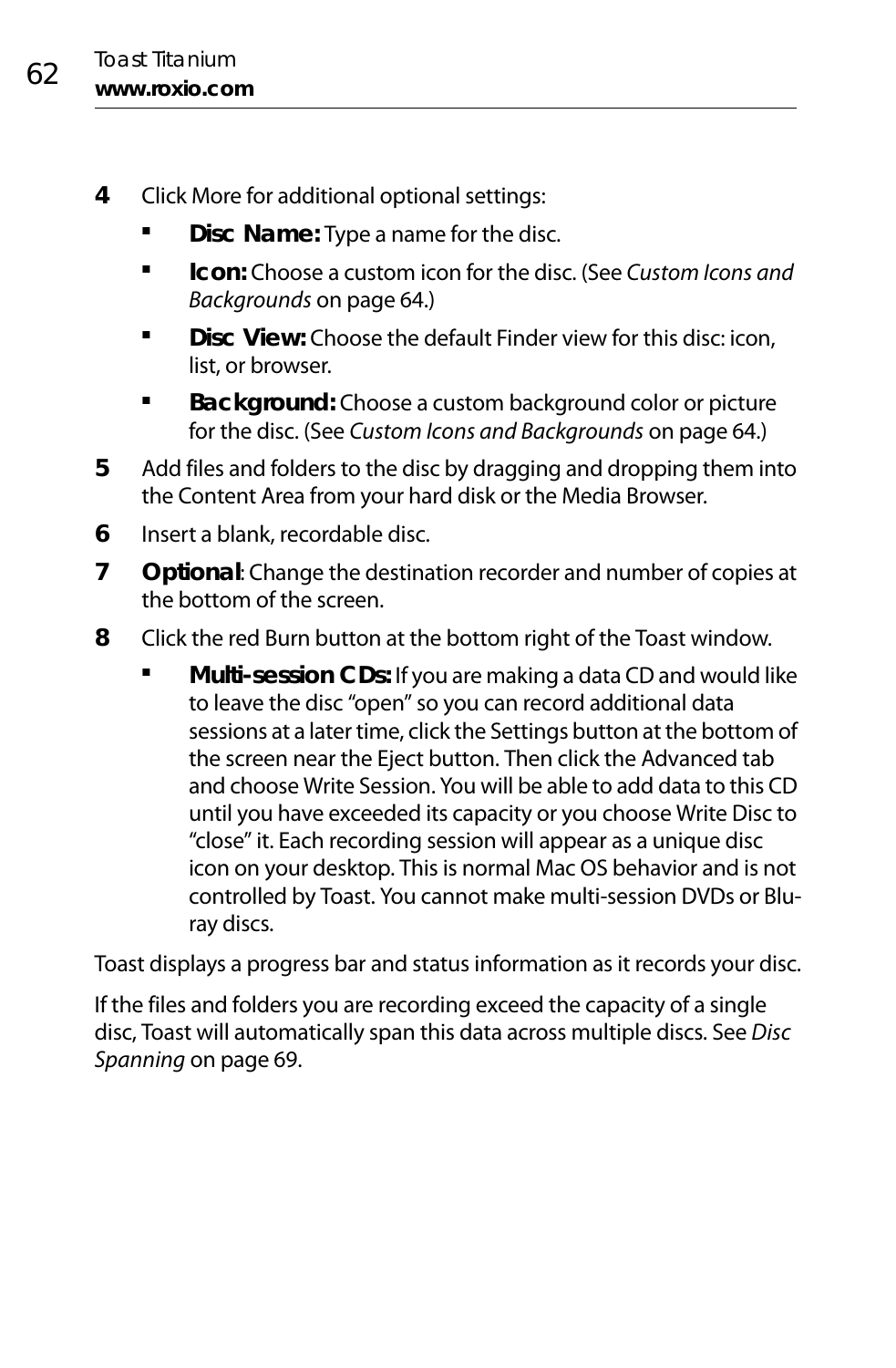### <span id="page-68-0"></span>**Compression and Encryption**

If you are recording a Mac Only data disc that does not span multiple discs, you can compress and encrypt the contents prior to recording. You can access the disc contents on any Mac OS X system. Toast is not required to decompress or decrypt the contents.

#### **To compress a Mac Only disc:**

- **1** Prepare your disc as you normally would. See [Making a Mac Only Disc](#page-66-0) [on page 61](#page-66-0).
- **2** If necessary, click the Options button at the upper-right side of the Toast window to reveal the Options panel. Click Use compression.
- **3** Click the red Burn button.

The contents are compressed to a single file and recorded to the disc.

#### **To access a compressed disc:**

**1** Insert the disc into a drive.

The disc contains a single file containing the compressed contents of the disc.

**2** Double-click the compressed file.

The file decompresses to the desktop.

#### **To encrypt a Mac Only disc:**

- **1** Prepare your disc as you normally would. See [Making a Mac Only Disc](#page-66-0) [on page 61](#page-66-0).
- **2** If necessary, click the Options button at the upper-right side of the Toast window to reveal the Options panel. Click Use encryption.
- **3** Click the red Burn button.
- **4** When prompted, enter a password and click OK.

**Warning:** Keep your password in a safe place. If you forget your password, there will be no way to access the data on the disc.

The contents are 128-bit encrypted to a single file and recorded to the disc.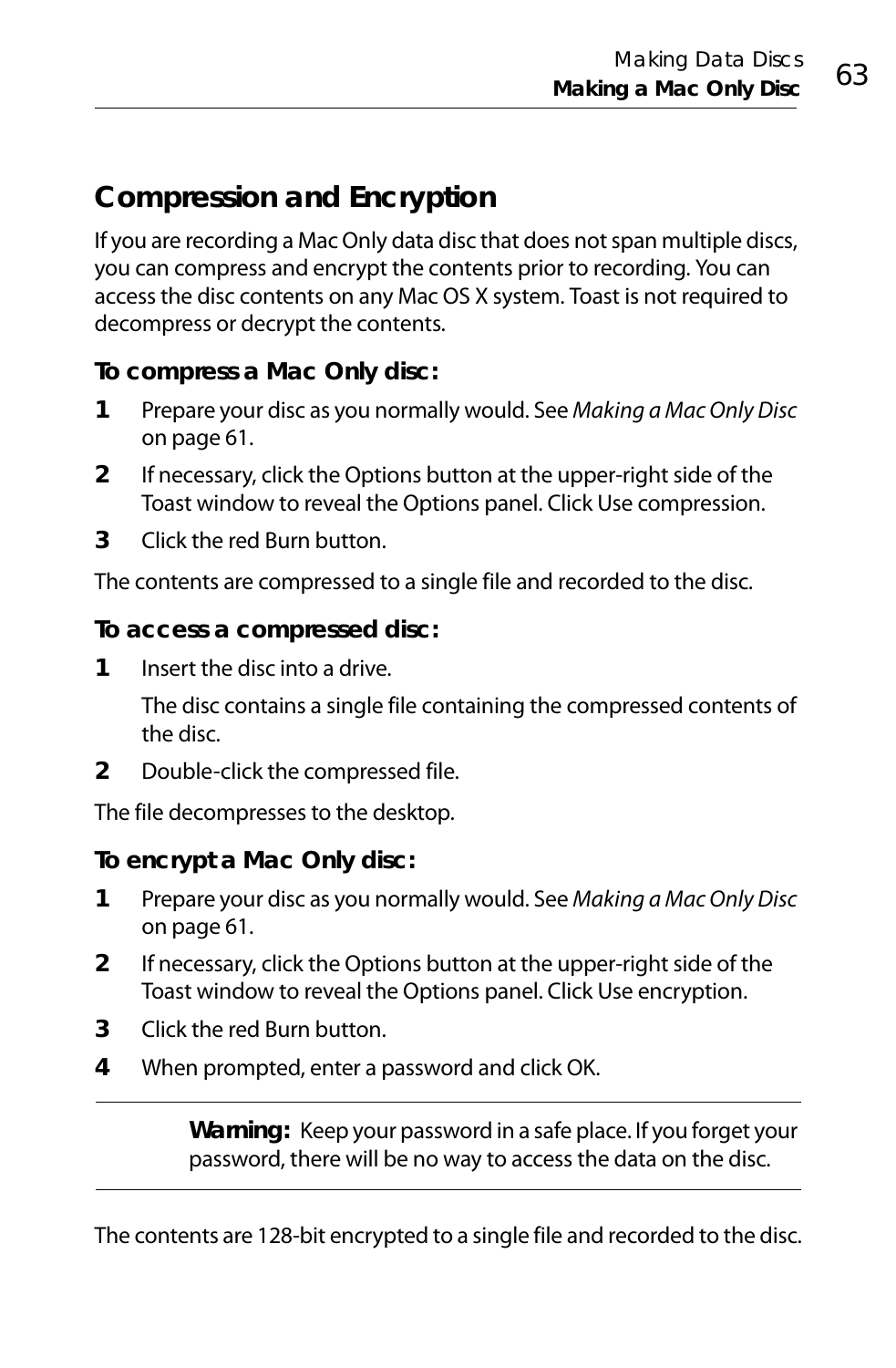**To access an encrypted disc:**

**1** Insert the disc into a drive.

The disc contains a single file containing the contents of the disc.

- **2** Double-click the encrypted file.
- **3** When prompted, enter the password and click OK.

The file will decrypt to the desktop.

### <span id="page-69-0"></span>**Custom Icons and Backgrounds**

If you are creating a Mac Only or Mac & PC data disc, you can select a custom icon instead of the generic disc, and choose a specific color or image for the main window background instead of standard white.

> **Note:** Custom backgrounds only display when the disc is viewed on a Mac.

#### **To set a custom icon:**

- **1** Prepare your disc as you normally would. See [Making a Mac Only Disc](#page-66-0) [on page 61](#page-66-0) or [Making a Mac & PC Disc](#page-72-0) on page 67.
- **2** If necessary, click the Options button at the upper-right side of the Toast window to reveal the Options panel. Click More.

The data disc settings dialog appears and the current disc icon is shown.

- **3** Change the disc icon. There are two ways to do this:
	- **Add a photo or other image file:** Drag-and-drop a photo or other image file from your hard disk or the Media Browser on top of the current disc icon in the data disc settings dialog in Toast.
	- **Copy an existing icon from a file or folder on your hard disk:** Select the file or folder containing the icon you want to copy and choose File > Get Info. The Get Info window from the Finder appears. Click on the icon in the window and choose Edit > Copy. In the data disc settings dialog in Toast, click on the current disc icon and choose Edit > Paste.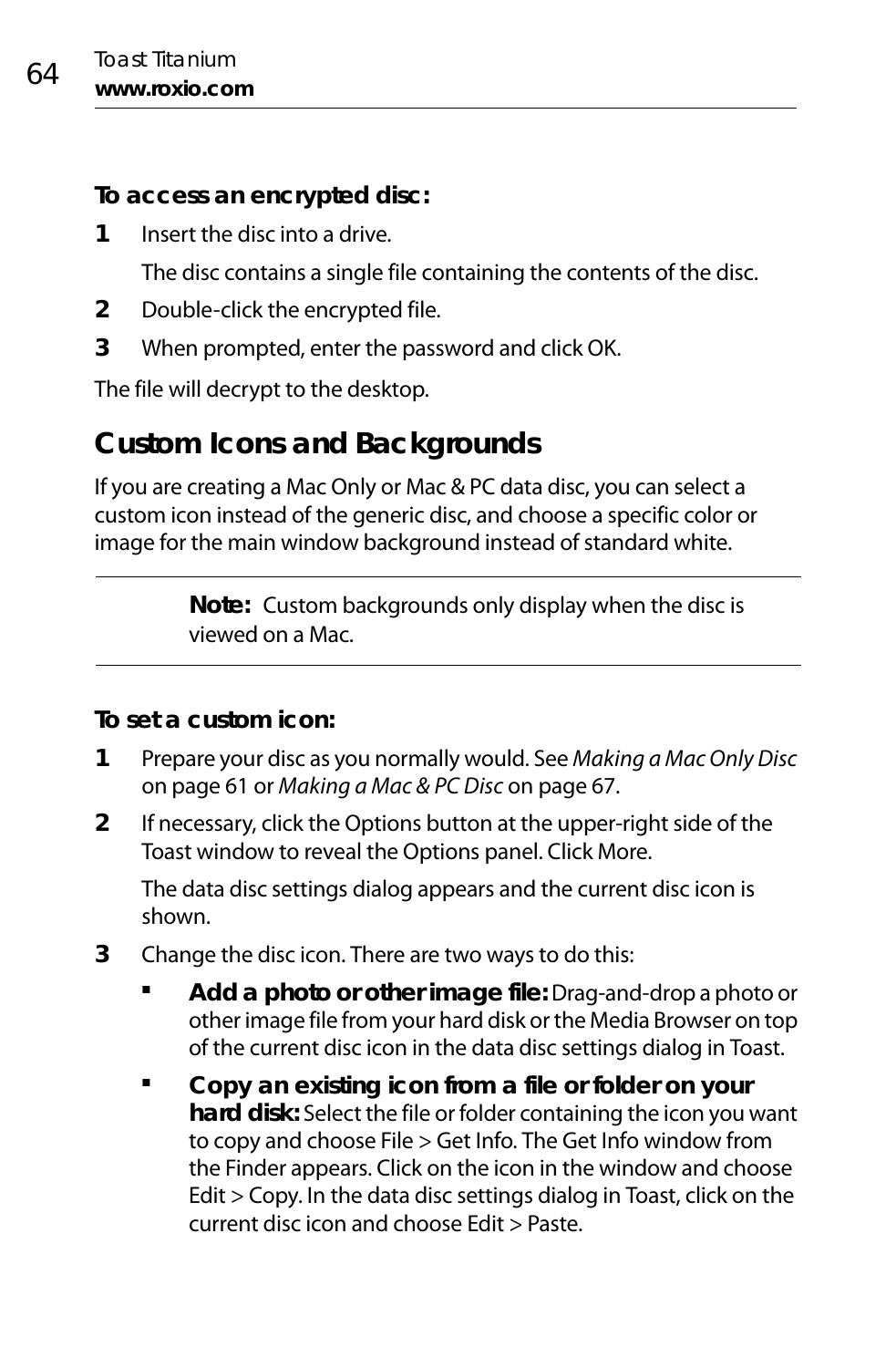- **4** Click OK.
- **5** Click the red Burn button.

The disc is recorded with the custom icon.

#### **To set a custom background:**

- **1** Prepare your disc as you normally would. See [Making a Mac Only Disc](#page-66-0) [on page 61](#page-66-0) or [Making a Mac & PC Disc](#page-72-0) on page 67.
- **2** If necessary, click the Options button at the upper-right side of the Toast window to reveal the Options panel. Click More.

The data disc settings dialog appears and the current disc background is shown.

- **3** Change the background:
	- **Color:** Select Color and click the colored rectangle for a Colors palette. The top of the Colors palette contains several buttons to display color options, such as a box of crayons. Choose the background color you want and click OK.
	- **Picture:** Select Picture and click Select to choose a picture or other image file from your hard disk. Choose the background picture you want and click Choose.
- **4** Click OK.
- **5** Click the red Burn button.

The disc is recorded with a custom background.

### <span id="page-70-0"></span>**Working With Data Content**

If you are creating a Mac Only or Mac & PC data disc, after you have added files or folders to the data Content Area, you can organize them in different ways, such as creating new sub-folders, renaming items, and removing items.

The files and folders in the Content Area are only references to the original source data. Changes to the Content Area do not affect the source data on your hard disk.

For example, renaming a file in the Toast window does not rename the file on your hard disk, but only on the finished disc that you are creating.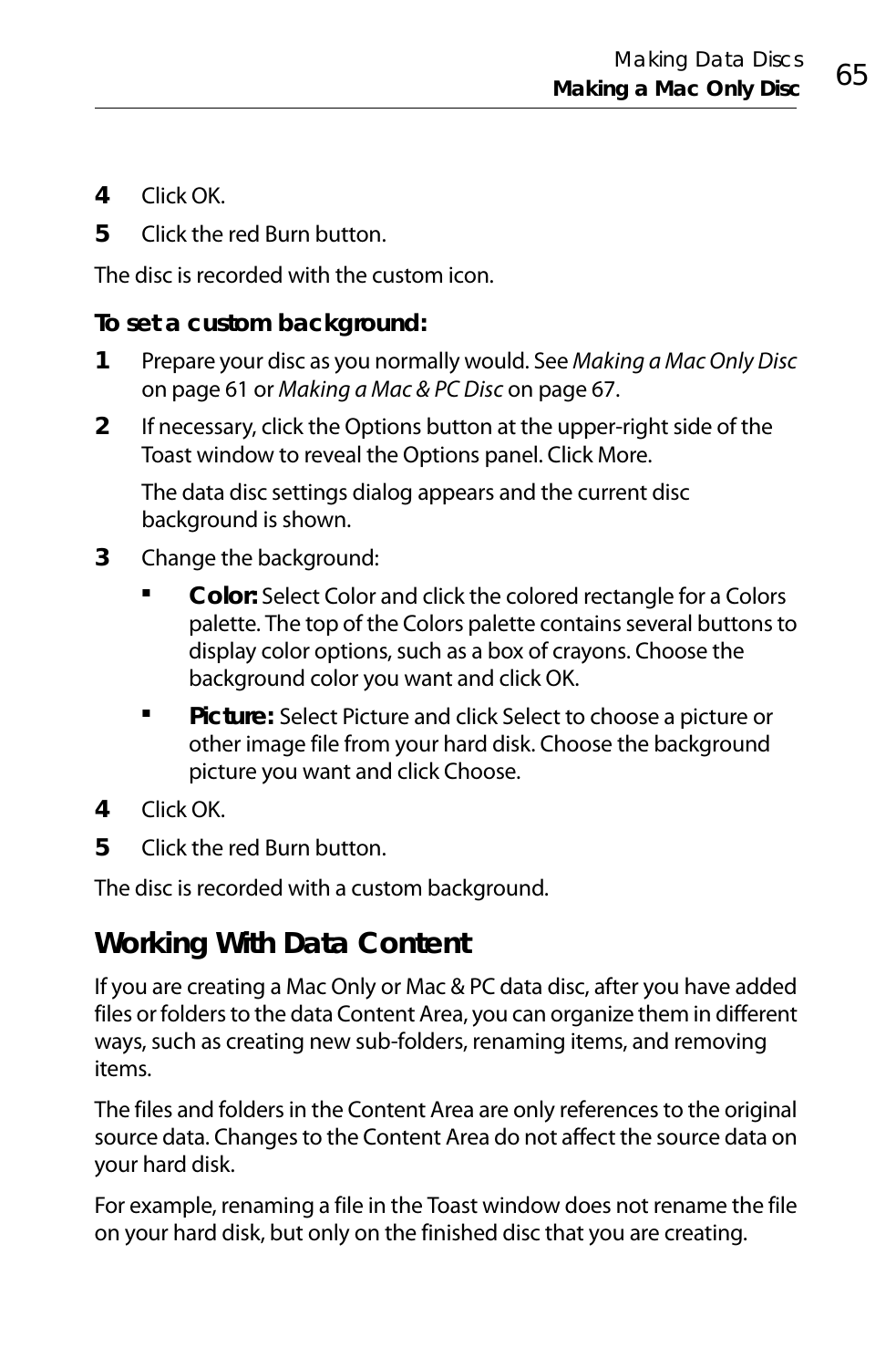Removing a file from the Toast window does not delete the file from your hard disk, but only on the finished disc that you are creating.

#### **To create a new folder in the Content Area:**

Click the New Folder button at the bottom of the Toast window.

#### **To rearrange files or folders in the Content Area:**

- **1** Select the files or folders you want to rearrange.
- **2** Drag-and-drop selected files or folders into new locations in the Content Area.

#### **To rename a file or folder in the Content Area:**

- **1** Double-click on a file or folder, or select a file or folder and click Info at the bottom of the Toast window.
- **2** Type a new name.
- **3** Click OK.

You can also click on the name in the Content Area and wait a few seconds. After a few moments, the name will become highlighted and editable. Type a new name and press Enter to accept the change or press Tab to change the next item.

#### **To remove files or folders from the Content Area:**

**1** Select the files or folders you want to remove.

**Tip:** To select all the files, choose Edit > Select All.

- **2** Remove the selected files or folders in any of these ways:
	- Click the Remove files button.
	- **Press Delete**
	- Choose Edit > Clear

#### **To add files or folders from the Content Area:**

- **1** Click the Add files button.
- **2** Select files from the browse window.
- **3** Click Open.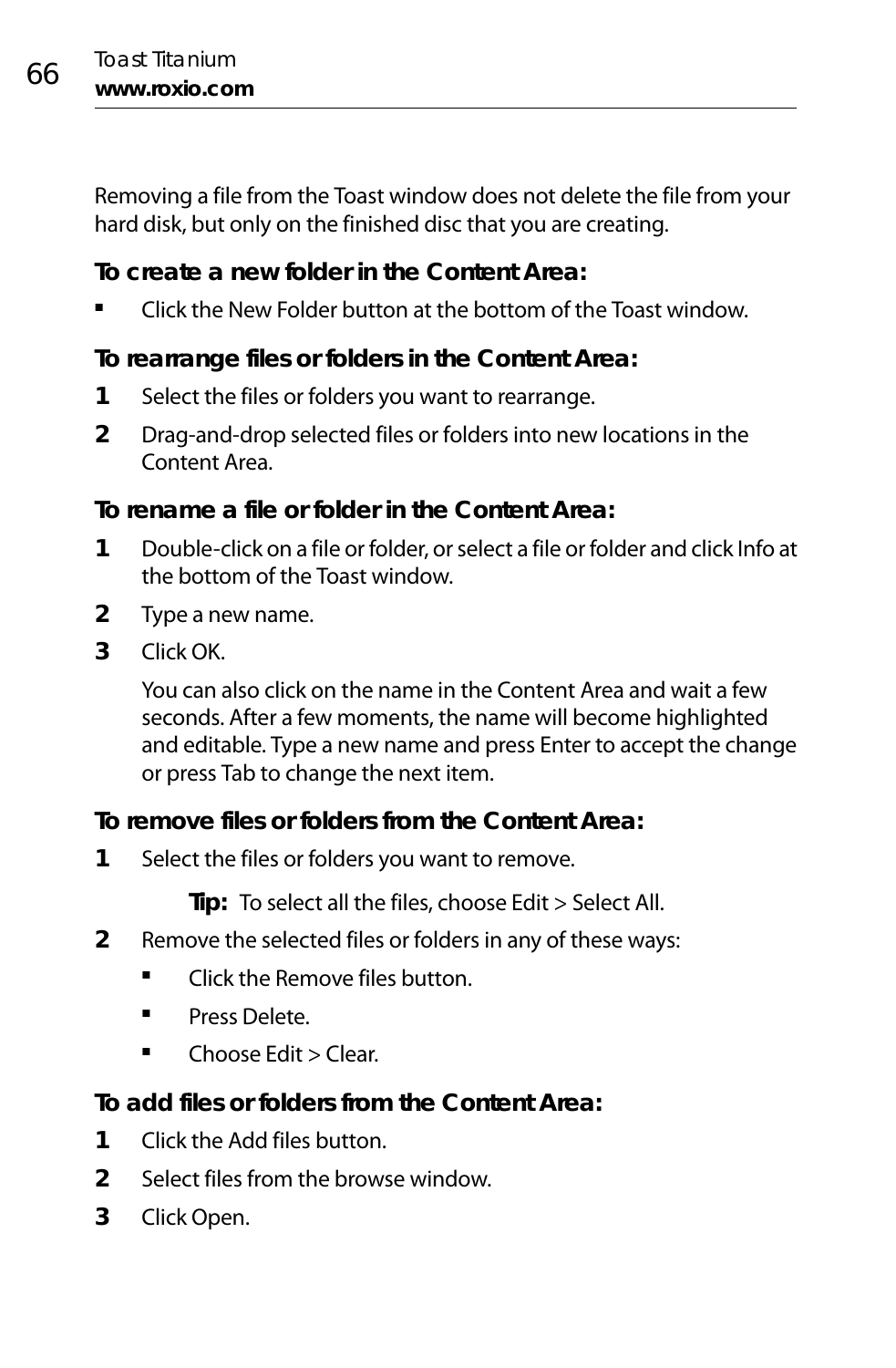### <span id="page-72-0"></span>**Making a Mac & PC Disc**

This type of disc can be used either on a Macintosh or a Windows computer. This is the best choice for sharing files and folders with most computer users.

#### **To make a Mac & PC disc:**

- **1** From the Assistant or the main Toast window, click Data.
- **2** From the Assistant, double-click Mac & PC. From the main Toast window, choose Mac & PC from the format selection menu.
- **3** Click the Options button, if necessary, to reveal these optional disc settings:
	- **Avoid splitting files when spanning**: Will only split a file if it cannot fit on a single disc.
	- **Auto-open disc window:** Select this option to automatically open the main window of the disc when it is inserted into a **Macintosh**
- **4** Click More for additional optional settings:
	- **Disc Name:** Type a name for the disc.
	- **Icon:** Choose a custom icon for the disc. See [Custom Icons and](#page-69-0)  [Backgrounds](#page-69-0) on page 64.
	- **Disc View:** Choose the default Finder view for this disc—icon, list or browser.
	- **Background:** Choose a custom background color or picture for the disc. See [Custom Icons and Backgrounds](#page-69-0) on page 64.
- **5** Add files and folders to the disc by dragging and dropping them into the Content Area from your hard disk or the Media Browser.
- **6** Choose which files and folders will appear on the Mac and on the PC by clicking the Mac and PC check boxes. By default, all files and folders are included in both.

If you choose to exclude a folder, all of the contents within the folder are also automatically excluded.

**7** Insert a blank, recordable disc.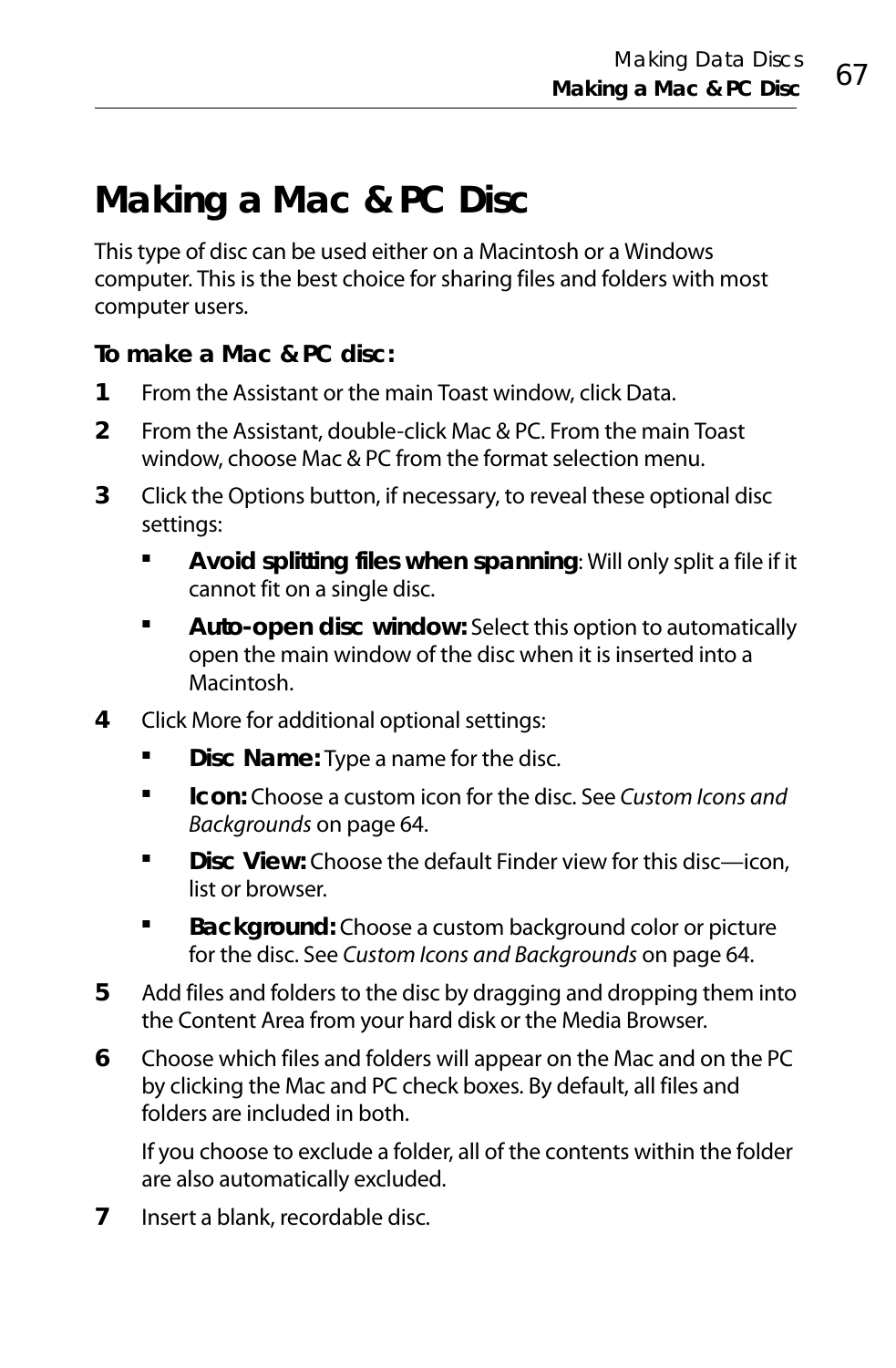- **8 Optional**: Change the destination recorder and number of copies at the bottom of the screen.
- **9** Click the red Burn button at the bottom right of the Toast window.

Toast displays a progress bar and status information as it records your disc.

### **Enabling Autorun**

If you are creating a Mac and PC data disc, you can select a Windows executable file to launch automatically when the disc is inserted into a Windows PC. (In some cases, the user will have to give their permission before the executable will launch.)

**Note:** This setting will not affect your disc when used in a Mac.

**To select an executable file to autorun:**

- **1** Prepare your disc as you normally would. See [Making a Mac & PC Disc](#page-72-0) [on page 67](#page-72-0).
- **2** Click More for additional option settings.
- **3** From the Autorun drop-down menu, select the file you would like to launch when the disc is inserted in to a Windows PC.

**Note:** You can only use files that are executable on a PC (files with extensions such as .EXE, .COM, or .BAT).

- **4** Click OK.
- **5** Record your disc.

The completed disc will have a hidden file called autorun.inf that is only visible on a PC. This file contains the instructions that will launch the selected executable on a Windows PC.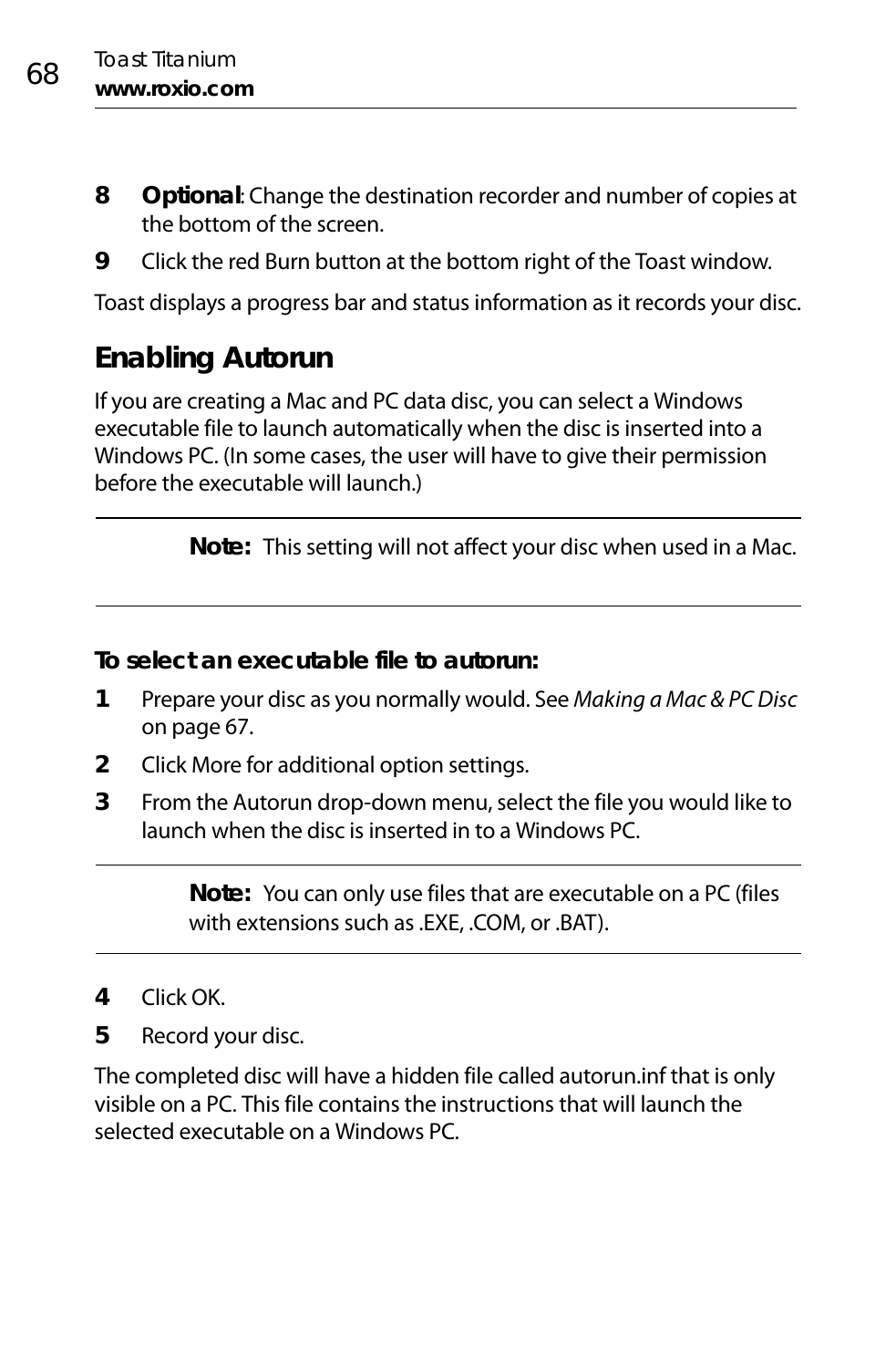### **Disc Spanning**

If you are creating a Mac Only or Mac & PC data disc, you can record large files and folders, even if they exceed the recording capacity of a single disc. If you do, Toast advises you of approximately how many blank discs are needed, and automatically spans the data across them.

The completed group of discs is called a disc set. Each disc in the set contains an index of the contents and location for every file and folder in the set.

#### **To span discs:**

**1** Prepare your disc as you normally would. See [Making a Mac Only Disc](#page-66-0) [on page 61](#page-66-0) or [Making a Mac & PC Disc](#page-72-0) on page 67.

As you add data to the Content Area, Toast displays information about the number of discs you will need for recording. Click the disc capacity drop-down menu next to the Space indicator to adjust the information for CD, DVD, or Blu-ray discs.

**2** Record your disc.

Toast will prompt you to insert each blank disc while recording.

#### **To not span discs:**

 To not have your data spanned across discs, remove files or folders from the Content Area until the left side of the Toast window indicates that the contents will fit on a single disc.

### **Restoring Spanned Disc Sets**

Each disc in a Mac Only disc set also contains a small software application called Roxio Restore; each disc in a Mac & PC disc set contains both Mac and PC versions of Roxio Restore.

Roxio Restore allows you to easily restore an individual file or folder, or the entire disc set. The Mac version of Roxio Restore runs on Mac OS X v 10.5 or higher; the PC version runs on Windows XP, Vista, and Windows 7.

> **Note:** Toast does not need to be installed on the computer on which you are restoring the files.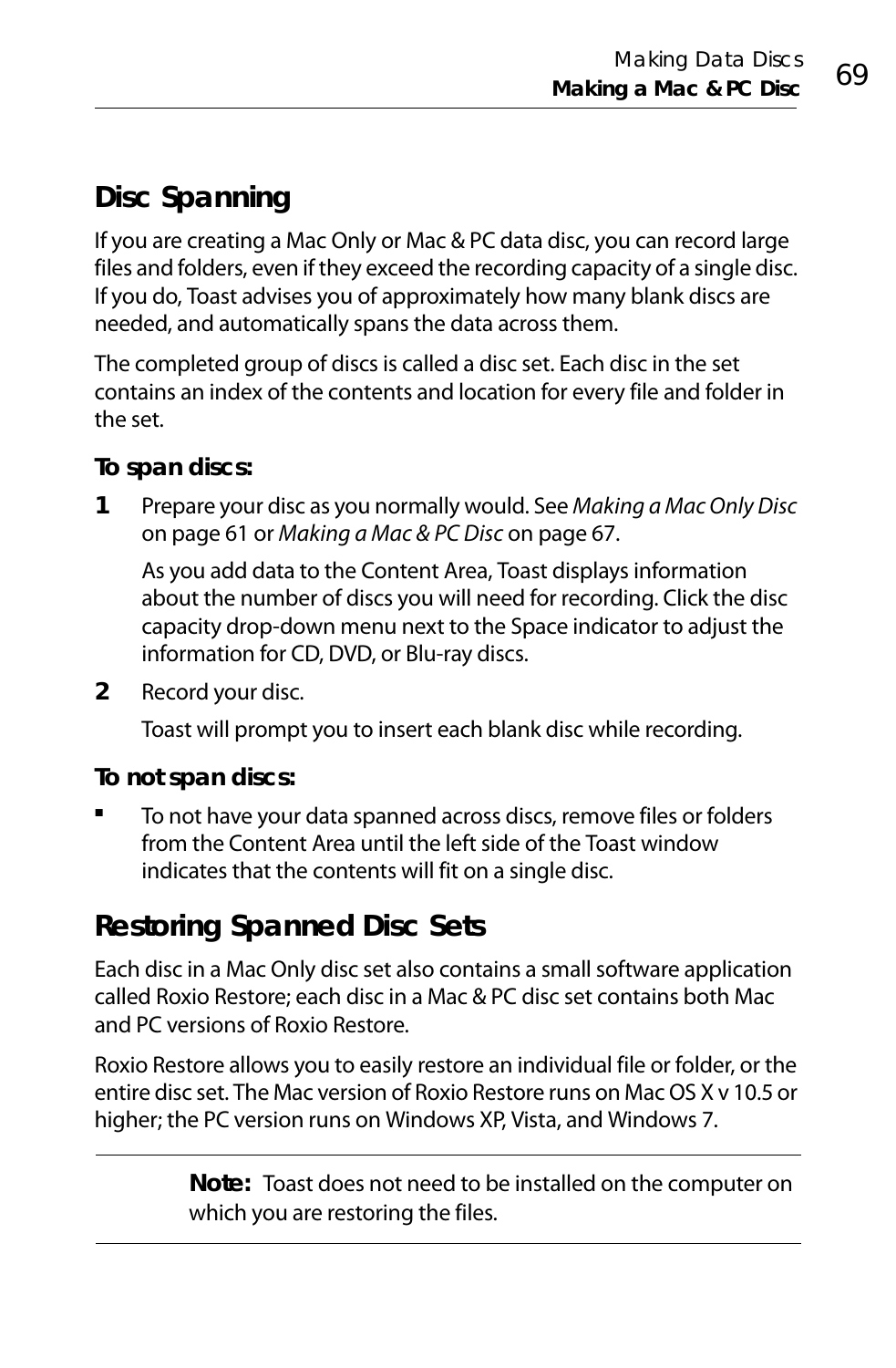Some individual files may exceed the capacity of a single disc and will be split into multiple files. Roxio Restore automatically joins these split files back together.

#### **To restore files and folders (using Mac OS X v10.5 or higher):**

**1** Insert any disc from the set into a Macintosh computer.

You will see the Roxio Restore application and a folder containing a portion of the data in the disc set.

**2** Launch the Roxio Restore application.

You will see a directory of every folder and file in the disc set—in the same order and hierarchy as they were when you recorded the discs.

**3** Browse to the file or folder you want to restore, select the item and click Restore.

If the desired file or folder is not on the current disc, Roxio Restore prompts you to insert the correct disc. You can also restore the entire disc set.

#### **To restore files and folders (Using older Mac OS X versions):**

**1** Insert any disc from the set into a Macintosh computer.

You will see a folder containing a portion of the data in the set.

**2** Find the file or files you want to restore, and drag them to the desired location on your hard disk.

**Tip:** You can manually rejoin split files using the "cat" command from the terminal in Mac OS X. Refer to the Support area on Roxio's web site for more information. Choose Help > Product Support, and search the knowledge base for an article titled: "How to retrieve data from a spanned disc set."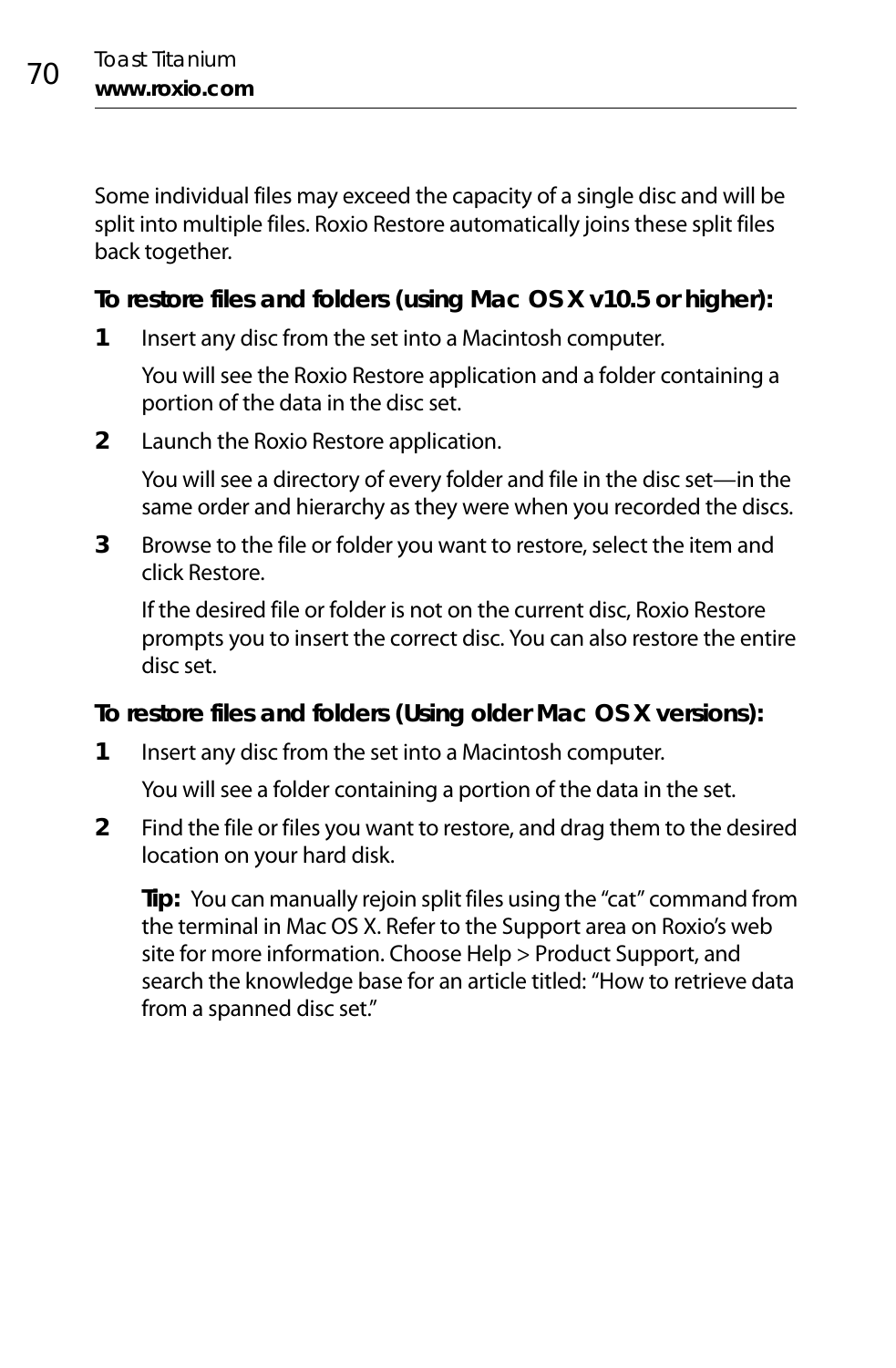#### **To restore files and folders from a Mac & PC disc set (using Windows)**

**1** Insert any disc from the set into a PC running Windows XP or higher.

In some cases, Roxio Restore opens automatically. If a Windows Autoplay dialog box opens, click Run RRLauncher.exe to open Roxio Restore. You will see a directory of every folder and file in the disc set—in the same order and hierarchy as they were when you recorded the discs.

**Tip:** If the application does not launch automatically, browse to your disc drive and double-click Roxio Restore.

**2** Browse to the file or folder you want to restore, select the item and click Restore.

If the desired file or folder is not on the current disc, Roxio Restore prompts you to insert the correct disc. You can also restore the entire disc set.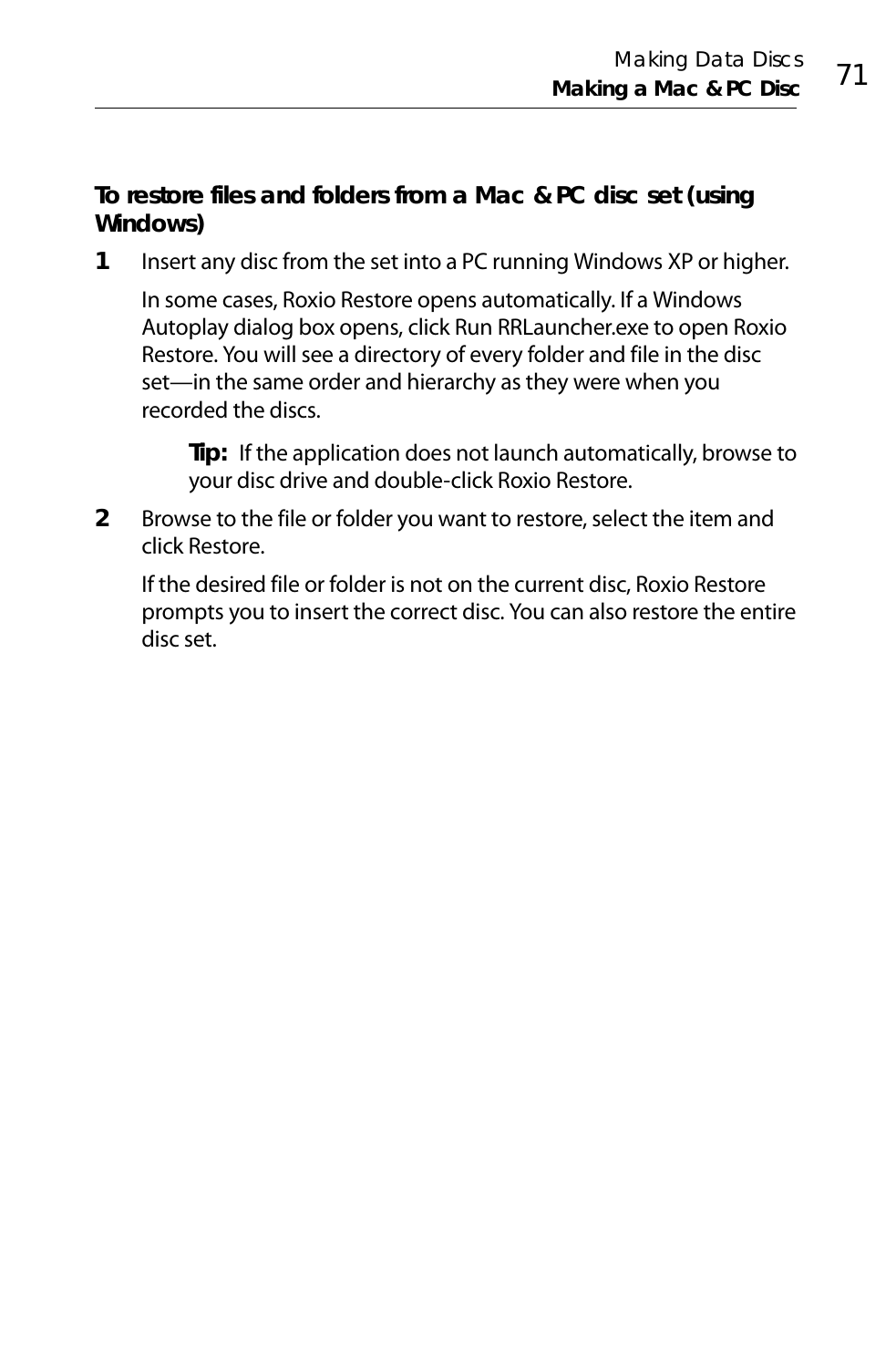# **Making a DVD-ROM Disc**

This type of disc can be used on a Macintosh or a Windows computer; if it contains valid DVD-Video content, it can also be used in a set-top DVD player. This disc format is best if you have a VIDEO\_TS folder and wish to add additional DVD-ROM data content.

If you have a VIDEO\_TS folder and you wish to create a DVD-Video (and optionally compress the folder to fit on a DVD), you should use the VIDEO\_TS Folders format. See [Making a DVD From VIDEO\\_TS Folders](#page-45-0) on [page 40.](#page-45-0)

#### **To make a DVD-ROM disc:**

- **1** From the main Toast window, click Data.
- **2** Choose DVD-ROM (UDF) from the format selection menu.
- **3** Drag-and-drop a valid VIDEO\_TS folder into the Content Area from your hard disk.

Toast will automatically add an empty AUDIO\_TS folder to the disc at burn time for improved compatibility with set-top DVD players.

- **4** Double-click the small disc icon under the word DVD-ROM at the top of the Content Area to rename the disc. By default, the UDF disc will be named MY\_DISC.
- **5** Insert a blank, recordable DVD.

**Note:** You can also insert a blank, recordable CD to create a miniDVD. This type of disc has far less capacity than a DVD and will not play in your set-top DVD player, but should play in your Mac or PC

- **6** Click the red Burn button, choose a recorder from the list, and configure recording options, such as Number of Copies.
- **7** Click Record to continue.

Toast displays a progress bar and status information as it records your disc. The disc is recorded with UDF version 1.0.2.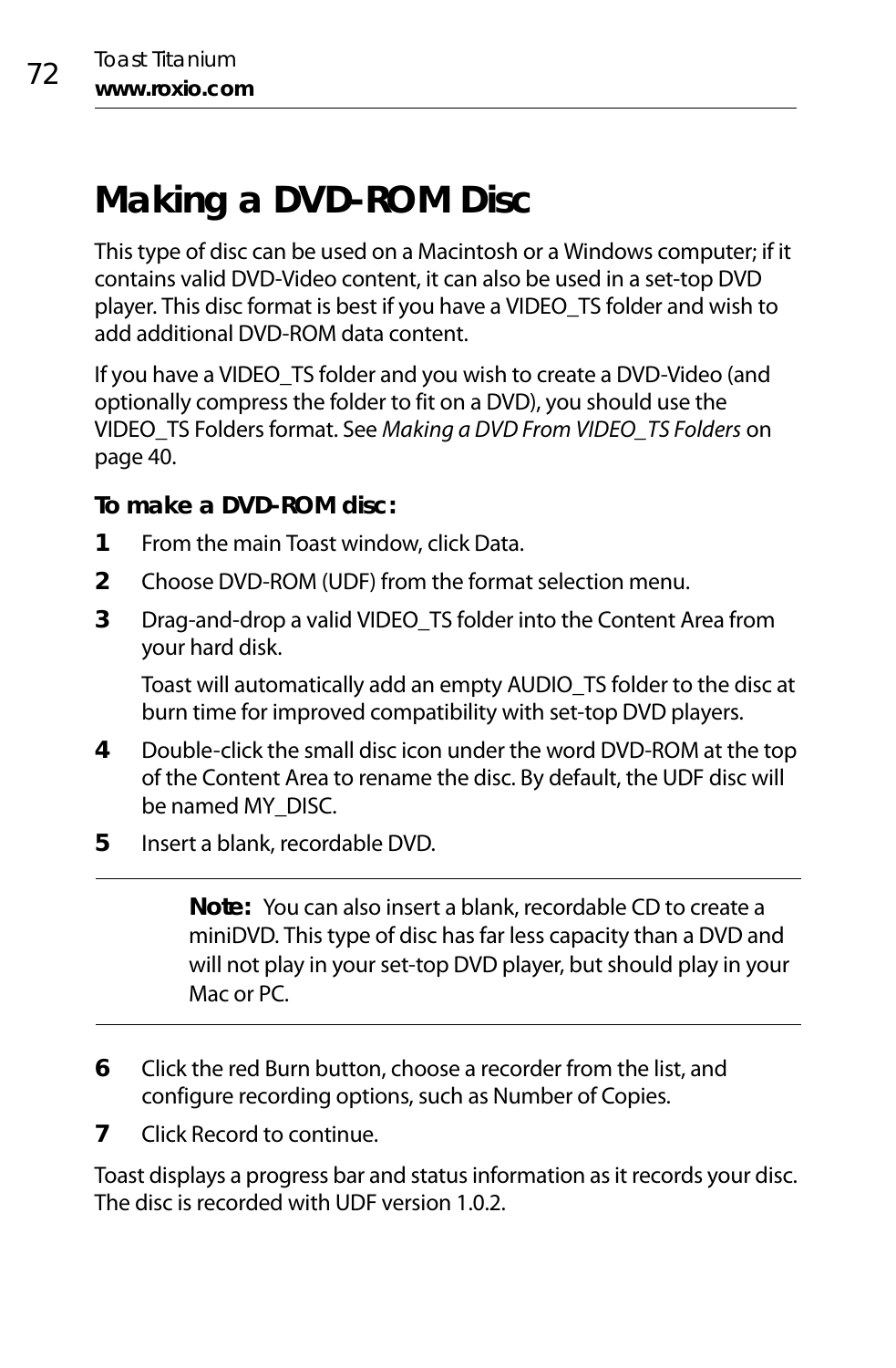# **Making a Custom Hybrid Disc**

This type of disc can be used either on a Macintosh or a Windows computer, and offers powerful layout customization options for professionals such that:

- **E** Certain Macintosh data will be visible only to Macintosh users.
- Certain Windows data will be visible only to Windows users.
- Users of both Macintosh and Windows can share some data.

To make a simple cross-platform disc to use on Macintosh or Windows computers, use Mac & PC format. See [Making a Mac & PC Disc](#page-72-0) on page 67.

#### **To make a Custom Hybrid disc:**

- **1** From the main Toast window, click Data.
- **2** Choose Custom Hybrid from the format selection menu.
- **3** Prepare the Macintosh files and folders for the disc by doing the following:
	- Create a temporary partition on your hard disk. See [Creating a](#page-58-0)  [Temporary Partition](#page-58-0) on page 53.
	- **•** Drag-and-drop files into this new temporary partition to add them. The items you add here will only be visible on a Macintosh computer, unless they are also included in the ISO portion of the disc. In this case they are visible on both Macintosh and Windows computers.

The Macintosh files and folders will be copied exactly to the disc, including window sizes, positions, and View menu settings. Be sure to prepare the volume carefully.

- **4** Click Select Mac to add the Macintosh partition to the disc.
- **5** Choose your temporary partition from the dialog and click OK.
- **6** Click Select ISO to add the Windows files and folders to the disc.
- **7** Drag-and-drop files and folders into the Files area.

The items you add here are only visible on Windows computers, unless you have added items that are also included in the Macintosh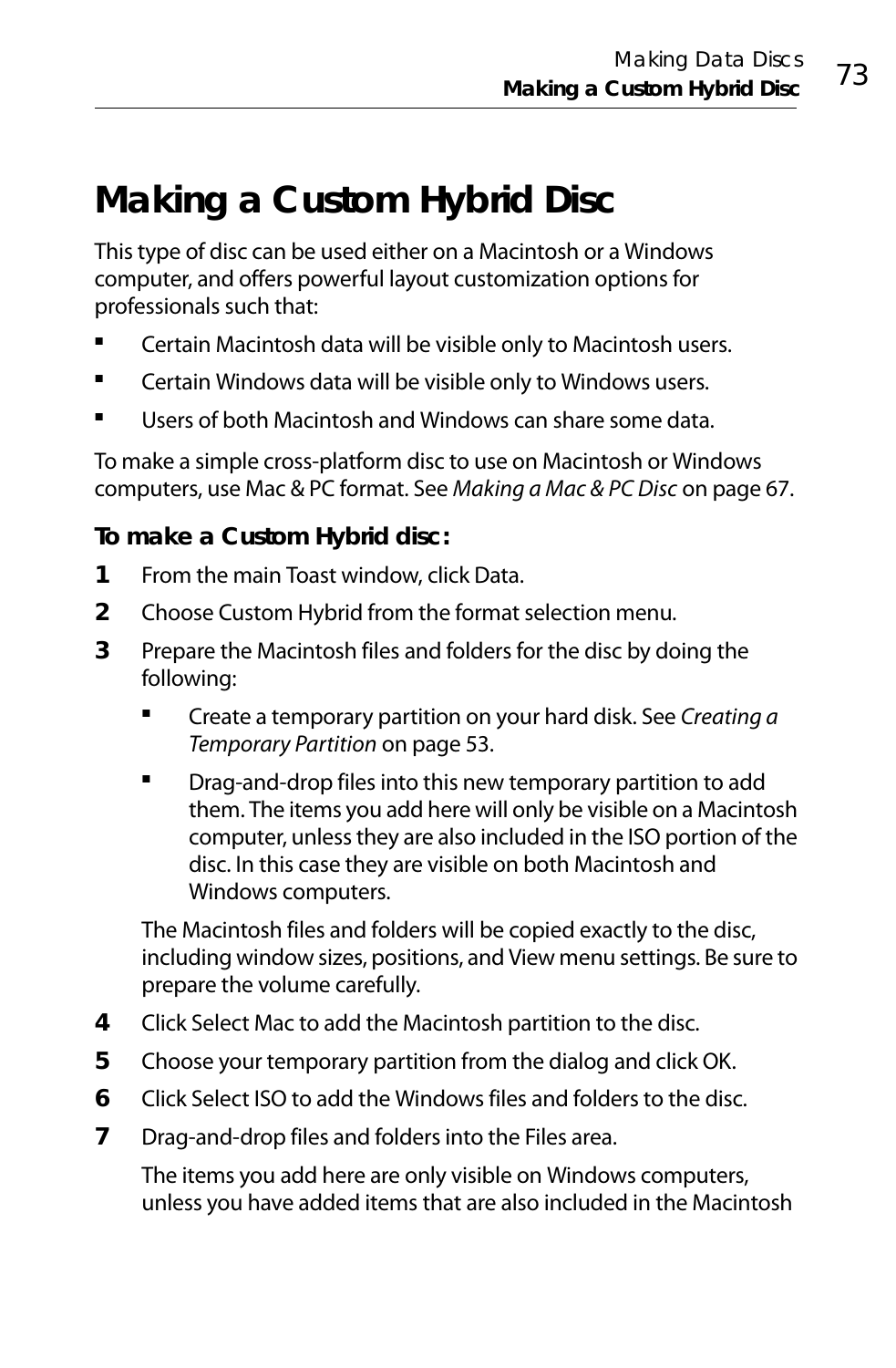portion of the disc. In this case they are visible on both Macintosh and Windows computers, although they are only written to the disc once.

- **8** Click Settings and choose Joliet (MS-DOS + Windows) for the disc Naming and choose Use Apple Extensions.
- **9** Click Done.
- **10** Insert a blank, recordable CD, DVD, or Blu-ray disc.
- **11 Optional**: Change the destination recorder and number of copies at the bottom of the screen.
- **12** Click the red Burn button at the bottom right of the Toast window.

Toast displays a progress bar and status information as it records your disc.

### **Previewing the disc**

You can preview the structure and layout of a Custom Hybrid disc prior to burning it by saving it as a disc image and then using the Toast Image mounter.

#### **To preview the disc:**

- **1** Instead of recording, choose File > Save As Disc Image.
- **2** Choose Utilities > Mount Disc Image.

Two discs are mounted on the Desktop: one for the Macintosh part and one for the ISO part.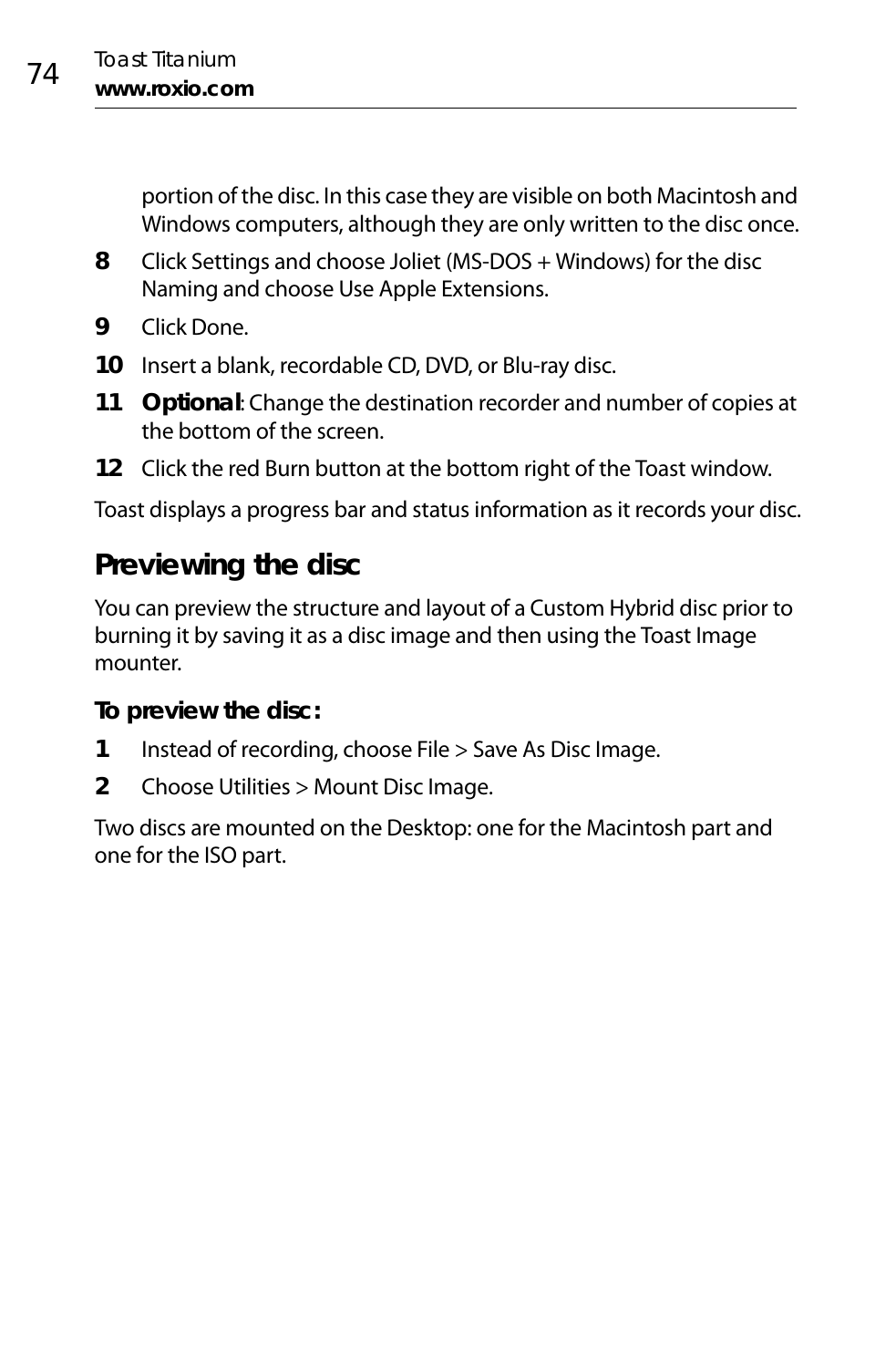### **Making a Mac Volume Disc**

This type of disc can be used only on a Macintosh computer and requires a valid volume file as a data source. You can use Mac Volume to copy an entire volume (hard disk, partition, etc.) to a disc exactly as it is. You cannot make a bootable Mac Volume disc.

For making a simple disc to use on a Macintosh computer, use Mac Only format. See [Making a Mac Only Disc](#page-66-0) on page 61.

#### **To make a Mac Volume disc:**

- **1** From the main Toast window, click Data.
- **2** Choose Mac Volume from the format selection menu.
- **3** Prepare the Macintosh files and folders for the disc by doing the following:
	- Create a temporary partition on your hard disk. See [Creating a](#page-58-0)  [Temporary Partition](#page-58-0) on page 53.
	- **•** Drag-and-drop files into this new temporary partition to add them.

The Macintosh files and folders will be copied exactly to the disc, including window sizes, positions, and View menu settings. Be sure to prepare the volume carefully.

- **4** Click Select to add the Macintosh partition to the disc.
- **5** Choose your temporary partition from the dialog and click OK.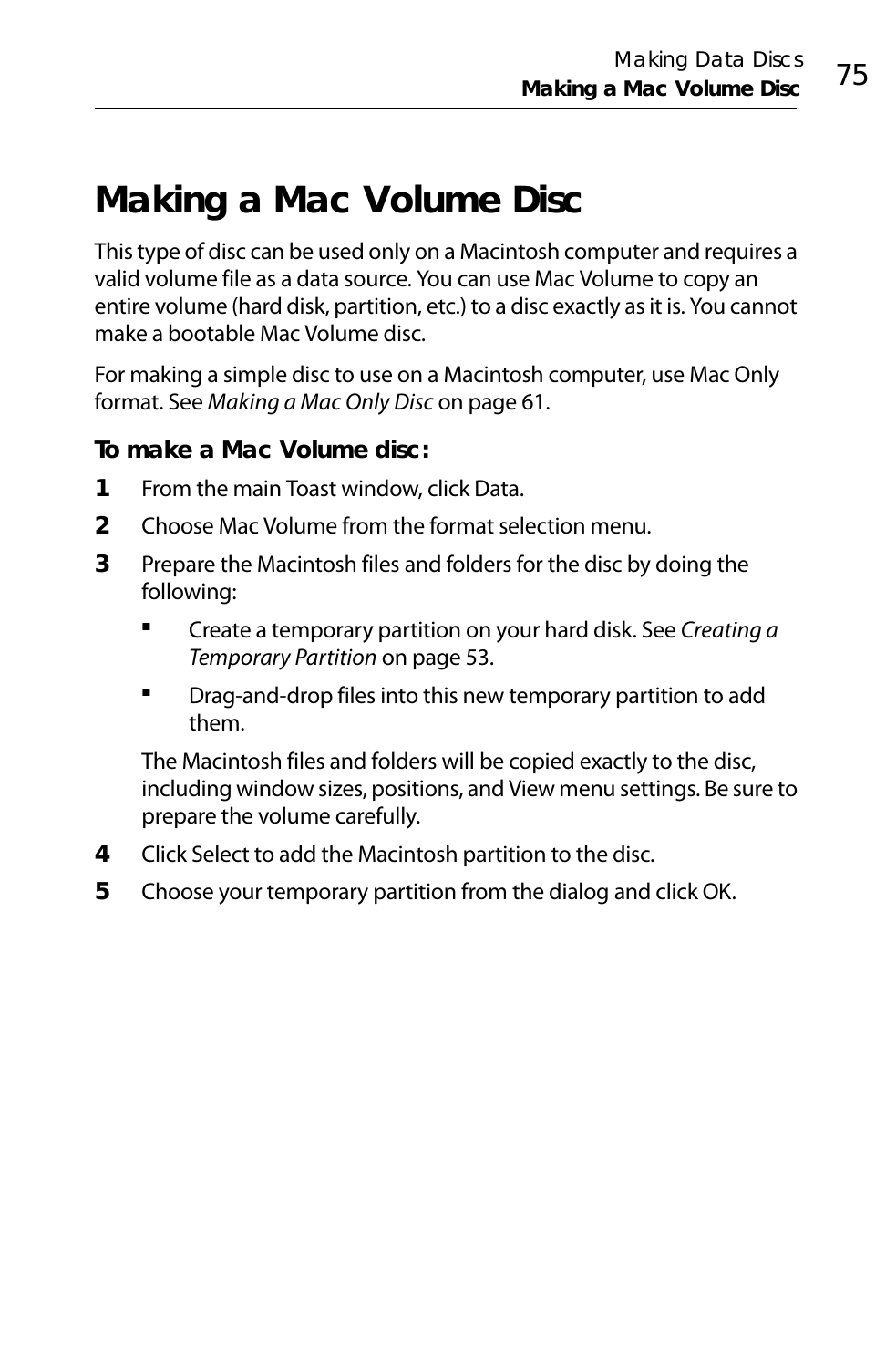You can also select local disc volumes that have the comment "ok to write." Other volumes are either remote or too large for a disc.

- **Optimize On-the-Fly:** Select this option for Toast to automatically defragment the data and organize it on the disc prior to recording. This is recommended only for Mac OS Standard volumes. Selecting this option for a Mac OS Extended volume creates a standard volume. All long file names and extended attributes will be lost.
- **6** Insert a blank, recordable CD, DVD, or Blu-ray disc.
- **7 Optional**: Change the destination recorder and number of copies at the bottom of the screen.
- **8** Click the red Burn button at the bottom right of the Toast window.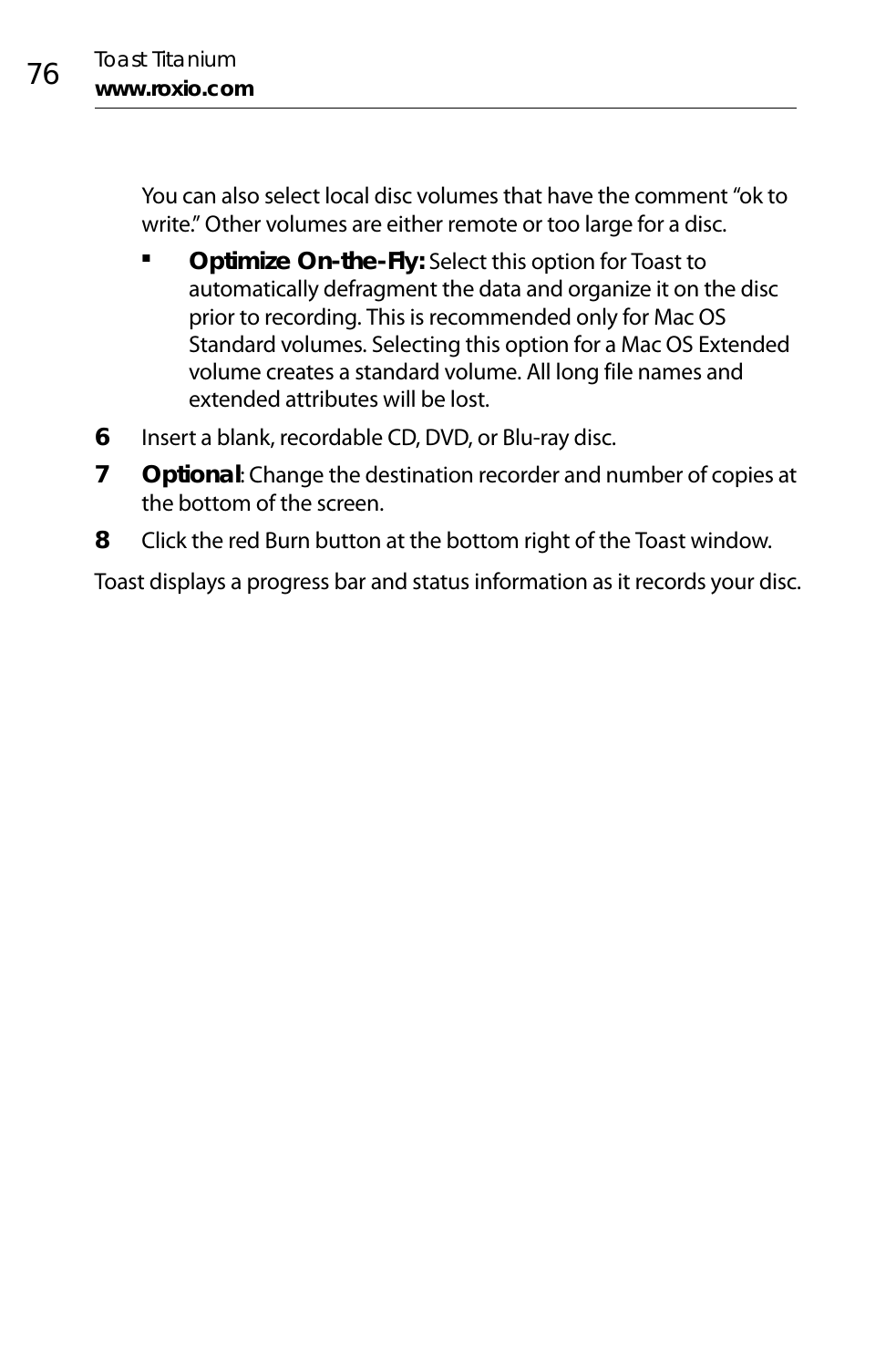# **Making a Photo Disc**

This type of disc can be used in either a Macintosh or Windows computer. It allows you to create a multi-purpose photo disc which you can use to perform these tasks:

- Archive your original photos—without conversion time or any loss of quality
- Automatically generate high-quality slideshows and import into an iPhoto library on any Mac without installing any special software
- **Easily share photos with Mac or PC users in a standard format that can** be used in printing kiosks or by retail photo finishers

#### **To make a Photo disc:**

- **1** From the Assistant or the main Toast window, click Data.
- **2** From the Assistant, double-click Photo Disc. From the main Toast window, choose Photo Disc from the format selection menu.
- **3** Click the Options button, if necessary, to choose any optional disc settings.
- **4** Add pictures to the disc by dragging and dropping them into the Content Area from your hard disk or the Photos section of the Media Browser.
- **5** Insert a blank, recordable CD, DVD or Blu-ray disc.

**Note:** The Media Browser provides immediate access to photos in your iPhoto, Aperture, and Lightroom libraries.

- **6 Optional**: Change the destination recorder and number of copies at the bottom of the screen.
- **7** Click the red Burn button at the bottom right of the Toast window.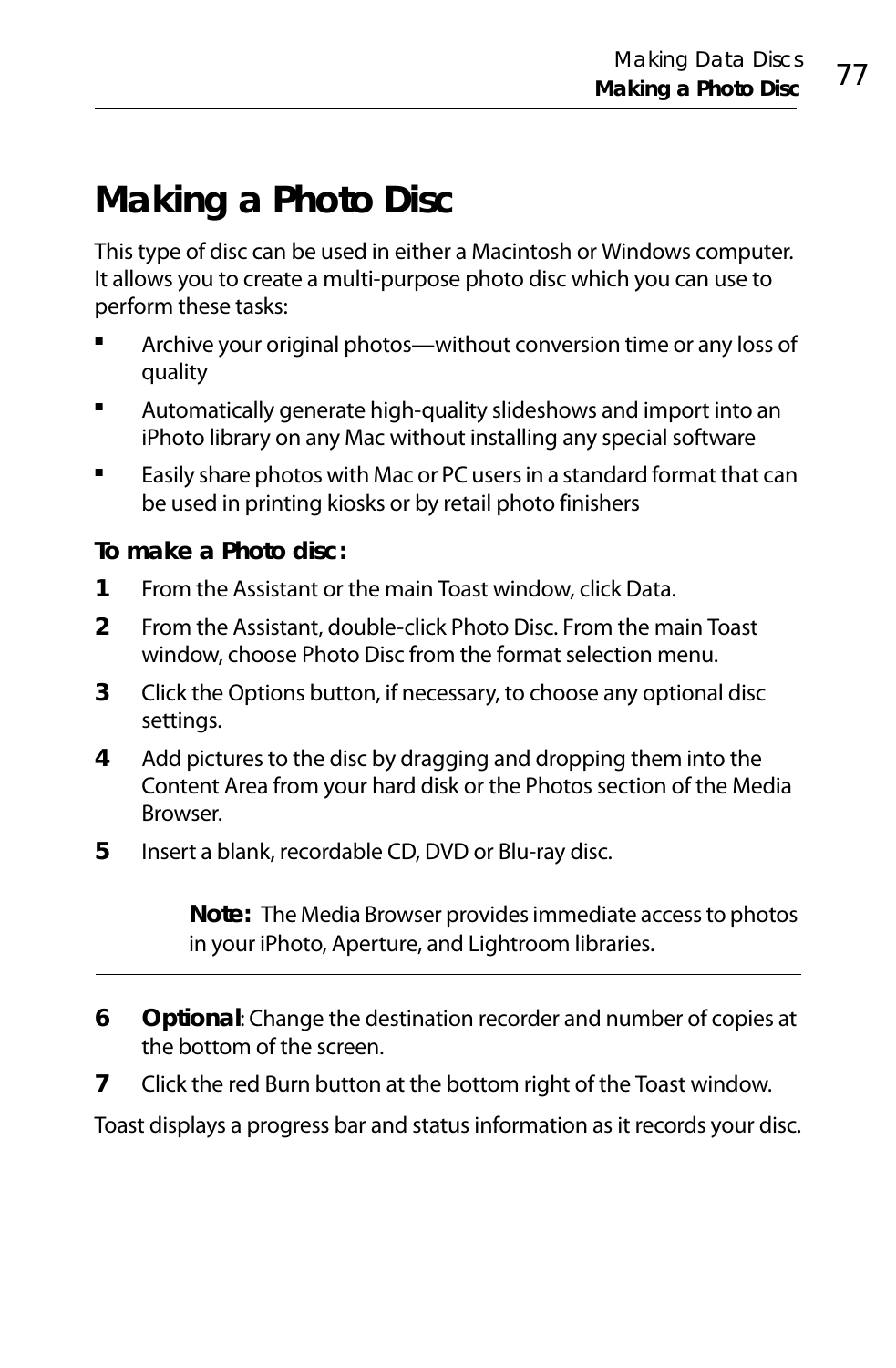**To play back your images as a slideshow (using Mac OS X v10.4 or higher):**

- **1** Insert your Photo disc into a Macintosh computer. The disc folder opens.
- **2** Double-click the Slideshow icon to begin the slideshow.

**Note:** Toast does not need to be installed on the computer to play back the slideshow.

#### **To play back your images as a slideshow (using Windows XP):**

**1** Insert your Photo disc into a PC running Windows XP.

Once Windows detects the disc, Windows Picture and Fax Viewer opens.

**2** Click the Start Slide Show button.

#### **To play back your images as a slideshow (using Windows Vista or Windows 7):**

- **1** Insert your Photo disc into a PC running Windows Vista or Windows 7.
- **2** In some cases, Windows Photo Viewer will open automatically. If the Windows Autoplay dialog box opens, click Run autorun.bat to open Windows Photo Viewer.
- **3** Click the Play Slide Show button.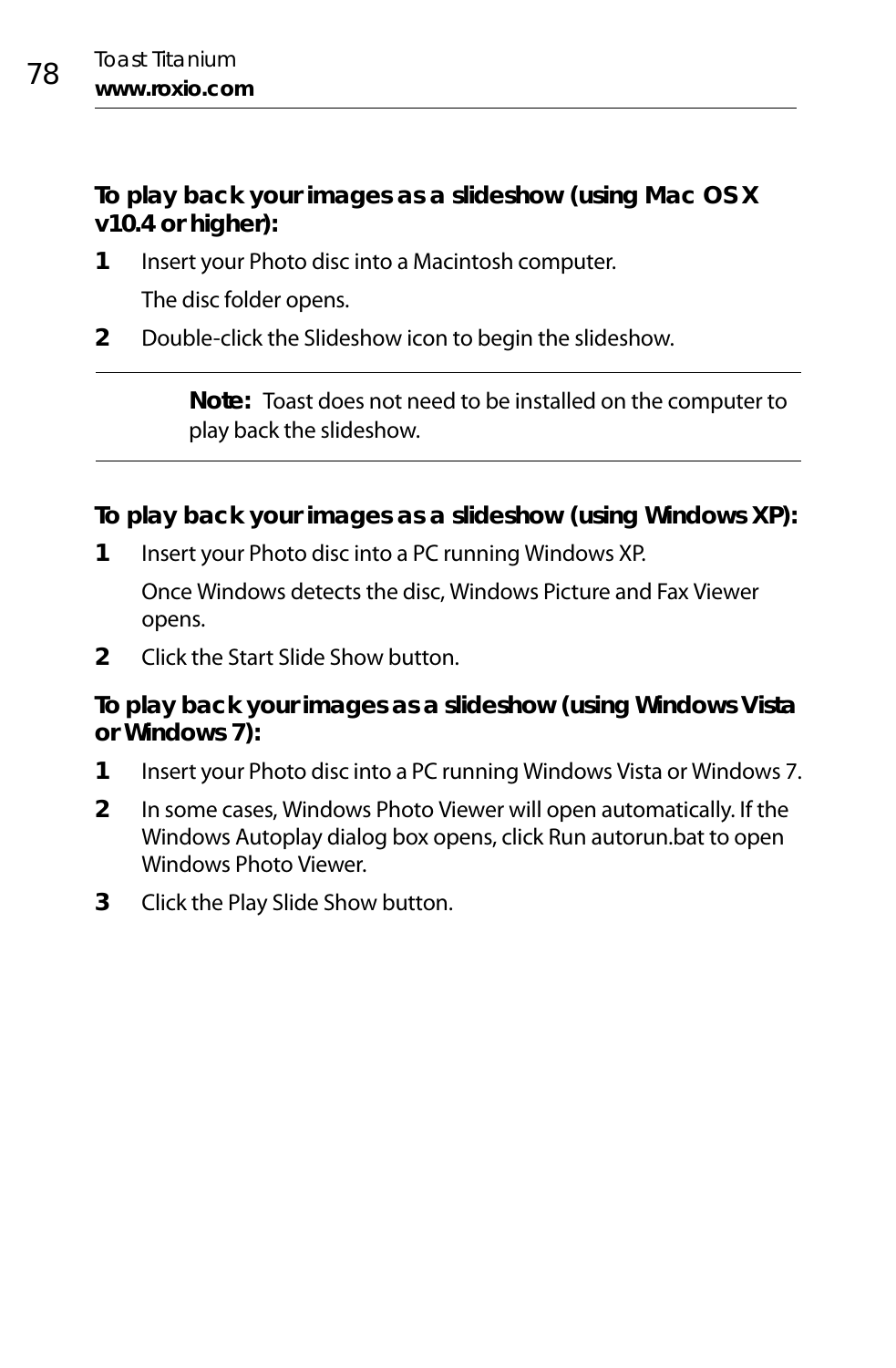# **Using Toast Dynamic Writing**

Toast Dynamic Writing allows you to use a Blu-ray Rewritable disc (BD-RE) like any other removable storage device (such as an external hard disk drive or a USB flash drive). You can simply drag-and-drop files to the disc icon on the Desktop to record them, or drag files from the disc to delete them.

**To record to BD-RE media with Toast Dynamic Writing:**

- **1** Launch Toast.
- **2** Insert a blank BD-RE disc into your Blu-ray recorder.
- **3** Choose Recorder > Format Blu-ray Disc for Dynamic Writing.

Toast prompts you to format the disc.

**Note:** Any data on the disc will be lost.

**4** Click on the Format button to proceed.

When formatting is complete, a Blu-ray disc icon appears on the Desktop.

- **5** To record files and folders to the disc, drag them to the disc icon.
- **6** To erase files and folders from the disc, drag them from the disc to the Trash.

**Note:** You can eject the disc and add more data to it at a later time.

**Tip:** Once you have formatted the disc, you can burn data using Toast Dynamic Writing even when Toast is not running.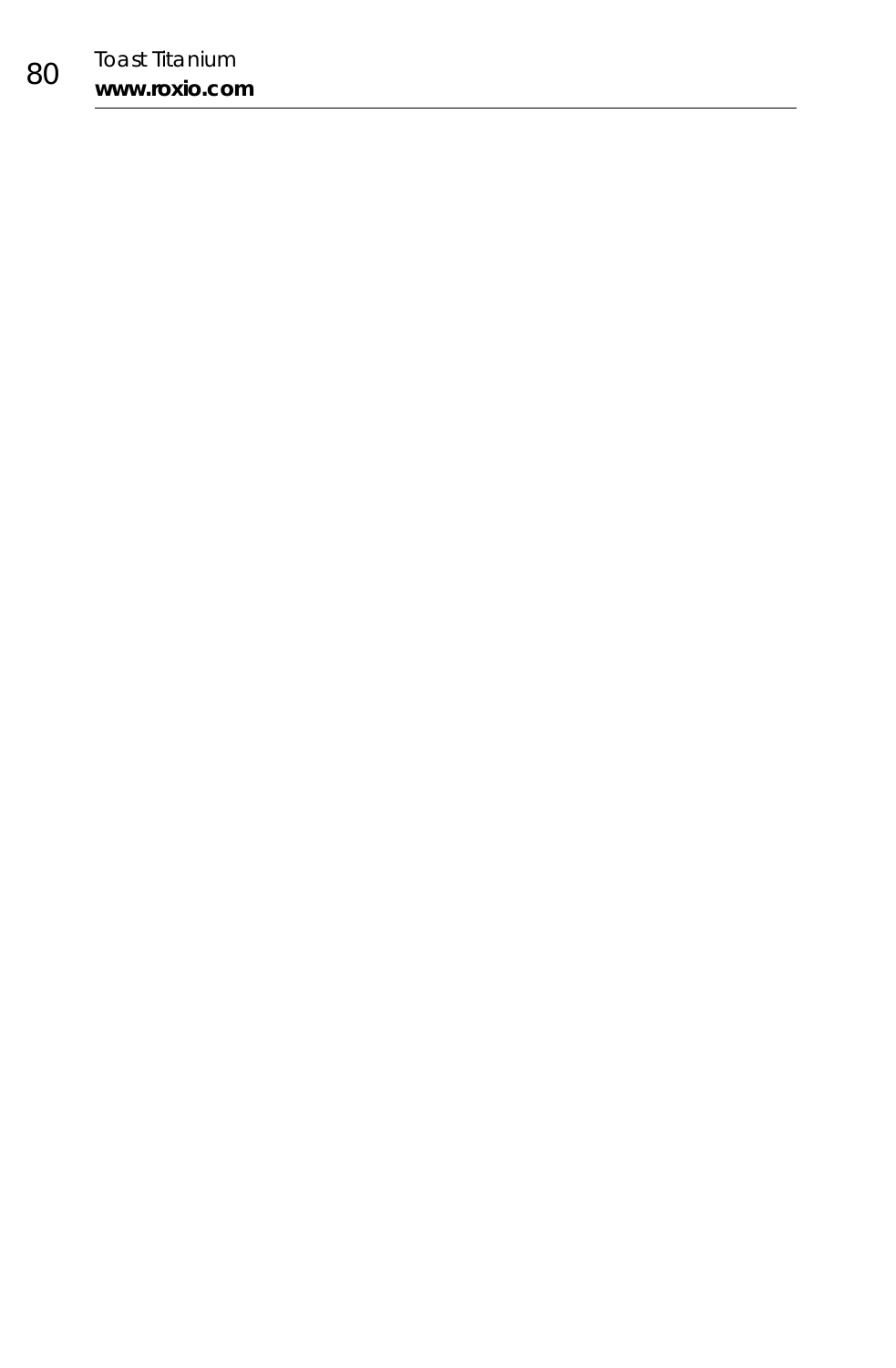# Making Audio Discs

#### **In this chapter**

| What is an Audio Disc?           | 82 |
|----------------------------------|----|
| <b>Types of Audio Discs</b>      | 82 |
| Overview of Making an Audio Disc | 83 |
| Making an Audio CD               | 84 |
| Making a Music DVD               | 89 |
| Making an MP3 Disc               | 94 |
| Making an Enhanced Audio CD      | 95 |
| Making a Mixed Mode CD           | 96 |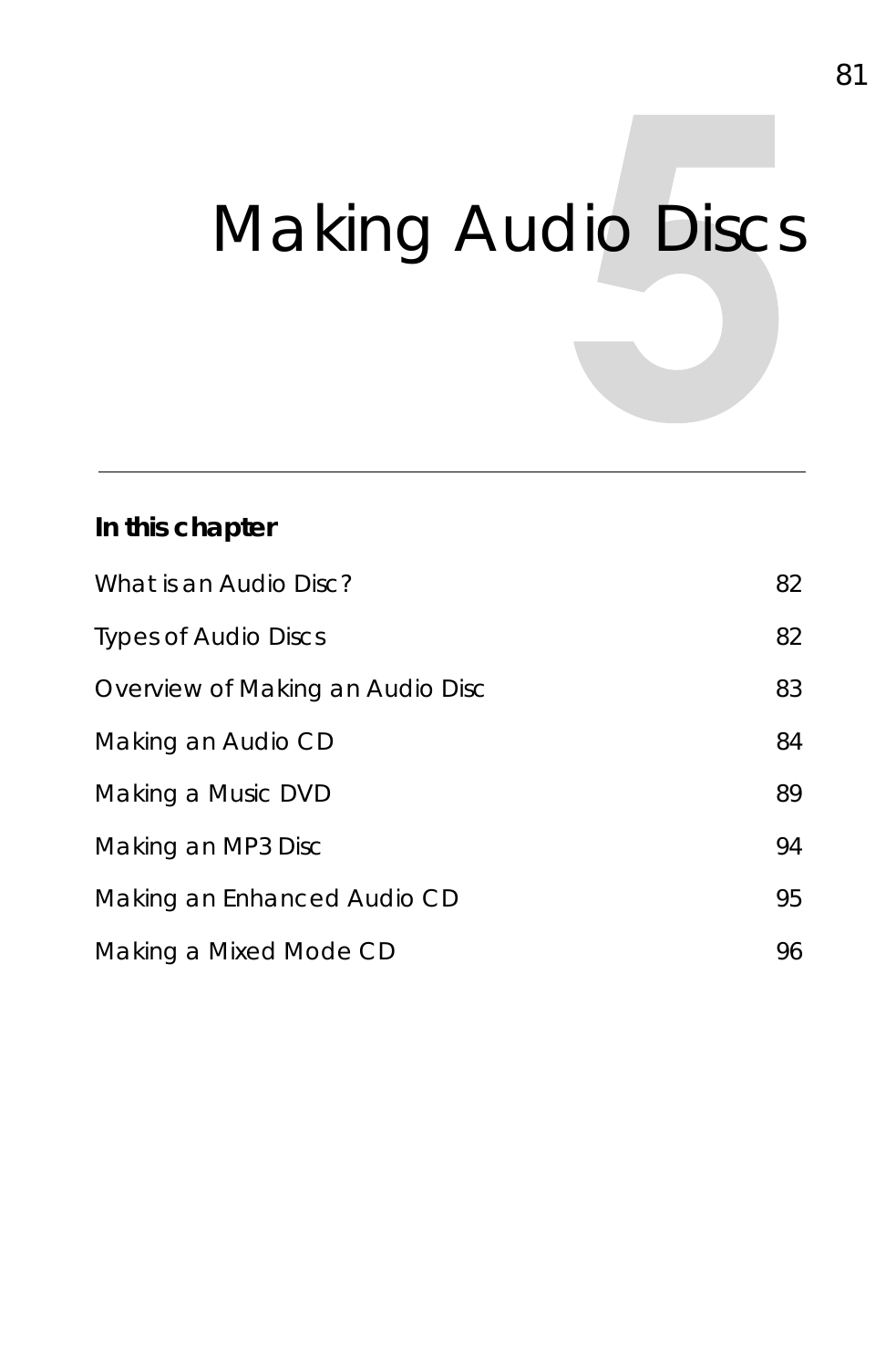### <span id="page-87-0"></span>**What is an Audio Disc?**

An audio disc is a CD or DVD that contains audio files. Audio discs are meant to be played in a home or car stereo, a set-top DVD player, or a Macintosh or Windows computer.

# <span id="page-87-1"></span>**Types of Audio Discs**

Toast can create many kinds of audio discs—more than any other Mac burning software.

- **Audio CD:** This CD can be played in most home or car stereo CD players, set-top DVD players, and computers. It is similar to a standard commercial CD you can purchase in music stores. This is the best choice for playback in a CD player. See [Making an Audio CD](#page-89-0) on [page 84.](#page-89-0)
- **Music DVD:** This DVD can be played in a set-top DVD player or in a Macintosh or a Windows computer with a DVD player. A music DVD can contain over 50 hours of music and has full navigation menus for song selection. This is the best choice for playback in a DVD player. See [Making a Music DVD](#page-94-0) on page 89.
- **MP3 Disc:** This CD or DVD can be played in home or car stereo MP3 disc players, some set-top DVD players, and most Macintosh and Windows computers. MP3 discs have longer playing times than audio CDs but their playback is less universal. See [Making an MP3 Disc](#page-99-0) on [page 94.](#page-99-0)
- **Enhanced Audio CD:** This CD can be played in a home or car stereo CD player. It contains additional data content, which is accessible in a Macintosh or Windows computer. See [Making an](#page-100-0)  [Enhanced Audio CD](#page-100-0) on page 95.
- **Mixed Mode CD:** This CD can be played in a Macintosh or Windows computer. It offers playback compatibility with older CD-ROM players and is rarely used. Enhanced Audio CD is a better choice for this type of disc. See [Making a Mixed Mode CD](#page-101-0) on page 96.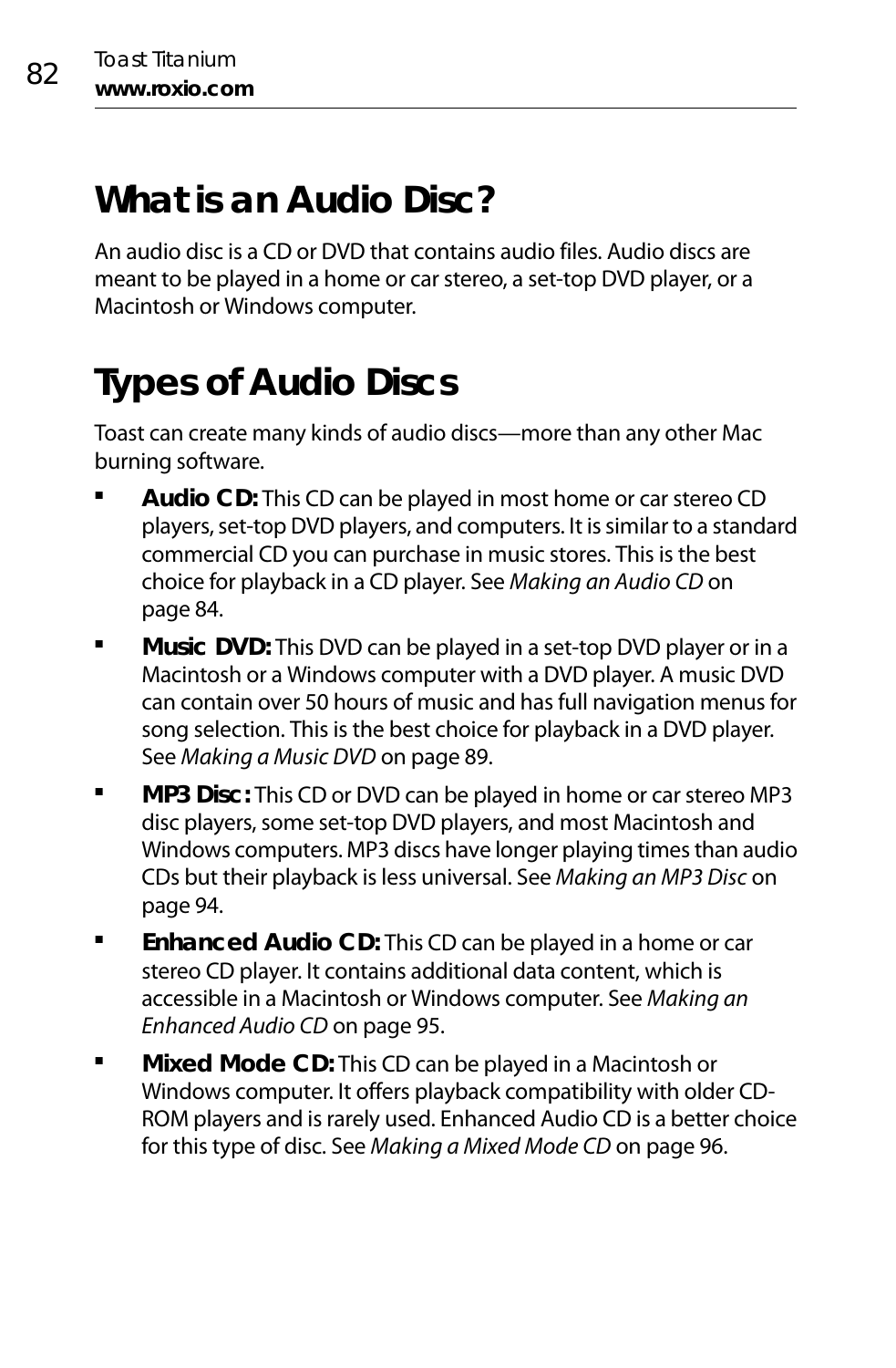### <span id="page-88-0"></span>**Overview of Making an Audio Disc**

This section describes the basic process of making any audio disc with Toast.

**Tip:** Discs can be burned to more than one recorder at a time. For more information, see [Burning Projects to Multiple Recorders](#page-64-0) on [page 59.](#page-64-0)

**To make an audio disc:**

- **1** From the Assistant or the main Toast window, click Audio.
- **2** Choose the disc format. For example, choose Audio CD.
- **3** Choose any optional settings.
- **4** Add audio files to the disc by dragging and dropping them into the Content Area from your hard disk or the Media Browser. You can also select files or folders in the Media Browser and click the Add button at the bottom of the browser. (See [Using the Media Browser](#page-17-0) on page 12 for more information.)

You can add many types of non-protected QuickTime-supported audio files, such as AIFF, MP3, WAV, AAC or audio files that QuickTime doesn't support—such as Dolby Digital AC3, OGG and FLAC. You can even add many types of QuickTime supported video files. When you add a video file to an Audio CD project, only the sound from the file will be used in your project.

- **5** Insert a blank, recordable CD.
- **6 Optional**: Change the destination recorder and number of copies at the bottom of the screen.
- **7** Click the red Burn button at the bottom right of the Toast window.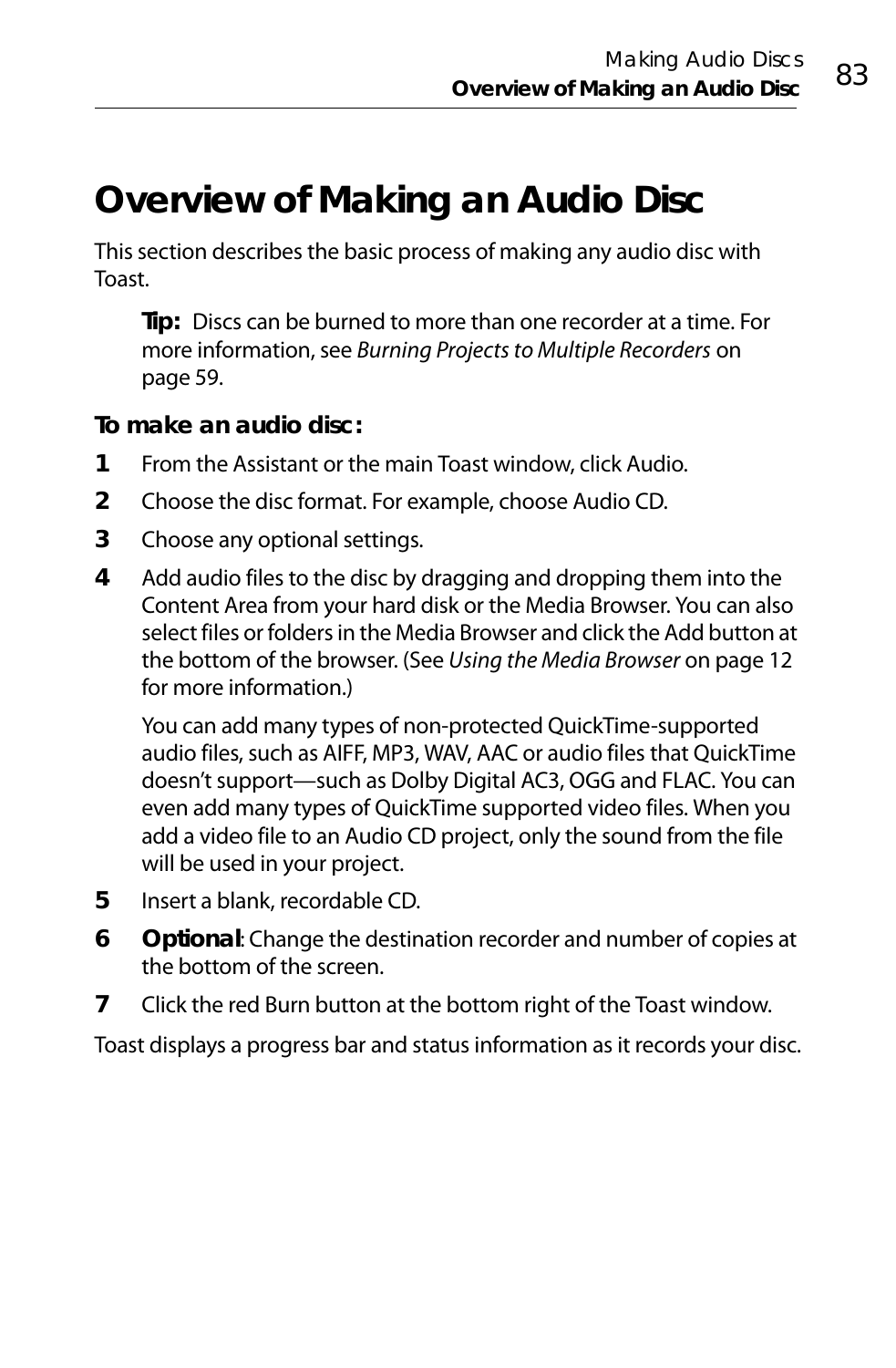# <span id="page-89-0"></span>**Making an Audio CD**

This disc can be played in most home or car stereo CD players, set-top DVD players, and computers. This is similar to a standard commercial CD you can purchase in music stores. This is the best choice for playback in a CD player.

**To make an Audio CD:**

- **1** From the Assistant or the main Toast window, click Audio.
- **2** From the Assistant, double-click Audio CD. From the main Toast window, choose Audio CD from the format selection menu.
- **3** Click the Options button, if necessary, to reveal these optional disc settings:
	- **Add CD-TEXT:** Choose this option if you want to write CD-TEXT information onto the audio CD. If your recorder can write CD-TEXT and your CD player can display CD-TEXT, you will see this information during playback.
- **4** Add audio files to the disc by dragging and dropping them into the Content Area from your hard disk or the Media Browser.

You can add crossfades, trim tracks, adjust levels, and set pauses between tracks, as well as preview, rearrange, rename and remove tracks from the Content Area. See [Working with Crossfades](#page-93-0) on [page 88](#page-93-0) and [Working With Tracks](#page-90-0) on page 85.

**5** Insert a blank, recordable CD.

**Note:** Most home and car stereo CD players have better compatibility with CD-R media than CD-RW (rewritable) media.

- **6 Optional**: Change the destination recorder and number of copies at the bottom of the screen.
- **7** Click the red Burn button at the bottom right of the Toast window.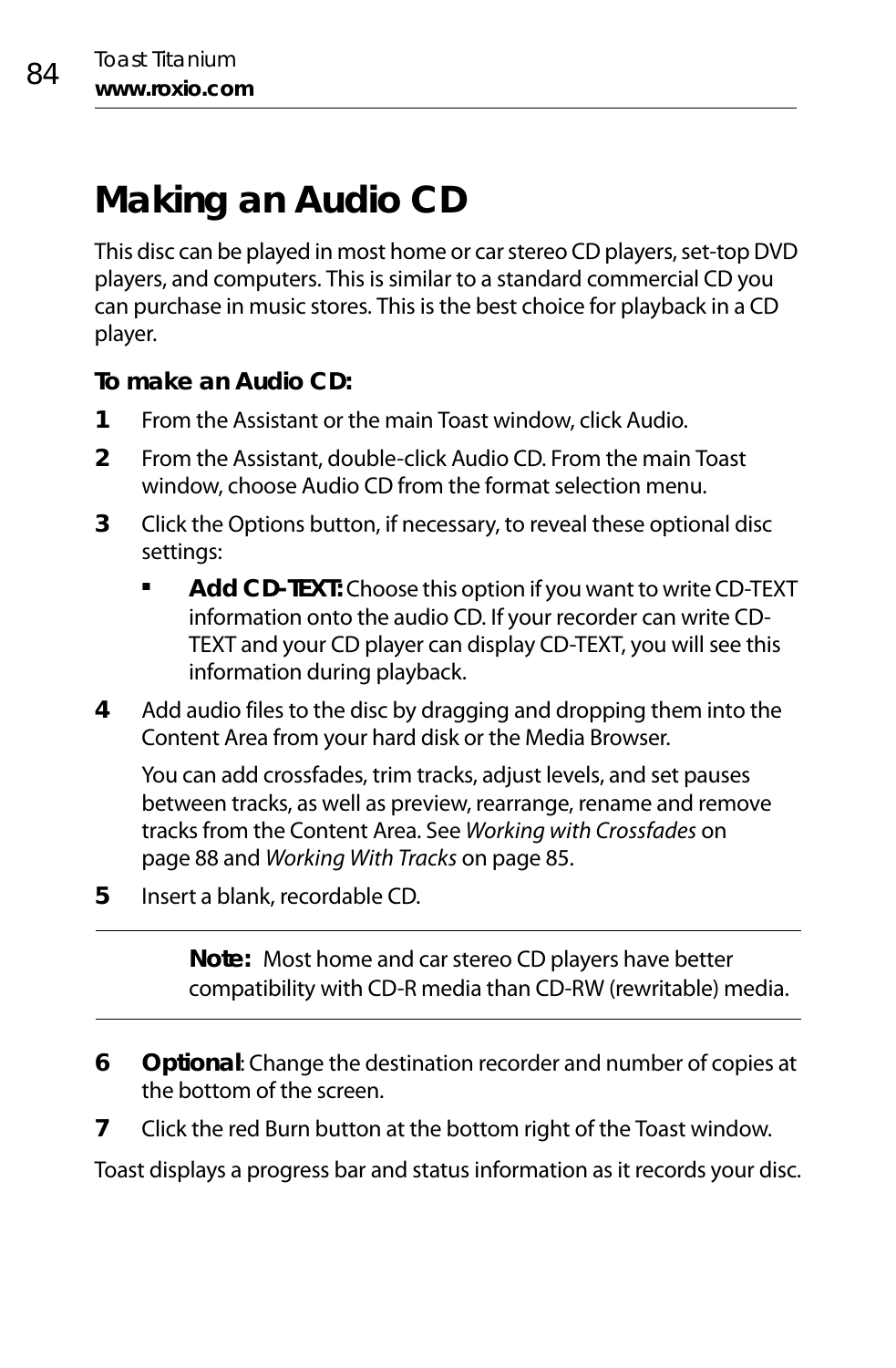### <span id="page-90-0"></span>**Working With Tracks**

You can move tracks across multiple discs, adjust pauses between tracks, as well as preview, rearrange, remove, and rename tracks in the Content Area.

#### **To span an Audio CD project across multiple CDs:**

An audio CD can contain up to 99 tracks. Up to 80 minutes of audio can be recorded on a standard 700MB CD-R. While you can't exceed that amount of audio, you can arrange tracks so that they're burned onto multiple CDs.

- **1** Add audio files to the Content area until you have exceeded the 80 minute per disc limitation.
- **2** Toast automatically adds a separator which breaks your list of audio tracks into two discs. The separator for the second disc is labelled Disc 2.
- **3** Once you have added all of the audio tracks to your project, you can drag files up and down not only within a specific disc, but from one disc to another.

If dragging an audio track pushes a disc beyond the 80-minute limit, tracks exceeding the limitation will be moved to the next disc.

- **4** You can manually add a track separator by selecting an audio track and clicking the Add Disc button at the bottom of the window beside the Info button. The new track separator appears below the selected track in the Content Area.
- **5** To delete a disc separator, click on the X located at the right side of it. You can not delete disc separators that would cause more than 80 minutes of audio to appear on each disc. To remove those separators, you must first remove audio files from your project.

#### **To adjust pauses between tracks:**

- **1** Select the tracks for which you want to change the pause duration.
- **2** Click the Pause column.

Choose the pause that you want from the drop-down menu. You can set individual pauses from 0 to 8 seconds, but the pause before the first track must be two seconds.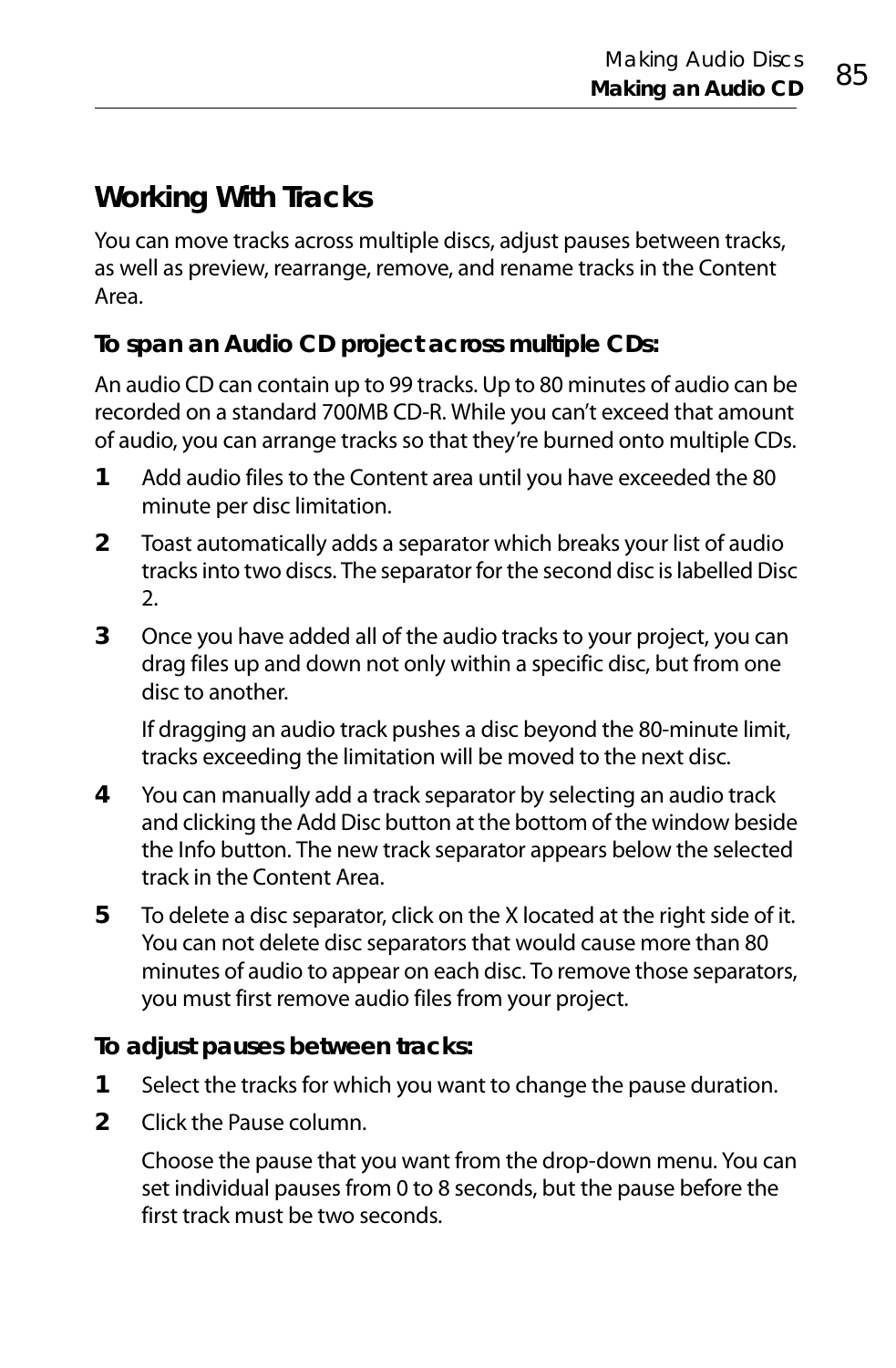**To preview tracks:**

 Select the track to highlight it, and the click the Play button in the playback controls at the bottom of the Toast window.

#### **To rearrange tracks:**

- **1** Select the tracks you want to rearrange.
- **2** Drag the tracks to a new position in the track list.

A black bar between tracks indicates where the tracks will be placed.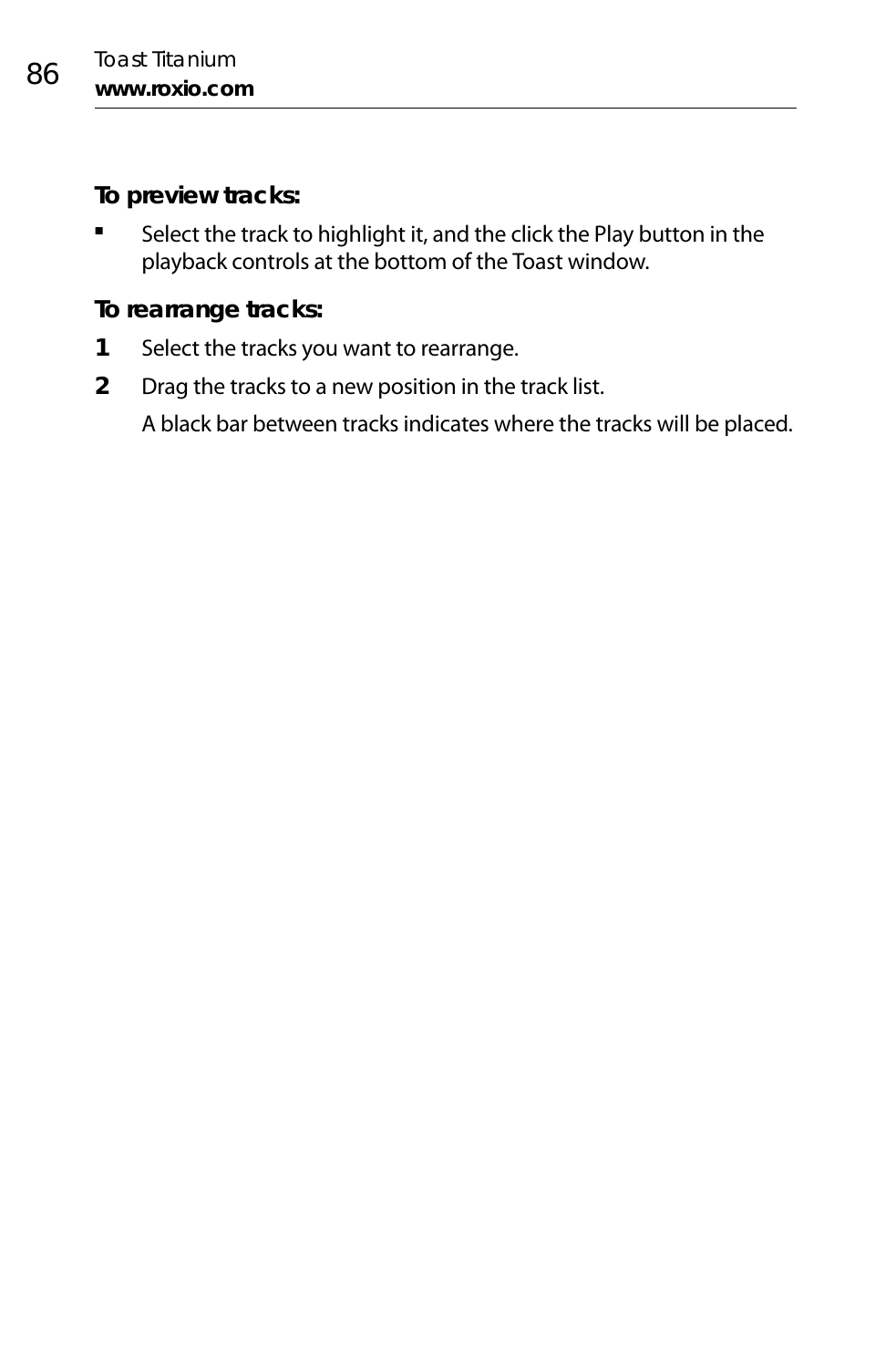**To remove tracks:**

- **1** Select the tracks you want to remove.
- **2** Remove the selected tracks in any of these ways:
	- **E** Click the Remove files button.
	- **Press Delete**
	- Choose Edit > Clear.

The selected tracks are removed from the Content Area, but the originals are not deleted from your hard disk or your iTunes library.

#### **To view or edit track information:**

- **1** Double-click on any track, or select a track and click the Get item information button Info just below the Content Area.
- **2 Optional:** Edit information about the disc in the Disc tab, and edit information about individual tracks in the Tracks tab. This is the information that will appear on the finished disc if you have chosen to write CD-TEXT.
- **3** Click OK.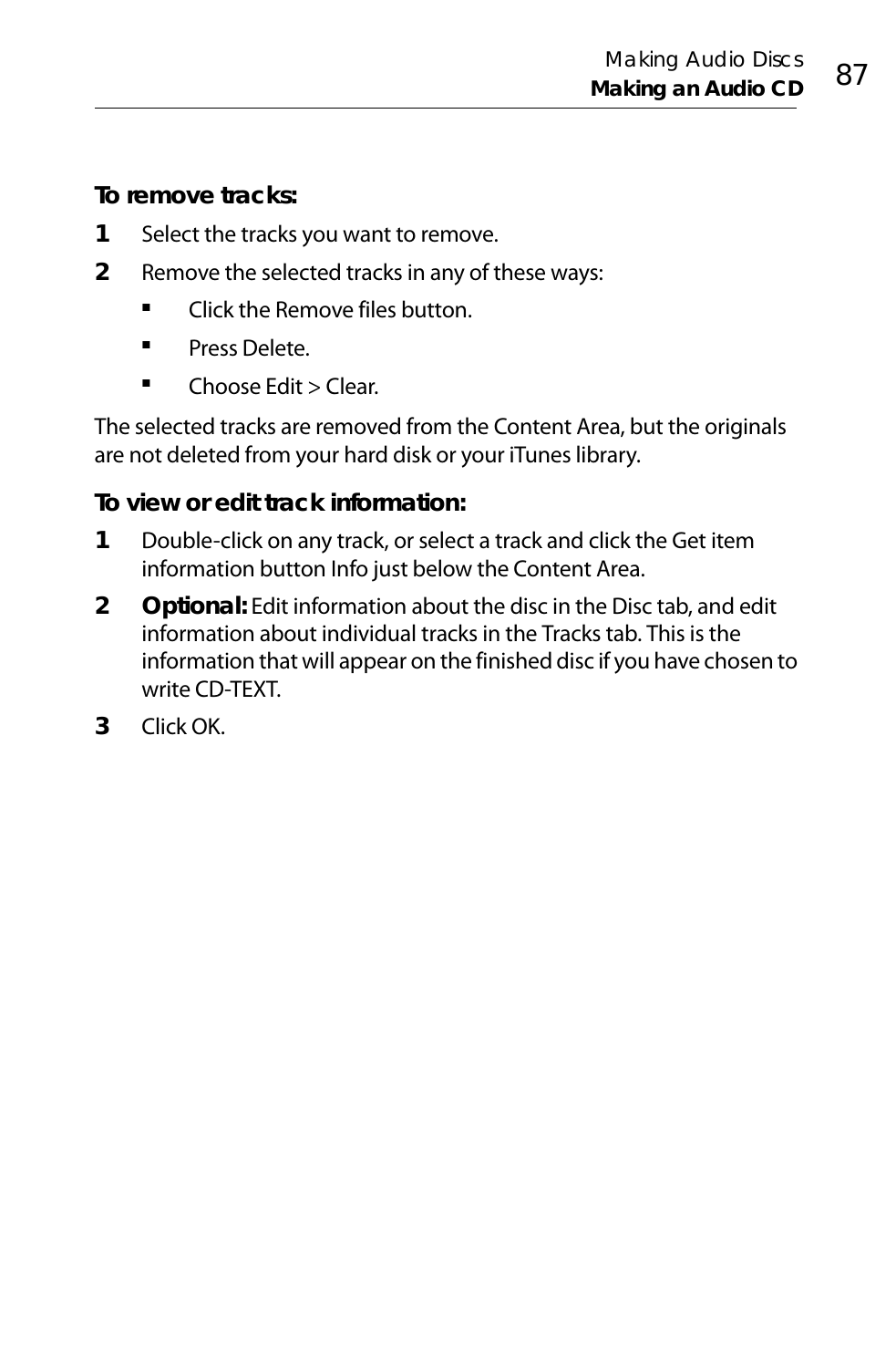### <span id="page-93-0"></span>**Working with Crossfades**

A crossfade is a transition from one track to the next. In a crossfade, the two adjacent tracks overlap each other, and the first track fades out while the second fades in.

You define fades and crossfades using the controls available in the track list. Like all editing features in Toast, crossfades are nondestructive.

**To create a crossfade:**

- **1** Create an audio CD project and add your audio tracks to the Content Area. See [Making an Audio CD](#page-89-0) on page 84.
- **2** Find the Fades column on the track list.
- **3** The first track in the list has Set Fade In and Set Crossfade buttons. Each middle track has a Set Crossfade button. The final track has a Set Fade Out button.

Click each button and make a selection from the drop-down list. Choose Custom from the drop-down list to view additional options.

**4** After setting the desired fades and crossfades, continue creating your audio CD as usual.

**Note:** Select Disc > Clear Crossfades to remove all crossfades.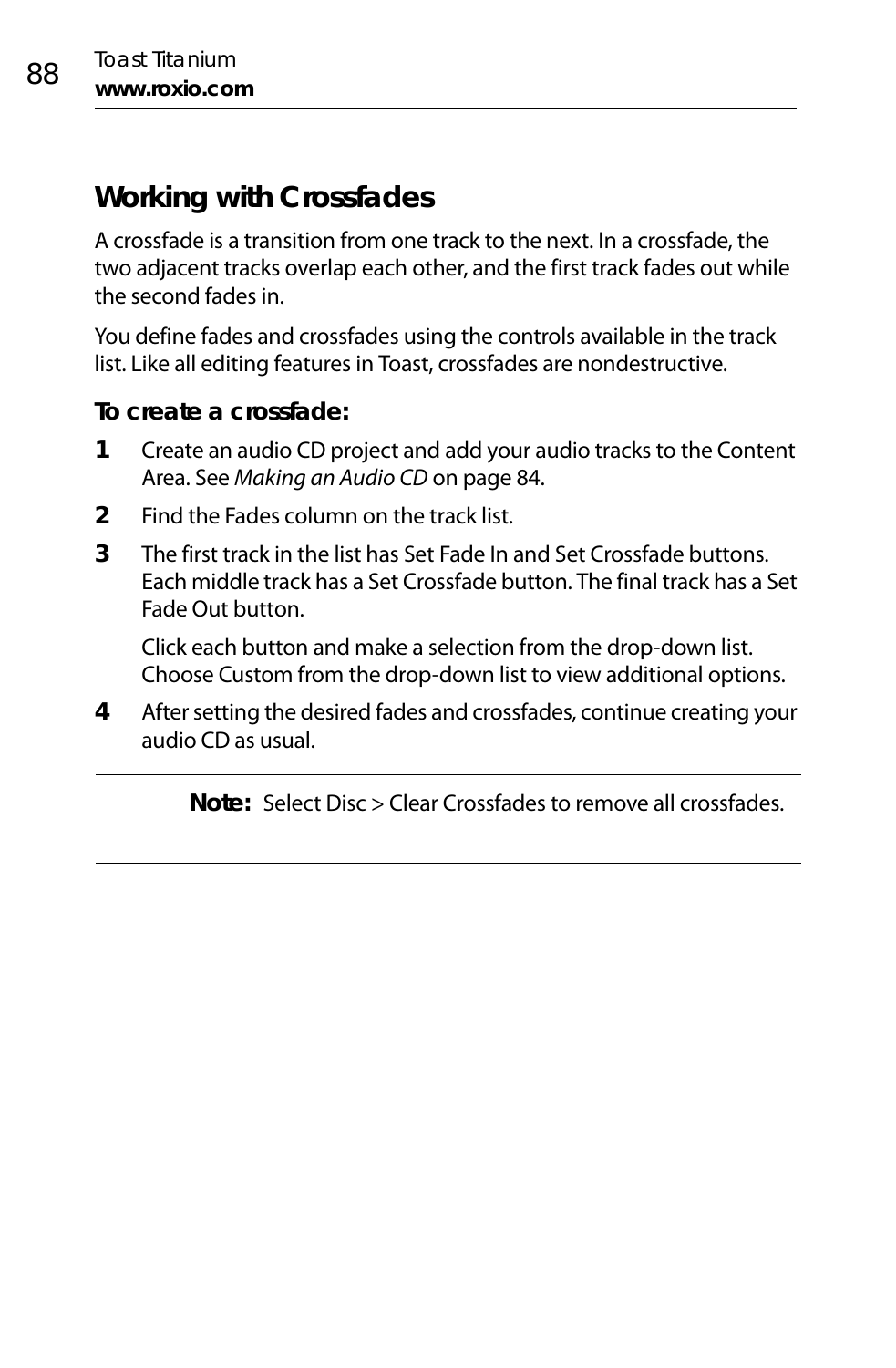# <span id="page-94-0"></span>**Making a Music DVD**

A Music DVD can be played in a set-top DVD player or in a Macintosh or a Windows computer with a DVD player. A Music DVD should not be confused with a DVD-Audio disc. DVD-Audio discs require a special DVD player. A Music DVD is a standard DVD that contains music (and can also contain photo slideshows and videos), has full navigation menus for song selection, and can be played in any set-top DVD player.

A standard Music DVD can contain over 50 hours of music with Dolby Digital sound. If your recorder supports dual-layer recordable DVDs, you can create a Music DVD with over 100 hours of music.

#### **To make a Music DVD:**

- **1** From the Assistant or the main Toast window, click Audio.
- **2** From the Assistant, double-click Music DVD. From the main Toast window, choose Music DVD from the format selection menu.
- **3** Click the Options button, if necessary, to reveal these optional disc settings:
	- **Menu Style:** Choose the style for the menu background image, text and buttons.
	- **Auto-play disc on insert:** Select this option to automatically play the first playlist when this disc is inserted into a DVD player. The DVD main menu is not displayed, but is accessible by choosing the MENU button on the DVD player remote control. Some players may not support autoplay.
	- **Play all items continuously:** Select this option to automatically play each playlist on the DVD without first returning to the DVD main menu.
	- **Add original photos:** Select this option to include a copy of the original full-quality source photos from your slideshows in a separate folder on the disc. This folder will be accessible when the DVD is used on a Macintosh or Windows computer.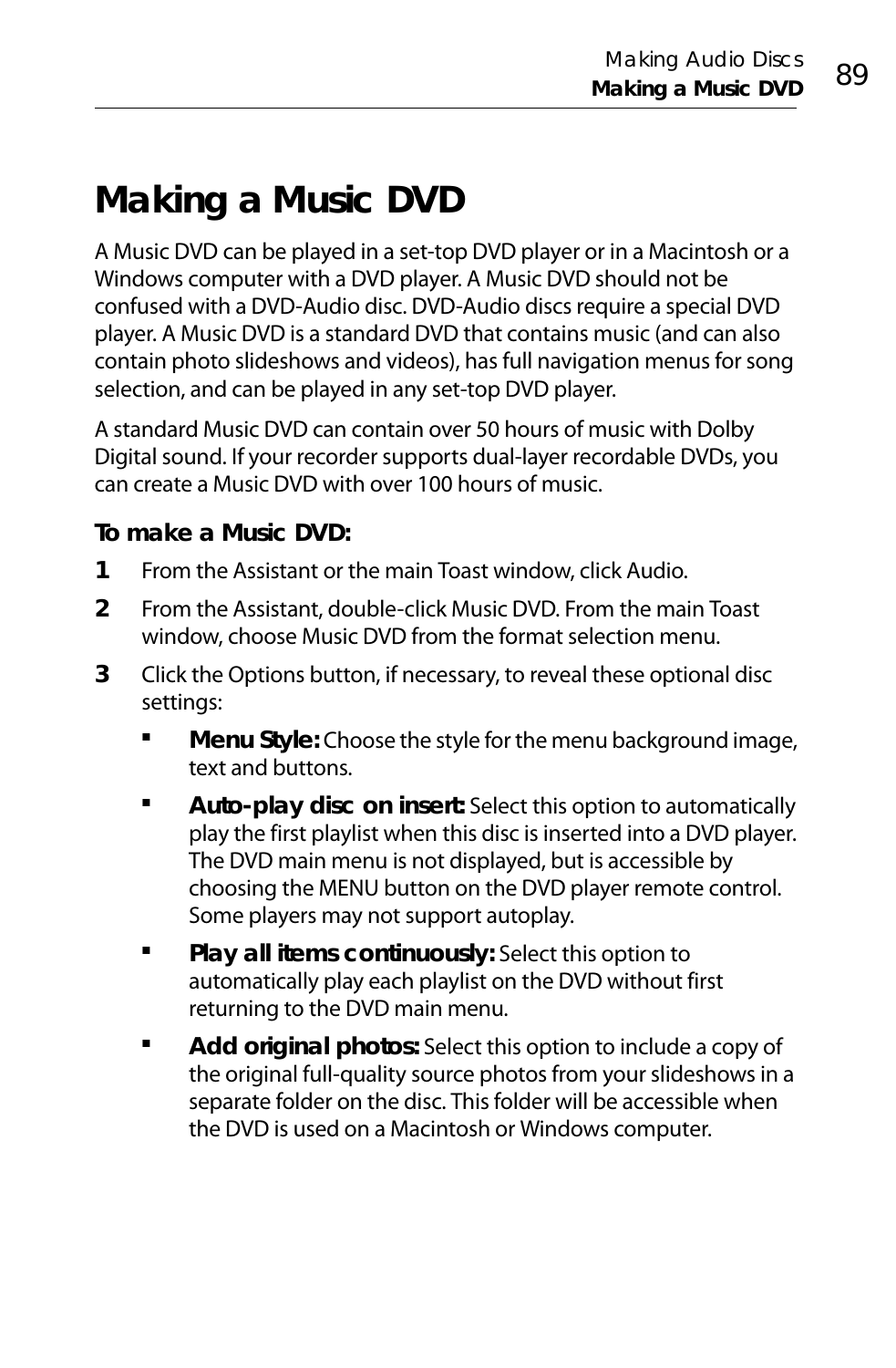**Include DVD-ROM content:** Select this option to include additional data in the ROM portion of the disc. This data will be accessible when the disc is used on a Macintosh or Windows computer. For more information, see [Adding ROM data to a DVD-](#page-41-0)Video Disc [on page 36.](#page-41-0)

Click Customize for additional menu settings. See [Video Disc Settings](#page-38-0) [on page 33](#page-38-0).

**4** Choose the audio encoding format. By default, Toast encodes Music DVDs in Dolby Digital 192 kbps audio. This compresses the audio to maximize disc space to fit over 50 hours of music, but maintains full Hollywood-style fidelity.

To change the audio format from Dolby Digital to uncompressed PCM audio, click Customize and choose the Custom option from the Encoding tab. Choose PCM for the Audio Format.

Toast encodes PCM at 48 kHz / 16-bit or 48 kHz / 24-bit levels, which are higher than standard CD quality, and exceed the levels of most songs in your iTunes library. Audio that has been recorded at 96 kHz / 24-bit is downsampled automatically unless you choose the 96 kHz / 24-bit option, which maintains the higher quality but significantly reduces disc space.

There are also optional Encoding settings which apply to photo and video content. See [Disc Encoding Settings](#page-42-0) on page 37.

**5** Add audio files to the disc by dragging and dropping them into the Content Area from your hard disk or the Media Browser.

Each group of files you add into the Content Area appears as a playlist. Each playlist will have a button in the DVD menu that you can choose to play the music. You can duplicate, rearrange, remove or edit playlists. See [Working With Playlists](#page-96-0) on page 91.

You can also optionally add photos and videos into the Content Area.

- **6** Insert a blank, recordable DVD.
- **7 Optional**: Change the destination recorder and number of copies at the bottom of the screen.
- **8** Click the red Burn button at the bottom right of the Toast window.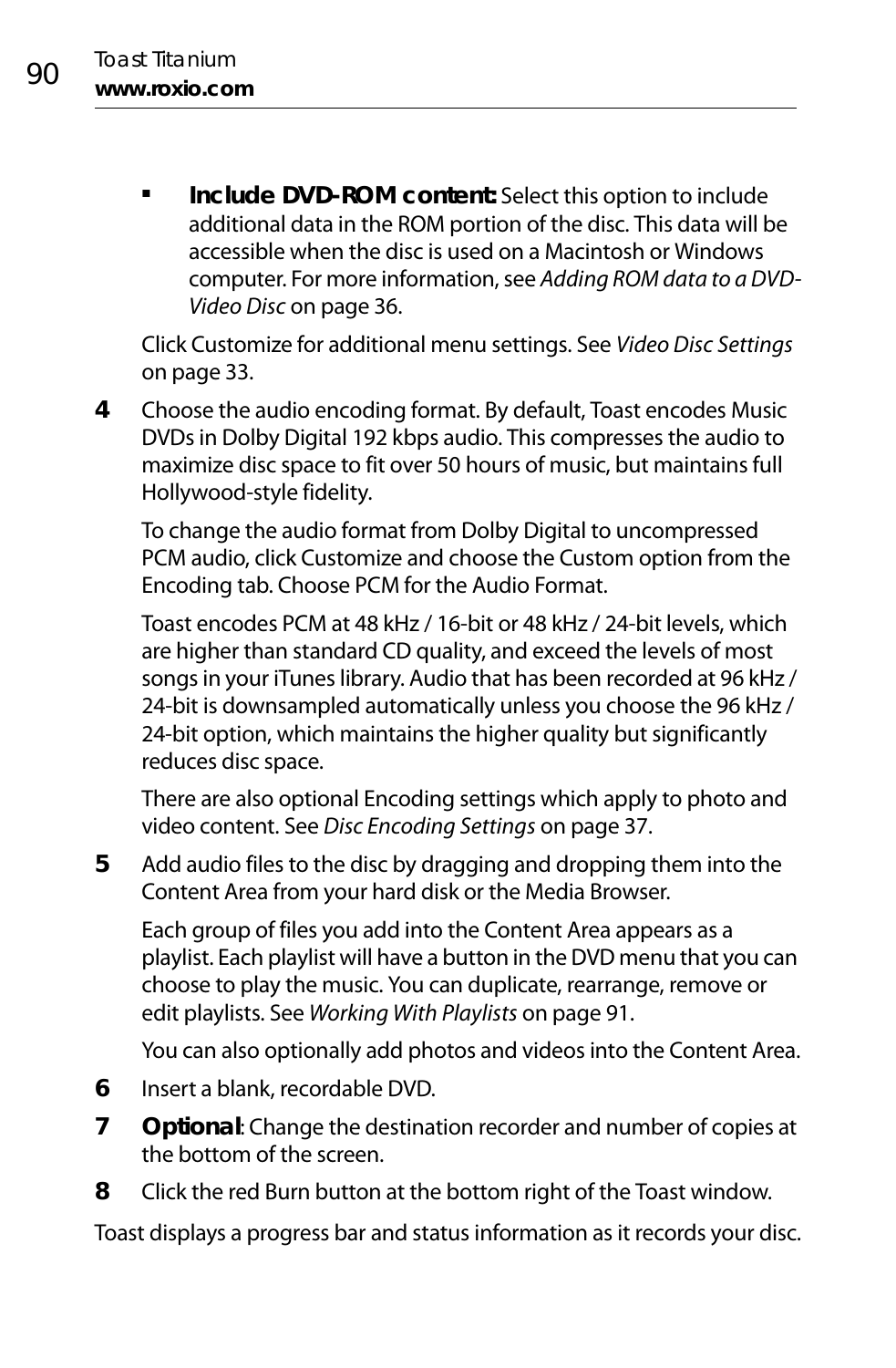### <span id="page-96-0"></span>**Working With Playlists**

Each group of audio files you add into the Content Area appears as a playlist. Each playlist will have a button in the DVD menu that you can choose to play the music. Playlists can contain up to 99 tracks. You can rearrange, duplicate, remove, or edit playlists.

#### **To rearrange playlists:**

- **1** Select the playlist you want to rearrange.
- **2** Drag the playlist to a new position in the Content Area.

A black bar between playlists indicates where the playlist will be placed.

#### **To duplicate a playlist:**

Select a playlist and choose Edit > Duplicate.

#### **To remove a playlist:**

- **1** Select the playlist you want to remove.
- **2** Remove the selected playlists in any of these ways:
	- Click the Remove files button.
	- **Press Delete.**
	- Choose Edit > Clear.

The playlists and the tracks within the playlist are removed from the Content Area, but the originals are not deleted from your hard disk or your iTunes library.

#### **To edit the DVD menu button text or graphic for a playlist:**

- **1** Select a playlist and click Edit, or double-click on any playlist.
- **2** Click the Text tab and edit the text.
- **3** Click the Playlist tab to edit the button graphic.
- **4** Drag-and-drop an image file from your hard disk or from a web page to the area of any track in the playlist that says "Drag Album Artwork Here."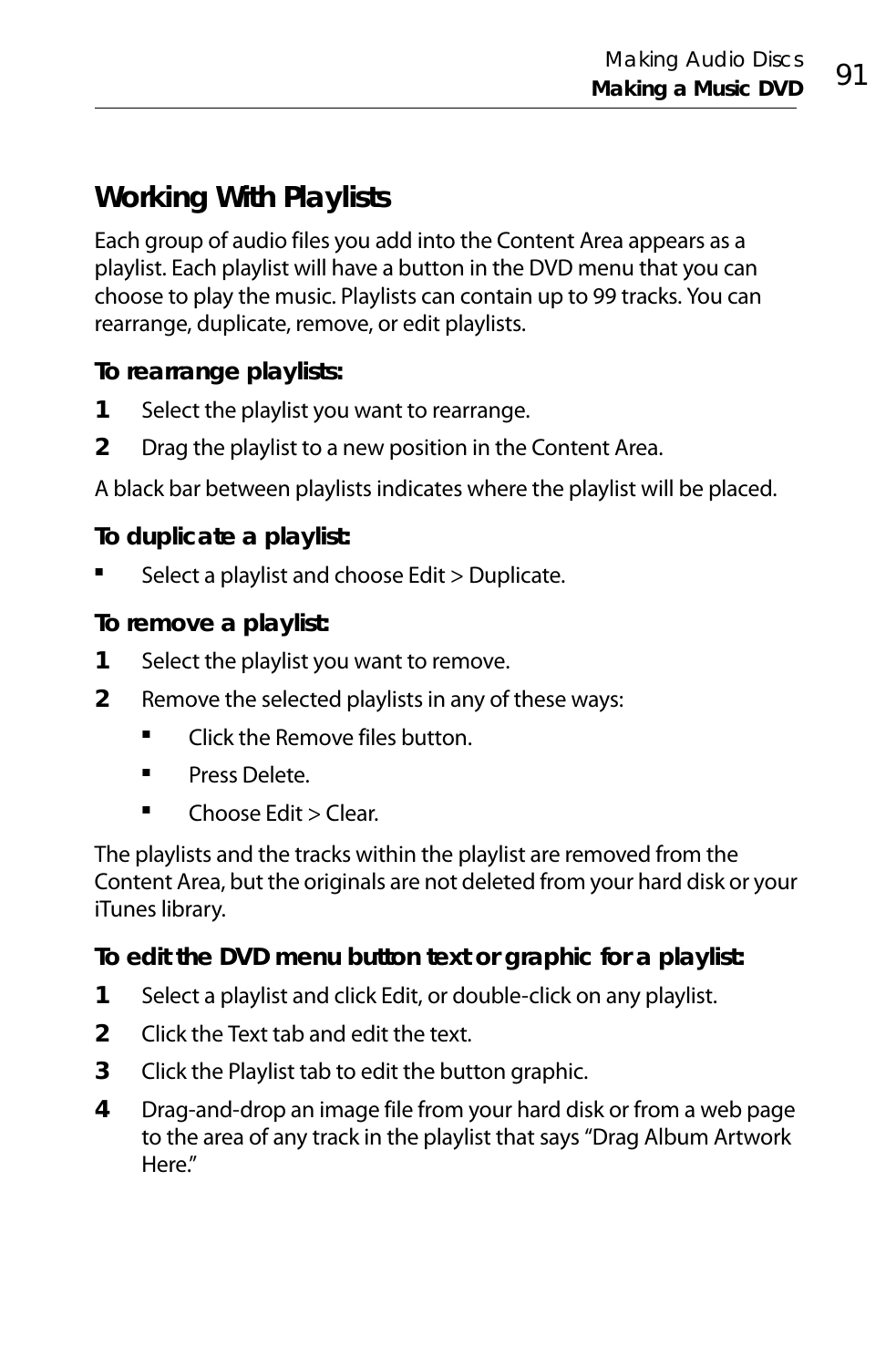**Tip:** You can also drag images from Toast's Media Browser, but the browser must be undocked. To undock the browser, click the small button in the top-right corner of Toast's main window.

**5** Select the playlist (not the album artwork), and click Set Button Picture.

The selected graphic will appear on the TV screen while a track in the playlist is playing if that track has no album artwork. If no graphic is selected for the button, the default button graphic Toast provides will appear.

**6** Click Done.

#### **To add tracks to a playlist:**

 Drag tracks onto a playlist from the Media Browser or your hard disk. A black rectangle around the playlist indicates that the tracks will be added.

#### **To remove, reorder, rename or add album art to tracks in a playlist:**

- **1** Select a playlist and click Edit, or double-click on any playlist.
- **2** Click the Playlist tab and do one of the following:
	- To remove tracks, select a track and click Remove. The tracks are removed from the playlist, but the originals are not deleted from your hard disk or your iTunes library.
	- To reorder tracks, drag the track to a new position in the track list. A black bar between tracks indicates where the track will be placed. At the top of the track list are buttons to toggle between large and small track rows for easier navigation.
	- To rename tracks, click the information in the track that you want to rename. After a moment, the name will become highlighted and editable. Type a new name and click in the next track to accept the change. This information appears on the TV screen while a track is playing.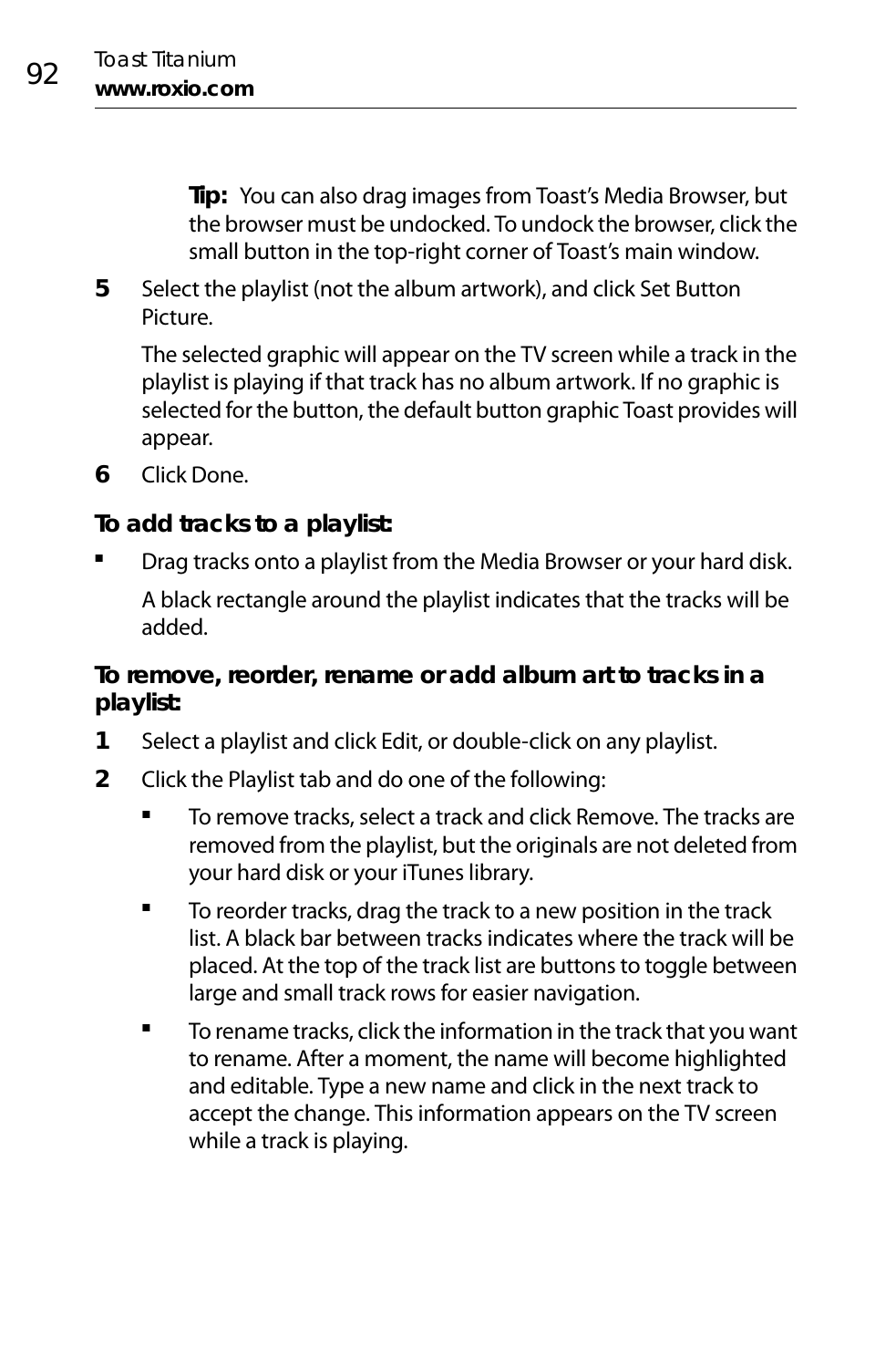To add album artwork, drag-and-drop an image file from your hard disk or from a web page, to the area that says "Drag Album Artwork Here." This artwork appears on the TV screen while the track is playing.

If the track already has album artwork in iTunes it will appear here. There are several utilities that can automatically add album artwork to tracks in your iTunes library. Search for "iTunes art" at [download.cnet.com](http://download.cnet.com) for options.

You do not need to add album artwork to each track. If the track has no album artwork, the button graphic from the DVD menu will be displayed instead during playback.

**3** Click Done.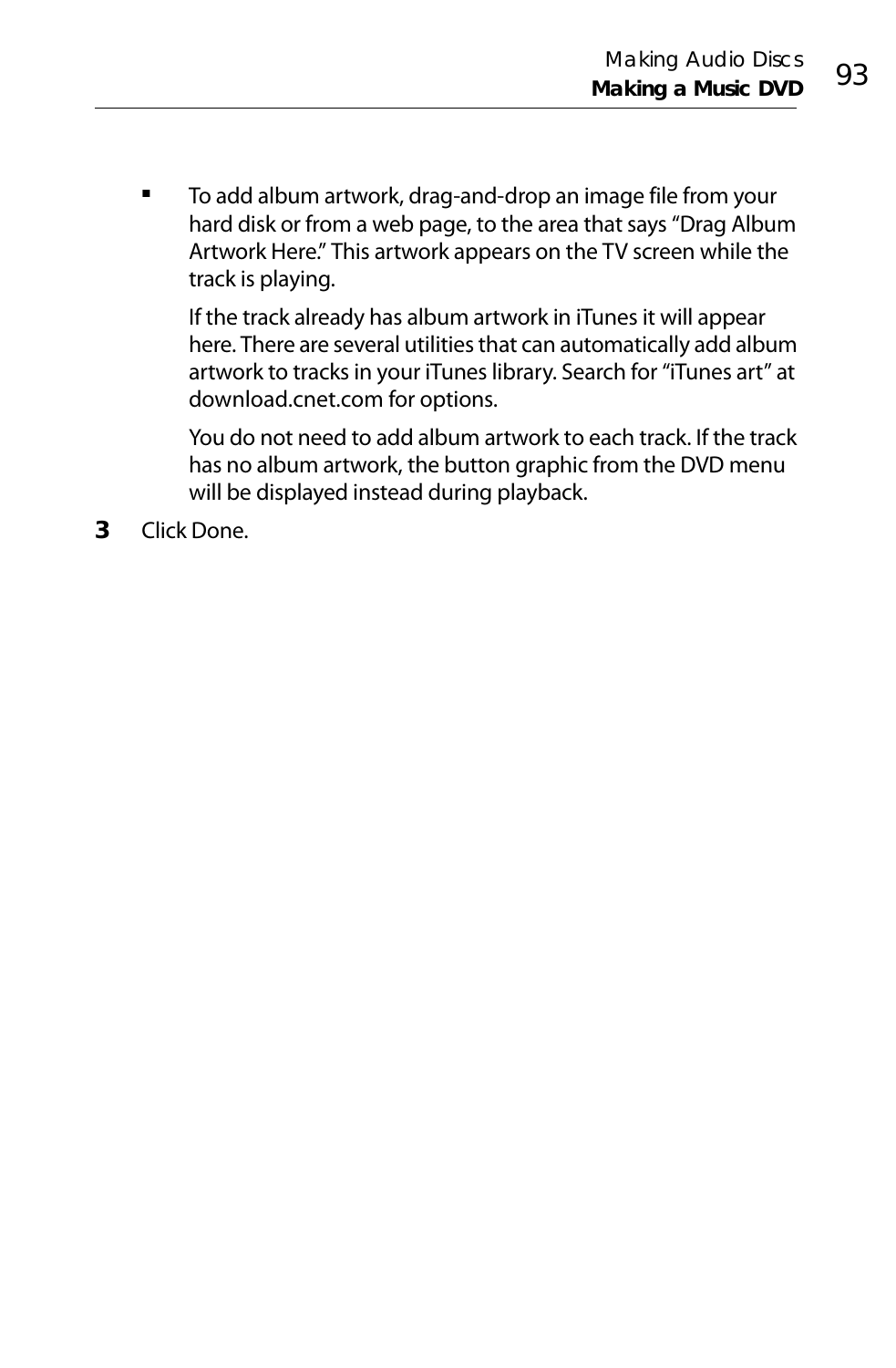# <span id="page-99-0"></span>**Making an MP3 Disc**

This disc can be played in home or car stereo MP3 Disc players, compatible set-top disc players, and most Macintosh and Windows computers.

A typical audio CD can hold over 70 minutes of music, while an MP3 CD can hold over 10 hours and an MP3 DVD can hold over 50 hours. An MP3 BD can hold hundreds of hours of music. However, an MP3 disc has limited menu capabilities for navigation, so finding a particular song can be difficult, and they can only be played on devices that support MP3 disc playback.

A Music DVD is the best choice for high capacity, full menu navigation, and universal playback. See [Making a Music DVD](#page-94-0) on page 89.

#### **To make an MP3 Disc:**

- **1** From the Assistant or the main Toast window, click Audio.
- **2** From the Assistant, double-click MP3 Disc. From the main Toast window, choose MP3 Disc from the format selection menu.
- **3** Add MP3 files to the disc by dragging and dropping them into the Content Area from your hard disk or the Media Browser.

You can add any existing MP3 file. Toast does not create MP3 audio files. To create MP3 files, you can use iTunes. You can also add existing non-MP3 files such as WMA or OGG to this disc if your player supports these formats.

You can also rearrange, rename and remove items from the Content Area. Rearranging the files into sub-folders may improve the playback navigation with some MP3 players. It does not affect the original files on your hard disk or iTunes library. See [Working With Data Content](#page-70-0) on [page 65.](#page-70-0)

- **4** Insert a blank, recordable CD, DVD, or Blu-ray disc.
- **5 Optional**: Change the destination recorder and number of copies at the bottom of the screen.
- **6** Click the red Burn button at the bottom right of the Toast window.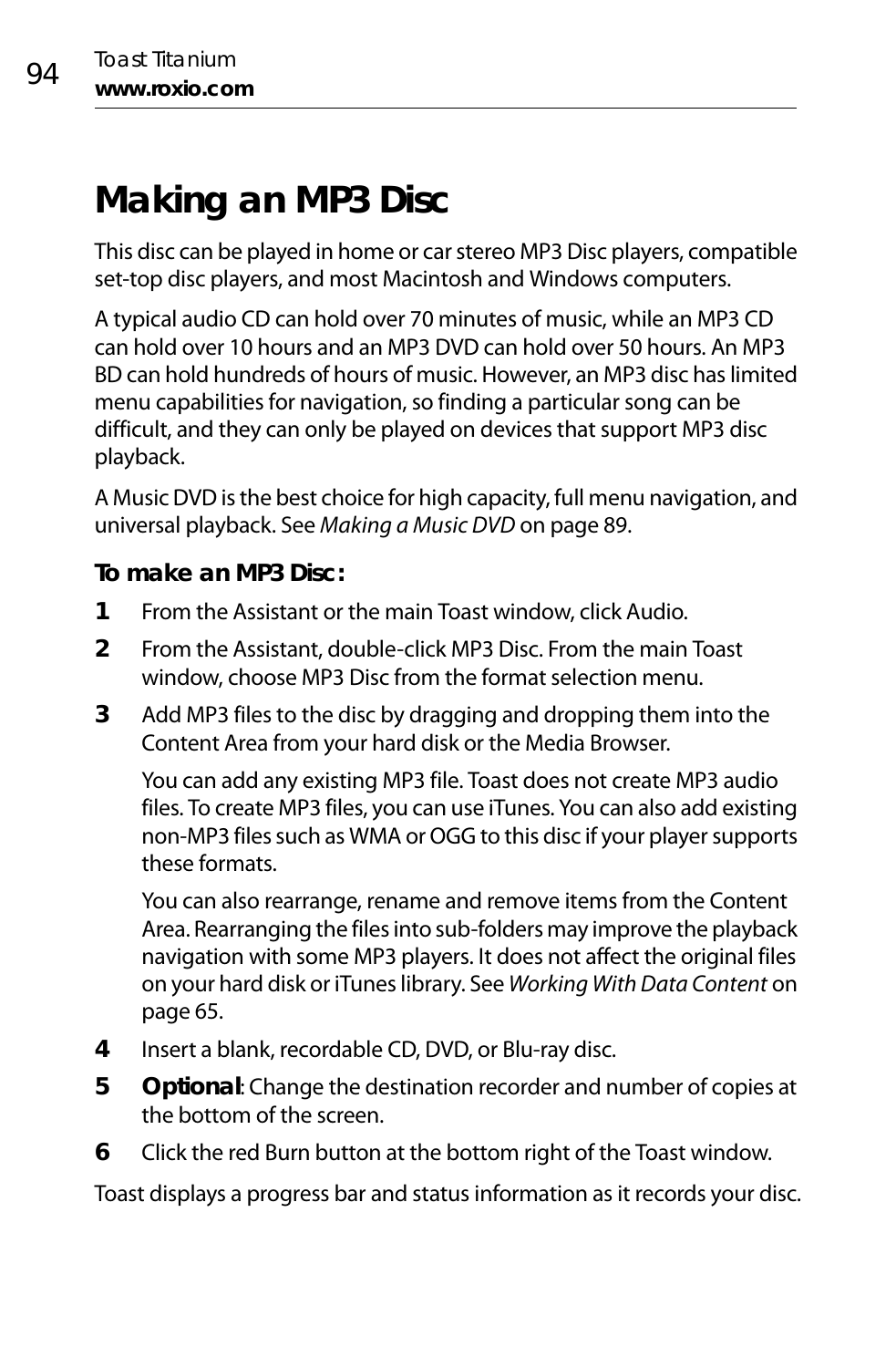### <span id="page-100-0"></span>**Making an Enhanced Audio CD**

An Enhanced Audio CD contains audio tracks and enhanced data content such as photos or videos. The audio portion of the disc is playable in home and car stereo CD players, while the enhanced content is usable on a Macintosh or Windows computer.

Some older CD-ROM drives cannot recognize these discs. If this is the case, you can make a Mixed Mode CD, which is similar to an Enhanced Audio CD except it only has one session. See [Making a Mixed Mode CD](#page-101-0) on page 96.

#### **To make an Enhanced Audio CD:**

- **1** From the main Toast window, click Data.
- **2** Choose Mac Only or Mac & PC from the format selection menu.
- **3** Add data files and folders to the disc by dragging and dropping them into the Content Area from your hard disk or the Media Browser.
- **4** Click Audio.
- **5** Choose Enhanced Audio CD from the format selection menu.
- **6** Add audio files and folders to the disc by dragging and dropping them into the Content Area from your hard disk or the Media Browser.

You can add crossfades, trim tracks, adjust levels, and set pauses between tracks, as well as preview, rearrange, rename and remove tracks from the Content Area. See [Working with Crossfades](#page-93-0) on [page 88](#page-93-0) and [Working With Tracks](#page-90-0) on page 85.

**7** Insert a blank, recordable CD.

**Note:** Most home and car stereo CD players have better compatibility with CD-R media than CD-RW (rewritable) media.

- **8 Optional**: Change the destination recorder and number of copies at the bottom of the screen.
- **9** Click the red Burn button at the bottom right of the Toast window.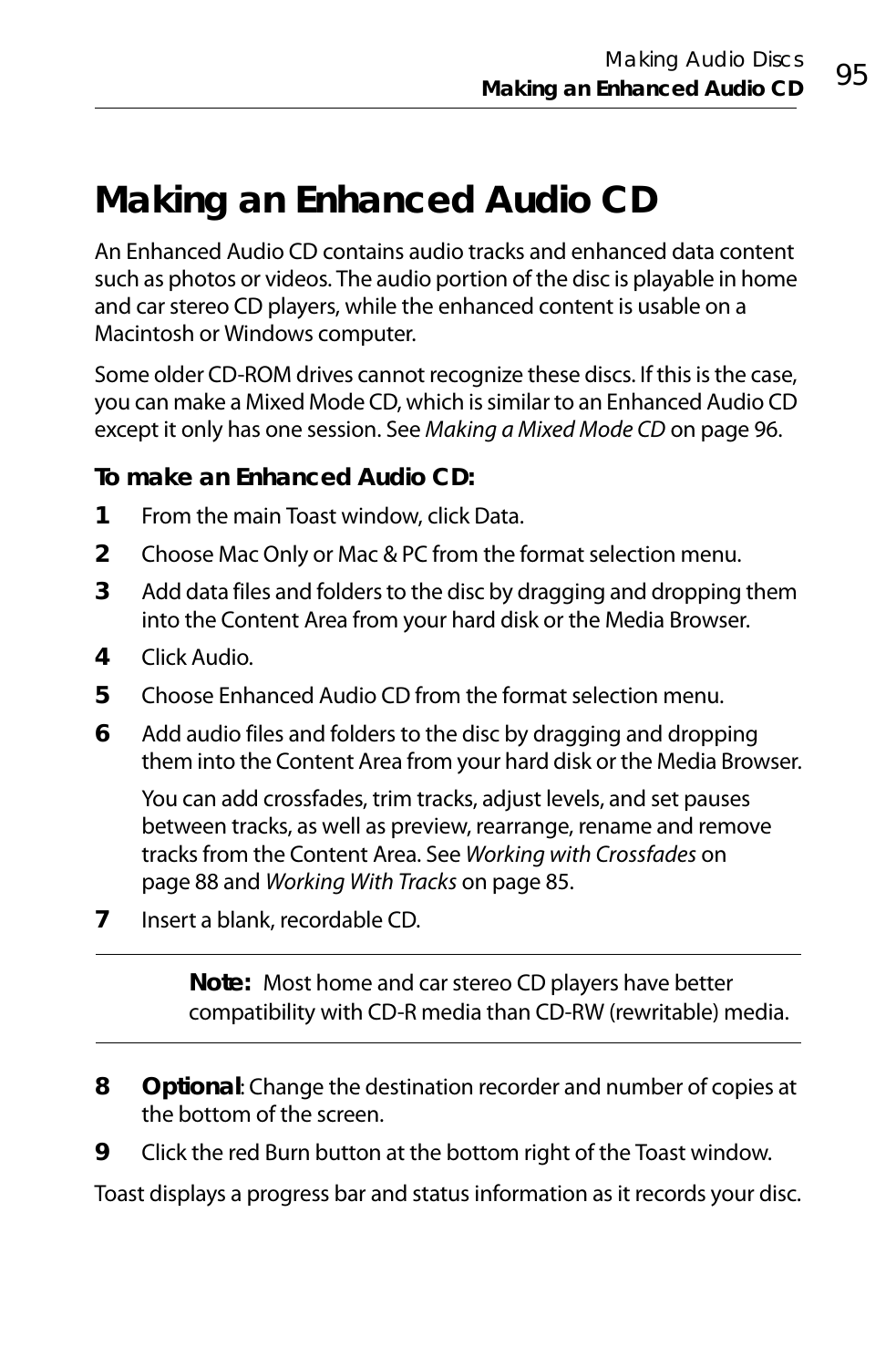### <span id="page-101-0"></span>**Making a Mixed Mode CD**

A Mixed Mode CD contains one data track and one or more audio tracks, and is recorded in one session. You can play the audio or view the data on a computer. Mixed Mode CDs should not be played in a home or car stereo CD player and may damage your speakers.

#### **To make a Mixed Mode CD:**

- **1** From the main Toast window, click Audio.
- **2** Choose Mixed Mode CD from the format selection menu.
- **3** Add audio files to the disc by dragging and dropping them into the Content Area from your hard disk or the Media Browser.

You can adjust pauses between tracks, as well as preview, rearrange, rename and remove tracks from the Content Area. See [Working With](#page-90-0)  Tracks [on page 85](#page-90-0).

- **4** From the main Toast window, click Data.
- **5** Choose Mac & PC from the format selection menu.
- **6** Add data files to the disc by dragging and dropping them into the Content Area from your hard disk or the Media Browser.
- **7** From the main Toast window, click Audio to return to the Mixed Mode CD window.
- **8** Insert a blank, recordable CD.
- **9 Optional**: Change the destination recorder and number of copies at the bottom of the screen.
- **10** Click the red Burn button at the bottom right of the Toast window.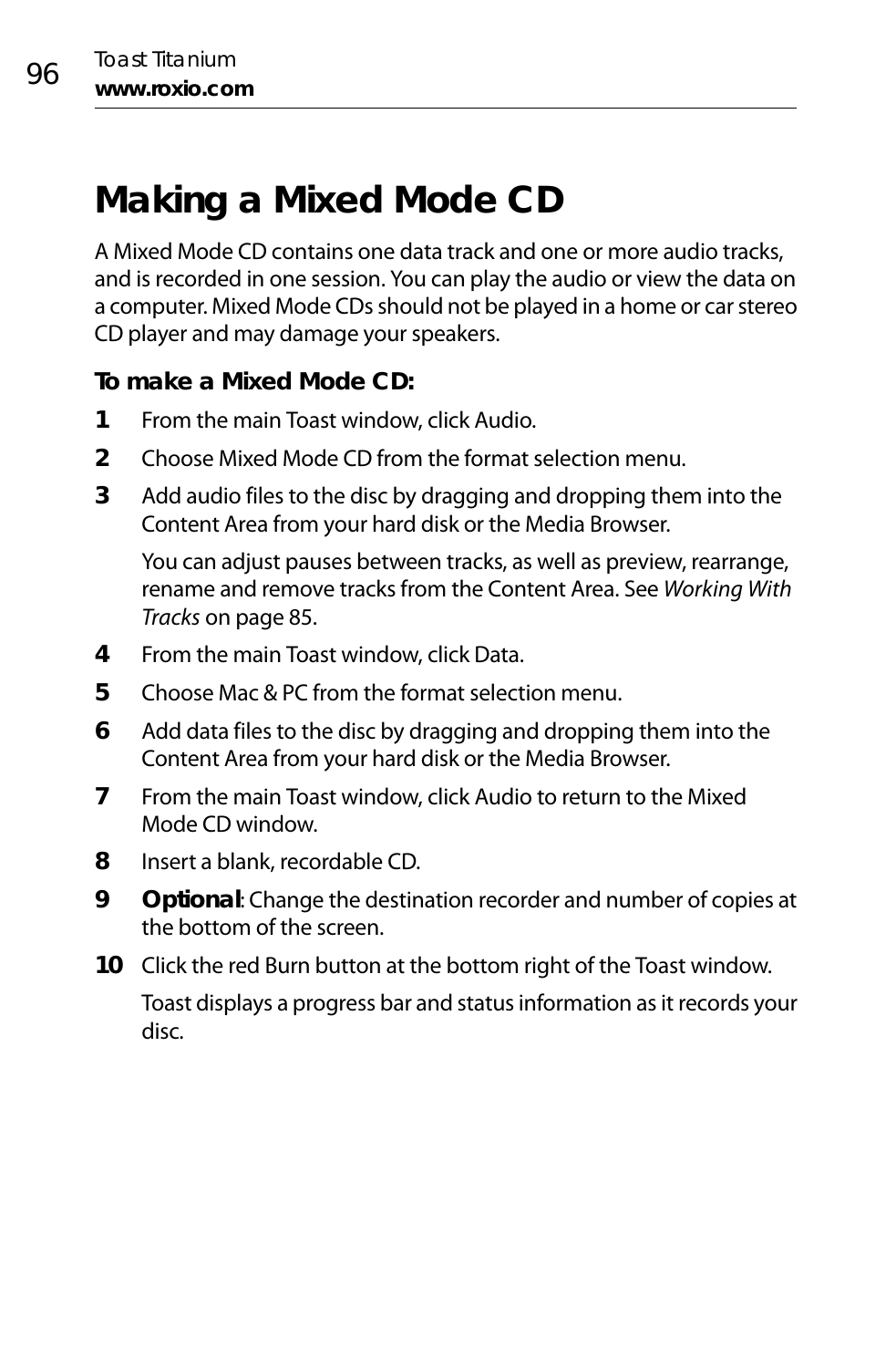# Copying Discs

#### **In this chapter**

| Types of Copies           | 98  |
|---------------------------|-----|
| Overview of Making a Copy | 98  |
| Copying a Disc            | 99  |
| Copying a Disc Image File | 100 |
| Merging Disc Images       | 102 |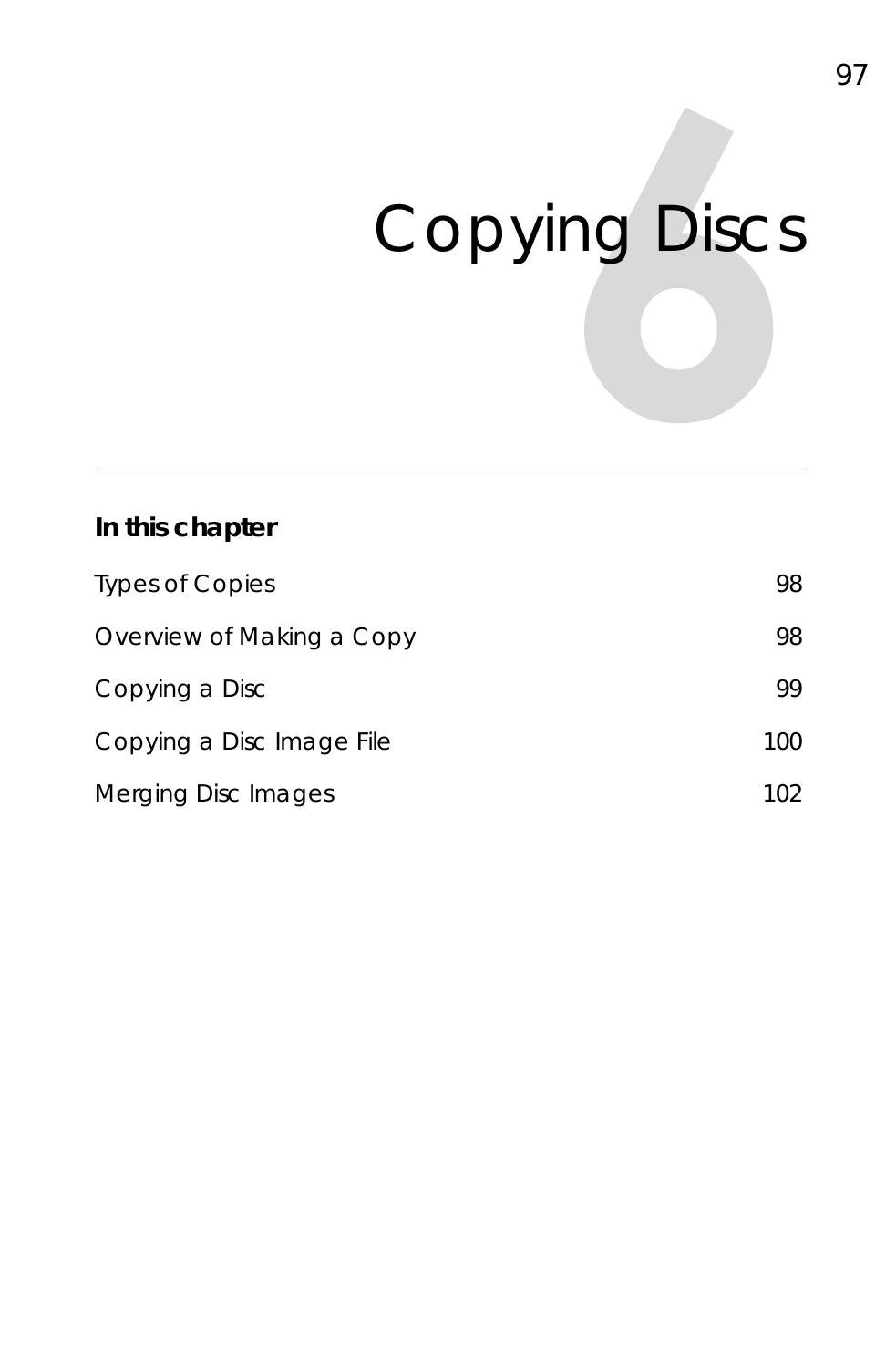# <span id="page-103-0"></span>**Types of Copies**

Toast can copy many kinds of discs and image files—more than any other Mac burning software.

- **Disc Copy:** Copy a non-protected CD, DVD, or Blu-ray disc to another disc. This is the best choice for most copies. See Copying a Disc [on page 99.](#page-104-0)
- **Image File:** Copy a disc image file to a CD, DVD, or Blu-ray disc. See [Copying a Disc Image File](#page-105-0) on page 100.
- **Disc Image Merge:** Merges a Mac disc image and a PC disc image into a hybrid disc copy. See [Merging Disc Images](#page-107-0) on page 102.

### <span id="page-103-1"></span>**Overview of Making a Copy**

This section describes the basic process of making any copy with Toast.

**Tip:** Discs can be burned to more than one recorder at a time. For more information, see [Burning Projects to Multiple Recorders](#page-64-0) on [page 59.](#page-64-0)

#### **To copy a disc or image file:**

- **1** From the Assistant or the main Toast window, click Copy.
- **2** Choose the disc format. For example, choose Disc Copy.
- **3** Choose any optional settings.
- **4** Insert the original CD, DVD, or Blu-ray Disc into your recorder or dragand-drop image files into the Content Area.
- **5** Click the red Copy button, choose a recorder from the list, and configure recording options, such as Number of Copies. Click Record to continue.
- **6** When prompted, insert a blank, recordable disc of the same type as the source disc.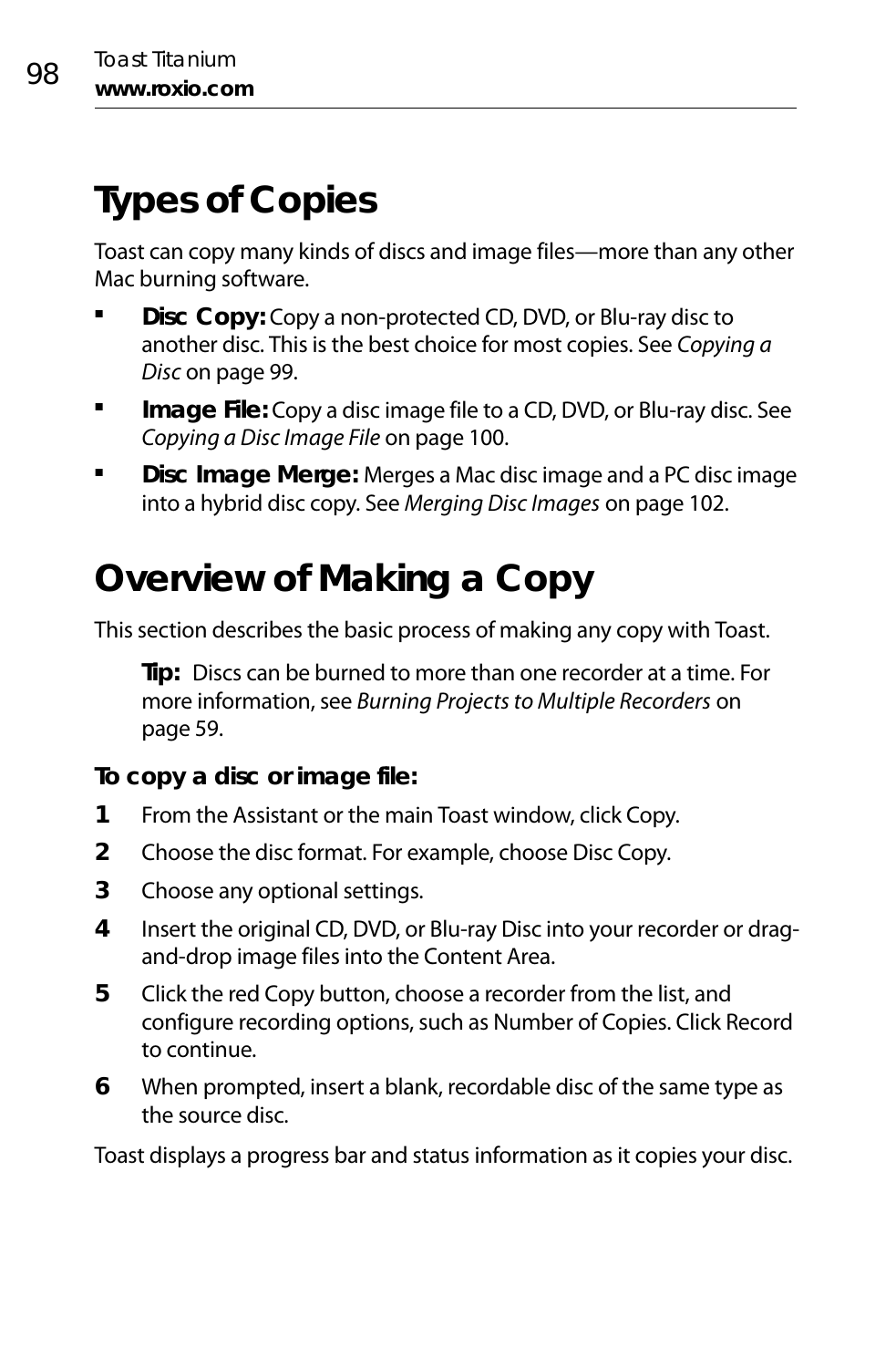### <span id="page-104-0"></span>**Copying a Disc**

You can make a copy of non-protected data, audio and video CDs, DVDs, and Blu-ray discs.

**Note:** Disc Copy is available on Mac OS X 10.9 or later.

**To copy a CD, DVD, or Blu-ray disc:**

- **1** From the Assistant or the main Toast window, click Copy.
- **2** From the Assistant, double-click Disc Copy. From the main Toast window, choose Disc Copy from the format selection menu.
- **3** Click the Options button, if necessary, to reveal these optional disc settings:
	- **Add CD-TEXT:** If your original is an audio CD, you can automatically retrieve album information and add CD-TEXT to the copy. To view this information, you will need an audio CD player that supports CD-TEXT.
	- **Use Fit-to-DVD video compression:** If your original is a DVD-Video that is too large to fit onto a standard 4.7 GB recordable DVD, selecting this option will compress it to fit on the copy. See [Changing Copy Options](#page-47-0) on page 42.
	- **Use Disc Recovery:** When enabled, this helps copy discs that are unreadable due to scratches or other damages. Files from these damaged discs may be recovered during copying, and recovery information will be provided after copying is done.



**Note:** Not all discs can be restored—some are too damaged to be read by Toast, even with this option enabled.

- **4** Insert the original disc into your recorder.
- **5** If you have multiple optical drives on your computer, you can copy from one drive to the other. Click the drop-down menu to choose which drive to Read From and insert the original disc into that drive.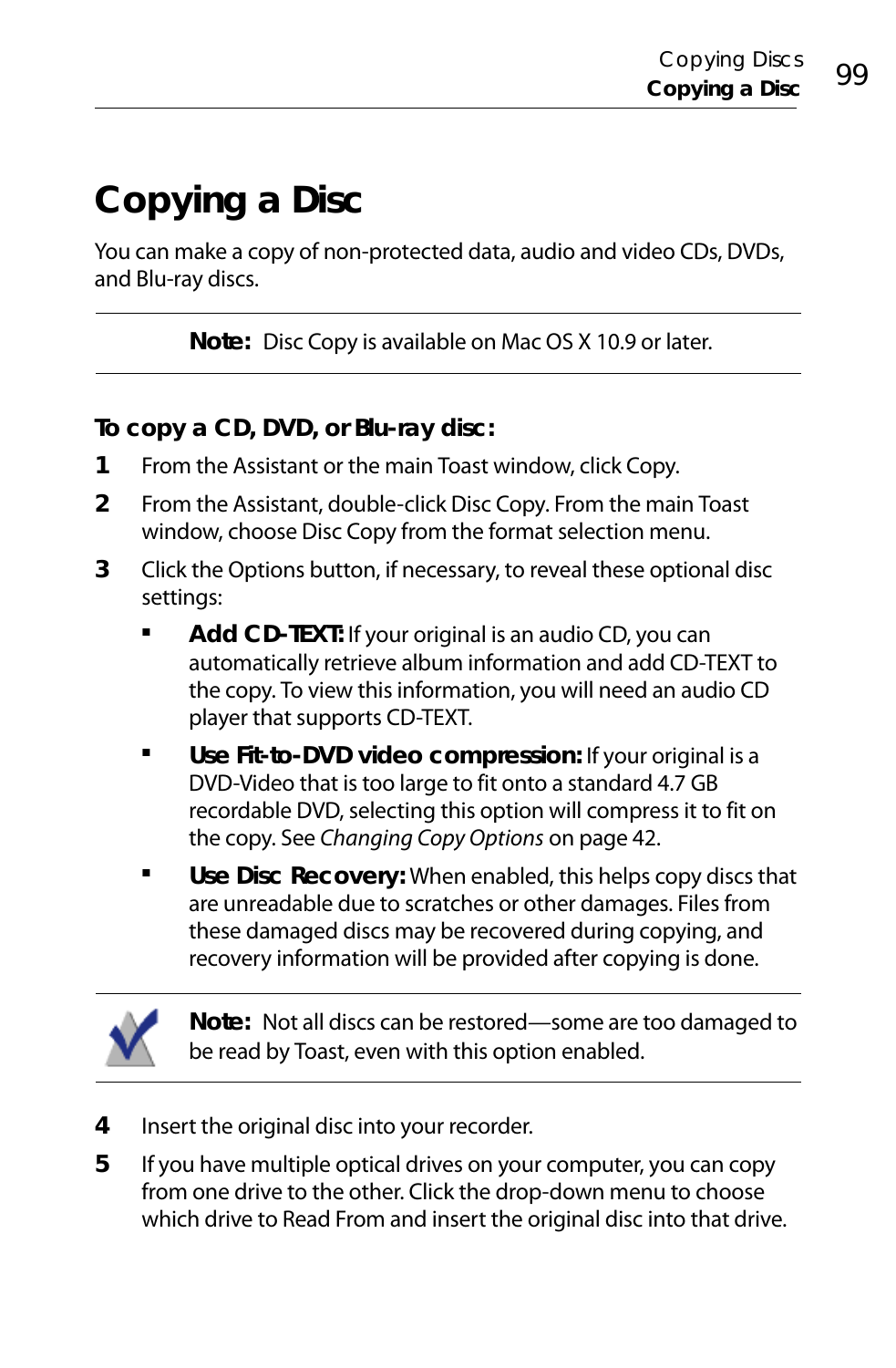- **6** Click the red Copy button, choose a recorder from the list, and configure recording options, such as Number of Copies.
- **7** Click Record to continue.
- **8** When prompted, insert a blank, recordable disc of the same type as the source disc.

Toast displays a progress bar and status information as it copies your disc.

If you only have one drive on your computer, Toast will copy all the contents of the original to a temporary file on your hard disk and then write it to the blank disc. The temporary file is deleted automatically when the copy is complete. You may need a large amount of temporary free hard disk space depending on the type of disc you are copying.

> **Note:** If you copy a multi-session data CD, Toast will only copy the first session.

# <span id="page-105-0"></span>**Copying a Disc Image File**

You can copy a disc image file to CD, DVD, or Blu-ray disc. Toast supports many popular disc image file formats, including, but not limited to: .toast, .dmg, .img, .iso, .bin/.cue, .cdr, .sd2, and other third-party formats.

**To copy a disc image file to a CD, DVD, or Blu-ray Disc:**

- **1** From the Assistant or the main Toast window, click Copy.
- **2** From the Assistant, double-click Image File. From the main Toast window, choose Image File from the format selection menu.
- **3** Click the Options button, if necessary, to reveal these optional disc settings:
	- **Use Fit-to-DVD video compression:** If your original is a DVD-Video image that is too large to fit onto a standard 4.7 GB recordable DVD, selecting this option will compress it to fit on the copy. See [Changing Copy Options](#page-47-0) on page 42.
- **4** Add a disc image file by dragging it from your hard disk into the Content Area or by clicking Select.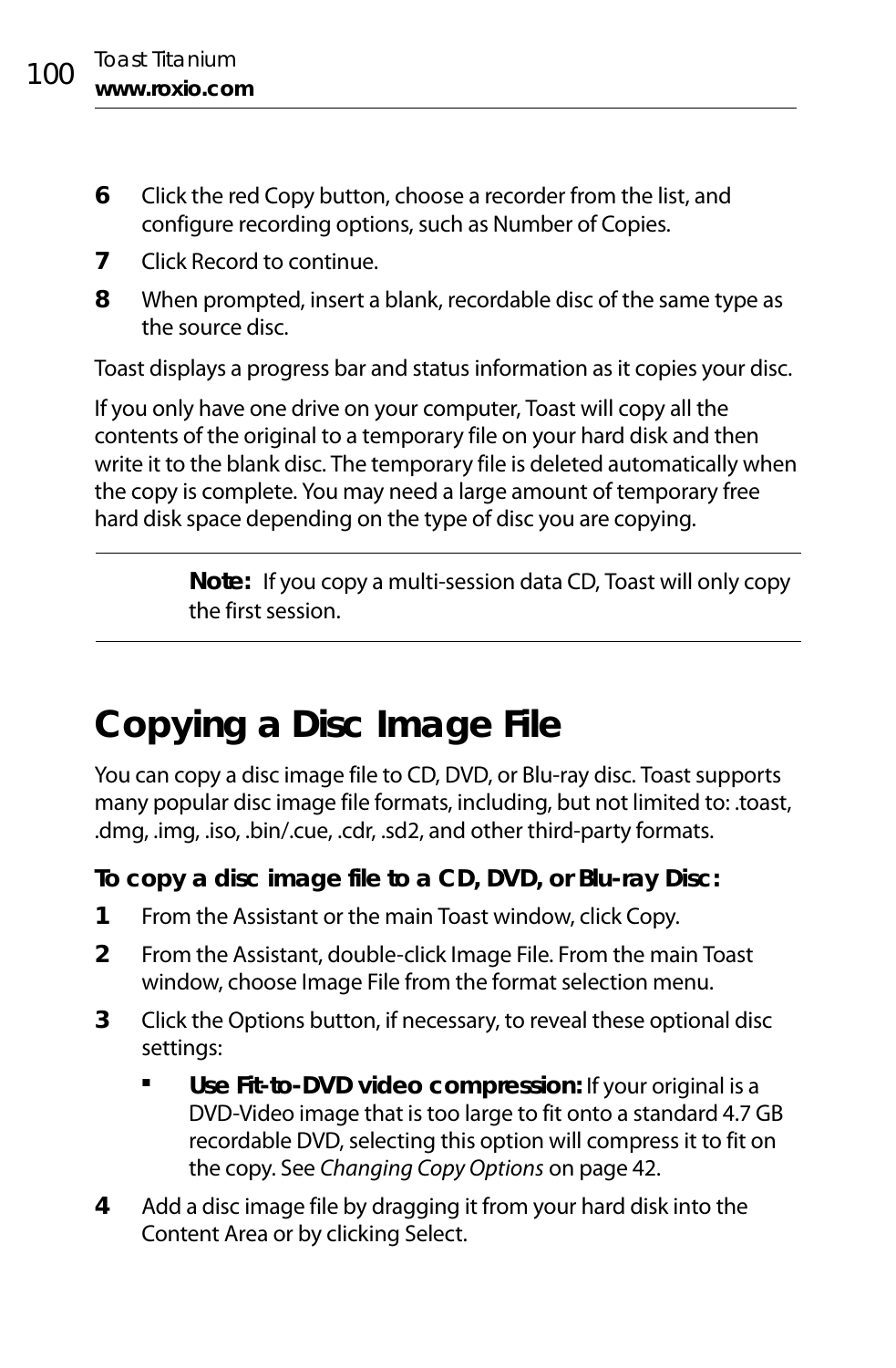- **5** Insert a blank, recordable disc.
- **6** Click the red Copy button, choose a recorder from the list, and configure recording options, such as Number of Copies.
- **7** Click Record to continue.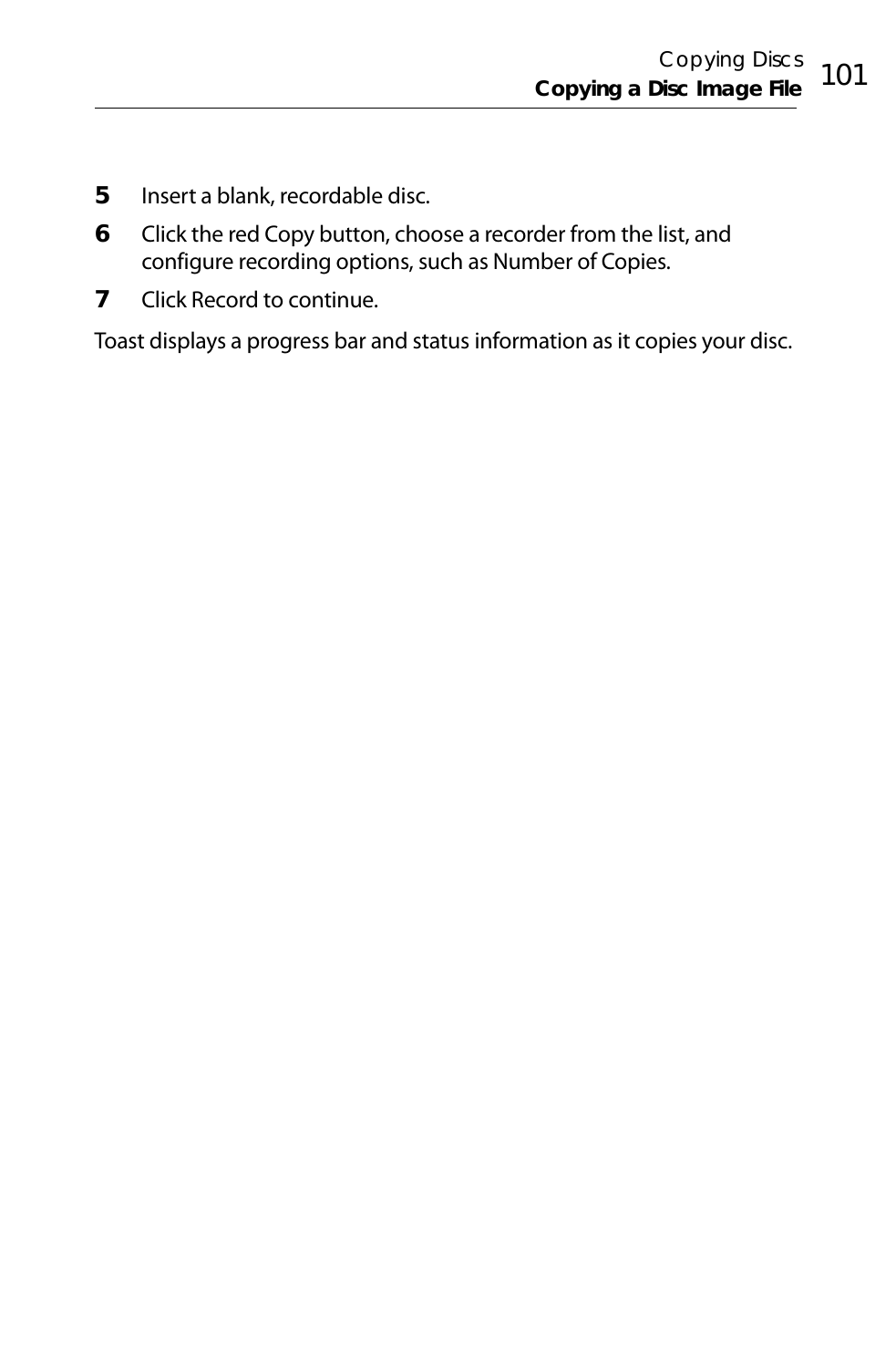### <span id="page-107-0"></span>**Merging Disc Images**

Disc Image Merge is useful for software developers who need to produce cross-platform Mac & PC discs with unique content for each platform, and who are producing unique images on each platform. You can create your Mac disc image using Toast, and you can create your PC disc image with popular PC software, such as Roxio Creator® 2011.

#### **To merge disc images:**

- **1** From the main Toast window, click Copy.
- **2** Choose Disc Image Merge from the format selection menu.
- **3** Select the Mac and PC disc images to be merged into a new disc:
	- To select the PC disc image, click on the Select ISO Image button.
	- To select the Mac disc image, click on the Select Mac Image button.
- **4** Click the red Copy button, choose a recorder from the list, and configure recording options, such as Number of Copies.
- **5** Click Record to continue.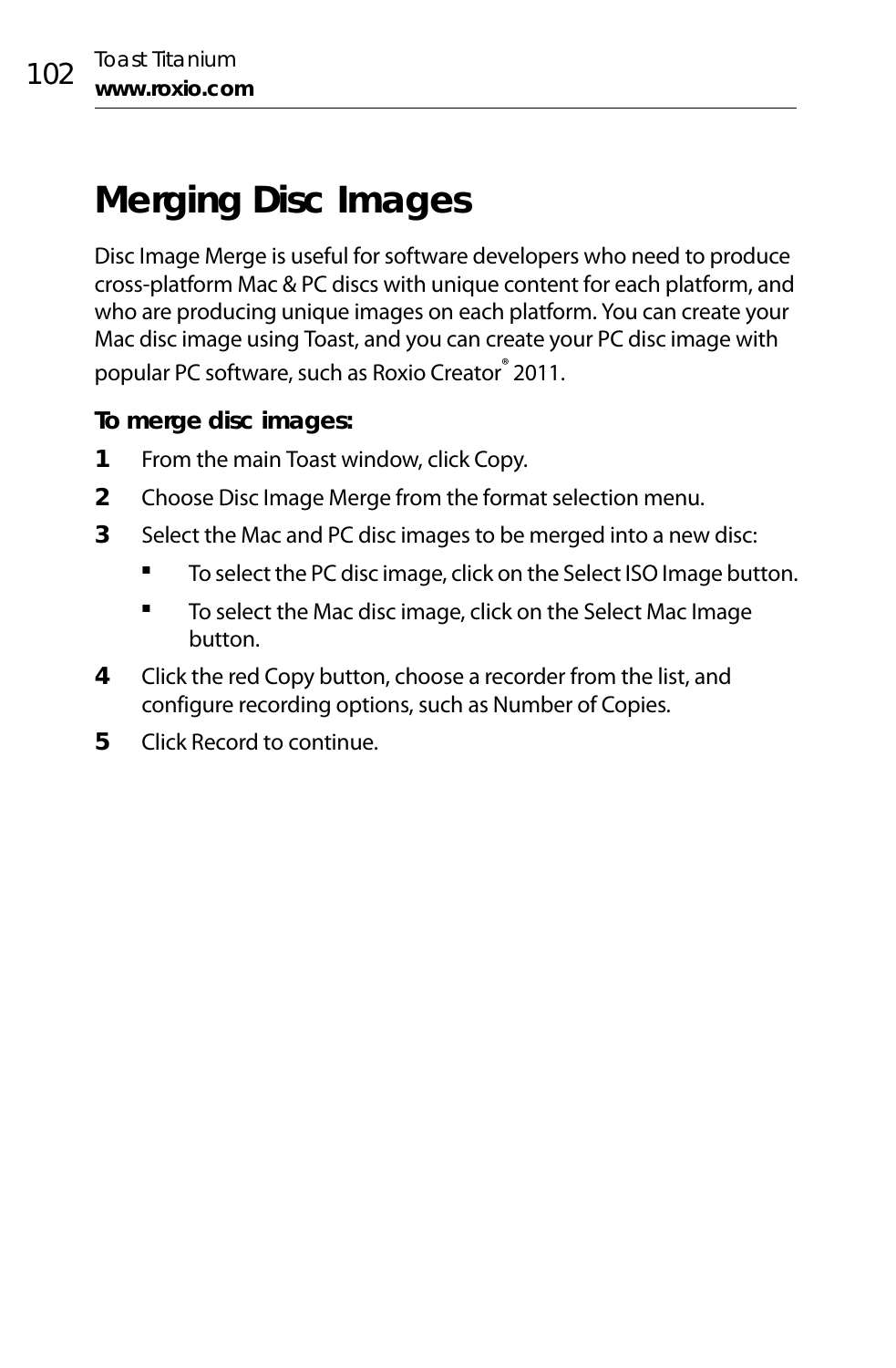# Converting Media

### **In this chapter**

| Why convert audio and video?    | 104 |
|---------------------------------|-----|
| Converting DVD-Video Content    | 105 |
| <b>Changing Convert Options</b> | 106 |
| Converting Video Files          | 107 |
| <b>Creating Custom Profiles</b> | 109 |
| VideoBoost                      | 111 |
| Converting Audio Files          | 113 |
| <b>Converting Audiobooks</b>    | 114 |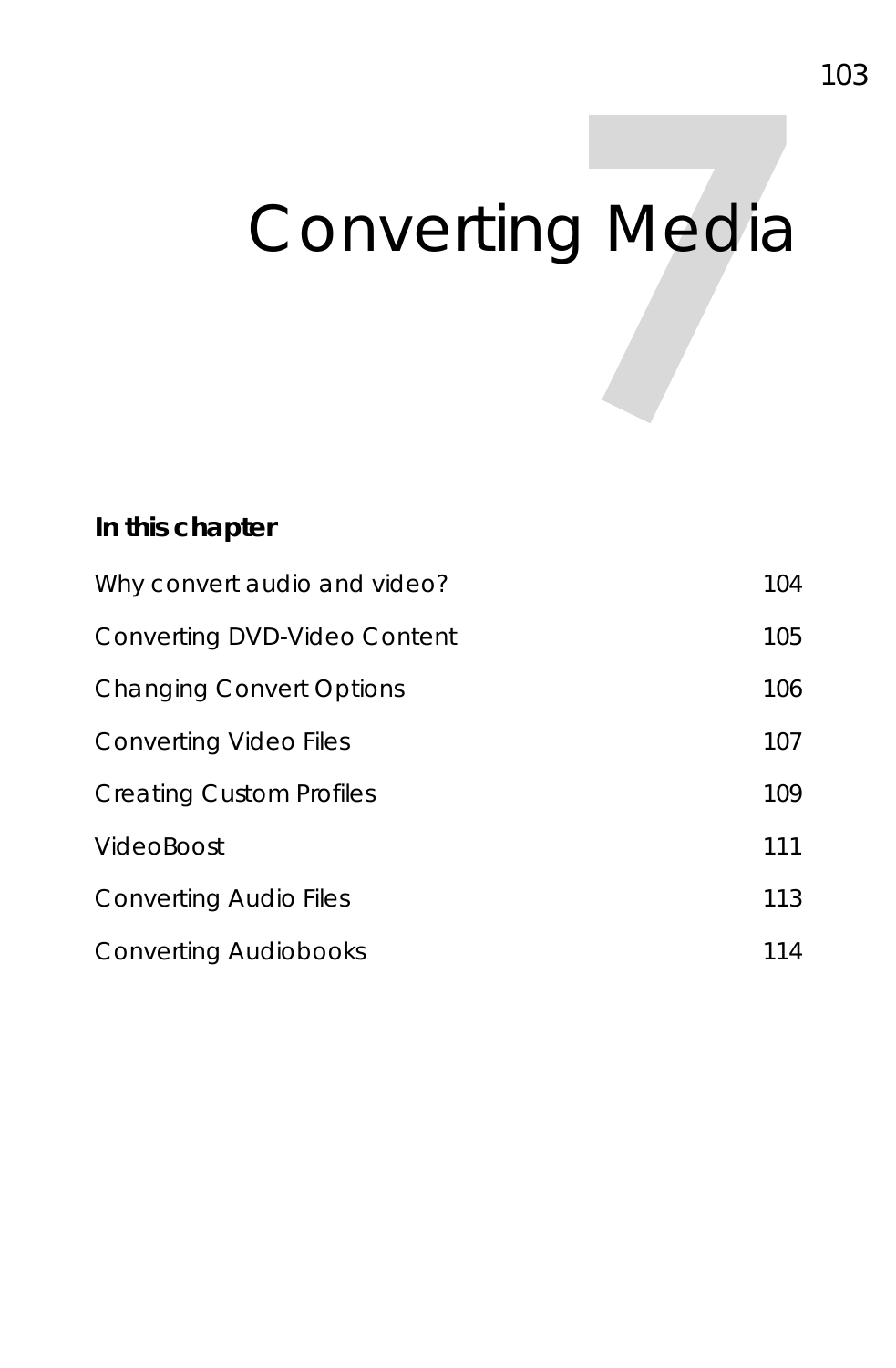### <span id="page-109-0"></span>**Why convert audio and video?**

Audio and video files are available in a wide variety of formats. While your computer may support many of these formats, other devices, portable video players, and file sharing websites may only support a limited number. Toast will help you convert audio and video while optimizing them for playback on a broad selection of portable devices including the iPad and iPhone and websites such as YouTube, Vimeo, and Facebook.

### **Toast offers a wide range of conversions:**

- **DVD Disc:** This project allows you to take an unprotected DVD-Video disc and convert the video to another format for use with a portable device or website. You will have the opportunity to select individual movies and extras as well as select the audio language.
- **Image File:** This project allows you to convert a DVD-Video image file. You will have the opportunity to select individual movies and extras as well as select the audio language.
- **VIDEO\_TS Folders:** This project allows you to convert one or more VIDEO\_TS folders. You will have the opportunity to select individual movies and extras as well as select the audio language.
- **Video Files:** This project allows you to add any supported video files to the Content Area and convert them for playback on the device or publish directly to a video sharing site.
- **Audio Files:** This project allows you to add any supported audio files, including audio captured by CD Spin Doctor, and convert them for playback on the device of your choice.
- **Audiobook**: This project allows you to convert an audiobook on CD to digital files you can play using iTunes, an iPod, or many other portable devices.

**Note:** Conversion projects create new converted files. Your original audio and video files remain unchanged.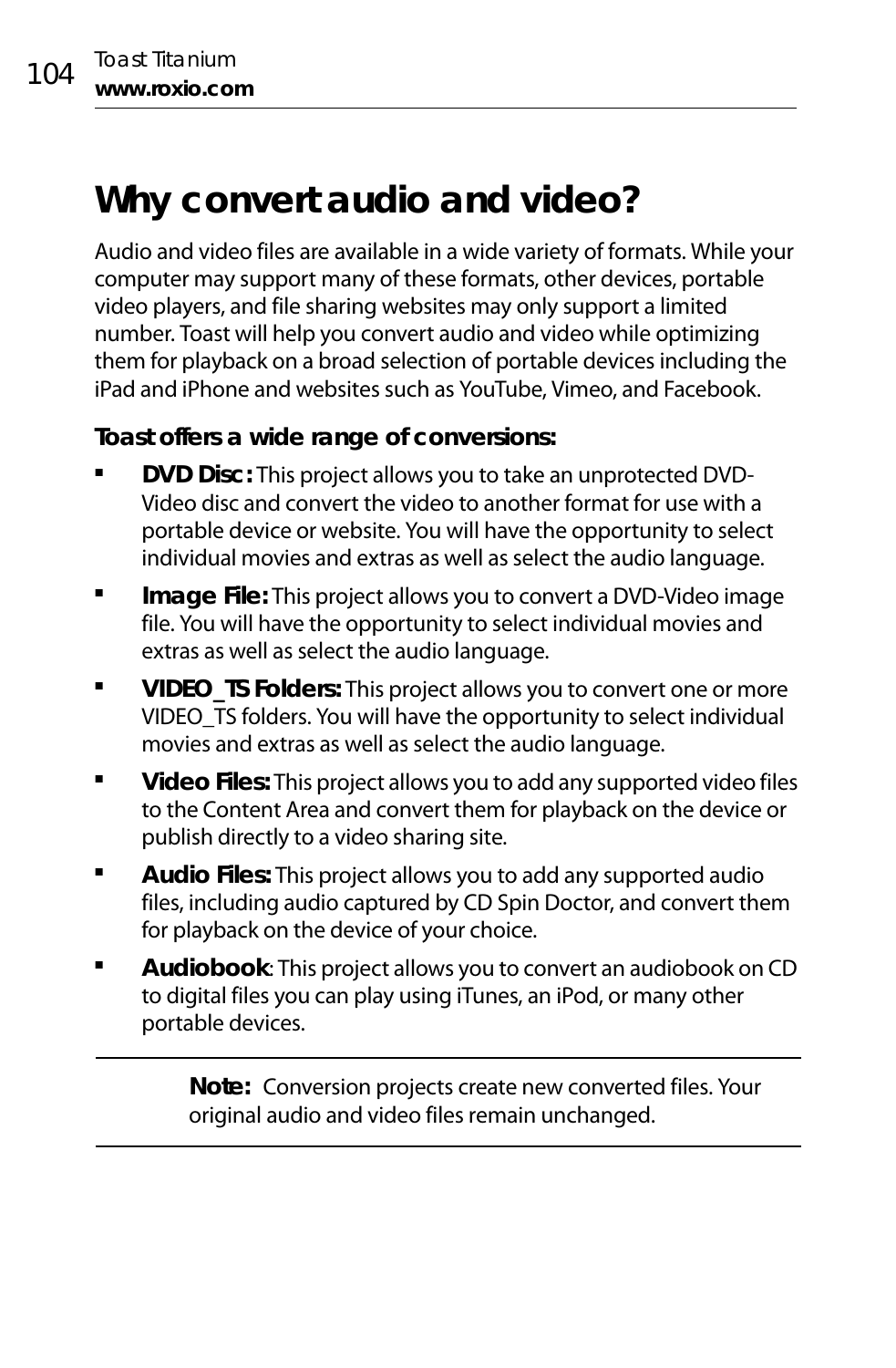### <span id="page-110-0"></span>**Converting DVD-Video Content**

This section describes the basic process of converting a DVD-Video disc to another video format with Toast. Converted files can be saved on your computer, sent directly to iTunes, or uploaded to several popular websites.

#### **To convert a DVD-Video disc:**

- **1** From the Assistant or the main Toast window, click Convert.
- **2** From the Assistant, double-click DVD Disc. From the main Toast window, choose DVD Disc from the format selection menu.
- **3** Select your source disc in the pull-down menu. A summary of the information that will be copied appears in the Content Area.
- **4** Click Options to select which individual movies, extras, and audio languages will be converted. See [Changing Convert Options](#page-111-0) on [page 106](#page-111-0) for more information.
- **5** Click the red Convert button.
- **6** Choose the output format, device, or website for which video should be optimized.
- **7** Select a video quality level.
- **8** Video conversion can consume a large share of your computer's resources. Click Schedule to run the conversion at a later time.
- **9** Choose a location such as a folder on your hard disk or send the video directly to iTunes.
- **10** Click Convert to continue.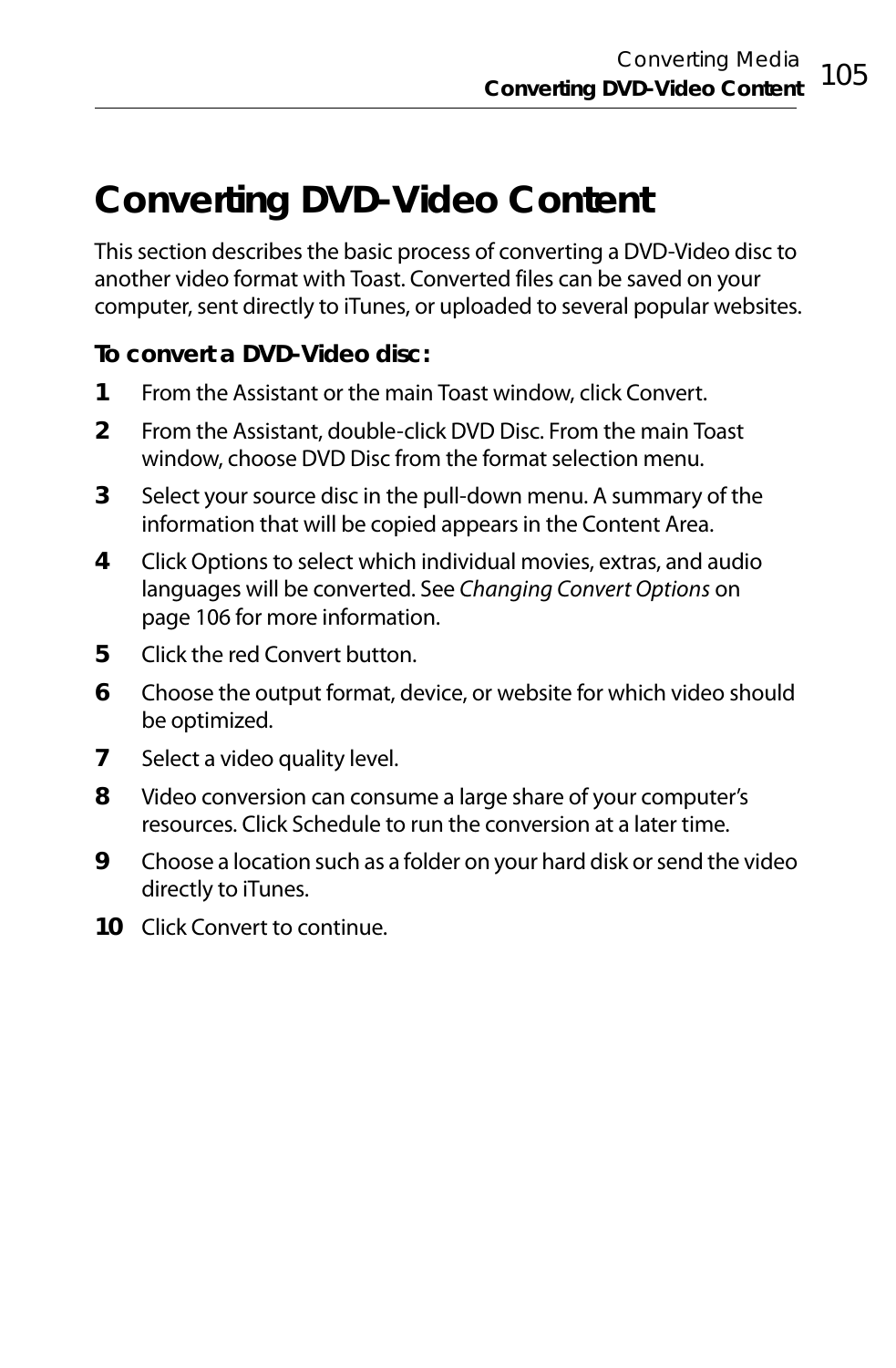### <span id="page-111-0"></span>**Changing Convert Options**

Convert options allow you to choose which movies, extras, and languages will be included when converting video content. When converting video, the video file which is created can only have one audio language. By default this is the same language that you hear when you playback the DVD-Video source.

#### **To change convert options:**

- **1** Click the Options button.
- **2** Select the Video pull down and choose the video to include:
	- **All:** All movies and extras
	- **Main:** Only the single longest-running titles
	- **Custom:** Choose the specific videos to be included.

**Note:** When converting video for a portable device or website, no DVD menus will be preserved.

- **3** Select the Audio pull down and choose the audio to include:
	- **Main:** Selects the default audio track or language.
	- Other available languages and audio tracks will be selectable.

**Note:** If you set the Video option to Custom, the Audio dropdown menu does not appear. Instead, you can select audio and language options for each individual video.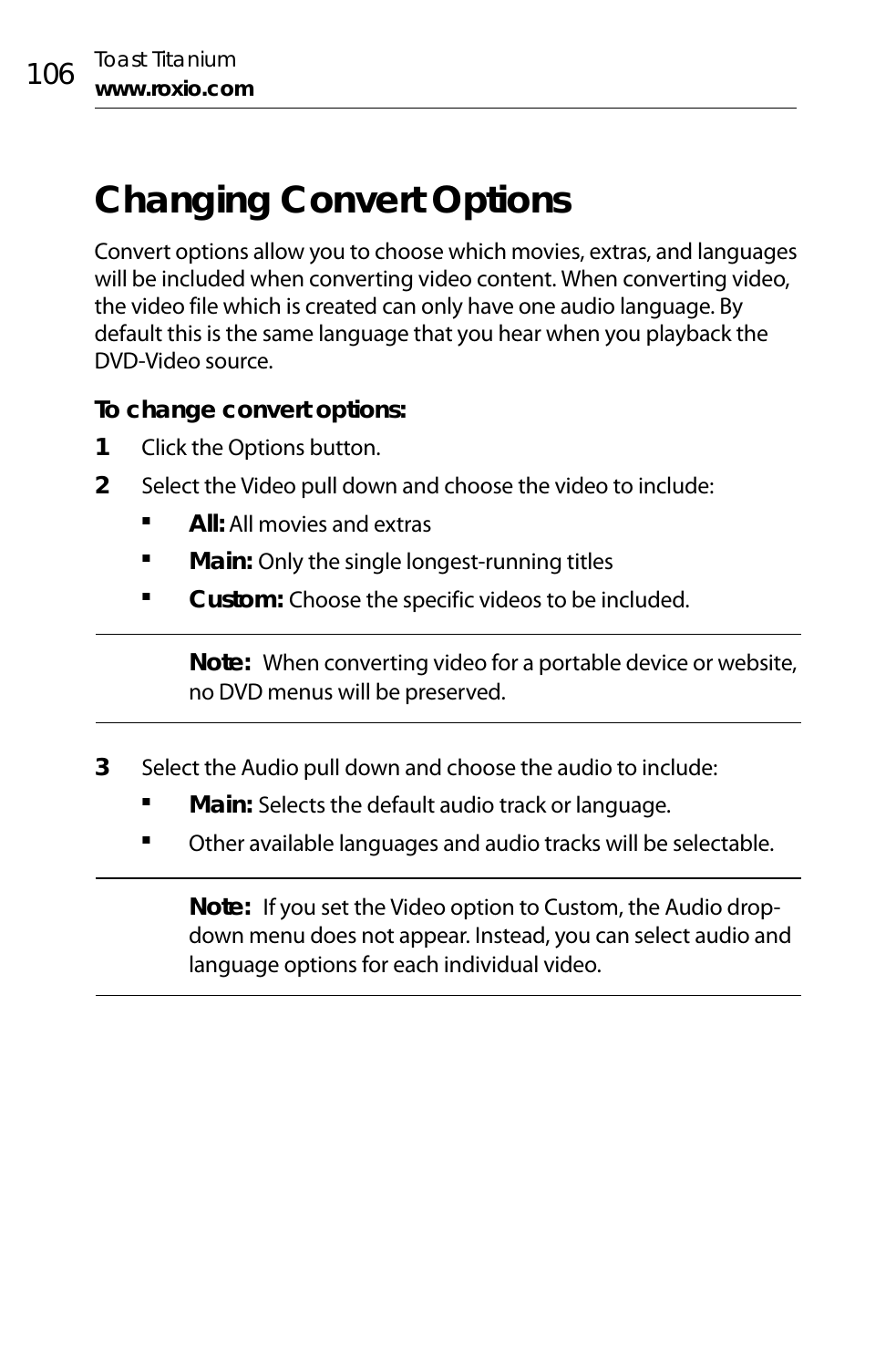### <span id="page-112-0"></span>**Converting Video Files**

Toast can convert video files to a variety of different formats and save them to your hard disk, add them directly to iTunes, or publish them directly to a video sharing site.

**To convert video files:**

- **1** From the Assistant or the main Toast window, click Convert.
- **2** From the Assistant, double-click Video Files. From the main Toast window, choose Video Files from the format selection menu.
- **3** Add video files to the project by dragging and dropping them into the Content Area from your hard disk or the Media Browser.

**Note:** You can add content from your high-definition (AVCHD) camcorder by clicking Video in the Media Browser and choosing AVCHD.

- **4 Optional**: To edit your video before completing your project, click the EDIT button. To apply audio effects, using Audio Unit plug-ins, click AU Filter. For more information on editing, see [Editing Video](#page-51-0) on [page 46.](#page-51-0)
- **5** Click the red Convert button.
- <span id="page-112-2"></span><span id="page-112-1"></span>**6** Choose a playback device, conversion format, or video sharing site from the Device drop-down menu. The selections are broken up into the following categories:
	- **Apple Hardware**: Choose from profiles optimized for your favorite devices including iPad, iPhone, and AppleTV.
	- **Video Game Systems**: Choose from profiles optimized for playback on a variety of video game consoles.
	- **Mobile Devices**: Choose from a variety of mobile devices.
	- **File Formats**: Select a specific file format including DV, H.264, MPEG-4, QuickTime movie, DivX Plus HD, and MKV. When using these settings you will likely want to customize the default audio and video settings for your own purposes.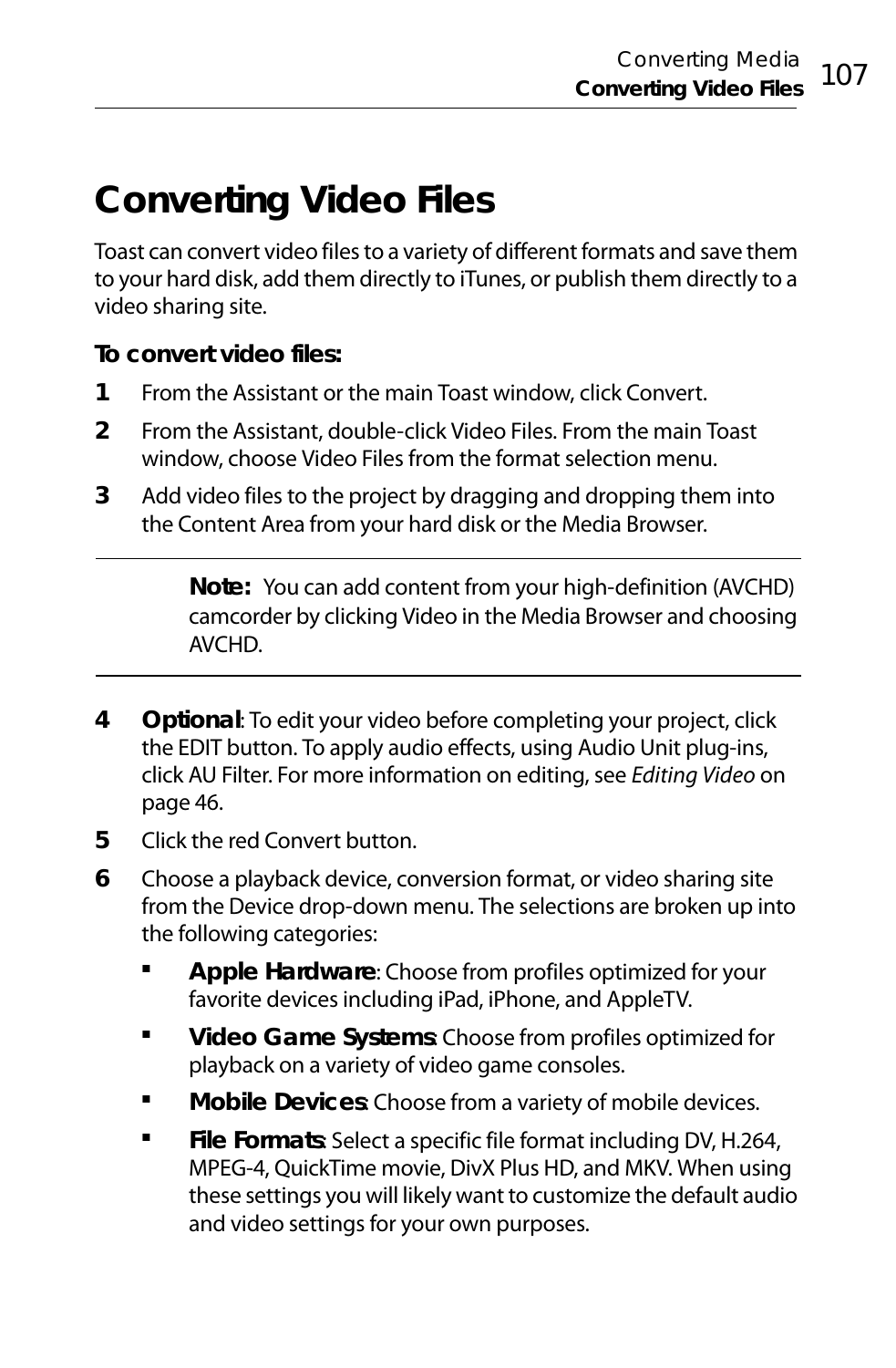- <span id="page-113-1"></span> **Internet Formats**: Have your video converted and automatically published to a video sharing site or converted to FLV or F4V video for Adobe Flash. On the final step of publishing, you may be prompted for additional information including title, description, and privacy options which vary depending on the online service you choose, such as YouTube, Vimeo, or Facebook.
- **Flash Video**: This selection will convert your video into FLV or F4V video for viewing with Adobe Flash Player through a web browser. To toggle between FLV and F4V output options, open the Video tab in Toast Preferences and select either FLV or F4V.
- **Flash Video with Player**: This selection will convert your video into FLV or F4V video for viewing with Adobe Flash Player through a web browser. To toggle between FLV and F4V output options, open the Video tab in Toast Preferences and select either FLV or F4V.

When using the Flash Video with Player profile, your video and 3 additional files will be created in the destination folder. These 3 files combined with the created video file give you everything you need to post your video on a web page including playback controls and sample HTML code to embed the video on a website you are creating or updating.

 **Custom Profiles**: Selections in this area consist of custom profiles which you have created. For more information on custom profiles, see [Creating Custom Profiles](#page-114-0) on page 109. Choose quality settings and an export location such as a folder on your hard disk or iTunes.

**Note:** By clicking on the Preview button before beginning your conversion, you can see how your video will look at the selected quality level. This saves you the time of having to finish the conversion before deciding you need to adjust the quality level.

- <span id="page-113-0"></span>**7** Video conversion can consume a large share of your computer's resources. Click Schedule to schedule the conversion for a later time.
- **8** Click Convert.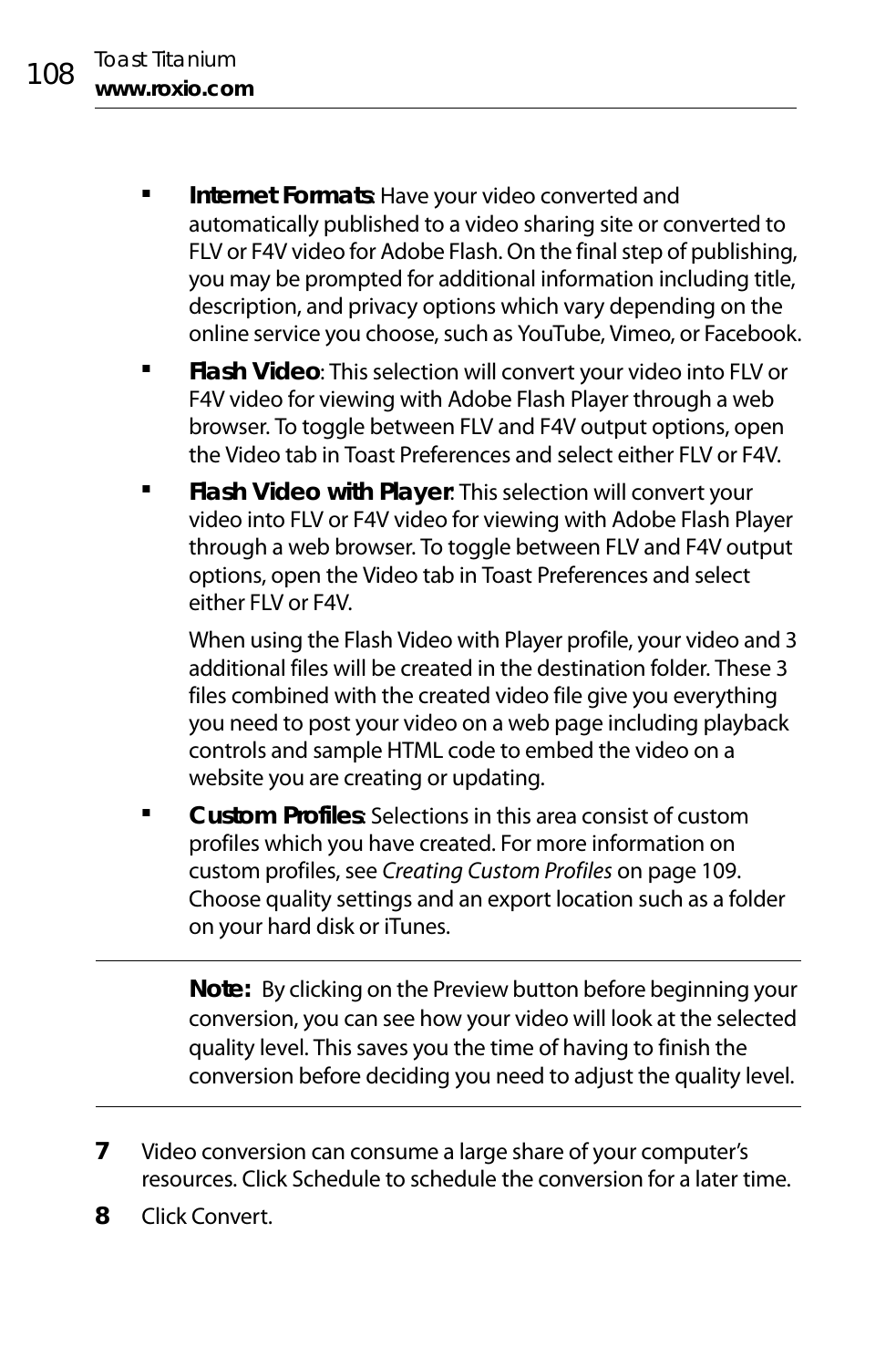**9** If you have selected a website as the destination, you will be asked to enter your account information and to provide an optional title and description for the video.

<span id="page-114-1"></span>The Privacy drop-down menu allows you to determine who can access the file. You also have the option to send a tweet alerting your Twitter followers that the video has been posted.

### <span id="page-114-0"></span>**Creating Custom Profiles**

You can create Custom Profiles for video conversions, which allow you to customize any of the included presets and save your custom settings so they can be used in the future.

#### **To create a custom conversion profile:**

- **1** After you have clicked the red Convert button, select New Custom Profile from the Device pull-down menu.
- **2** The Custom Video Export Profiles window appears, a new profile is automatically added and you are prompted to enter a name for it. The name of the profile will appear on the Device pull-down menu in the future, so choose a name you will remember.
- **3** From the Format pull-down, choose a format to base your custom settings on. You should choose the format that is closest to the settings you want to use. For example, if you are creating a custom video profile to convert video for your iPad, you should select the iPad format.
- **4** Make changes to the selected format by changing options such as Size, Aspect Ratio, Overscan, and others. You can also click Advanced to access additional settings for both audio and video. You should ensure that the settings you choose are compatible with the device you are going to use for playback. It is possible to choose settings that are not compatible with the original device or format you selected in the Format pull-down menu.
- **5** Once you've completed making changes, click OK and complete your project. You'll see your new custom profile listed by name in the Device pull-down menu.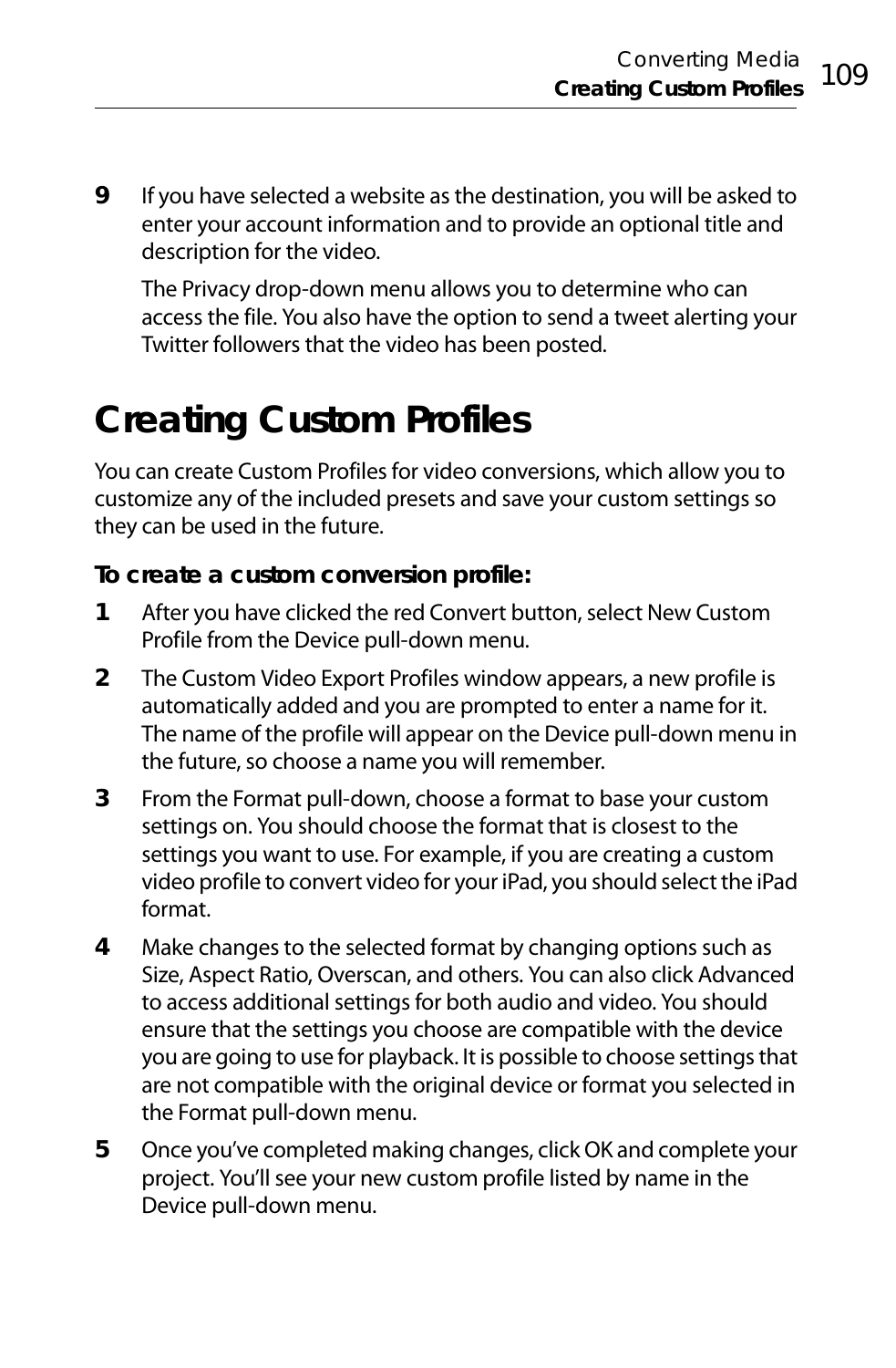**Note:** You can add and remove Custom Profiles by using the and (+) and remove (-) buttons at the bottom left of the Custom Video Export Profiles screen.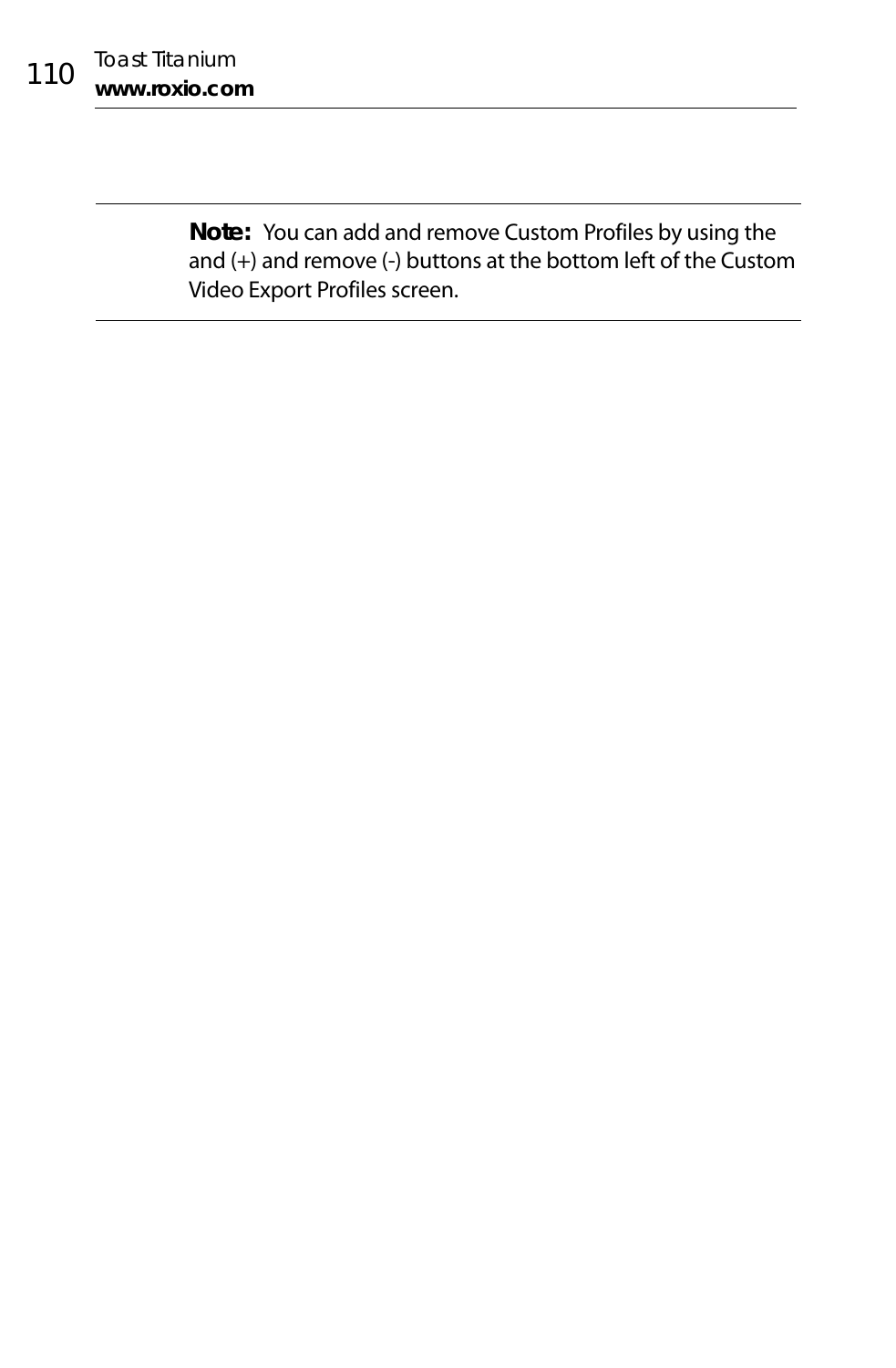### <span id="page-116-1"></span><span id="page-116-0"></span>**VideoBoost**

VideoBoost allows you to take advantage of the unused processing power in modern graphics cards to speed up your H.264 video conversions which is ideal when you're creating video for your iPad, iPhone, AppleTV or any device with H.264 playback.

To take advantage of VideoBoost, your computer must have a supported NVIDIA graphics card. For optimal performance, 4GB of RAM is recommended.

For notebook computers with NVIDIA graphics cards, you should also ensure you've selected the Higher performance option in the Energy Saver options within System Preferences. If you do not select High performance when this option is available, VideoBoost performance will be significantly reduced. If you do not see this option in Energy Saver, no additional steps are needed. You may need to restart your computer after modifying this setting.

### **To use VideoBoost when converting video:**

**1** Ensure your Apple computer has a compatible NVIDIA graphics card. You can check what type of graphics card you have by clicking on the Apple at the top left of your screen, choosing About This Mac, and clicking More Info. This will launch the System Profiler application. Click on Graphics/Displays under Hardware at the left side and available graphics cards will be shown in the System Profiler window.

A list of compatible cards can be found a[t www.roxio.com/toast.](http://www.roxio.com/toast)

- **2** Download and install the latest NVIDIA CUDA driver for Mac directly from NVIDIA. To find the driver, go to [www.nvidia.com](http://www.nvidia.com) and navigate to the Download Drivers section.
- **3** Restart your computer.

**Tip:** At the time of publication, you could also go directly to [www.nvidia.com/object/mac-driver-archive.html](http://www.nvidia.com/object/mac-driver-archive.html) and download the latest driver at the top of the screen.

**4** Launch Toast and create your Convert > Video Files project. Once you are ready to begin converting video, click the red Convert button.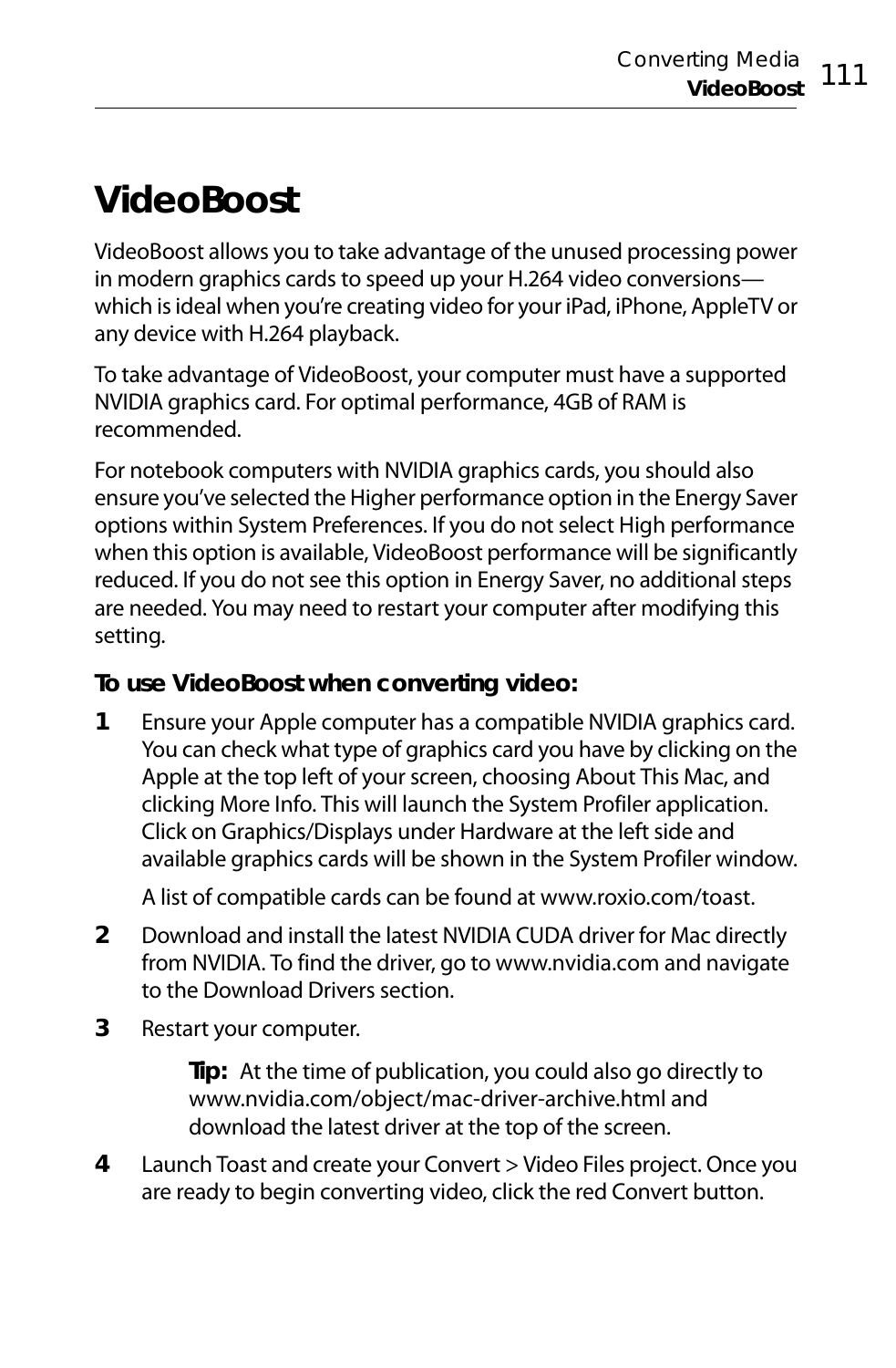**5** If you have a supported NVIDIA graphics card, you will see a new option in this window. Ensure the new Use VideoBoost option is enabled by placing a check mark in the checkbox, if there is not one already present.

#### **6** Choose any additional settings and convert your video.

Toast displays a progress bar and status information and will display VideoBoost in the progress window if VideoBoost is being used.

### **Pause and Resume Video Conversion**

<span id="page-117-0"></span>Converting video can be a very time consuming process, depending on the format and length of the video as well as the speed of your computer. Some machines may become sluggish when the CPU is being fully utilized to convert your video. Encoding can be paused at any time to free up the CPU for other tasks and then resumed later. When encoding is paused, you can run other applications or even switch to another user account as long as Toast remains open. If you close the Toast application, even when video encoding is paused, you must restart the process from the beginning.

You can also Pause and Resume video encoding for disc-based projects such as creating a DVD-Video or Blu-ray Disc. Once these projects have finished the video encoding phase and burning to disc has begun, the Pause and Resume option becomes unavailable. You can not pause the burn process.

#### **To pause or resume video conversion:**

- **1** Click the Pause button in the video conversion progress dialog to pause encoding.
- **2** When you're ready to continue, click the Resume button.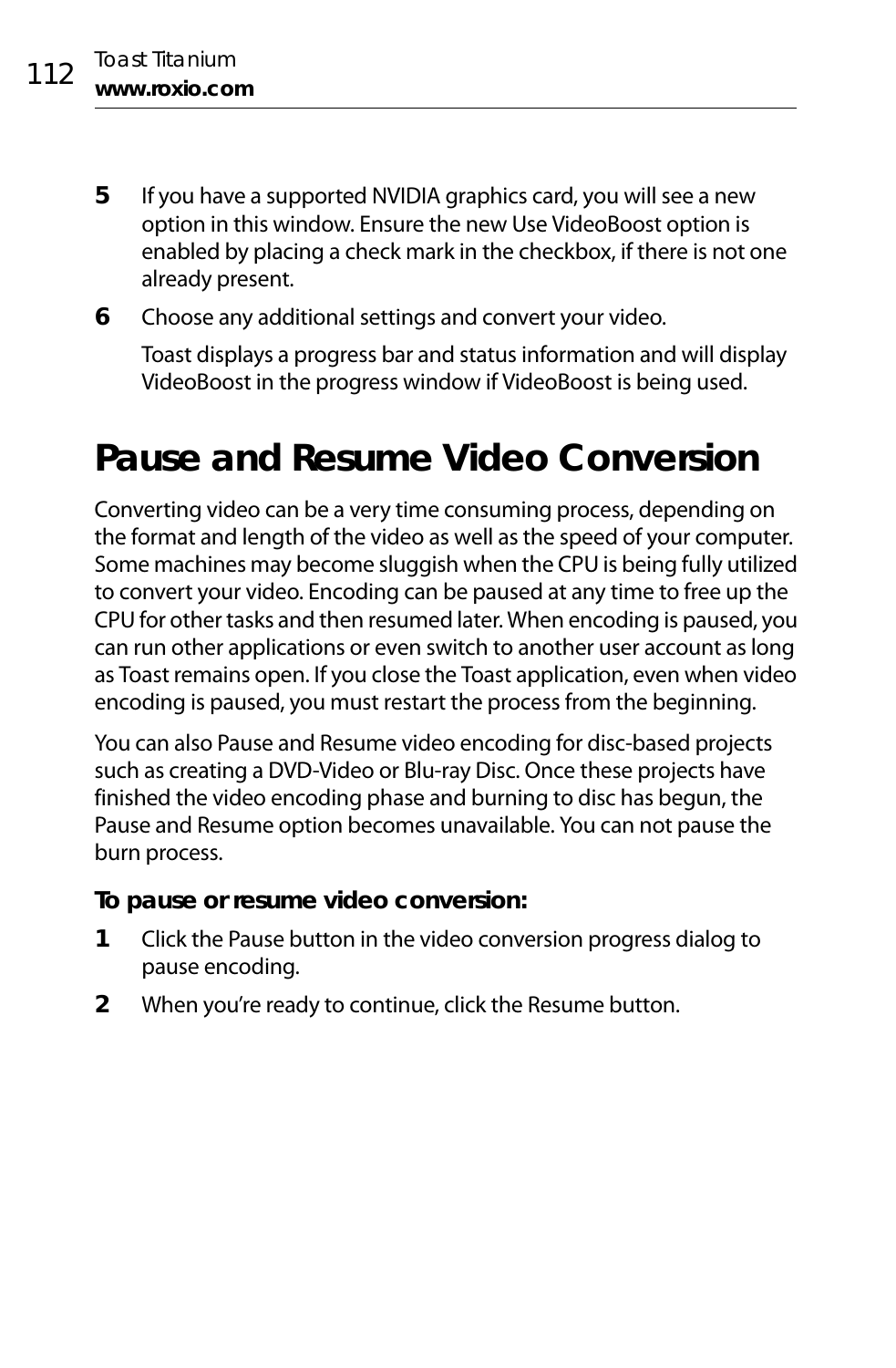### <span id="page-118-0"></span>**Converting Audio Files**

Toast can convert audio files to a variety of different formats and export the converted file to your hard disk or connected device.

#### **To export audio:**

- **1** From the Assistant or the main Toast window, click Convert.
- **2** From the Assistant, double-click Audio Files. From the main Toast window, choose Audio Files from the format selection menu.
- **3** Add audio files to the project by dragging and dropping them into the Content Area from your hard disk or the Media Browser.
- **4** Add any audio effects of crossfade effects you like would applied to your audio export.
- **5** Click the red Convert button
- **6** Choose one of the available conversion formats:
	- **AIFF:** Creates a full quality uncompressed audio file for use on a Mac.
	- **WAV:** Creates a full quality uncompressed audio file for use on a PC.
	- **AAC:** Creates a high quality compressed audio file supported by iTunes.
	- **Apple LossLess:** Creates a full quality compressed audio file supported by iTunes.
	- **FLAC:** Creates a full quality compressed audio file. Your player will need FLAC support. iTunes does not support FLAC.
	- **Ogg Vorbis:** Creates a high quality compressed audio file, similar to MP3. Your player will need Ogg Vorbis support. iTunes does not support Ogg Vorbis.

Or, if you prefer, choose a purpose for your files. You'll find selections for editing, for playback on a Windows computer, for playback in iTunes, and for playback with a Sony PSP. Settings appropriate for each purpose are selected automatically and are displayed in the Summary area.

**7** Select a destination for your converted audio.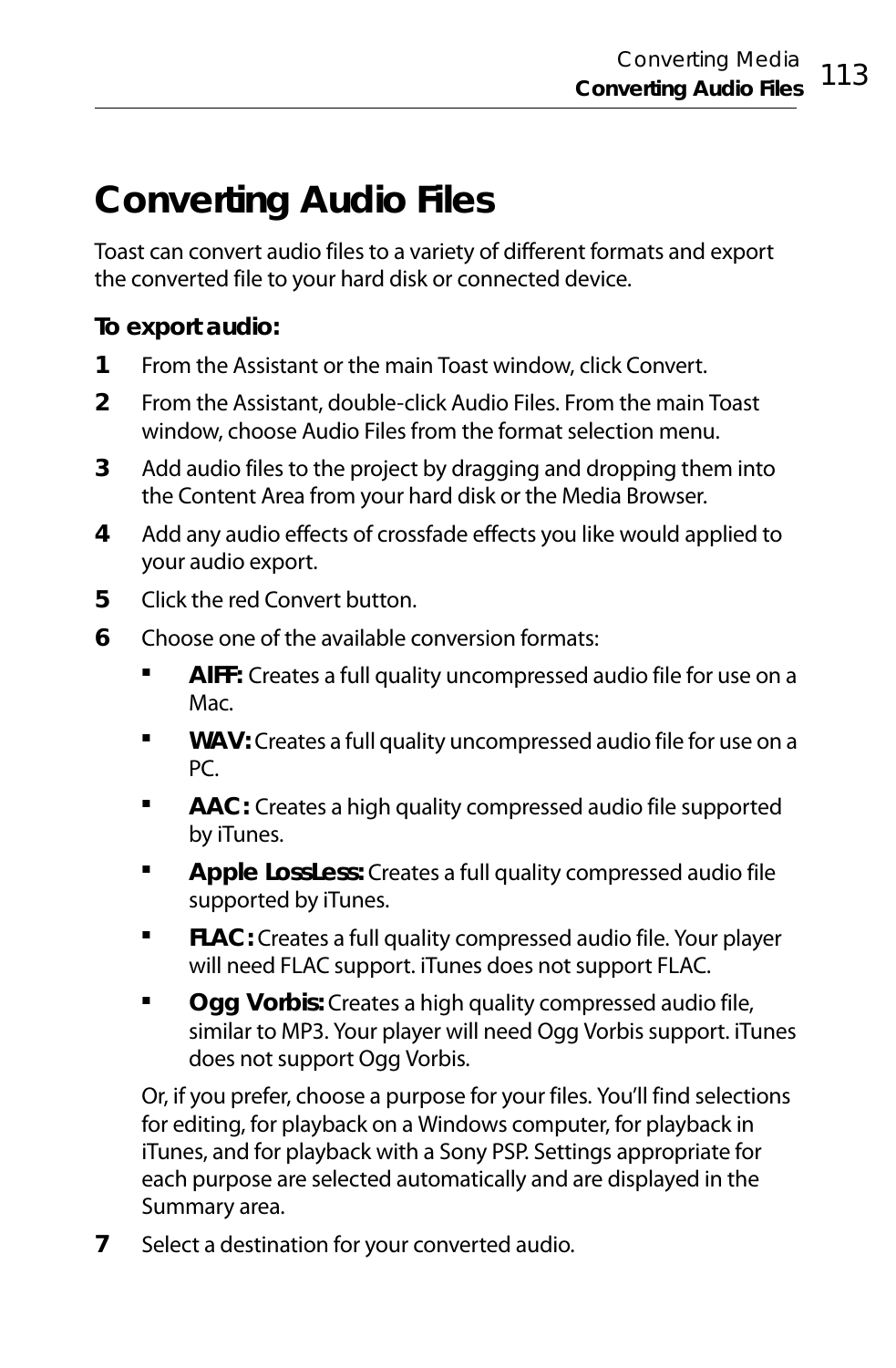- **8** Click Options to further refine the audio settings.
- **9** Click Save and your audio will be converted.

Toast displays a progress bar and status information as it exports the audio.

### <span id="page-119-0"></span>**Converting Audiobooks**

<span id="page-119-1"></span>The Audiobook project converts an audiobook on CD to digital files you can play using iTunes, an iPod, or many other portable devices.

### **To convert an audiobook:**

- **1** From the Assistant or the main Toast window, click Convert.
- **2** From the Assistant, double-click Audiobook. From the main Toast window, choose Audiobook from the format selection menu.
- **3** Insert the first disc of your audiobook into your computer's disc drive.
- **4** If you are asked if you would like to import the contents of the disc into your iTunes music library, click No and close iTunes. (You will have an opportunity to add the book to your iTunes library later.)
- **5** Select your source disc in the pull-down menu. A summary of the information that will be created appears in the Content Area.
- **6** In the Options area select the desired audio quality and playback speed. An option to convert stereo recordings to mono is also available.
- **7** Click the red Convert button.
- **8** Enter a name for your file and select a destination. Select the desired format from the Convert drop-down list. If desired, select the Add to iTunes Library checkbox.
- **9** Click Save to begin converting the disc.
- **10** Insert the next disc when prompted. After the final disc is converted, click Done.
- **11** If you elected to add the files to iTunes, they will appear in your iTunes Books library.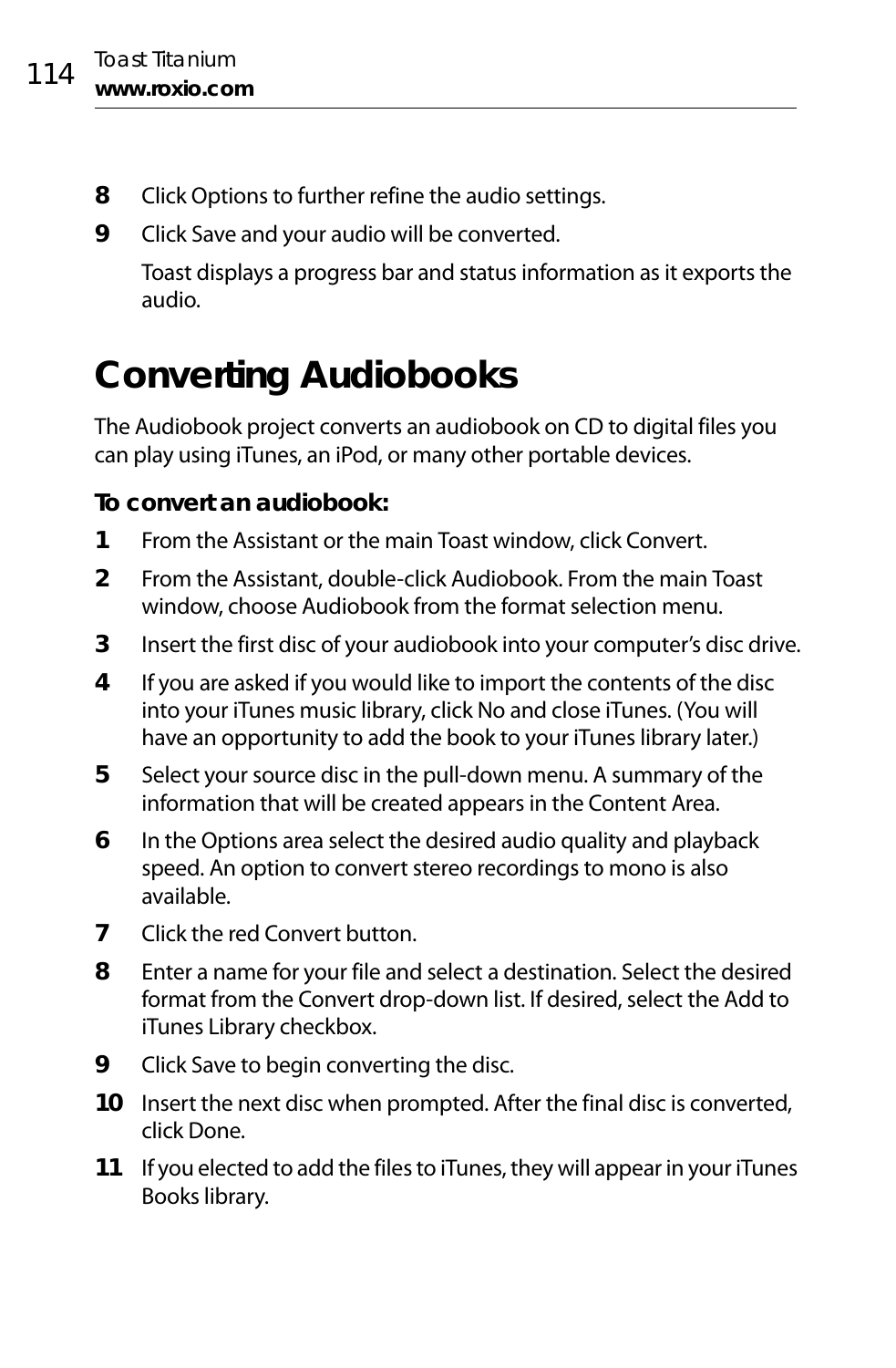# Index

#### **AAC**

*A*

files, adding to an audio disc [83](#page-88-0) **Add button**

about [7](#page-12-0)

#### **adding**

photos to slideshows [28](#page-33-0)

**adding [ROM data to a DVD-Video](#page-41-0)  disc** 36

#### **advanced**

recorder settings [14](#page-19-0)

#### **AIFF**

files, adding to an audio disc [83](#page-88-0) **Android**

converting video for playback on Android devices [107](#page-112-1)

#### **AppleTV**

conve[rting video for playback](#page-112-2)  on 107

#### **aspect ratio** [35](#page-40-0)

#### **audio CDs**

about [82](#page-87-0) creating [84](#page-89-0) [See also](#page-87-0) audio discs **audio discs**

about [82](#page-87-1) creating [83](#page-88-1) types of [82](#page-87-2) **audio effects** adding to video files [46](#page-51-1) **audio encoding options** DVD [38](#page-43-0) music DVD [90](#page-95-0) **audiobooks** converting CDs [114](#page-119-1) **auto-play option** DVDs [34](#page-39-0) music DVDs [89](#page-94-0) video discs [25](#page-30-0) **Autorun** enabling [68](#page-73-0) **AVCHD archive** creating [45](#page-50-0) **AVCHD Archive discs** about [23](#page-28-0) **AVI files** adding to a video disc [23](#page-28-1)

*B*

**backgrounds**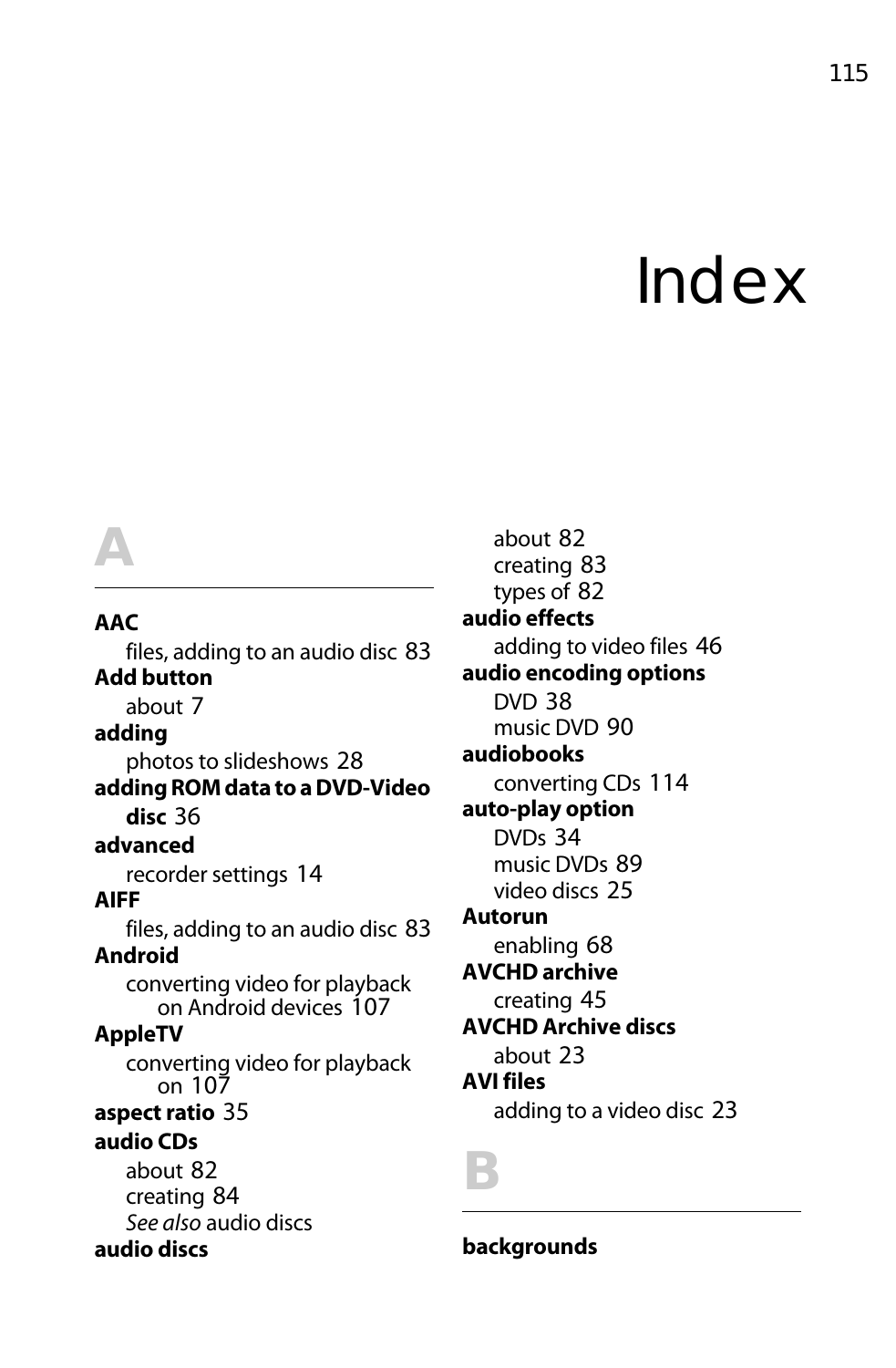custom menu [35](#page-40-1) [custom menu background color](#page-40-2) 35 customizing [65](#page-70-0) **BDMV folders** [about Blu-ray Discs created from](#page-27-0) 22 **BD-RE discs** burning wi[th Toast Dynamic](#page-84-0)  Writing 79 **BlackBerry** conve[rting video for playback](#page-112-1)  on 107 **Blu-ray disc media** about [11](#page-16-0) **Blu-ray Video** discs [22](#page-27-0) **Blu-ray Video discs** about [22](#page-27-1) **buffer underrun prevention** enabling [15](#page-20-0) **burning** discs [7](#page-12-1) to multiple re[corders at the](#page-64-0)  same time 59 **button text** changing playlist [91](#page-96-0) changing slideshow [28](#page-33-1) changing video [30](#page-35-0), [32](#page-37-0) **buttons** highlight color [35](#page-40-3) [maximum number on menus](#page-40-4) 35 *C*

**camcorder** importing video from [32](#page-37-1) **catalog disc option** [15](#page-20-1)

**CD media** about [11](#page-16-1) **CDs** burning [7](#page-12-1) comparing [52](#page-57-0) copying [99](#page-104-0) formats supported [9](#page-14-0) multi-session [62](#page-67-0) **CD-TEXT option** [84](#page-89-1), [99](#page-104-1) **cel phones** conve[rting video for playback](#page-112-1)  on 107 **changing** recorder settings [14](#page-19-1) slideshow duration [29](#page-34-0) track information [87](#page-92-0) **chapter markers** setting [31](#page-36-0) **comparing** files and folders [52](#page-57-0) **compressing** discs [63](#page-68-0) **Content area** about [5](#page-10-0) **continuous play option** [89](#page-94-1) DVDs [34](#page-39-1) **copy options** [42](#page-47-0) **copying** disc image files [100](#page-105-0) discs [98](#page-103-0) **creating** [See](#page-88-1) making **creating an AVCHD archive** [45](#page-50-0) **cropping** video [46](#page-51-1) **crossfades** about [88](#page-93-0) **custom hybrid data discs** about [56](#page-61-0)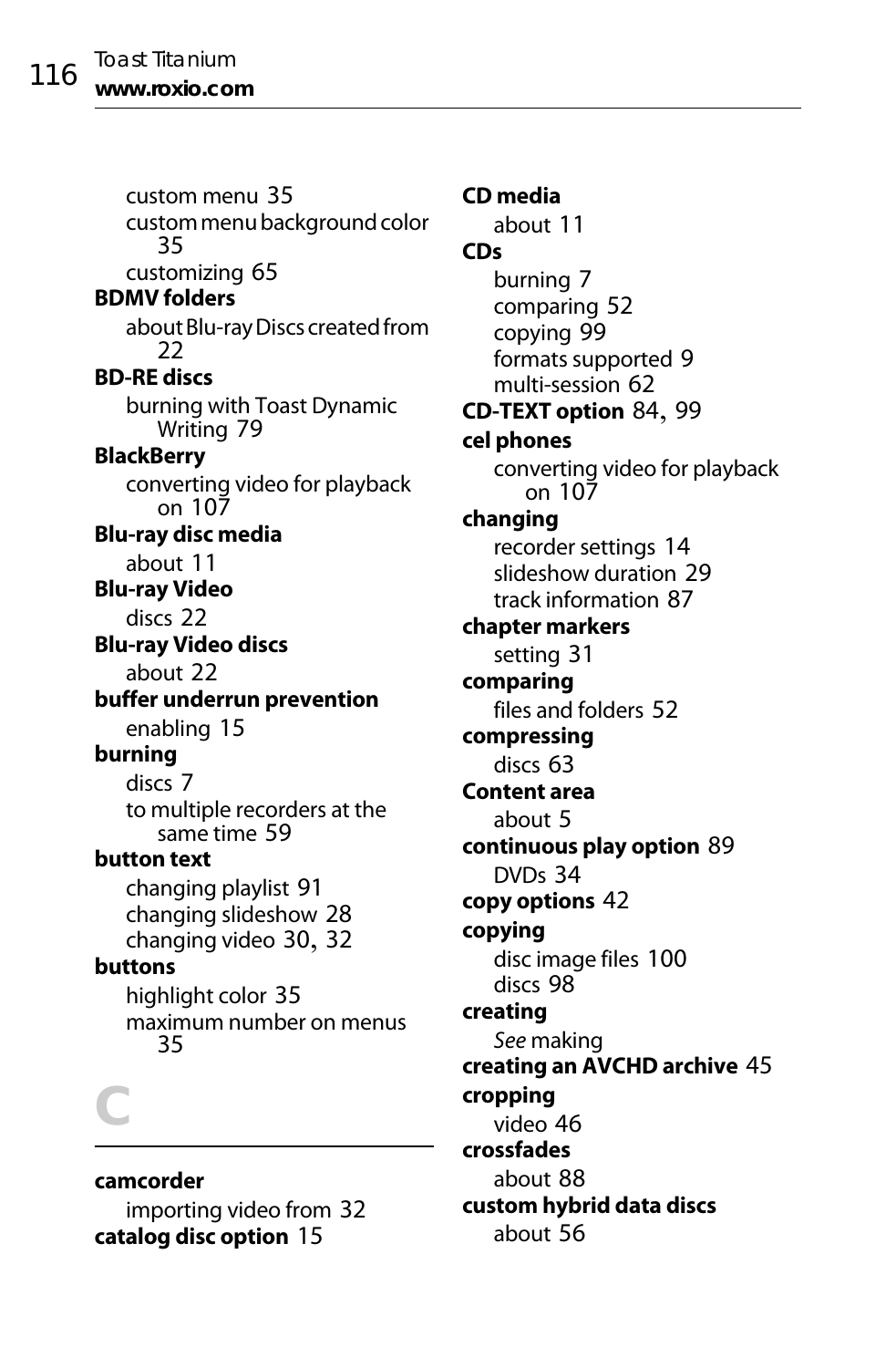[See also](#page-61-0) data discs **custom hybrid discs** creating [73](#page-78-0) **customizing** backgrounds [65](#page-70-0) disc icons [64](#page-69-0) video conversion profiles [109](#page-114-1)

# *D*

**DAO** about [15](#page-20-2) **data** adding to discs [34](#page-39-2) organizing [65](#page-70-1) **data discs** about [56](#page-61-1) creating [58](#page-63-0) types of [56](#page-61-2) [See also](#page-61-1) photo discs **data sets** comparing [52](#page-57-0) **deleting** files and folders [66](#page-71-0) photos from slideshows [28](#page-33-2) playlists [91](#page-96-1) slideshows [28](#page-33-3) tracks [87](#page-92-1) video [30](#page-35-1) **disc image files** copying [100](#page-105-0) mounting [51](#page-56-0) saving [50](#page-55-0) unmounting [52](#page-57-1) **disc images** merging [102](#page-107-0) **Disc-At-Once** about [15](#page-20-2) **discs**

adding data to [34](#page-39-2) burning multi[ple discs at the](#page-64-0)  same time 59 comparing [52](#page-57-0) compressing [63](#page-68-0) copying photos to [34](#page-39-3), [89](#page-94-2) customizing icons for [64](#page-69-0) customizing window backgrounds for [65](#page-70-0) encrypting [63](#page-68-1) erasing [16](#page-21-0) formats supported [9](#page-14-0) naming [62](#page-67-1) organizing content on [65](#page-70-1) spanning multiple [69](#page-74-0) [See also](#page-61-1) audio discs, data discs, photo d[iscs, video discs](#page-95-0) **Dolby Digital** 90 AC3 file[s, adding to an audio](#page-88-2)  disc 83 **duplicating** playlists [91](#page-96-2) slideshows [28](#page-33-4) video [30](#page-35-2) **duration** of slideshow, changing [29](#page-34-0) **DV** camcord[er, importing video](#page-37-1)  from 32 files, addi[ng to a video disc](#page-16-2) [23](#page-28-1) **DVD media** 11 **DVD-Audio discs** about [89](#page-94-3) **DVD-ROM data discs** about [56](#page-61-3) [See also](#page-61-3) data discs **DVD-ROM discs** creating [72](#page-77-0) **DVDs** burning [7](#page-12-1) comparing [52](#page-57-0)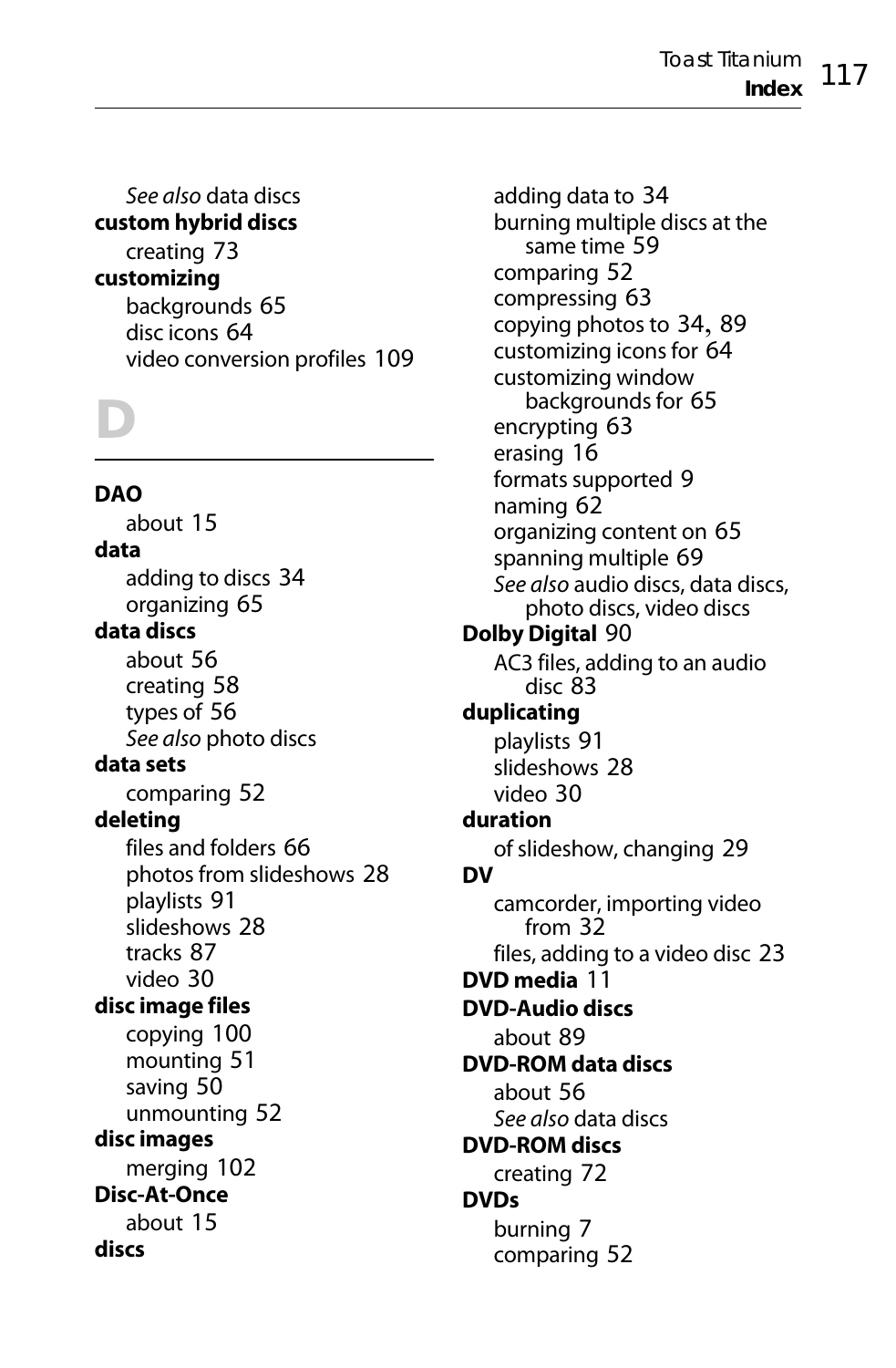copying [99](#page-104-0) formats supported [9](#page-14-0) **DVD-Video discs** about [22](#page-27-2) creating [24](#page-29-0) [See also](#page-27-2) video discs

*E*

#### **editing**

adding [audio effects to video](#page-51-1)  files 46 [See](#page-92-0) changing video [30](#page-35-3), [46](#page-51-1) **enabling** buffer underrun prevention [15](#page-20-0) verification [15](#page-20-3) **encoding options** audio [38](#page-43-0) discs [37](#page-42-0) video [37](#page-42-1) video discs [25](#page-30-1) **encrypting** discs [63](#page-68-1) **enhanced audio CDs** about [82](#page-87-3) creating [95](#page-100-0) [See also](#page-87-3) audio discs **erasing** discs [16](#page-21-0) **Extras menu** about [17](#page-22-0)

*F*

#### **files**

comparing [52](#page-57-0) deleting [66](#page-71-0)

organizing [65](#page-70-1) rearranging [66](#page-71-1) renaming [66](#page-71-2) **Filter button** about [7](#page-12-2) **FLAC** files, adding to an audio disc [83](#page-88-2) **folders** comparing [52](#page-57-0) creating [66](#page-71-3) deleting [66](#page-71-0) organizing [65](#page-70-1) rearranging [66](#page-71-1) renaming [66](#page-71-2)

*G*

**graphics** changing playlist [91](#page-96-0) changing slideshow [28](#page-33-1) changing video [30](#page-35-0) **graphics cards** support for VideoBoost [111](#page-116-1)

# *H*

**hard disks** comparing [52](#page-57-0) **hardware** requirements [2](#page-7-0) **HDV** files, adding to a video disc [23](#page-28-1) **High Definition DVD** about [22](#page-27-3) making [26](#page-31-0) **High Definition on DVD** discs [22](#page-27-0) **highlight color**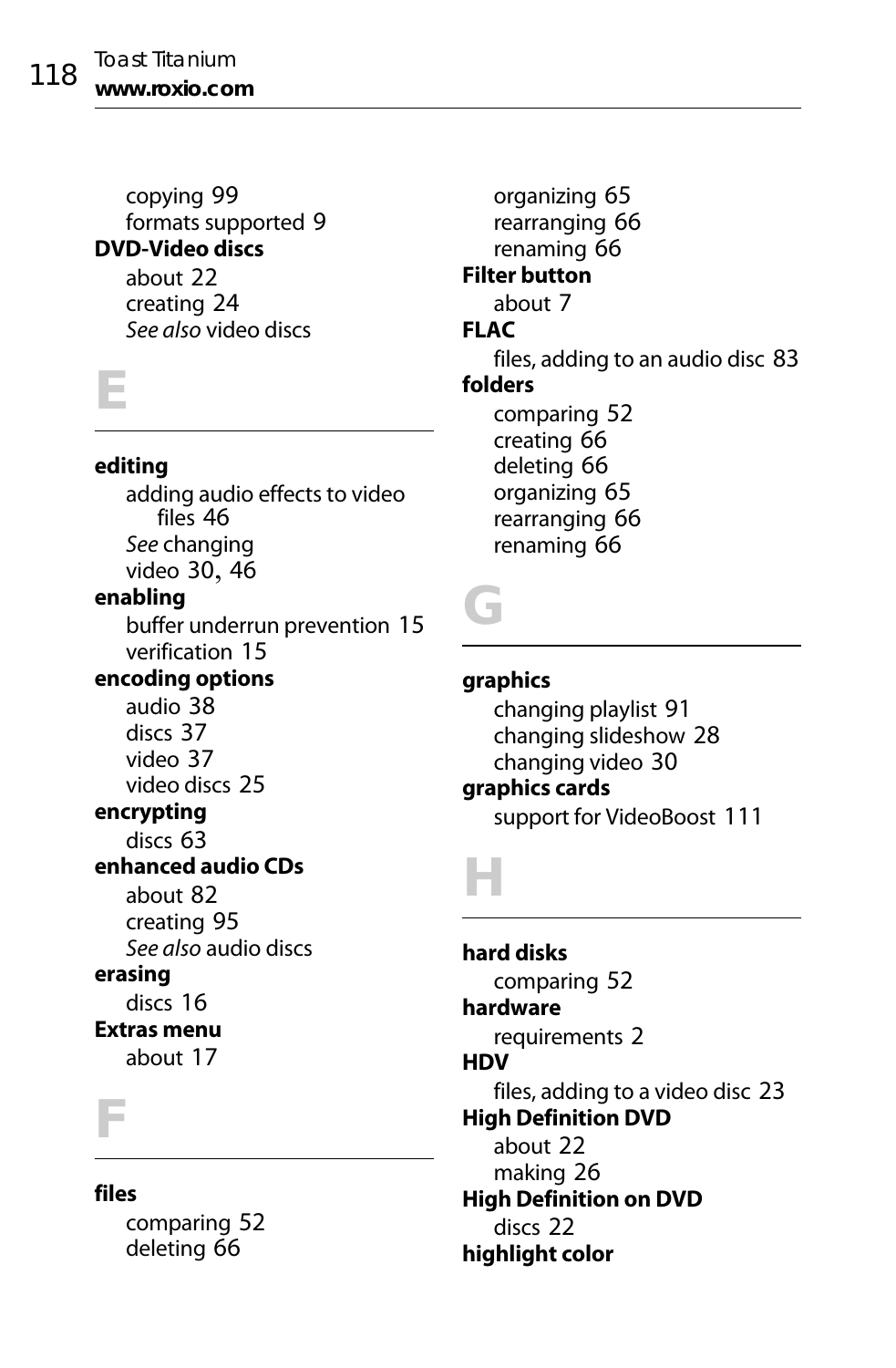Toast Titanium **Index** 119

buttons [35](#page-40-3)

*I*

#### **icons**

customizing [64](#page-69-0) **image files** copying [100](#page-105-0) mounting [51](#page-56-0)

saving [50](#page-55-0) **importing**

video [32](#page-37-1)

#### **installing**

Toast [2](#page-7-1)

#### **iPad**

conve[rting video for playback](#page-112-2)  on 107

#### **iPhone**

conve[rting video for playback](#page-112-2)  on 107

*L*

**layout of data** controlling [53](#page-58-0) **Live Screen Capture** [17](#page-22-1)

# *M*

**Mac & PC data discs** about [56](#page-61-4) creating [67](#page-72-0) restoring [69](#page-74-1) [See also](#page-61-4) data discs **Mac and PC disc images** producing [102](#page-107-0) **Mac Only data discs**

about [56](#page-61-5) creating [61](#page-66-0) restoring [69](#page-74-1) [See also](#page-61-5) data discs **Mac volume data discs** about [56](#page-61-6) creating [75](#page-80-0) [See also](#page-61-6) data discs **main window** [4](#page-9-0) **making** audio discs [83](#page-88-1) Blu-ray video discs [24](#page-29-0) custom hybrid discs [73](#page-78-0) custom vid[eo conversion](#page-114-1)  profiles 109 data discs [58](#page-63-0) DVD\_ROM discs [72](#page-77-0) DVDs from VIDEO\_TS folders [40](#page-45-0) DVD-Video discs [24](#page-29-0) enhanced audio CDs [95](#page-100-0) folders [66](#page-71-3) Mac & PC data discs [67](#page-72-0) Mac Only data discs [61](#page-66-0) Mac volume discs [75](#page-80-0) mixed mode CDs [96](#page-101-0) MP3 discs [94](#page-99-0) photo discs [77](#page-82-0) temporary partitions [53](#page-58-0) video discs [23](#page-28-2) **markers** setting chapter [31](#page-36-0) **media** Blu-ray discs [11](#page-16-0)  $CDs$  [11](#page-16-1) DVDs [11](#page-16-2) **Media Browser** about [6](#page-11-0) using [12](#page-17-0) **Media Type buttons** about [7](#page-12-3)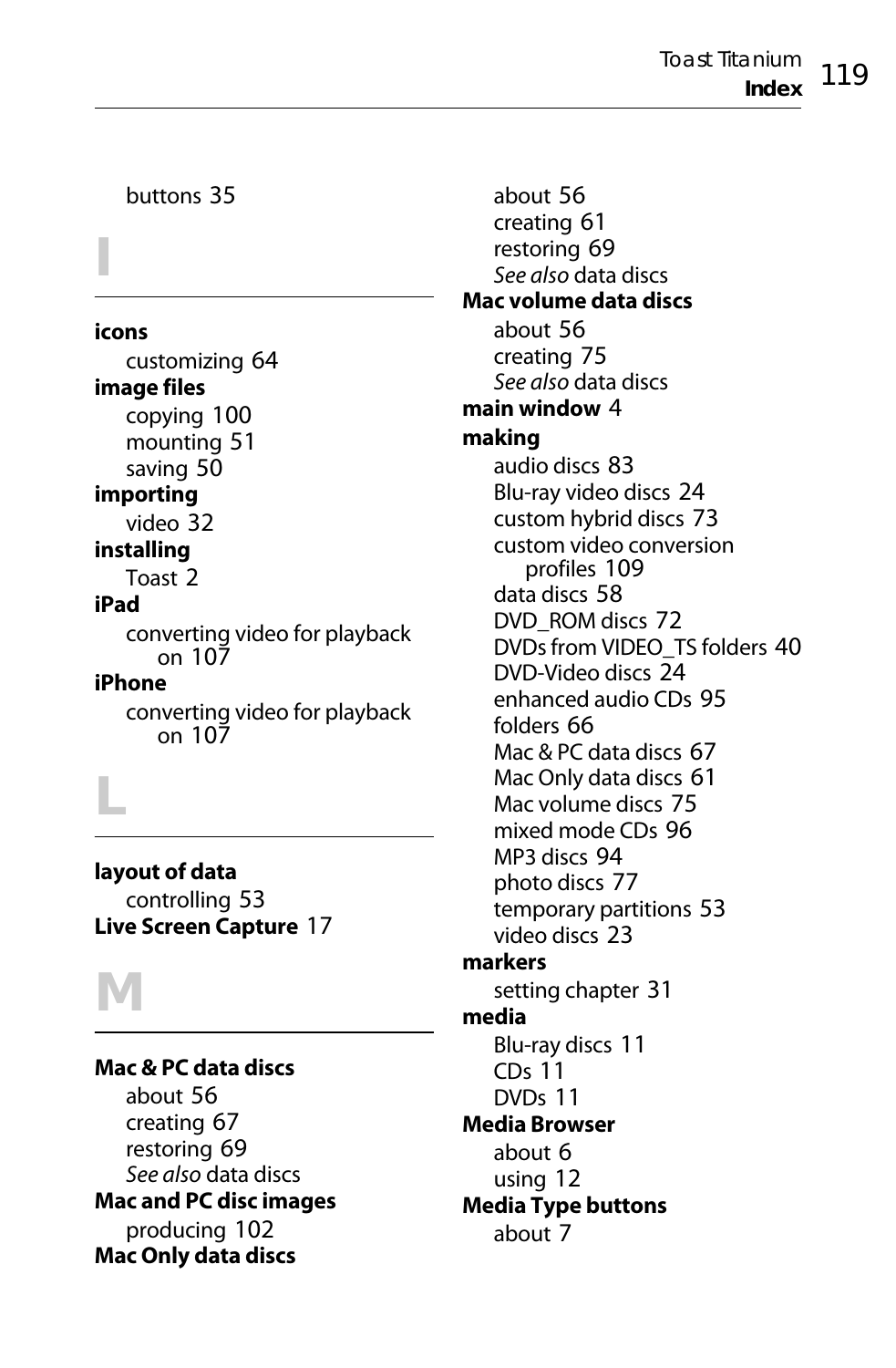#### **menu style** DVDs [34](#page-39-4) music DVDs [89](#page-94-4) video discs [25](#page-30-0) **menu title** [34](#page-39-5) **menus** custom background [35](#page-40-1) custom background color [35](#page-40-2) custom text color [35](#page-40-5) number of buttons on [35](#page-40-4) **merging** disc images [102](#page-107-0) **mixed mode CDs** about [82](#page-87-4) creating [96](#page-101-0) [See also](#page-87-4) audio discs **mobile phones** conve[rting video for playback](#page-112-1)  on 107 **modes** session [15](#page-20-4) simulation [15](#page-20-5) **MOV files** adding to a video disc [23](#page-28-1) adding to an audio disc [83](#page-88-0) **MP3 discs** about [82](#page-87-5) creating [94](#page-99-0) [See also](#page-87-5) audio discs **MP3 files** adding to an audio disc [83](#page-88-0) **MPEG-4** files, adding to a video disc [23](#page-28-1) **multiple discs** burning more tha[n one disc at](#page-64-0)  the same time 59 spanning [69](#page-74-0) **multi-session CDs** [62](#page-67-0) **music DVDs**

about [82](#page-87-6)

creating [89](#page-94-5) [See also](#page-87-6) audio discs

*N*

#### **name**

disc [34](#page-39-6), [62](#page-67-1) **NTSC** [39](#page-44-0) **NVIDIA** [111](#page-116-1)

# *O*

#### **OGG**

files, adding to an audio disc [83](#page-88-2) **opening** Toast projects [15](#page-20-6) **options** video disc [33](#page-38-0) **Options area** about [5](#page-10-1)

# *P*

#### **PAL** [39](#page-44-0) **Palm Pre** conve[rting video for playback](#page-112-1)  on 107 **pause and resume video conversion** [112](#page-117-0) **pauses** between tracks, adjusting [85](#page-90-0) **PC and Mac disc images** producing [102](#page-107-0) **photo discs** creating [77](#page-82-0) **photos**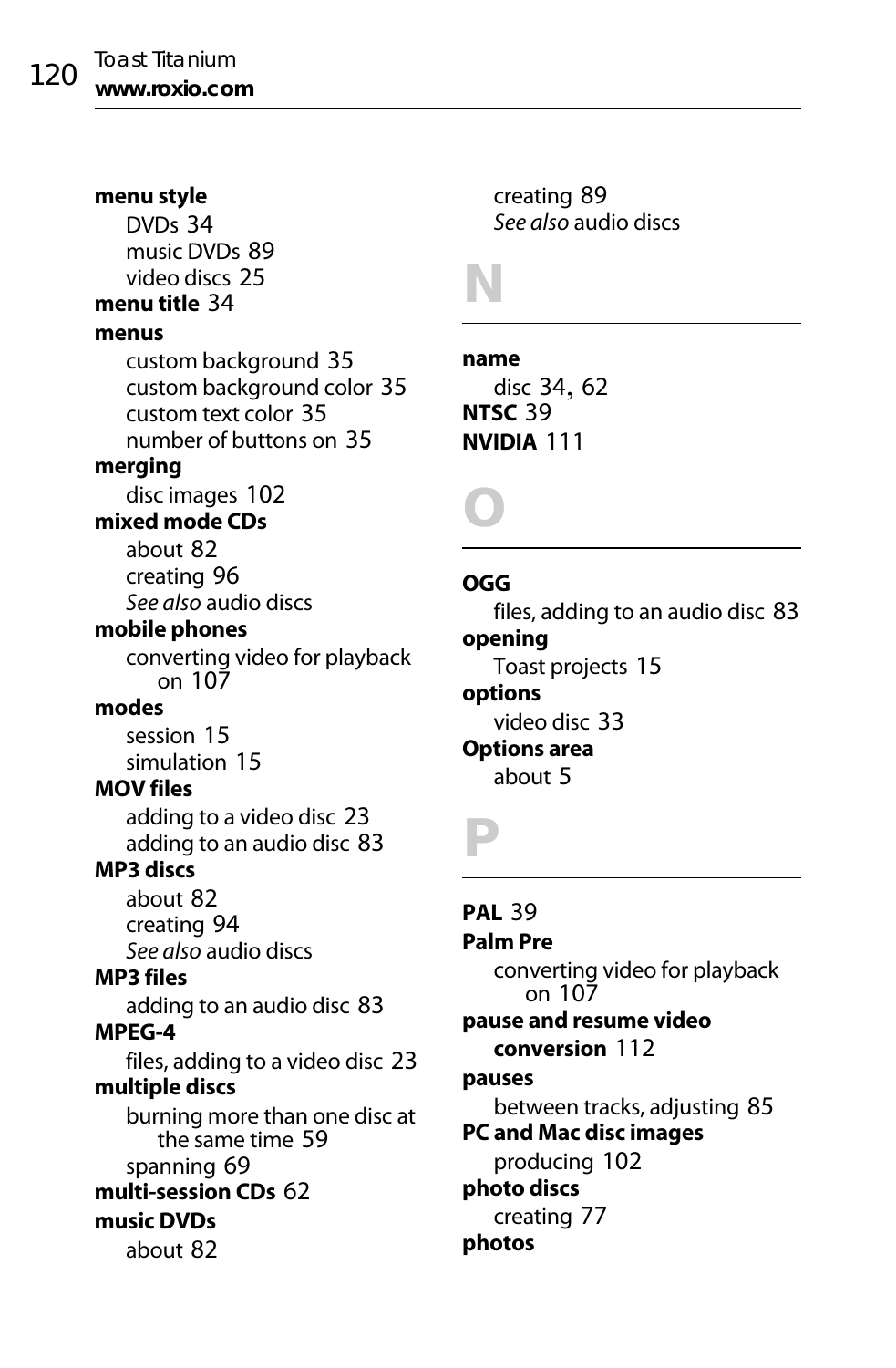Toast Titanium **Index** 121

adding to slideshows [28](#page-33-0) copying to a video disc [34](#page-39-3), [89](#page-94-2) deleting from slideshows [28](#page-33-2) reorganizing in slideshows [28](#page-33-2) **playing** disc automatically (option) [89](#page-94-0) **playing back** slideshows [78](#page-83-0) **playlists** working with [91](#page-96-3) **Plug & Burn** using [32](#page-37-1) **previewing** tracks [86](#page-91-0) **product support** obtaining [2](#page-7-2) **profiles** creating custom video conversion profiles [109](#page-114-1) **projects** saving and opening [15](#page-20-6)

slideshows [28](#page-33-5) tracks [86](#page-91-1) videos [29](#page-34-1) **record button** about [6](#page-11-1) **recorders** burning to multipl[e recorders at](#page-64-1)  the same time 59 changing settings [14](#page-19-1) **registering** Toast [2](#page-7-3) **removing** [See](#page-71-0) deleting **renaming** files and folders [66](#page-71-2) **requirements** hardware and software [2](#page-7-0) **restoring** data discs [69](#page-74-1) **ROM data** adding to a DVD-Video disc [36](#page-41-0)

*Q*

*S*

**quality, video** video discs [25](#page-30-2) **QuickTime** audio fi[les, adding to an audio](#page-88-0)  disc 83 video fi[les, adding to a video](#page-28-1)  disc 23

*R*

#### **rearranging**

files and folders [66](#page-71-1) photos i[n slideshows](#page-96-4) [28](#page-33-2) playlists 91

**saving** disc image files [50](#page-55-0) Toast projects [15](#page-20-6) **scene menus option** [35](#page-40-6) **scheduling video conversion** [108](#page-113-0) **Search button** about [7](#page-12-2) **session option** [15](#page-20-4) **settings** catalog disc contents [15](#page-20-1) changing recorder [14](#page-19-1) displaying recorder [15](#page-20-7) video disc [33](#page-38-0) **sharing video with web-based**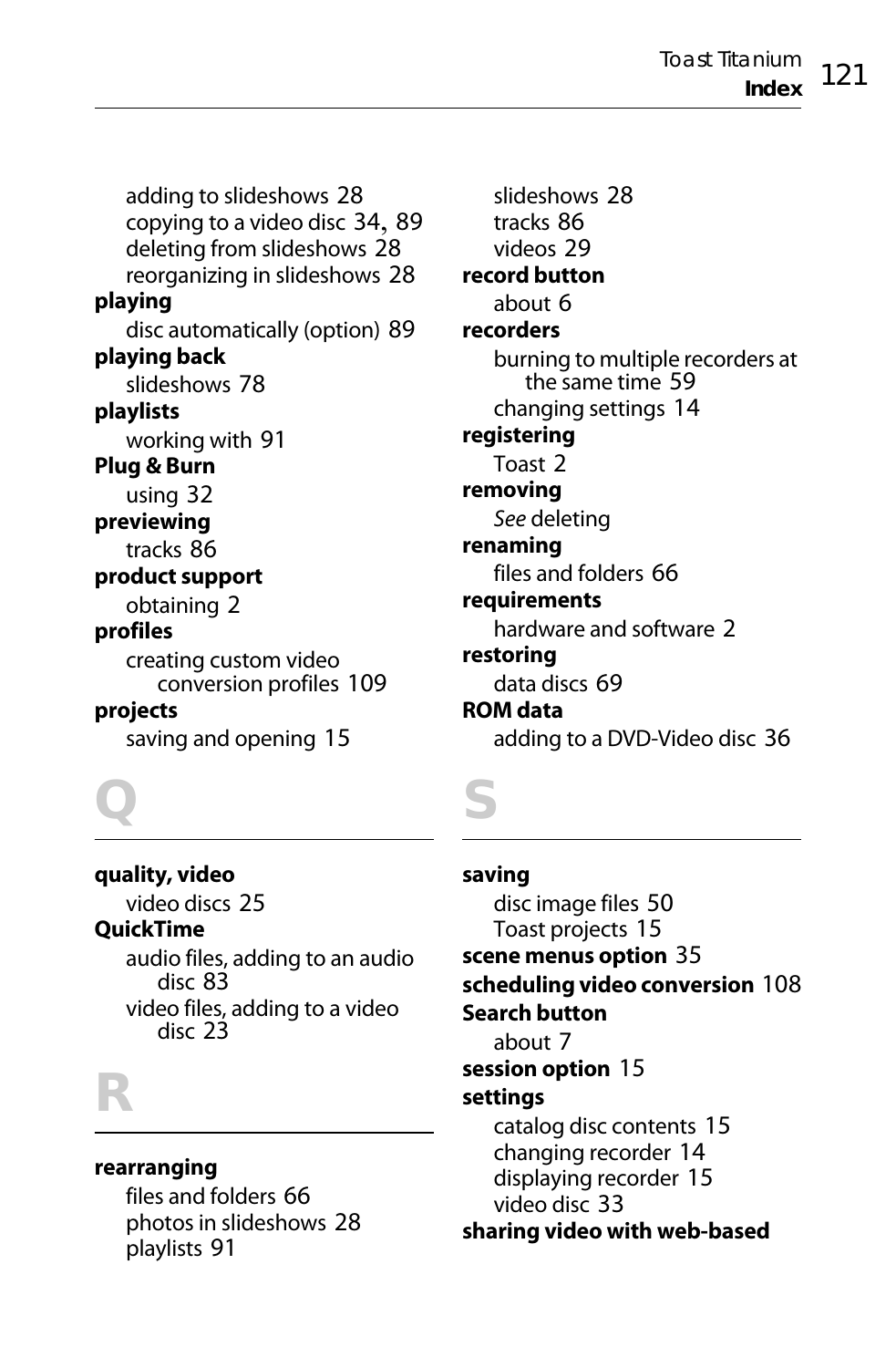**sharing sites** [108](#page-113-1) **shuffle option** DVDs [36](#page-41-1) music DVDs [90](#page-95-1) **simulation option** [15](#page-20-5) **slide menus option** [35](#page-40-7) **slideshows** playing back [78](#page-83-0) working with [27](#page-32-0) **SmartLists option** DVDs [36](#page-41-2) **software** installing [2](#page-7-1) requirements [2](#page-7-0) **Space Indicator** about [6](#page-11-2) **spanning** multiple discs [69](#page-74-0) **support** obtaining [2](#page-7-2)

#### about [79](#page-84-0) **track information** viewing and editing [87](#page-92-0) **Track-At-Once** about [15](#page-20-2) **tracks** adding to playlists [92](#page-97-0) crossfading [88](#page-93-0) working with [85](#page-90-1) working with, in playlists [92](#page-97-1) **transitions** between tracks [88](#page-93-0) **trimming** video [30](#page-35-3) **TV standard** changing [39](#page-44-0) **types** of data discs [56](#page-61-2)

*T*

#### **TAO** about [15](#page-20-2) **tape** importing video from [32](#page-37-1) **temporary partitions** creating [53](#page-58-0) **text** custom menu text colors [35](#page-40-5) **Toast** about [2](#page-7-4) installing [2](#page-7-1) main window [4](#page-9-1) projects, sa[ving and opening](#page-7-3) [15](#page-20-6) registering 2 **Toast Dynamic Writing**

### **UDF discs**

*U*

creating [72](#page-77-1) **uncompressed PCM** encoding format [90](#page-95-0) **unmounting** disc image files [52](#page-57-1) **uploading video** [108](#page-113-1)

# *V*

#### **verification option** [15](#page-20-3) **video**

creating cu[stom conversion](#page-114-1)  profiles 109 importing from a camcorder [32](#page-37-1) working with [29](#page-34-2)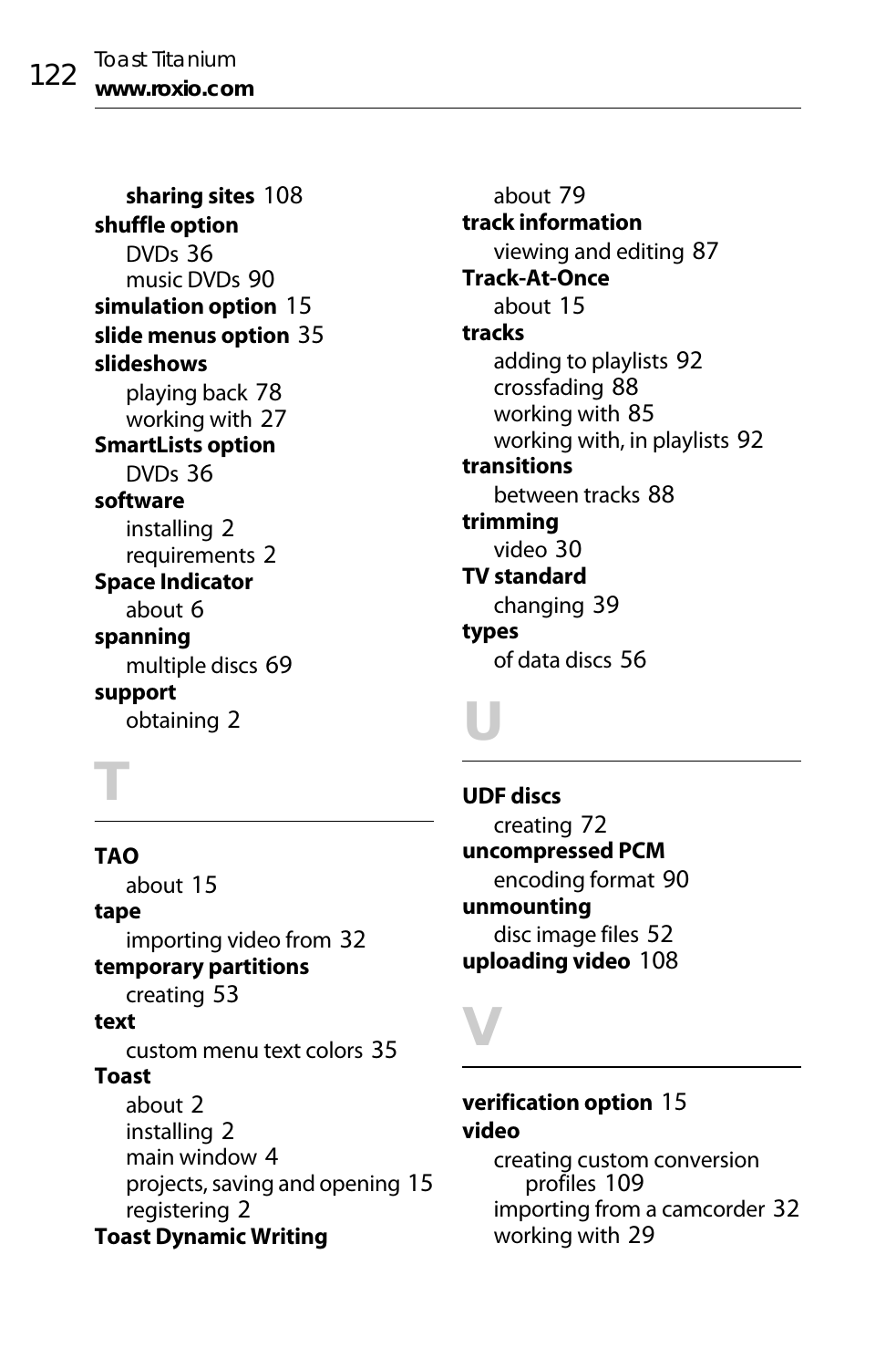#### **video conversion**

pausing [112](#page-117-0) resuming [112](#page-117-0) scheduling [108](#page-113-0) **video discs** about [22](#page-27-4) creating [23](#page-28-2) settings [33](#page-38-0) types of [22](#page-27-5) **video encoding options** [37](#page-42-1) **video quality** settings [37](#page-42-2) video discs [25](#page-30-2) **VIDEO\_TS compilations** about creating from multiple Video TS folders [22](#page-27-6) **VIDEO\_TS folders** about DVDs created from [22](#page-27-7) creating DVDs from [40](#page-45-0) **VideoBoost** [111](#page-116-1) **viewing** disc information [50](#page-55-1) track information [87](#page-92-0)

*W*

**WAV files**

adding to an audio disc [83](#page-88-0) **windows** controlling display of [53](#page-58-0) customi[zing background for](#page-70-0)  discs 65